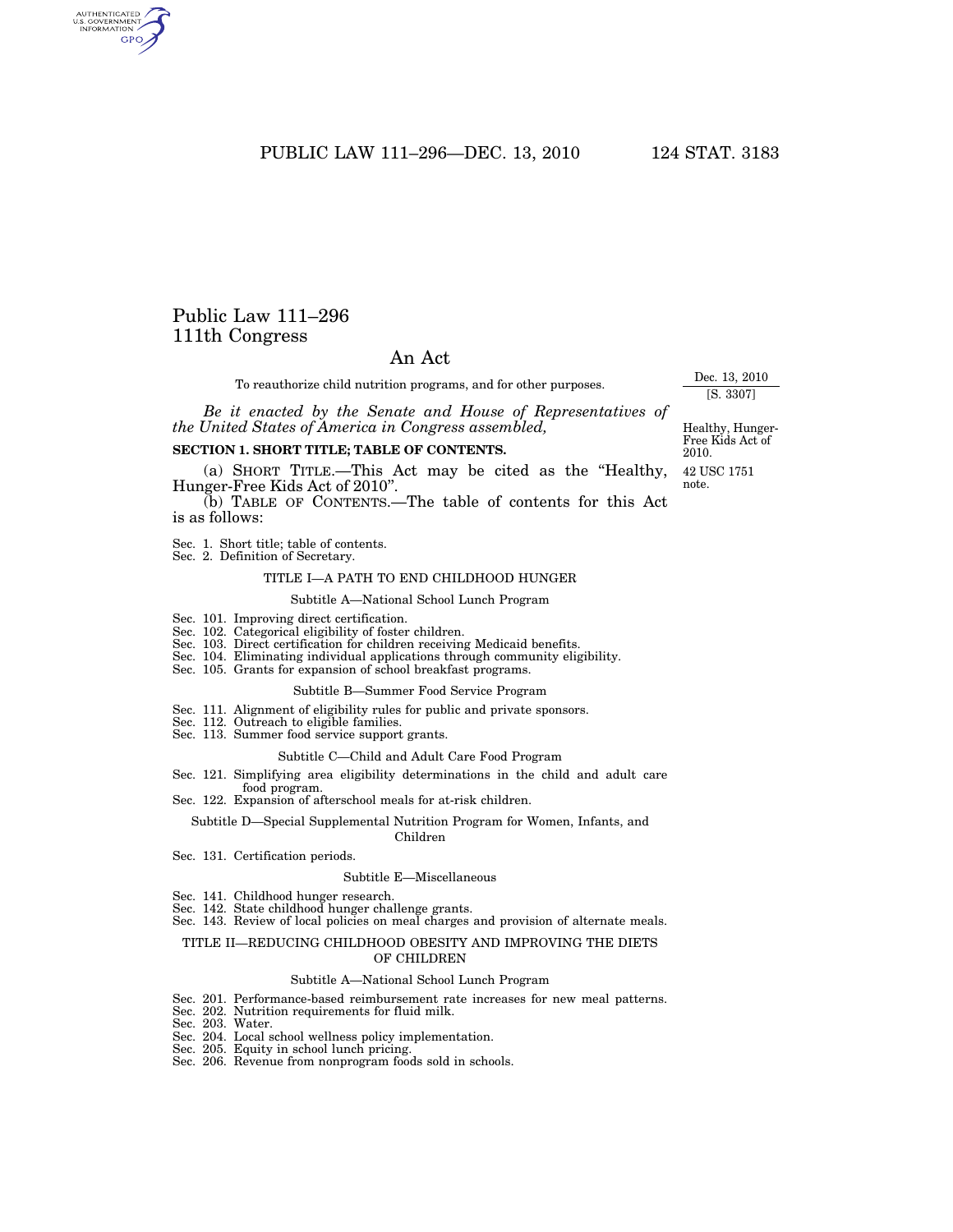- Sec. 207. Reporting and notification of school performance.
- Sec. 208. Nutrition standards for all foods sold in school.
- Sec. 209. Information for the public on the school nutrition environment.
- Sec. 210. Organic food pilot program.

#### Subtitle B—Child and Adult Care Food Program

- Sec. 221. Nutrition and wellness goals for meals served through the child and adult care food program.
- Sec. 222. Interagency coordination to promote health and wellness in child care licensing.
- Sec. 223. Study on nutrition and wellness quality of child care settings.

#### Subtitle C—Special Supplemental Nutrition Program for Women, Infants, and Children

- Sec. 231. Support for breastfeeding in the WIC Program.
- Sec. 232. Review of available supplemental foods.

#### Subtitle D—Miscellaneous

- Sec. 241. Nutrition education and obesity prevention grant program.
- Sec. 242. Procurement and processing of food service products and commodities.
- Sec. 243. Access to Local Foods: Farm to School Program.
- Sec. 244. Research on strategies to promote the selection and consumption of healthy foods.

#### TITLE III—IMPROVING THE MANAGEMENT AND INTEGRITY OF CHILD NUTRITION PROGRAMS

#### Subtitle A—National School Lunch Program

- Sec. 301. Privacy protection.
- Sec. 302. Applicability of food safety program on entire school campus.
- Sec. 303. Fines for violating program requirements.
- Sec. 304. Independent review of applications.
- Sec. 305. Program evaluation.
- Sec. 306. Professional standards for school food service.
- Sec. 307. Indirect costs.
- Sec. 308. Ensuring safety of school meals.

#### Subtitle B—Summer Food Service Program

- Sec. 321. Summer food service program permanent operating agreements.
- Sec. 322. Summer food service program disqualification.

#### Subtitle C—Child and Adult Care Food Program

- Sec. 331. Renewal of application materials and permanent operating agreements.
- Sec. 332. State liability for payments to aggrieved child care institutions.
- Sec. 333. Transmission of income information by sponsored family or group day care homes.
- Sec. 334. Simplifying and enhancing administrative payments to sponsoring organizations.
- Sec. 335. Child and adult care food program audit funding.
- Sec. 336. Reducing paperwork and improving program administration.
- Sec. 337. Study relating to the child and adult care food program.

#### Subtitle D—Special Supplemental Nutrition Program for Women, Infants, and Children

- Sec. 351. Sharing of materials with other programs.
- Sec. 352. WIC program management.

#### Subtitle E—Miscellaneous

- Sec. 361. Full use of Federal funds.
- Sec. 362. Disqualified schools, institutions, and individuals.

#### TITLE IV—MISCELLANEOUS

#### Subtitle A—Reauthorization of Expiring Provisions

#### PART I—RICHARD B. RUSSELL NATIONAL SCHOOL LUNCH ACT

- Sec. 401. Commodity support.
- Sec. 402. Food safety audits and reports by States.
- Sec. 403. Procurement training.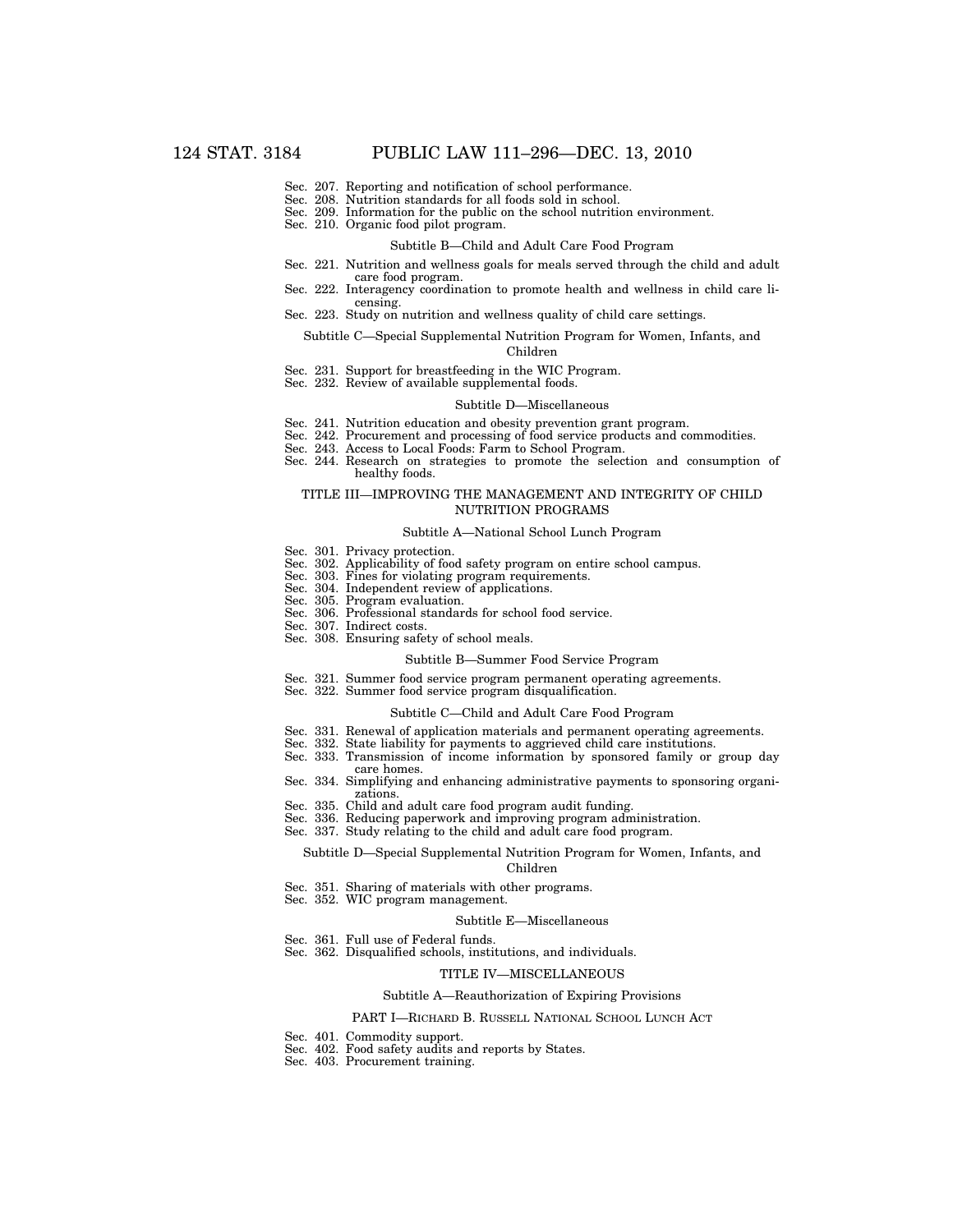- Sec. 404. Authorization of the summer food service program for children.
- 
- Sec. 405. Year-round services for eligible entities. Sec. 406. Training, technical assistance, and food service management institute.
- Sec. 407. Federal administrative support. Sec. 408. Compliance and accountability.
- Sec. 409. Information clearinghouse.

# PART II—CHILD NUTRITION ACT OF 1966

- 
- 
- Sec. 421. Technology infrastructure improvement. Sec. 422. State administrative expenses. Sec. 423. Special supplemental nutrition program for women, infants, and children. Sec. 424. Farmers market nutrition program.
- 

#### Subtitle B—Technical Amendments

- Sec. 441. Technical amendments. Sec. 442. Use of unspent future funds from the American Recovery and Reinvest-
- ment Act of 2009.
- Sec. 443. Equipment assistance technical correction. Sec. 444. Budgetary effects.
- Sec. 445. Effective date.
- 

#### **SEC. 2. DEFINITION OF SECRETARY.**

In this Act, the term ''Secretary'' means the Secretary of Agriculture.

# **TITLE I—A PATH TO END CHILDHOOD HUNGER**

# **Subtitle A—National School Lunch Program**

# **SEC. 101. IMPROVING DIRECT CERTIFICATION.**

(a) PERFORMANCE AWARDS.—Section 9(b)(4) of the Richard B. Russell National School Lunch Act (42 U.S.C. 1758(b)(4)) is amended—

(1) in the paragraph heading, by striking ''FOOD STAMP'' and inserting ''SUPPLEMENTAL NUTRITION ASSISTANCE PRO- GRAM''; and

(2) by adding at the end the following:<br>"(E) PERFORMANCE AWARDS.—

"(E) PERFORMANCE AWARDS.—<br>"(i) IN GENERAL.—Effective for each of the school Effective dates. years beginning July 1, 2011, July 1, 2012, and July 1, 2013, the Secretary shall offer performance awards to States to encourage the States to ensure that all children eligible for direct certification under this paragraph are certified in accordance with this paragraph.

''(ii) REQUIREMENTS.—For each school year described in clause (i), the Secretary shall—

''(I) consider State data from the prior school year, including estimates contained in the report required under section 4301 of the Food, Conservation, and Energy Act of 2008 (42 U.S.C. 1758a); and

''(II) make performance awards to not more than 15 States that demonstrate, as determined by the Secretary—

''(aa) outstanding performance; and

''(bb) substantial improvement.

"(iii) USE OF FUNDS.—A State agency that receives a performance award under clause  $(i)$ —

7 USC 3179 note.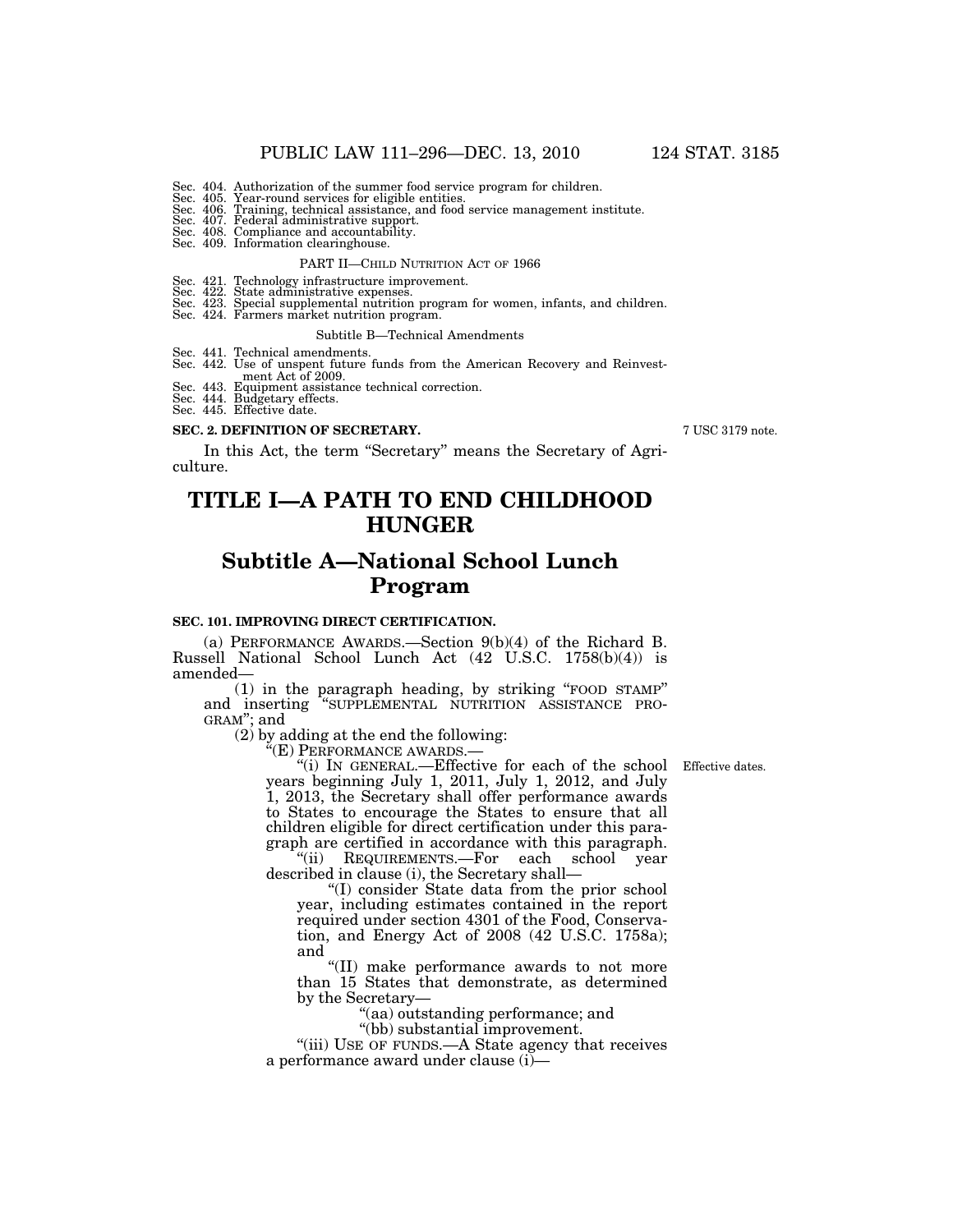''(I) shall treat the funds as program income; and

''(II) may transfer the funds to school food authorities for use in carrying out the program.<br>" $(iv)$  FUNDING.—

"(I) IN GENERAL.—On October 1, 2011, and each subsequent October 1 through October 1, 2013, out of any funds in the Treasury not otherwise appropriated, the Secretary of the Treasury shall transfer to the Secretary—

"(aa)  $$2,000,000$  to carry out clause  $(ii)(II)(aa)$ ; and

 $``(bb)$   $$2,000,000$  to carry out clause  $(ii)(II)(bb)$ .

''(II) RECEIPT AND ACCEPTANCE.—The Secretary shall be entitled to receive, shall accept, and shall use to carry out this clause the funds transferred under subclause (I), without further appropriation.

 $\sqrt[\alpha]{v}$  Payments not subject to judicial review.— A determination by the Secretary whether, and in what amount, to make a performance award under this subparagraph shall not be subject to administrative or judicial review.''.

(b) CONTINUOUS IMPROVEMENT PLANS.—Section 9(b)(4) of the Richard B. Russell National School Lunch Act (42 U.S.C. 1758(b)(4)) (as amended by subsection (a)) is amended by adding at the end the following:

"(F) CONTINUOUS IMPROVEMENT PLANS.—

''(i) DEFINITION OF REQUIRED PERCENTAGE.—In this subparagraph, the term 'required percentage' means-

"(I) for the school year beginning July 1, 2011, 80 percent;

''(II) for the school year beginning July 1, 2012, 90 percent; and

''(III) for the school year beginning July 1,

2013, and each school year thereafter, 95 percent. ''(ii) REQUIREMENTS.—Each school year, the Secretary shall—

''(I) identify, using data from the prior year, including estimates contained in the report required under section 4301 of the Food, Conservation, and Energy Act of 2008 (42 U.S.C. 1758a), States that directly certify less than the required percentage of the total number of children in the State who are eligible for direct certification under this paragraph;

 $f(II)$  require the States identified under subclause (I) to implement a continuous improvement plan to fully meet the requirements of this paragraph, which shall include a plan to improve direct certification for the following school year; and

''(III) assist the States identified under subclause (I) to develop and implement a continuous improvement plan in accordance with subclause (II).

''(iii) FAILURE TO MEET PERFORMANCE STANDARD.—

Effective dates.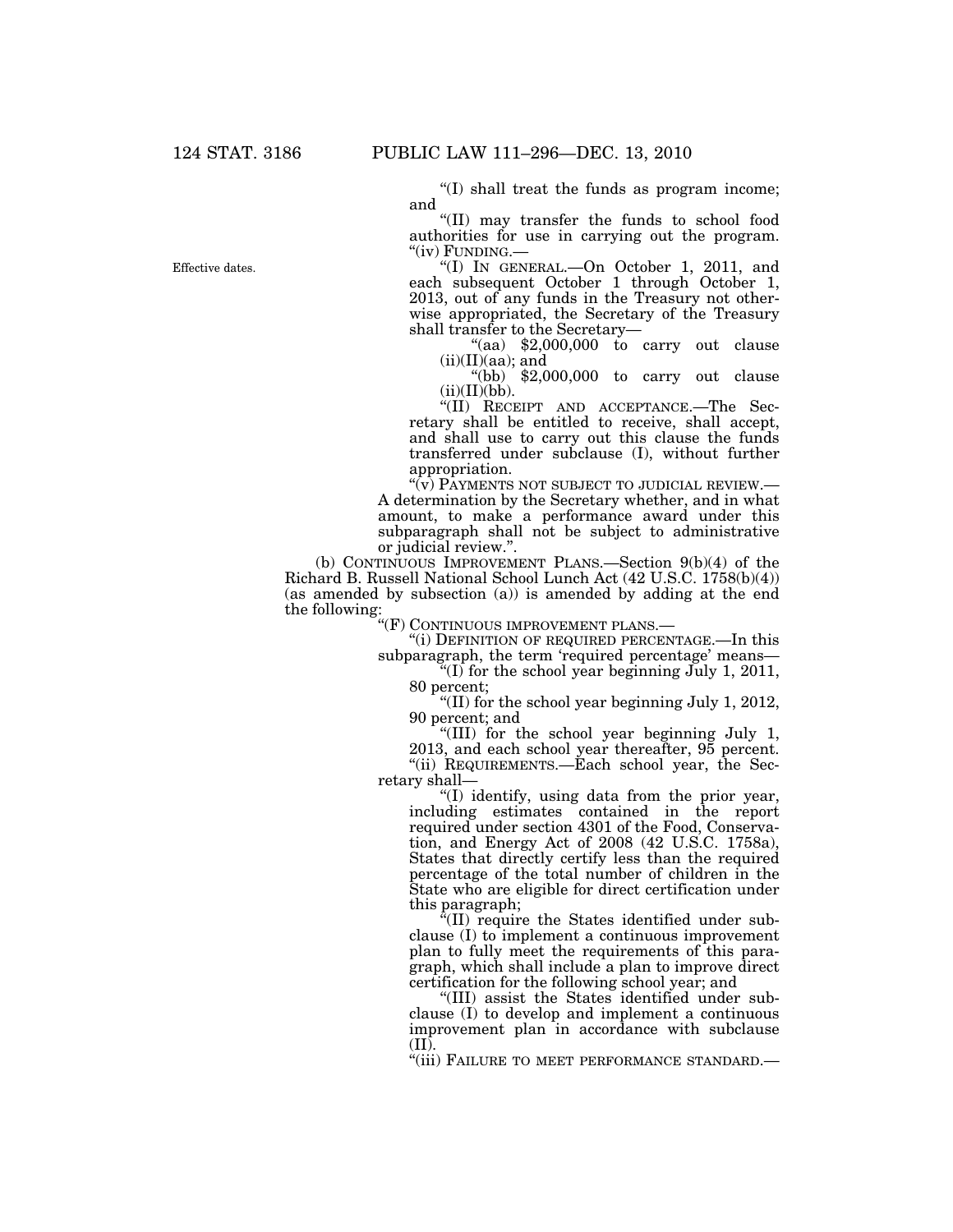''(I) IN GENERAL.—A State that is required to develop and implement a continuous improvement plan under clause (ii)(II) shall be required to submit the continuous improvement plan to the Secretary, for the approval of the Secretary.

''(II) REQUIREMENTS.—At a minimum, a continuous improvement plan under subclause (I) shall include—

''(aa) specific measures that the State will use to identify more children who are eligible for direct certification, including improvements or modifications to technology, information systems, or databases;

''(bb) a timeline for the State to implement those measures; and

''(cc) goals for the State to improve direct certification results.''.

(c) WITHOUT FURTHER APPLICATION.—Section 9(b)(4) of the Richard B. Russell National School Lunch Act (42 U.S.C. 1758(b)(4)) (as amended by subsection (b)) is amended by adding at the end the following:

''(G) WITHOUT FURTHER APPLICATION.—

"(i) IN GENERAL.—In this paragraph, the term Definition. 'without further application' means that no action is required by the household of the child.

"(ii) CLARIFICATION.—A requirement that a household return a letter notifying the household of eligibility for direct certification or eligibility for free school meals does not meet the requirements of clause (i).''.

### **SEC. 102. CATEGORICAL ELIGIBILITY OF FOSTER CHILDREN.**

(a) DISCRETIONARY CERTIFICATION.—Section 9(b)(5) of the Richard B. Russell National School Lunch Act (42 U.S.C. 1758(b)(5)) is amended—

 $(1)$  in subparagraph  $(C)$ , by striking "or" at the end;

(2) in subparagraph (D), by striking the period at the end and inserting "; or"; and

(3) by adding at the end the following:

 $E(E)(i)$  a foster child whose care and placement is the responsibility of an agency that administers a State plan under part B or E of title IV of the Social Security Act (42 U.S.C. 621 et seq.); or

"(ii) a foster child who a court has placed with a caretaker household.''.

(b) CATEGORICAL ELIGIBILITY.—Section 9(b)(12)(A) of the Richard B. Russell National School Lunch Act (42 U.S.C.  $1758(b)(12)(A)$  is amended—

(1) in clause (iv), by adding '')'' before the semicolon at the end;

 $(2)$  in clause  $(v)$ , by striking "or" at the end;

(3) in clause (vi), by striking the period at the end and inserting ''; or''; and

(4) by adding at the end the following:

 $\sqrt{\text{vii}}$ (I) a foster child whose care and placement is the responsibility of an agency that administers a State plan under part B or E of title IV of the Social Security Act (42 U.S.C. 621 et seq.); or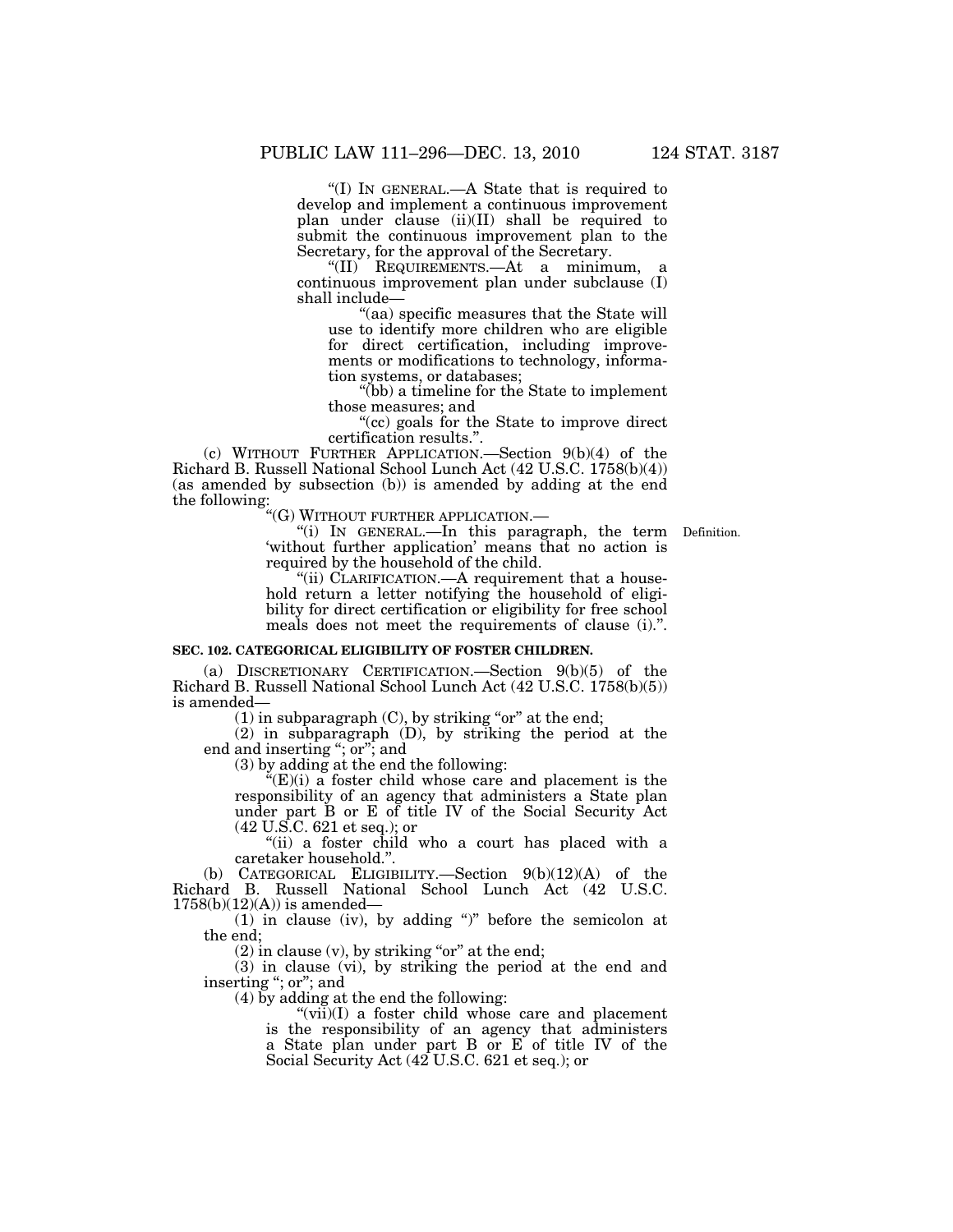''(II) a foster child who a court has placed with a caretaker household.'

(c) DOCUMENTATION.—Section 9(d)(2) of the Richard B. Russell National School Lunch Act (42 U.S.C. 1758(d)(2)) is amended—

 $(1)$  in subparagraph  $(D)$ , by striking "or" at the end; (2) in subparagraph (E), by striking the period at the end and inserting ''; or''; and

(3) by adding at the end the following:

 $E(F)(i)$  documentation has been provided to the appropriate local educational agency showing the status of the child as a foster child whose care and placement is the responsibility of an agency that administers a State plan under part B or E of title IV of the Social Security Act (42 U.S.C. 621 et seq.); or

"(ii) documentation has been provided to the appropriate local educational agency showing the status of the child as a foster child who a court has placed with a caretaker household.''.

### **SEC. 103. DIRECT CERTIFICATION FOR CHILDREN RECEIVING MED-ICAID BENEFITS.**

(a) IN GENERAL.—Section 9(b) of the Richard B. Russell National School Lunch Act (42 U.S.C. 1758(b)) is amended by adding at the end the following:

"(15) DIRECT CERTIFICATION FOR CHILDREN RECEIVING MED-ICAID BENEFITS.—

''(A) DEFINITIONS.—In this paragraph:

''(i) ELIGIBLE CHILD.—The term 'eligible child' means a child—

 $\mathrm{``(I)(aa)}$  who is eligible for and receiving medical assistance under the Medicaid program; and

''(bb) who is a member of a family with an income as measured by the Medicaid program before the application of any expense, block, or other income disregard, that does not exceed 133 percent of the poverty line (as defined in section 673(2) of the Community Services Block Grant Act (42 U.S.C. 9902(2), including any revision required by such section)) applicable to a family of the size used for purposes of determining eligibility for the Medicaid program; or

''(II) who is a member of a household (as that term is defined in section 245.2 of title 7, Code of Federal Regulations (or successor regulations) with a child described in subclause (I).

''(ii) MEDICAID PROGRAM.—The term 'Medicaid program' means the program of medical assistance established under title XIX of the Social Security Act (42 U.S.C. 1396 et seq.).

''(B) DEMONSTRATION PROJECT.—

''(i) IN GENERAL.—The Secretary, acting through the Administrator of the Food and Nutrition Service and in cooperation with selected State agencies, shall conduct a demonstration project in selected local educational agencies to determine whether direct certification of eligible children is an effective method of certifying children for free lunches and breakfasts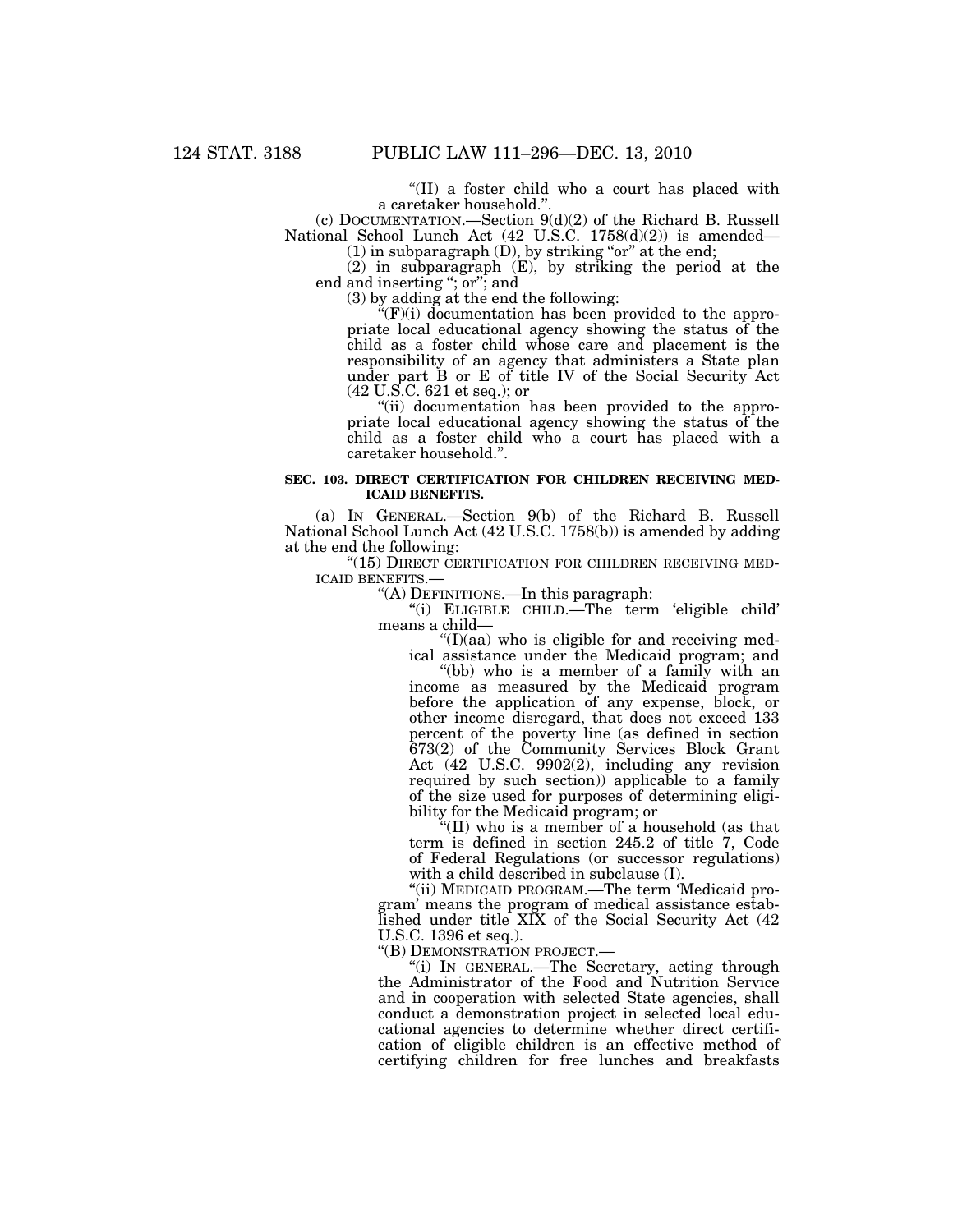under section 9(b)(1)(A) of this Act and section 4(e)(1)(A) of the Child Nutrition Act of 1966 (42 U.S.C.  $1773(e)(1)(A)$ ).

''(ii) SCOPE OF PROJECT.—The Secretary shall carry out the demonstration project under this subparagraph—

''(I) for the school year beginning July 1, 2012, in selected local educational agencies that collectively serve 2.5 percent of students certified for free and reduced price meals nationwide, based on the most recent available data;

''(II) for the school year beginning July 1, 2013, in selected local educational agencies that collectively serve 5 percent of students certified for free and reduced price meals nationwide, based on the most recent available data; and

''(III) for the school year beginning July 1, 2014, and each subsequent school year, in selected local educational agencies that collectively serve 10 percent of students certified for free and reduced price meals nationwide, based on the most recent available data.

''(iii) PURPOSES OF THE PROJECT.—At a minimum, the purposes of the demonstration project shall be—

 $\mathcal{L}(I)$  to determine the potential of direct certification with the Medicaid program to reach children who are eligible for free meals but not certified to receive the meals;

''(II) to determine the potential of direct certification with the Medicaid program to directly certify children who are enrolled for free meals based on a household application; and

''(III) to provide an estimate of the effect on Federal costs and on participation in the school lunch program under this Act and the school breakfast program established by section 4 of the Child Nutrition Act of 1966 (42 U.S.C. 1773) of direct certification with the Medicaid program.

"(iv) COST ESTIMATE.—For each of 2 school years of the demonstration project, the Secretary shall estimate the cost of the direct certification of eligible children for free school meals through data derived from—

''(I) the school meal programs authorized under this Act and the Child Nutrition Act of 1966 (42 U.S.C. 1771 et seq.);

''(II) the Medicaid program; and

''(III) interviews with a statistically representative sample of households.

''(C) AGREEMENT.—

"(i) IN GENERAL.—Not later than July 1 of the Deadline. first school year during which a State agency will participate in the demonstration project, the State agency shall enter into an agreement with the 1 or more State agencies conducting eligibility determinations for the Medicaid program.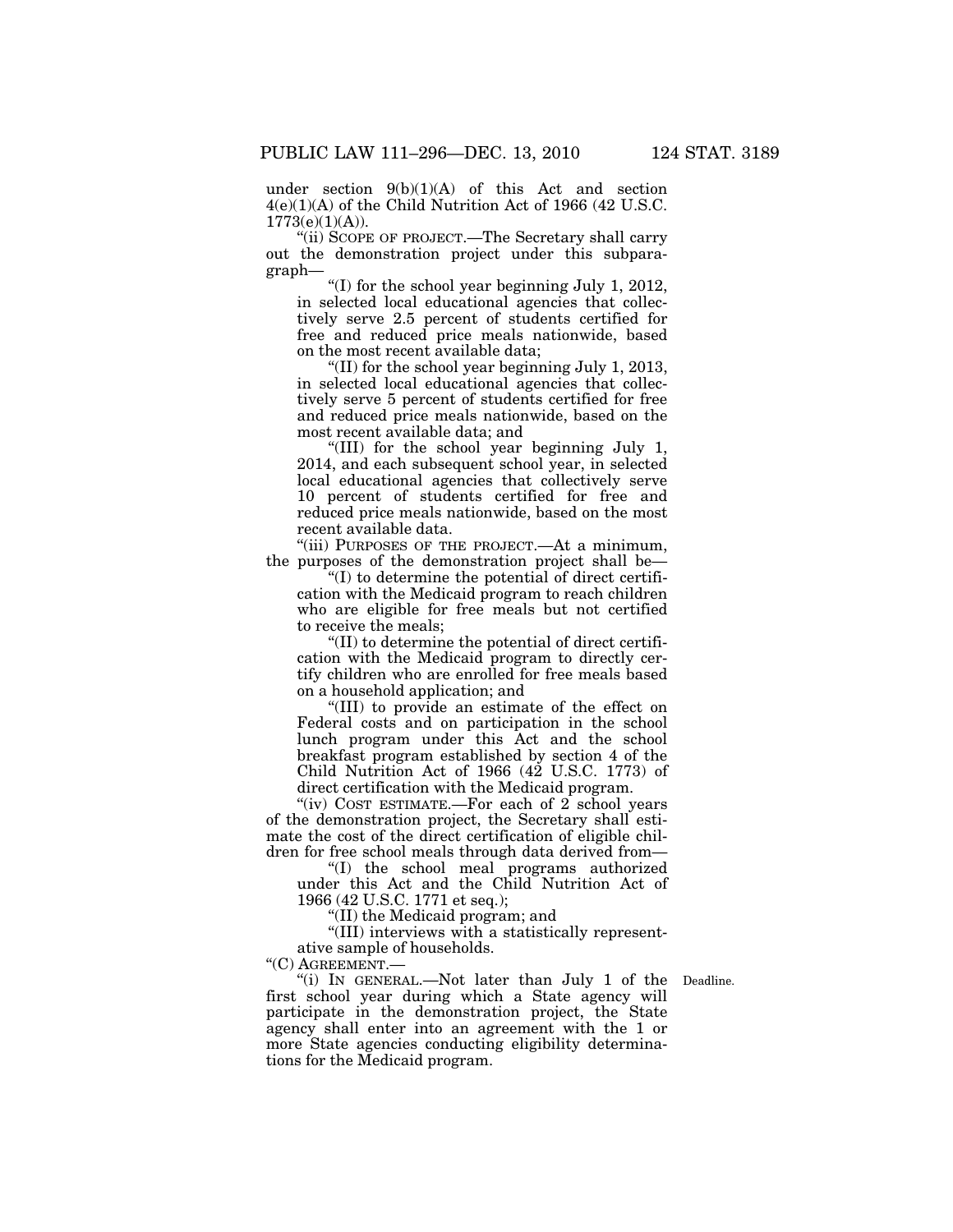Procedures.

Effective date.

''(ii) WITHOUT FURTHER APPLICATION.—Subject to paragraph (6), the agreement described in subparagraph (D) shall establish procedures under which an eligible child shall be certified for free lunches under this Act and free breakfasts under section 4 of the Child Nutrition Act of 1966 (42 U.S.C. 1773), without further application (as defined in paragraph  $(4)(G)$ ). ''(D) CERTIFICATION.—For the school year beginning on July 1, 2012, and each subsequent school year, subject to paragraph (6), the local educational agencies participating in the demonstration project shall certify an eligible child as eligible for free lunches under this Act and free breakfasts under the Child Nutrition Act of 1966 (42 U.S.C. 1771 et seq.), without further application (as defined in paragraph  $(4)(G)$ ).

''(E) SITE SELECTION.—

''(i) IN GENERAL.—To be eligible to participate in the demonstration project under this subsection, a State agency shall submit to the Secretary an application at such time, in such manner, and containing such information as the Secretary may require.

''(ii) CONSIDERATIONS.—In selecting States and local educational agencies for participation in the demonstration project, the Secretary may take into consideration such factors as the Secretary considers to be appropriate, which may include—

''(I) the rate of direct certification;

''(II) the share of individuals who are eligible for benefits under the supplemental nutrition assistance program established under the Food and Nutrition Act of 2008 (7 U.S.C. 2011 et seq.) who participate in the program, as determined by the Secretary;

''(III) the income eligibility limit for the Medicaid program;

''(IV) the feasibility of matching data between local educational agencies and the Medicaid program;

''(V) the socioeconomic profile of the State or local educational agencies; and

''(VI) the willingness of the State and local educational agencies to comply with the requirements of the demonstration project.

"(F) ACCESS TO DATA.—For purposes of conducting the demonstration project under this paragraph, the Secretary shall have access to—

''(i) educational and other records of State and local educational and other agencies and institutions receiving funding or providing benefits for 1 or more programs authorized under this Act or the Child Nutrition Act of 1966 (42 U.S.C. 1771 et seq.); and

''(ii) income and program participation information from public agencies administering the Medicaid program.

''(G) REPORT TO CONGRESS.—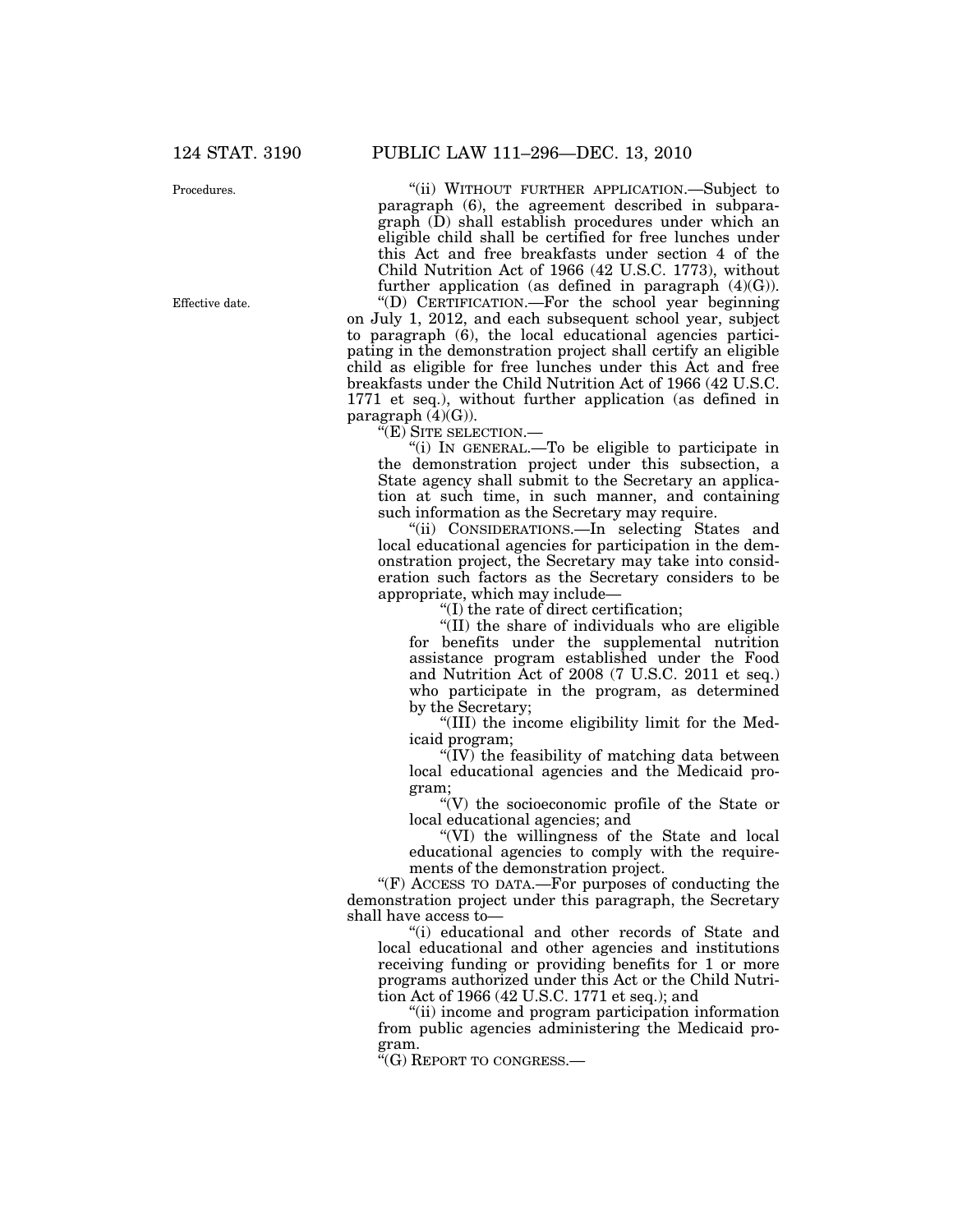''(i) IN GENERAL.—Not later than October 1, 2014, the Secretary shall submit to the Committee on Education and Labor of the House of Representatives and the Committee on Agriculture, Nutrition, and Forestry of the Senate, an interim report that describes the results of the demonstration project required under

this paragraph.  $F(i)$  FINAL REPORT.—Not later than October 1, 2015, the Secretary shall submit a final report to the committees described in clause (i).<br>"(H) FUNDING.—

Effective date.

"(i) IN GENERAL.—On October 1, 2010, out of any funds in the Treasury not otherwise appropriated, the Secretary of the Treasury shall transfer to the Secretary to carry out subparagraph (G) \$5,000,000, to remain available until expended.

''(ii) RECEIPT AND ACCEPTANCE.—The Secretary shall be entitled to receive, shall accept, and shall use to carry out subparagraph (G) the funds transferred under clause (i), without further appropriation.''.

(b) DOCUMENTATION.—Section 9(d)(2) of the Richard B. Russell National School Lunch Act (42 U.S.C. 1758(d)(2)) (as amended by section  $102(c)$ ) is amended-

 $(1)$  in subparagraph  $(E)$ , by striking "or" at the end;

 $(2)$  in subparagraph  $(F)(ii)$ , by striking the period at the end and inserting "; or"; and

(3) by adding at the end the following:

 $E(G)$  documentation has been provided to the appropriate local educational agency showing the status of the child as an eligible child (as defined in subsection  $(b)(15)(A))$ .".

(c) AGREEMENT FOR DIRECT CERTIFICATION AND COOPERATION BY STATE MEDICAID AGENCIES.—

(1) IN GENERAL.—Section  $1902(a)(7)$  of the Social Security Act (42 U.S.C. 1396a(a)(7)) is amended to read as follows: " $(7)$  provide—

''(A) safeguards which restrict the use or disclosure of information concerning applicants and recipients to purposes directly connected with—

(i) the administration of the plan; and

''(ii) the exchange of information necessary to certify or verify the certification of eligibility of children for free or reduced price breakfasts under the Child Nutrition Act of 1966 and free or reduced price lunches under the Richard B. Russell National School Lunch Act, in accordance with section 9(b) of that Act, using data standards and formats established by the State agency; and

''(B) that, notwithstanding the Express Lane option under subsection  $(e)(13)$ , the State may enter into an agreement with the State agency administering the school lunch program established under the Richard B. Russell National School Lunch Act under which the State shall establish procedures to ensure that—

"(i) a child receiving medical assistance under the State plan under this title whose family income does not exceed 133 percent of the poverty line (as defined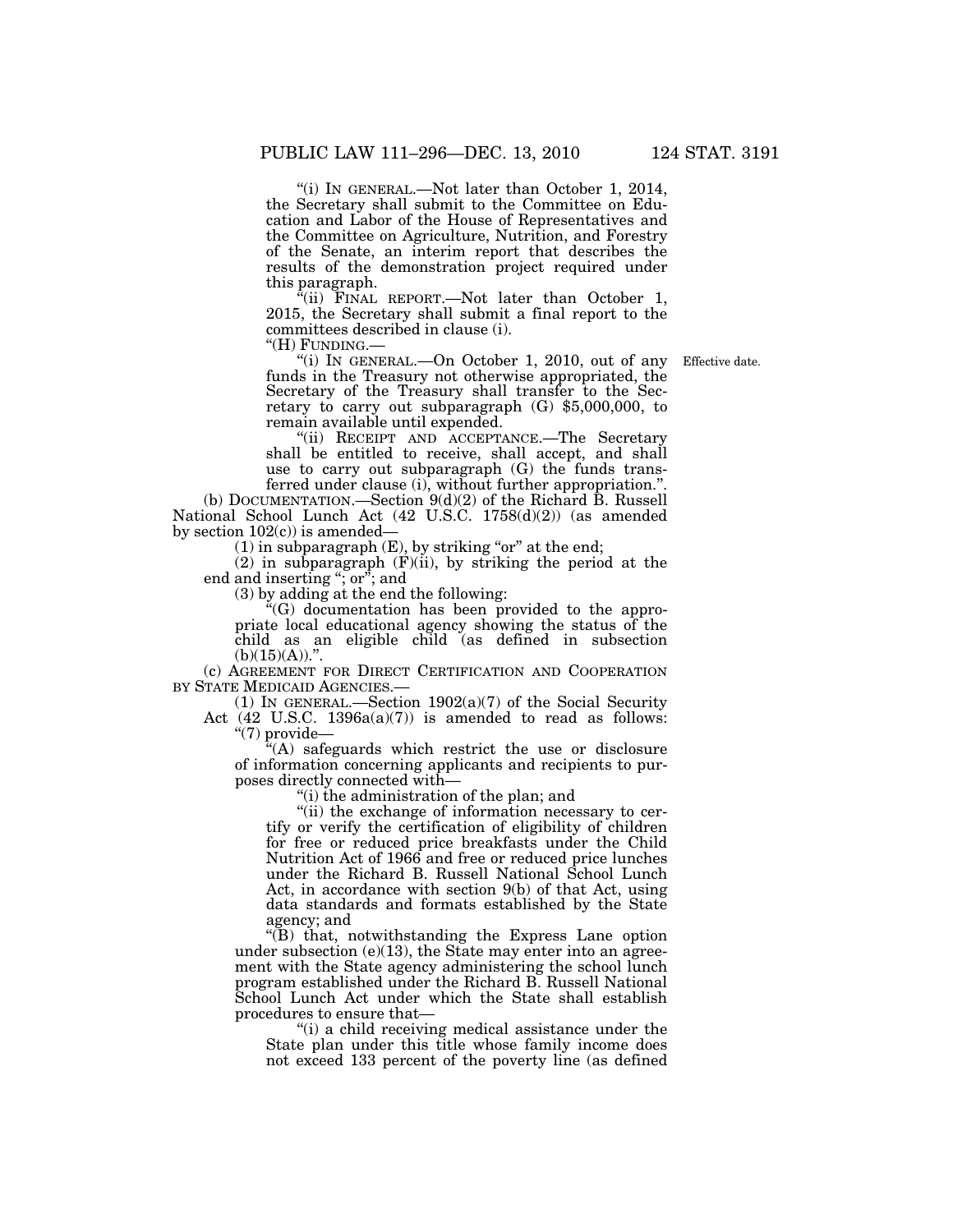in section 673(2) of the Community Services Block Grant Act, including any revision required by such section), as determined without regard to any expense, block, or other income disregard, applicable to a family of the size involved, may be certified as eligible for free lunches under the Richard B. Russell National School Lunch Act and free breakfasts under the Child Nutrition Act of 1966 without further application; and

''(ii) the State agencies responsible for administering the State plan under this title, and for carrying out the school lunch program established under the Richard B. Russell National School Lunch Act (42 U.S.C. 1751 et seq.) or the school breakfast program established by section 4 of the Child Nutrition Act of 1966 (42 U.S.C. 1773), cooperate in carrying out paragraphs  $(3)(F)$  and  $(15)$  of section  $9(b)$  of that Act;". (2) EFFECTIVE DATE.—

(A) IN GENERAL.—Except as provided in subparagraph (B), the amendments made by this subsection shall take

effect on the date of enactment of this Act. (B) EXTENSION OF EFFECTIVE DATE FOR STATE LAW AMENDMENT.—In the case of a State plan under title XIX of the Social Security Act (42 U.S.C. 1396 et seq.) which the Secretary of Health and Human Services determines requires State legislation in order for the plan to meet the additional requirements imposed by the amendments made by this section, the State plan shall not be regarded as failing to comply with the requirements of the amendments made by this section solely on the basis of its failure to meet such additional requirements before the first day of the first calendar quarter beginning after the close of the first regular session of the State legislature that begins after the date of the enactment of this Act. For purposes of the previous sentence, in the case of a State that has a 2-year legislative session, each year of the session is considered to be a separate regular session of the State legislature.

(d) CONFORMING AMENDMENTS.—Section 444(b)(1) of the General Education Provisions Act (20 U.S.C. 1232g(b)(1)) is amended—

 $(1)$  in subparagraph  $(I)$ , by striking "and" at the end;

 $(2)$  in subparagraph  $(J)(ii)$ , by striking the period at the end and inserting "; and";

(3) by adding at the end the following:

"(K) the Secretary of Agriculture, or authorized representative from the Food and Nutrition Service or contractors acting on behalf of the Food and Nutrition Service, for the purposes of conducting program monitoring, evaluations, and performance measurements of State and local educational and other agencies and institutions receiving funding or providing benefits of 1 or more programs authorized under the Richard B. Russell National School Lunch Act (42 U.S.C. 1751 et seq.) or the Child Nutrition Act of 1966 (42 U.S.C. 1771 et seq.) for which the results will be reported in an aggregate form that does not identify any individual, on the conditions that—

''(i) any data collected under this subparagraph shall be protected in a manner that will not permit the personal

Confidentiality.

42 USC 1396a note.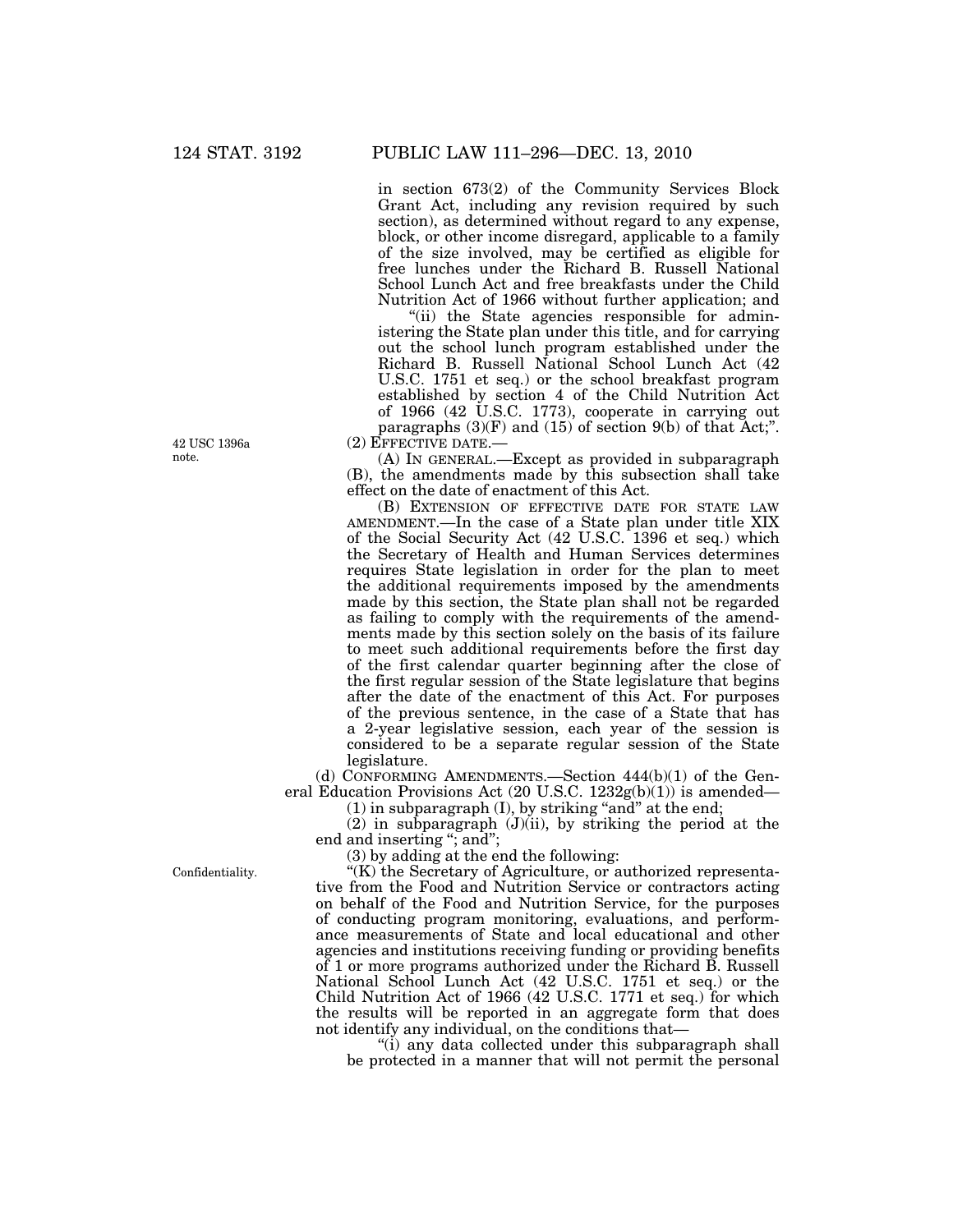identification of students and their parents by other than the authorized representatives of the Secretary; and

''(ii) any personally identifiable data shall be destroyed when the data are no longer needed for program monitoring, evaluations, and performance measurements.''.

### **SEC. 104. ELIMINATING INDIVIDUAL APPLICATIONS THROUGH COMMUNITY ELIGIBILITY.**

(a) UNIVERSAL MEAL SERVICE IN HIGH POVERTY AREAS.—

(1) ELIGIBILITY.—Section 11(a)(1) of the Richard B. Russell National School Lunch Act (42 U.S.C. 1759a(a)(1)) is amended by adding at the end the following:

"(F) UNIVERSAL MEAL SERVICE IN HIGH POVERTY AREAS.—

"(i) DEFINITION OF IDENTIFIED STUDENTS.—The term 'identified students' means students certified based on documentation of benefit receipt or categorical eligibility as described in section  $245.6a(c)(2)$  of title 7, Code of Federal Regulations (or successor regulations).

"(ii) ELECTION OF SPECIAL ASSISTANCE PAYMENTS.-

''(I) IN GENERAL.—A local educational agency may, for all schools in the district or on behalf of certain schools in the district, elect to receive special assistance payments under this subparagraph in lieu of special assistance payments otherwise made available under this paragraph based on applications for free and reduced price lunches if—

''(aa) during a period of 4 successive school years, the local educational agency elects to serve all children in the applicable schools free lunches and breakfasts under the school lunch program under this Act and the school breakfast program established under section 4 of the Child Nutrition Act of 1966 (42 U.S.C. 1773);

"(bb) the local educational agency pays, from sources other than Federal funds, the costs of serving the lunches or breakfasts that are in excess of the value of assistance received under this Act and the Child Nutrition Act of 1966 (42 U.S.C. 1771 et seq.);

"(cc) the local educational agency is not a residential child care institution (as that term is used in section 210.2 of title 7, Code of Federal Regulations (or successor regulations)); and

''(dd) during the school year prior to the first year of the period for which the local educational agency elects to receive special assistance payments under this subparagraph, the local educational agency or school had a percentage of enrolled students who were identified students that meets or exceeds the threshold described in clause (viii).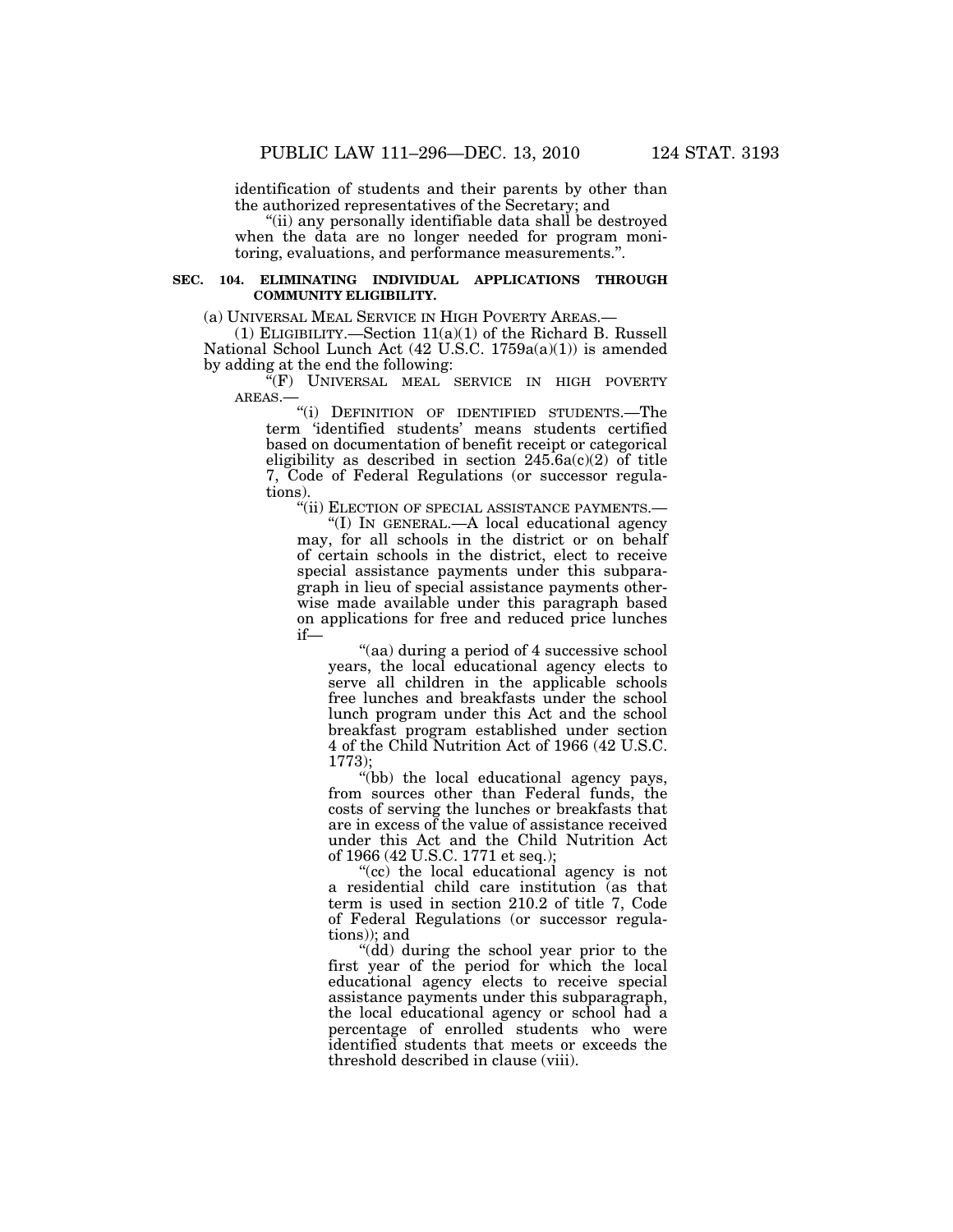Notification. Deadline.

''(II) ELECTION TO STOP RECEIVING PAY-MENTS.—A local educational agency may, for all schools in the district or on behalf of certain schools in the district, elect to stop receiving special assistance payments under this subparagraph for the following school year by notifying the State agency not later than June 30 of the current school year of the intention to stop receiving special assistance payments under this subparagraph. ''(iii) FIRST YEAR OF OPTION.—

''(I) SPECIAL ASSISTANCE PAYMENT.—For each month of the first school year of the 4-year period during which a school or local educational agency elects to receive payments under this subparagraph, special assistance payments at the rate for free meals shall be made under this subparagraph for a percentage of all reimbursable meals served in an amount equal to the product obtained by multiplying—

"(aa) the multiplier described in clause (vii); by

''(bb) the percentage of identified students at the school or local educational agency as of April 1 of the prior school year, up to a maximum of 100 percent.

''(II) PAYMENT FOR OTHER MEALS.—The percentage of meals served that is not described in subclause (I) shall be reimbursed at the rate provided under section 4.

 $\alpha$ <sup>\*</sup>(iv) Second, third, or fourth year of option.—

''(I) SPECIAL ASSISTANCE PAYMENT.—For each month of the second, third, or fourth school year of the 4-year period during which a school or local educational agency elects to receive payments under this subparagraph, special assistance payments at the rate for free meals shall be made under this subparagraph for a percentage of all reimbursable meals served in an amount equal to the product obtained by multiplying—

''(aa) the multiplier described in clause (vii); by

''(bb) the higher of the percentage of identified students at the school or local educational agency as of April 1 of the prior school year or the percentage of identified students at the school or local educational agency as of April 1 of the school year prior to the first year that the school or local educational agency elected to receive special assistance payments under this subparagraph, up to a maximum of 100 percent.

''(II) PAYMENT FOR OTHER MEALS.—The percentage of meals served that is not described in subclause (I) shall be reimbursed at the rate provided under section 4.

 $f'(v)$  Grace year.—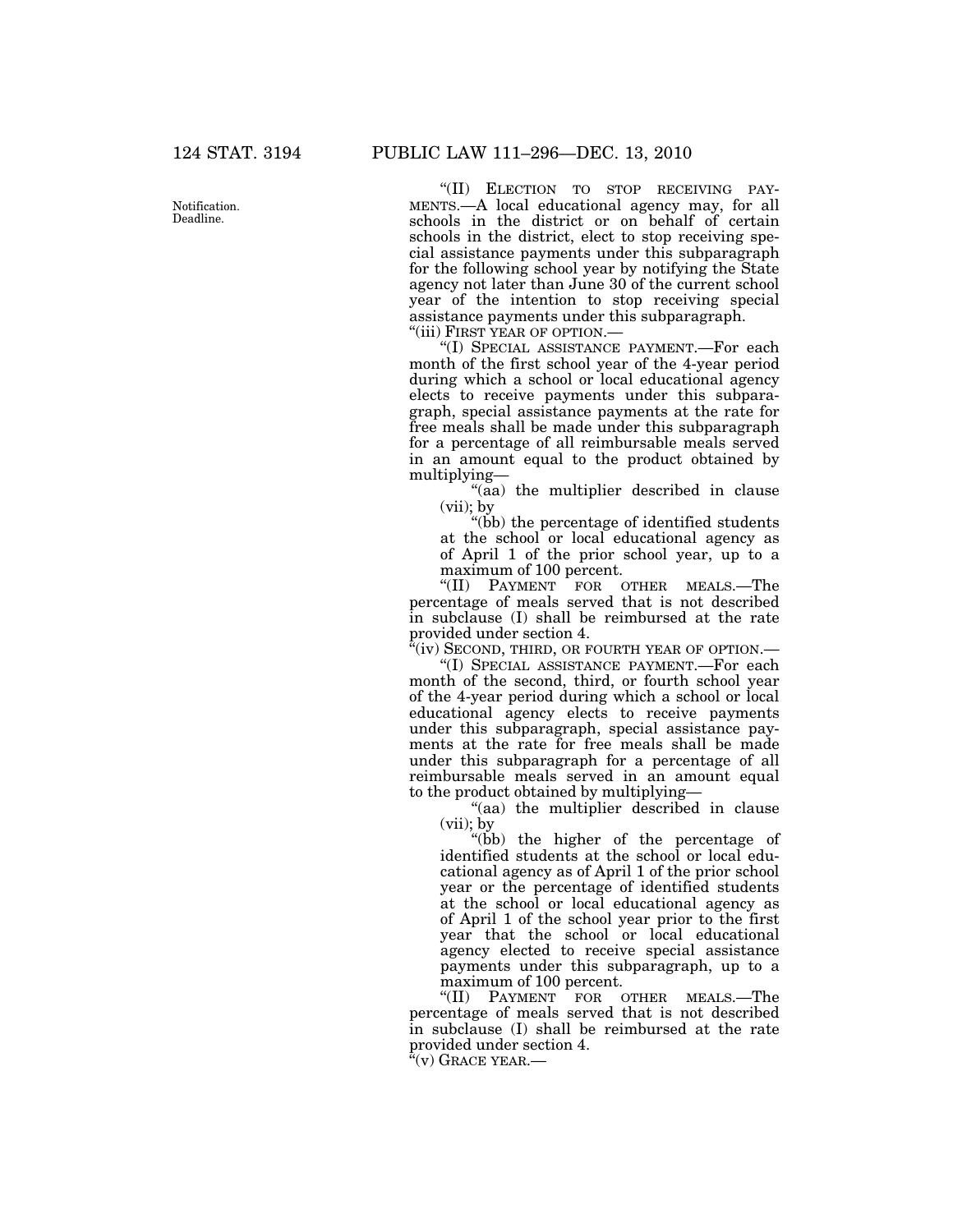Deadline.

''(I) IN GENERAL.—If, not later than April 1 of the fourth year of a 4-year period described in clause (ii)(I), a school or local educational agency has a percentage of enrolled students who are identified students that meets or exceeds a percentage that is 10 percentage points lower than the threshold described in clause (viii), the school or local educational agency may elect to receive special assistance payments under subclause (II) for an additional grace year.

''(II) SPECIAL ASSISTANCE PAYMENT.—For each month of a grace year, special assistance payments at the rate for free meals shall be made under this subparagraph for a percentage of all reimbursable meals served in an amount equal to the product obtained by multiplying—

''(aa) the multiplier described in clause (vii); by

''(bb) the percentage of identified students at the school or local educational agency as of April 1 of the prior school year, up to a maximum of 100 percent.

''(III) PAYMENT FOR OTHER MEALS.—The percentage of meals served that is not described in subclause (II) shall be reimbursed at the rate provided under section 4.

 $\sqrt[n]{v}$ (vi) APPLICATIONS.—A school or local educational agency that receives special assistance payments under this subparagraph may not be required to collect applications for free and reduced price lunches.

''(vii) MULTIPLIER.—

''(I) PHASE-IN.—For each school year beginning on or before July 1, 2013, the multiplier shall be 1.6.

''(II) FULL IMPLEMENTATION.—For each school year beginning on or after July 1, 2014, the Secretary may use, as determined by the Secretary—

"(aa) a multiplier between 1.3 and  $1.6$ ; and

(bb) subject to item (aa), a different multiplier for different schools or local educational agencies.

''(viii) THRESHOLD.—

''(I) PHASE-IN.—For each school year beginning on or before July 1, 2013, the threshold shall be 40 percent.

''(II) FULL IMPLEMENTATION.—For each school year beginning on or after July 1, 2014, the Secretary may use a threshold that is less than 40 percent.<br>"(ix) PHASE-IN.—

"(I) IN GENERAL.—In selecting States for participation during the phase-in period, the Secretary shall select States with an adequate number and variety of schools and local educational agencies that could benefit from the option under this subparagraph, as determined by the Secretary.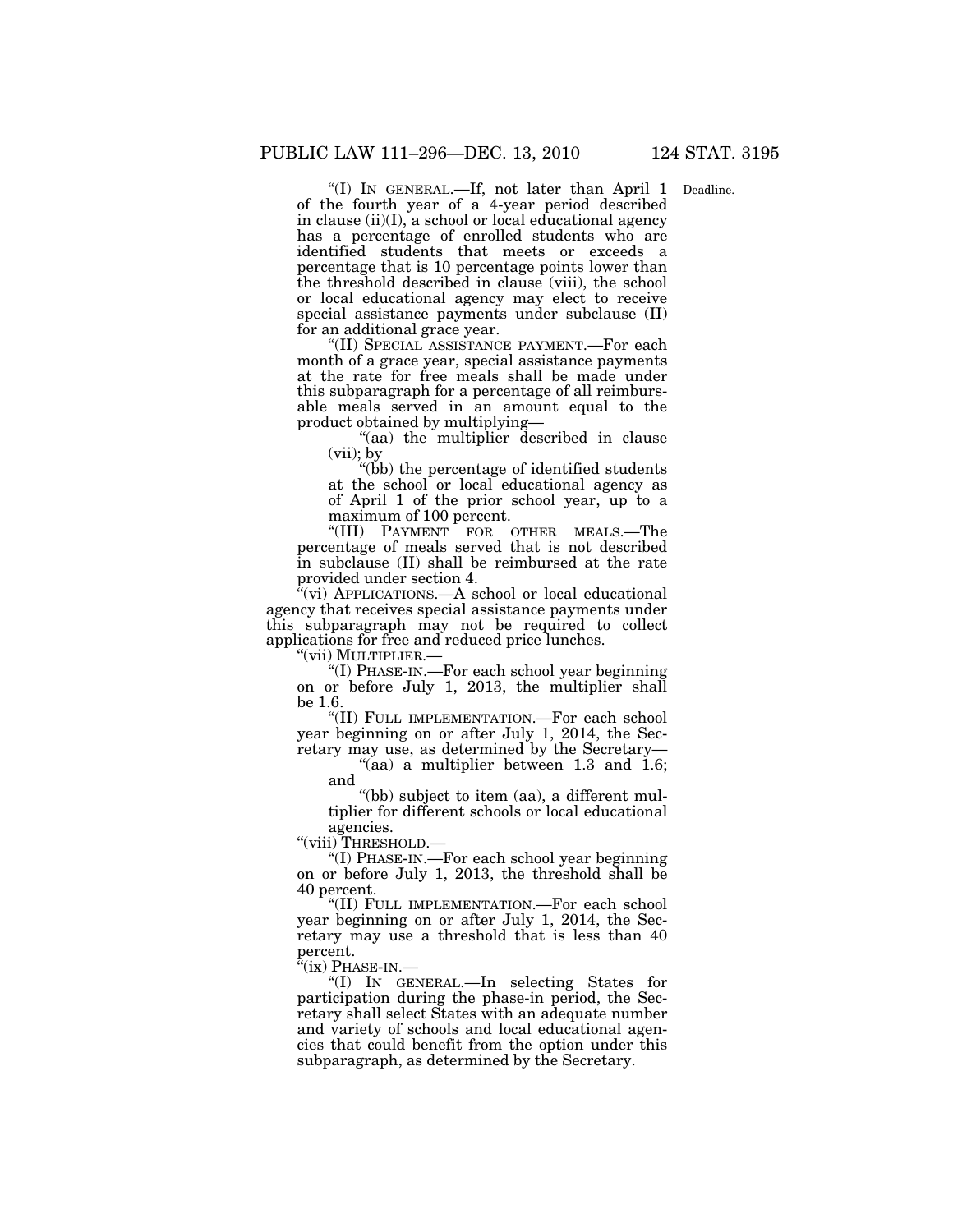''(II) LIMITATION.—The Secretary may not approve additional schools and local educational agencies to receive special assistance payments under this subparagraph after the Secretary has approved schools and local educational agencies in—

''(aa) for the school year beginning on July 1, 2011, 3 States; and

''(bb) for each of the school years beginning July 1, 2012 and July 1, 2013, an additional

4 States per school year.<br>"(x) ELECTION OF OPTION.—

"(I) IN GENERAL.—For each school year beginning on or after July 1, 2014, any local educational agency eligible to make the election described in clause (ii) for all schools in the district or on behalf of certain schools in the district may elect to receive special assistance payments under clause (iii) for the next school year if, not later than June 30 of the current school year, the local educational agency submits to the State agency the percentage of identified students at the school or local educational agency.

''(II) STATE AGENCY NOTIFICATION.—Not later than May 1 of each school year beginning on or after July 1, 2011, each State agency with schools or local educational agencies that may be eligible to elect to receive special assistance payments under this subparagraph shall notify—

"(aa) each local educational agency that meets or exceeds the threshold described in clause (viii) that the local educational agency is eligible to elect to receive special assistance payments under clause (iii) for the next 4 school years, of the blended reimbursement rate the local educational agency would receive under clause (iii), and of the procedures for the local educational agency to make the election;

''(bb) each local educational agency that receives special assistance payments under clause (iii) of the blended reimbursement rate the local educational agency would receive under clause (iv);

''(cc) each local educational agency in the fourth year of electing to receive special assistance payments under this subparagraph that meets or exceeds a percentage that is 10 percentage points lower than the threshold described in clause (viii) and that receives special assistance payments under clause (iv), that the local educational agency may continue to receive such payments for the next school year, of the blended reimbursement rate the local educational agency would receive under clause (v), and of the procedures for the local educational agency to make the election; and

Deadline.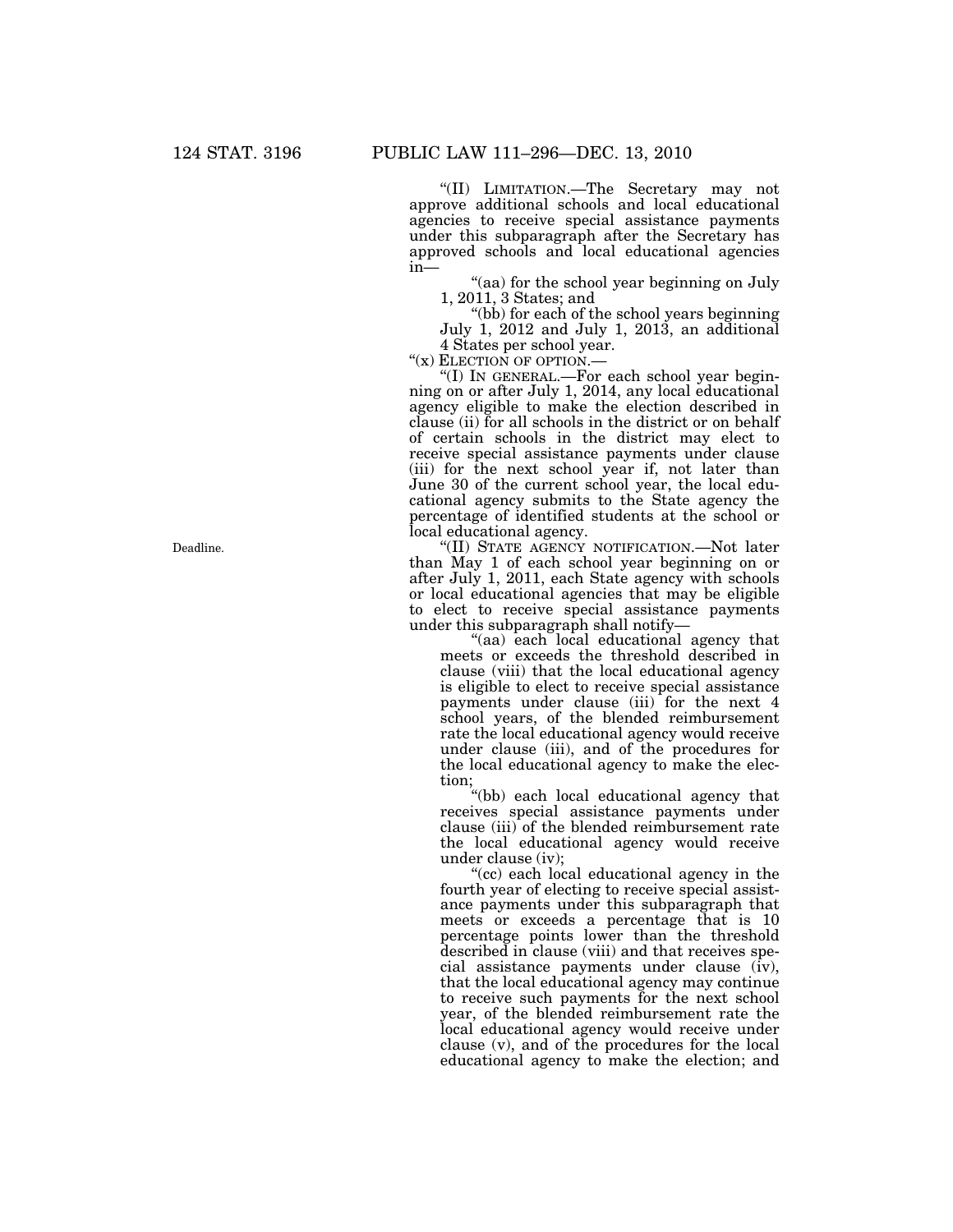''(dd) each local educational agency that meets or exceeds a percentage that is 10 percentage points lower than the threshold described in clause (viii) that the local educational agency may be eligible to elect to receive special assistance payments under clause (iii) if the threshold described in clause (viii) is met by April 1 of the school year or if the threshold is met for a subsequent school year.<br>"(III) PUBLIC NOTIFICATION OF LOCAL EDU-

CATIONAL AGENCIES.—Not later than May 1 of each school year beginning on or after July 1, 2011, each State agency with 1 or more schools or local educational agencies eligible to elect to receive special assistance payments under clause (iii) shall submit to the Secretary, and the Secretary shall publish, lists of the local educational agencies receiving notices under subclause (II).

''(IV) PUBLIC NOTIFICATION OF SCHOOLS.—Not later than May 1 of each school year beginning on or after July 1, 2011, each local educational agency in a State with 1 or more schools eligible to elect to receive special assistance payments under clause (iii) shall submit to the State agency, and the State agency shall publish—

''(aa) a list of the schools that meet or exceed the threshold described in clause (viii);

''(bb) a list of the schools that meet or exceed a percentage that is 10 percentage points lower than the threshold described in clause (viii) and that are in the fourth year of receiving special assistance payments under clause (iv); and

''(cc) a list of the schools that meet or exceed a percentage that is 10 percentage points lower than the threshold described in clause (viii).

"(xi) IMPLEMENTATION.-

''(I) GUIDANCE.—Not later than 90 days after Deadline. the date of enactment of this subparagraph, the Secretary shall issue guidance to implement this subparagraph.

''(II) REGULATIONS.—Not later than December Deadline. 31, 2013, the Secretary shall promulgate regulations that establish procedures for State agencies, local educational agencies, and schools to meet the requirements of this subparagraph, including exercising the option described in this subparagraph.

''(III) PUBLICATION.—If the Secretary uses the authority provided in clause  $(vii)(II)(bb)$  to use a different multiplier for different schools or local educational agencies, for each school year beginning on or after July 1, 2014, not later than April 1, 2014, the Secretary shall publish on the website of the Secretary a table that indicates—

Deadline. Publication. Lists.

Deadline. Publication. Lists.

Deadline. Web site.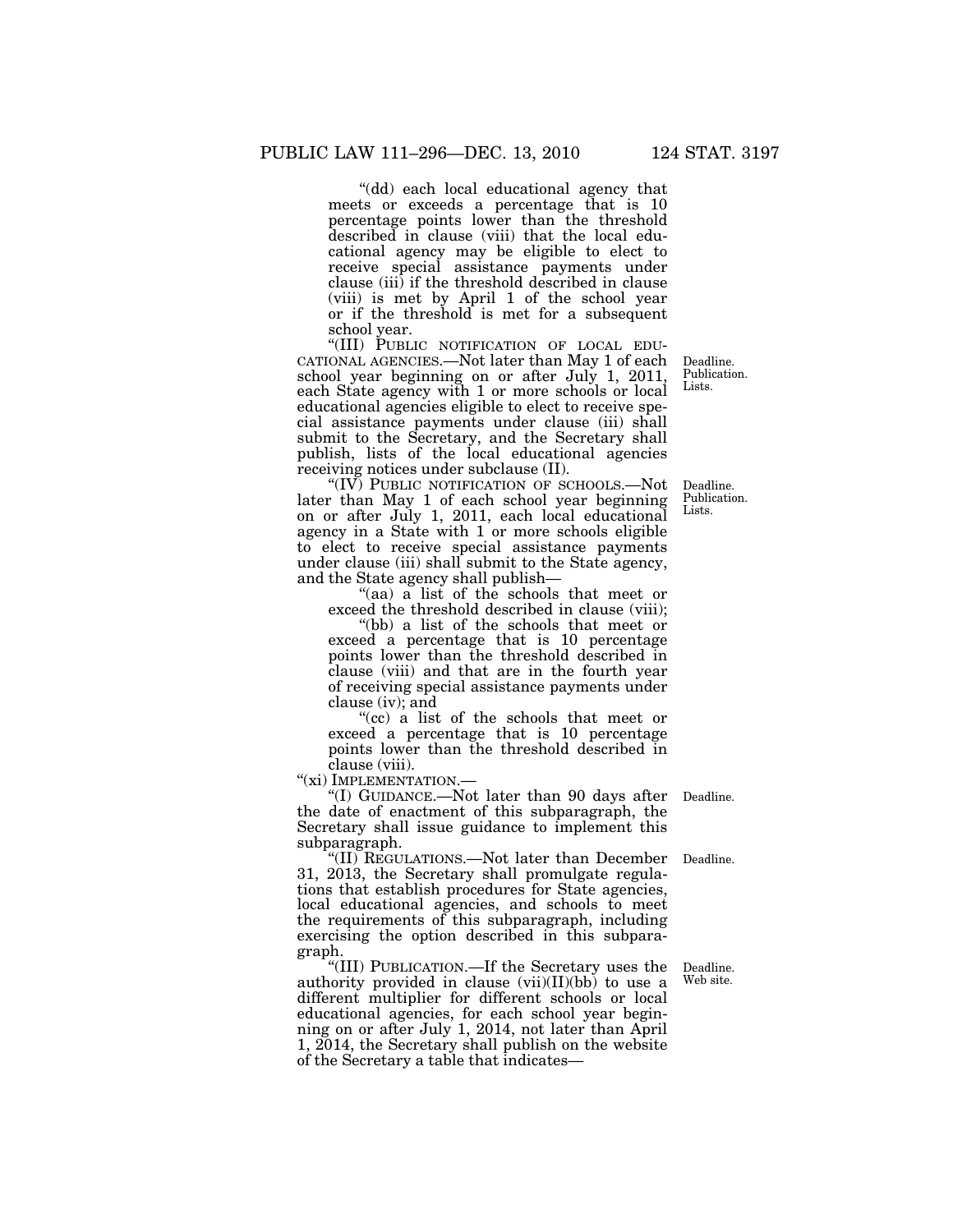''(aa) each local educational agency that may elect to receive special assistance payments under clause (ii);

''(bb) the blended reimbursement rate that each local educational agency would receive; and

''(cc) an explanation of the methodology used to calculate the multiplier or threshold

for each school or local educational agency. "(xii) REPORT.—Not later than December 31, 2013, the Secretary shall publish a report that describes—

''(I) an estimate of the number of schools and local educational agencies eligible to elect to receive special assistance payments under this subparagraph that do not elect to receive the payments;

" $(II)$  for schools and local educational agencies described in subclause (I)—

''(aa) barriers to participation in the special assistance option under this subparagraph, as described by the nonparticipating schools and local educational agencies; and

''(bb) changes to the special assistance option under this subparagraph that would make eligible schools and local educational agencies more likely to elect to receive special assistance payments;

''(III) for schools and local educational agencies that elect to receive special assistance payments under this subparagraph—

''(aa) the number of schools and local educational agencies;

''(bb) an estimate of the percentage of identified students and the percentage of enrolled students who were certified to receive free or reduced price meals in the school year prior to the election to receive special assistance payments under this subparagraph, and a description of how the ratio between those percentages compares to 1.6;

"(cc) an estimate of the number and share of schools and local educational agencies in which more than 80 percent of students are certified for free or reduced price meals that elect to receive special assistance payments under that clause; and

'(dd) whether any of the schools or local educational agencies stopped electing to receive special assistance payments under this subparagraph;

 $\sqrt{\rm IV}$  the impact of electing to receive special assistance payments under this subparagraph on—

''(aa) program integrity;

''(bb) whether a breakfast program is offered;

''(cc) the type of breakfast program offered;

Publication.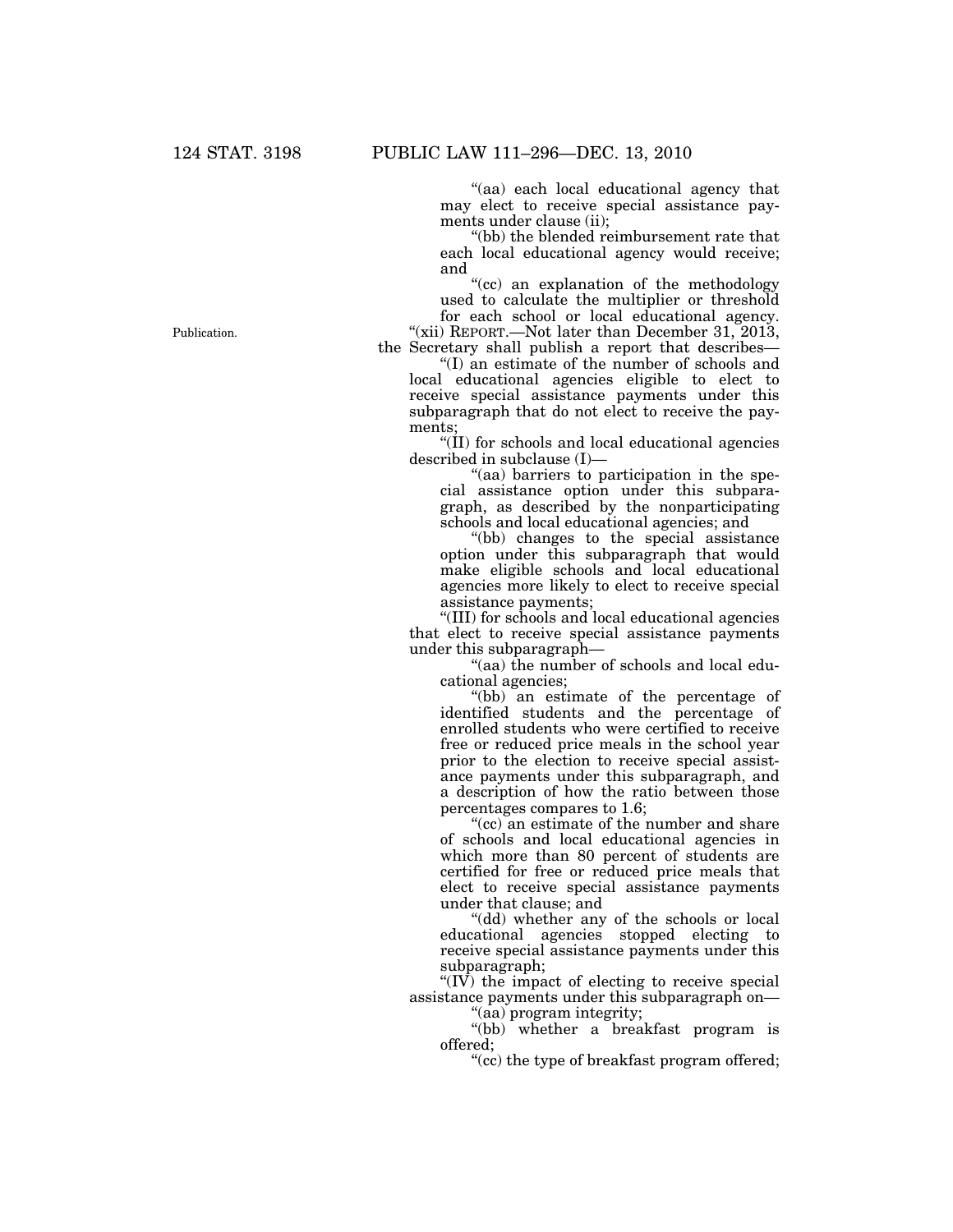''(dd) the nutritional quality of school meals; and

''(ee) program participation; and

 $\degree$ (V) the multiplier and threshold, as described in clauses (vii) and (viii) respectively, that the Secretary will use for each school year beginning on or after July 1, 2014 and the rationale for any change in the multiplier or threshold.

"(xiii) FUNDING.—<br>
"(I) IN GENERAL.—On October 1, 2010, out of Effective date. any funds in the Treasury not otherwise appropriated, the Secretary of the Treasury shall transfer to the Secretary to carry out clause (xii) \$5,000,000, to remain available until September 30, 2014.

''(II) RECEIPT AND ACCEPTANCE.—The Secretary shall be entitled to receive, shall accept, and shall use to carry out clause (xii) the funds transferred under subclause (I), without further appropriation.''.

(2) CONFORMING AMENDMENTS.—Section  $11(a)(1)(B)$  of the Richard B. Russell National School Lunch Act (42 U.S.C.  $1759a(a)(1)(B)$ ) is amended by striking "or  $(E)$ " and inserting " $(E)$ , or  $(F)$ ".

(b) UNIVERSAL MEAL SERVICE THROUGH CENSUS DATA.—Section 11 of the Richard B. Russell National School Lunch Act (42 U.S.C. 1759a) is amended by adding at the end the following:

''(g) UNIVERSAL MEAL SERVICE THROUGH CENSUS DATA.—

''(1) IN GENERAL.—To the maximum extent practicable, the Secretary shall identify alternatives to—

''(A) the daily counting by category of meals provided by school lunch programs under this Act and the school breakfast program established by section 4 of the Child Nutrition Act of 1966 (42 U.S.C. 1773); and

''(B) the use of annual applications as the basis for eligibility to receive free meals or reduced price meals under this Act.

''(2) RECOMMENDATIONS.—

''(A) CONSIDERATIONS.—

''(i) IN GENERAL.—In identifying alternatives under paragraph (1), the Secretary shall consider the recommendations of the Committee on National Statistics of the National Academy of Sciences relating to use of the American Community Survey of the Bureau of the Census and other data sources.

''(ii) SOCIOECONOMIC SURVEY.—The Secretary shall consider use of a periodic socioeconomic survey of households of children attending school in the school food authority in not more than 3 school food authorities participating in the school lunch program under this Act.

"(iii) SURVEY PARAMETERS.-The Secretary shall establish requirements for the use of a socioeconomic survey under clause (ii), which shall—

''(I) include criteria for survey design, sample frame validity, minimum level of statistical precision, minimum survey response rates, frequency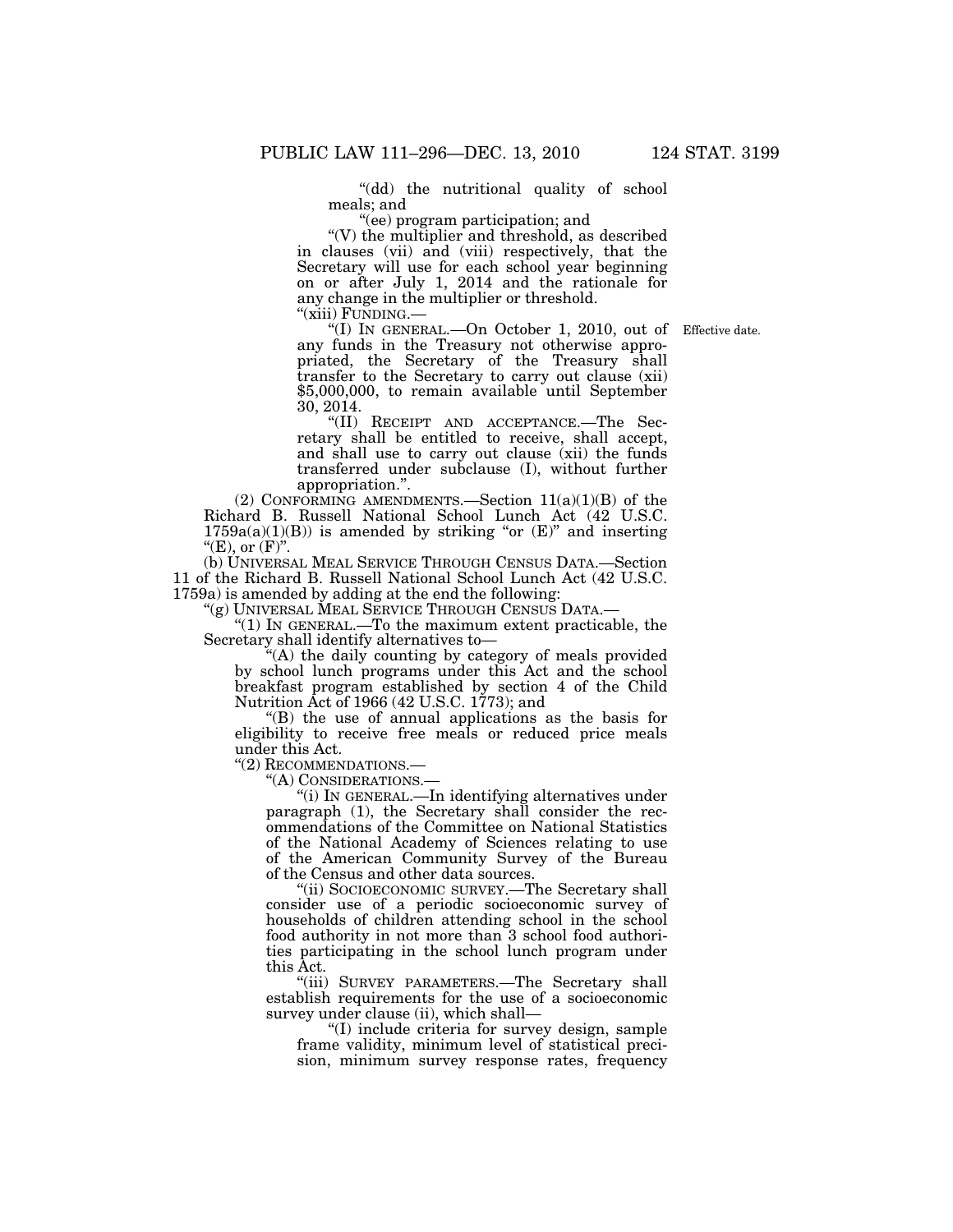of data collection, and other criteria as determined by the Secretary;

''(II) be consistent with the Standards and Guidelines for Statistical Surveys, as published by the Office of Management and Budget;

''(III) be consistent with standards and requirements that ensure proper use of Federal funds; and

''(IV) specify that the socioeconomic survey be conducted at least once every 4 years.

''(B) USE OF ALTERNATIVES.—Alternatives described in subparagraph (A) that provide accurate and effective means of providing meal reimbursement consistent with the eligibility status of students may be—

''(i) implemented for use in schools or by school food authorities that agree—

''(I) to serve all breakfasts and lunches to students at no cost in accordance with regulations issued by the Secretary; and

''(II) to pay, from sources other than Federal funds, the costs of serving any lunches and breakfasts that are in excess of the value of assistance received under this Act or the Child Nutrition Act of 1966 (42 U.S.C. 1771 et seq.) with respect to the number of lunches and breakfasts served during the applicable period; or

''(ii) further tested through demonstration projects carried out by the Secretary in accordance with subparagraph  $(C)$ .

''(C) DEMONSTRATION PROJECTS.—

''(i) IN GENERAL.—For the purpose of carrying out demonstration projects described in subparagraph (B), the Secretary may waive any requirement of this Act relating to—

''(I) counting of meals provided by school lunch or breakfast programs;

''(II) applications for eligibility for free or reduced priced meals; or

''(III) required direct certification under section  $9(b)(4)$ .

"(ii) NUMBER OF PROJECTS.-The Secretary shall carry out demonstration projects under this paragraph in not more than 5 local educational agencies for each alternative model that is being tested.

''(iii) LIMITATION.—A demonstration project carried out under this paragraph shall have a duration of not more than 3 years.

''(iv) EVALUATION.—The Secretary shall evaluate each demonstration project carried out under this paragraph in accordance with procedures established by the Secretary.

''(v) REQUIREMENT.—In carrying out evaluations under clause (iv), the Secretary shall evaluate, using comparisons with local educational agencies with similar demographic characteristics—

"(I) the accuracy of the 1 or more methodologies adopted as compared to the daily counting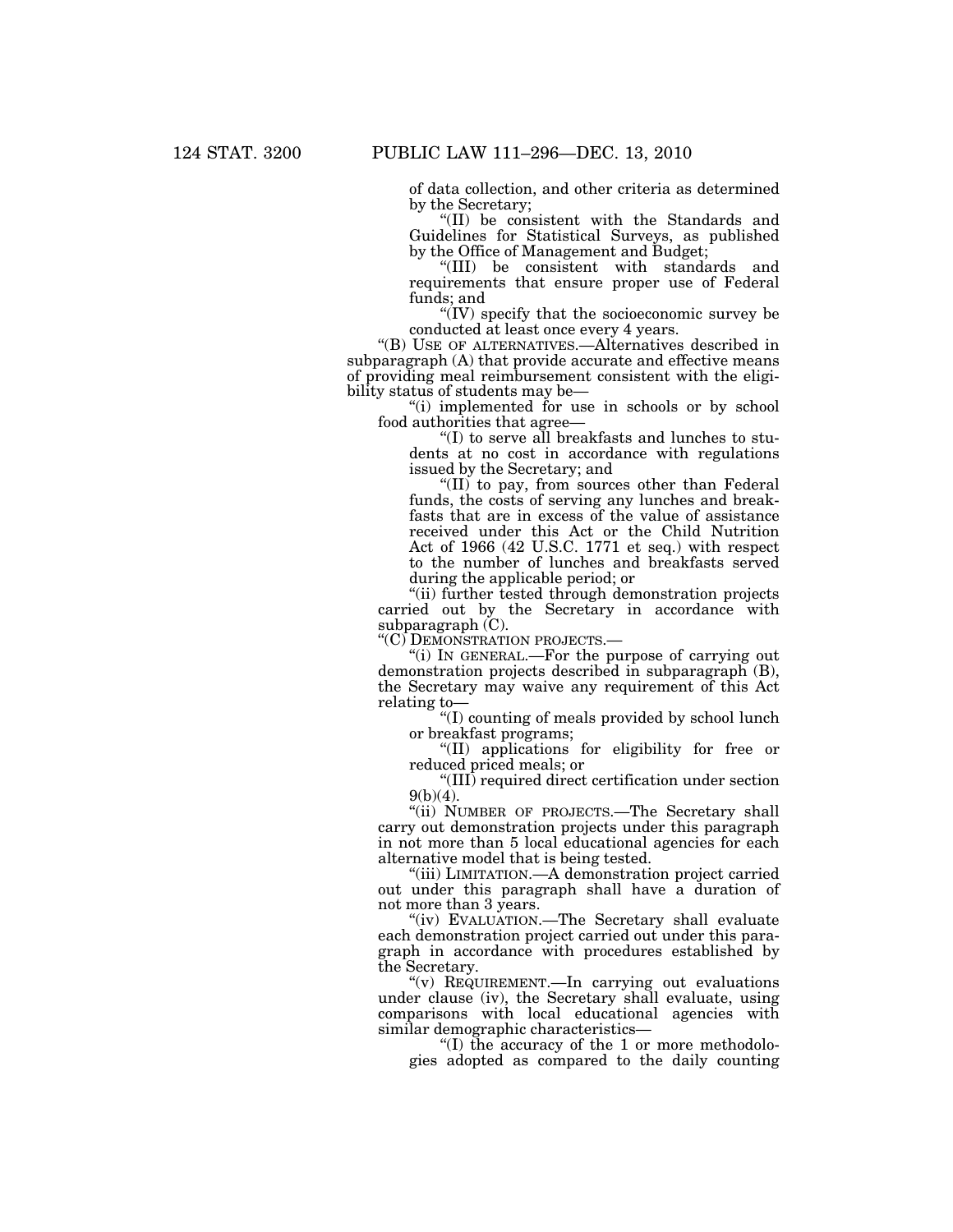by category of meals provided by school meal programs under this Act or the Child Nutrition Act of 1966 (42 U.S.C. 1771 et seq.) and the use of annual applications as the basis for eligibility to receive free or reduced price meals under those Acts;

''(II) the effect of the 1 or more methodologies adopted on participation in programs under those Acts;

''(III) the effect of the 1 or more methodologies adopted on administration of programs under those Acts; and

"(IV) such other matters as the Secretary determines to be appropriate.''.

# **SEC. 105. GRANTS FOR EXPANSION OF SCHOOL BREAKFAST PRO-GRAMS.**

The Child Nutrition Act of 1966 (42 U.S.C. 1771 et seq.) is amended by adding at the end the following:

#### **''SEC. 23. GRANTS FOR EXPANSION OF SCHOOL BREAKFAST PRO-**42 USC 1793. **GRAMS.**

"(a) DEFINITION OF QUALIFYING SCHOOL.—In this section, the term 'qualifying school' means a school in severe need, as described in section  $4(d)(1)$ .

''(b) ESTABLISHMENT.—Subject to the availability of appropriations provided in advance in an appropriations Act specifically for the purpose of carrying out this section, the Secretary shall establish a program under which the Secretary shall provide grants, on a competitive basis, to State educational agencies for the purpose of providing subgrants to local educational agencies for qualifying schools to establish, maintain, or expand the school breakfast program in accordance with this section.<br>"(c) GRANTS TO STATE EDUCATIONAL AGENCIES.-

"(1) APPLICATION.—To be eligible to receive a grant under this section, a State educational agency shall submit to the Secretary an application at such time, in such manner, and containing such information as the Secretary may require.

"(2) ADMINISTRATION.—In carrying out this section, the Secretary shall—

''(A) develop an appropriate competitive application process; and

''(B) make information available to State educational agencies concerning the availability of funds under this section.

''(3) ALLOCATION.—The amount of grants provided by the Secretary to State educational agencies for a fiscal year under this section shall not exceed the lesser of—

''(A) the product obtained by multiplying—

''(i) the number of qualifying schools receiving subgrants or other benefits under subsection (d) for the fiscal year; and

''(ii) the maximum amount of a subgrant provided to a qualifying school under subsection  $(d)(4)(B)$ ; or ''(B) \$2,000,000.

''(d) SUBGRANTS TO QUALIFYING SCHOOLS.—

''(1) IN GENERAL.—A State educational agency receiving a grant under this section shall use funds made available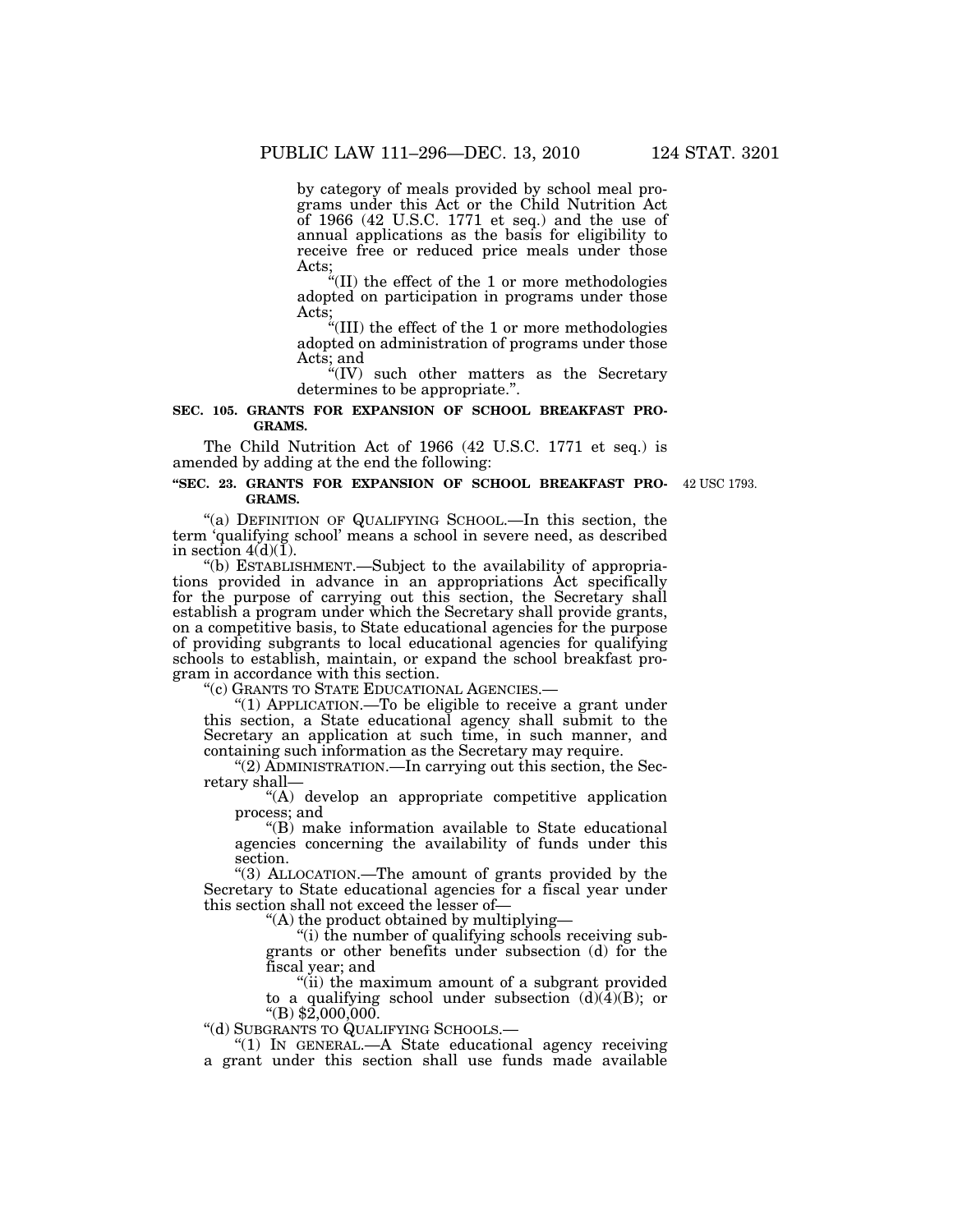under the grant to award subgrants to local educational agencies for a qualifying school or groups of qualifying schools to carry out activities in accordance with this section.

" $(2)$  PRIORITY.—In awarding subgrants under this subsection, a State educational agency shall give priority to local educational agencies with qualifying schools in which at least 75 percent of the students are eligible for free or reduced price school lunches under the school lunch program established under the Richard B. Russell National School Lunch Act (42 U.S.C. 1751 et seq.).<br>"(3) STATE AND DISTRICT TRAINING AND TECHNICAL SUP-

PORT.—A local educational agency or State educational agency may allocate a portion of each subgrant to provide training and technical assistance to the staff of qualifying schools to carry out the purposes of this section.<br>"(4) AMOUNT; TERM.—

"(A) IN GENERAL.—Except as otherwise provided in this paragraph, a subgrant provided by a State educational agency to a local educational agency or qualifying school under this section shall be in such amount, and shall be provided for such term, as the State educational agency determines appropriate.

''(B) MAXIMUM AMOUNT.—The amount of a subgrant provided by a State educational agency to a local educational agency for a qualifying school or a group of qualifying schools under this subsection shall not exceed \$10,000 for each school year.

''(C) MAXIMUM GRANT TERM.—A local educational agency or State educational agency shall not provide subgrants to a qualifying school under this subsection for more than 2 fiscal years.

''(e) BEST PRACTICES.—

''(1) IN GENERAL.—Prior to awarding grants under this section, the Secretary shall make available to State educational agencies information regarding the most effective mechanisms by which to increase school breakfast participation among eligible children at qualifying schools.

" $(2)$  PREFERENCE.—In awarding subgrants under this section, a State educational agency shall give preference to local educational agencies for qualifying schools or groups of qualifying schools that have adopted, or provide assurances that the subgrant funds will be used to adopt, the most effective mechanisms identified by the Secretary under paragraph (1). ''(f) USE OF FUNDS.—

" $(1)$  In GENERAL.—A qualifying school may use a grant provided under this section—

''(A) to establish, promote, or expand a school breakfast program of the qualifying school under this section, which shall include a nutritional education component;

''(B) to extend the period during which school breakfast is available at the qualifying school;

''(C) to provide school breakfast to students of the qualifying school during the school day; or

''(D) for other appropriate purposes, as determined by the Secretary.

''(2) REQUIREMENT.—Each activity of a qualifying school under this subsection shall be carried out in accordance with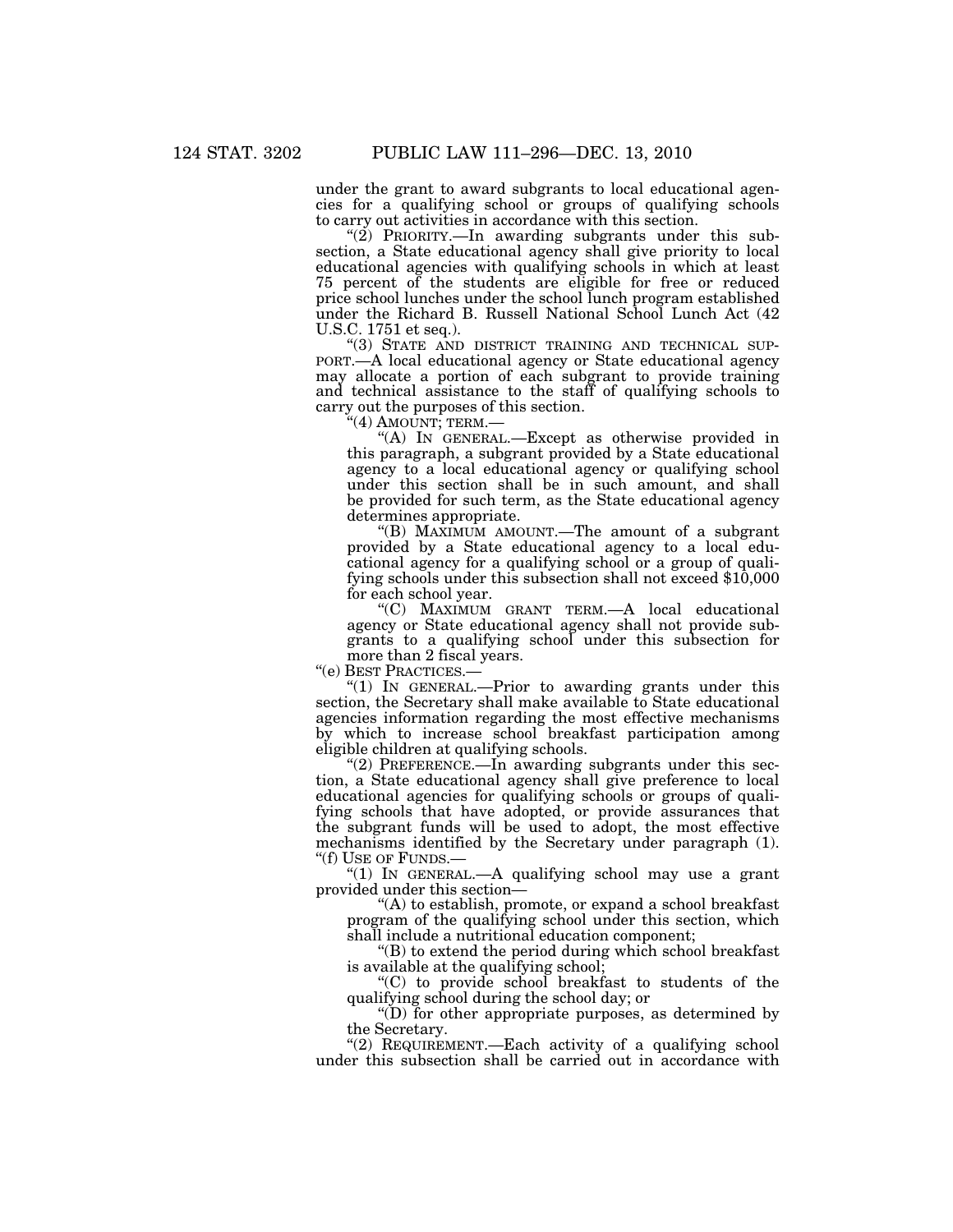applicable nutritional guidelines and regulations issued by the Secretary.

"(g) MAINTENANCE OF EFFORT. - Grants made available under this section shall not diminish or otherwise affect the expenditure of funds from State and local sources for the maintenance of the school breakfast program.

''(h) REPORTS.—Not later than 18 months following the end of a school year during which subgrants are awarded under this section, the Secretary shall submit to Congress a report describing the activities of the qualifying schools awarded subgrants.

"(i) EVALUATION.—Not later than 180 days before the end of Deadline. a grant term under this section, a local educational agency that receives a subgrant under this section shall—

"(1) evaluate whether electing to provide universal free breakfasts under the school breakfast program in accordance with Provision 2 as established under subsections (b) through (k) of section 245.9 of title 7, Code of Federal Regulations (or successor regulations), would be cost-effective for the qualified schools based on estimated administrative savings and economies of scale; and

''(2) submit the results of the evaluation to the State educational agency.

''(j) AUTHORIZATION OF APPROPRIATIONS.—There are authorized to be appropriated to carry out this section such sums as are necessary for each of fiscal years 2010 through 2015.''.

# **Subtitle B—Summer Food Service Program**

# **SEC. 111. ALIGNMENT OF ELIGIBILITY RULES FOR PUBLIC AND PRI-VATE SPONSORS.**

Section 13(a) of the Richard B. Russell National School Lunch Act (42 U.S.C. 1761(a)) is amended by striking paragraph (7) and inserting the following:

''(7) PRIVATE NONPROFIT ORGANIZATIONS.—

"(A) DEFINITION OF PRIVATE NONPROFIT ORGANIZA-TION.—In this paragraph, the term 'private nonprofit organization' means an organization that—

"(i) exercises full control and authority over the operation of the program at all sites under the sponsorship of the organization;

"(ii) provides ongoing year-round activities for children or families;

''(iii) demonstrates that the organization has adequate management and the fiscal capacity to operate a program under this section;

 $\sqrt{\ }$ iv) is an organization described in section 501(c) of the Internal Revenue Code of 1986 and exempt from taxation under 501(a) of that Code; and

''(v) meets applicable State and local health, safety, and sanitation standards.

''(B) ELIGIBILITY.—Private nonprofit organizations (other than organizations eligible under paragraph (1)) shall be eligible for the program under the same terms and conditions as other service institutions.''.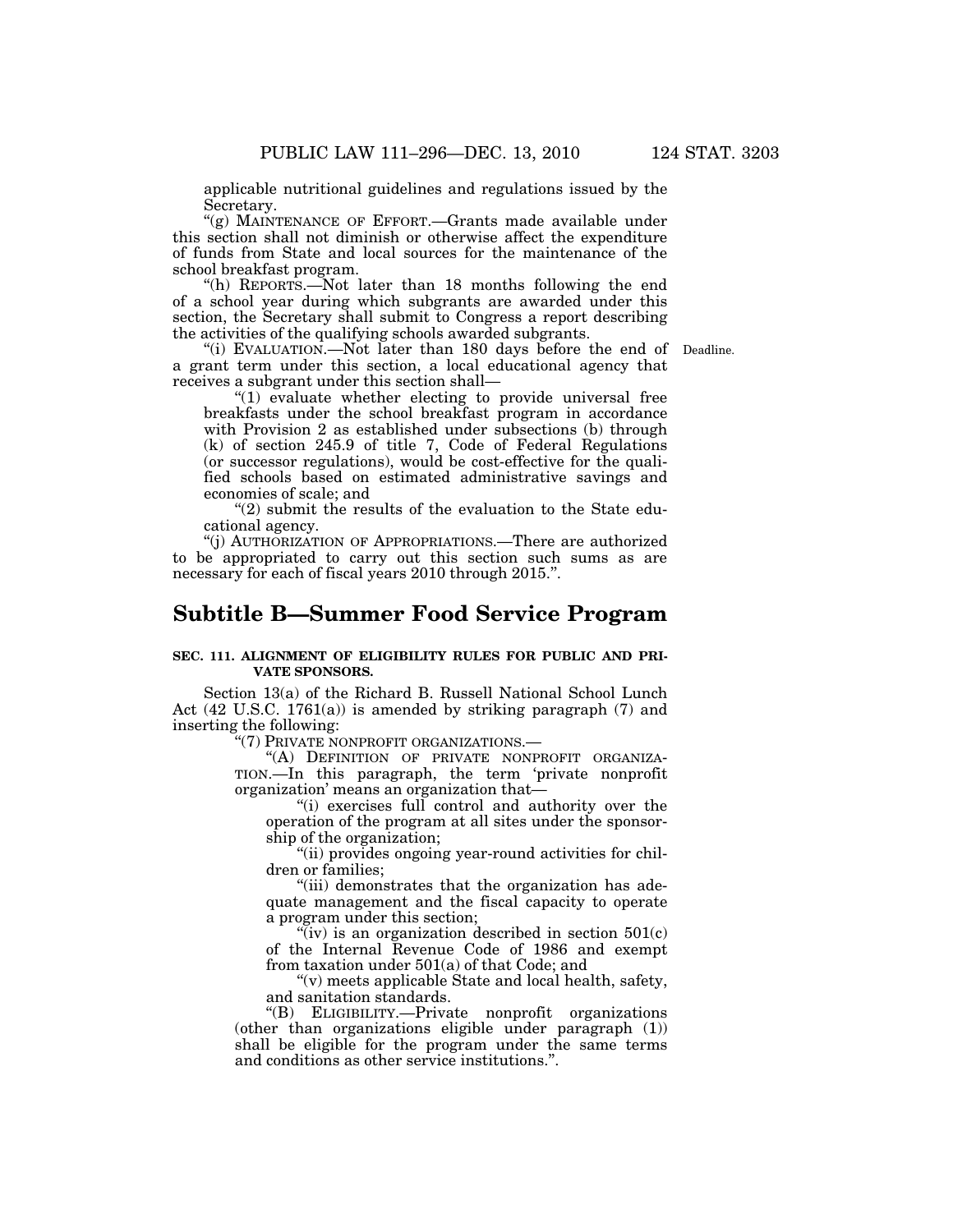# **SEC. 112. OUTREACH TO ELIGIBLE FAMILIES.**

Section 13(a) of the Richard B. Russell National School Lunch Act (42 U.S.C. 1761(a)) is amended by adding at the end the following:

''(11) OUTREACH TO ELIGIBLE FAMILIES.—

''(A) IN GENERAL.—The Secretary shall require each State agency that administers the national school lunch program under this Act to ensure that, to the maximum extent practicable, school food authorities participating in the school lunch program under this Act cooperate with participating service institutions to distribute materials to inform families of—

''(i) the availability and location of summer food service program meals; and

"(ii) the availability of reimbursable breakfasts served under the school breakfast program established by section 4 of the Child Nutrition Act of 1966 (42 U.S.C. 1773).

''(B) INCLUSIONS.—Informational activities carried out under subparagraph (A) may include—

''(i) the development or dissemination of printed materials, to be distributed to all school children or the families of school children prior to the end of the school year, that inform families of the availability and location of summer food service program meals;

''(ii) the development or dissemination of materials, to be distributed using electronic means to all school children or the families of school children prior to the end of the school year, that inform families of the availability and location of summer food service program meals; and

''(iii) such other activities as are approved by the applicable State agency to promote the availability and location of summer food service program meals to school children and the families of school children.

''(C) MULTIPLE STATE AGENCIES.—If the State agency administering the program under this section is not the same State agency that administers the school lunch program under this Act, the 2 State agencies shall work cooperatively to implement this paragraph.''.

### **SEC. 113. SUMMER FOOD SERVICE SUPPORT GRANTS.**

Section 13(a) of the Richard B. Russell National School Lunch Act (42 U.S.C. 1761(a)) (as amended by section 112) is amended by adding at the end the following:

"(12) SUMMER FOOD SERVICE SUPPORT GRANTS.—

''(A) IN GENERAL.—The Secretary shall use funds made available to carry out this paragraph to award grants on a competitive basis to State agencies to provide to eligible service institutions—

''(i) technical assistance;

''(ii) assistance with site improvement costs; or "(iii) other innovative activities that improve and encourage sponsor retention.

''(B) ELIGIBILITY.—To be eligible to receive a grant under this paragraph, a State agency shall submit an application to the Secretary in such manner, at such time,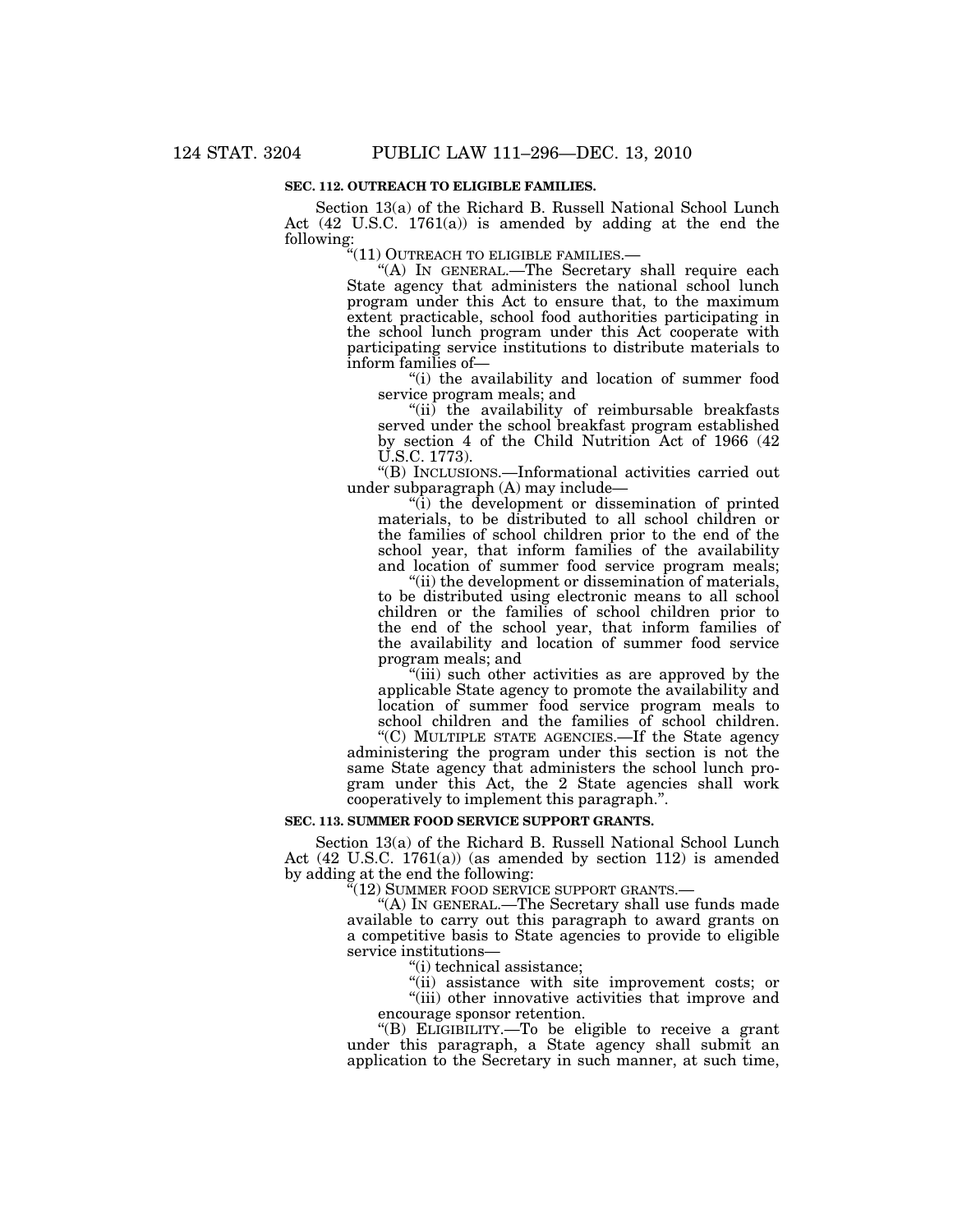and containing such information as the Secretary may require.

''(C) PRIORITY.—In making grants under this paragraph, the Secretary shall give priority to—

''(i) applications from States with significant lowincome child populations; and

''(ii) State plans that demonstrate innovative approaches to retain and support summer food service programs after the expiration of the start-up funding grants.

''(D) USE OF FUNDS.—A State and eligible service institution may use funds made available under this paragraph to pay for such costs as the Secretary determines are necessary to establish and maintain summer food service programs.

''(E) REALLOCATION.—The Secretary may reallocate any amounts made available to carry out this paragraph that are not obligated or expended, as determined by the Secretary.

''(F) AUTHORIZATION OF APPROPRIATIONS.—There is authorized to be appropriated to carry out this paragraph \$20,000,000 for fiscal years 2011 through 2015.''.

# **Subtitle C—Child and Adult Care Food Program**

#### **SEC. 121. SIMPLIFYING AREA ELIGIBILITY DETERMINATIONS IN THE CHILD AND ADULT CARE FOOD PROGRAM.**

Section  $17(f)(3)(A)(ii)(I)(bb)$  of the Richard B. Russell National School Lunch Act (42 U.S.C. 1766(f)(3)(A)(ii)(I)(bb)) is amended by striking "elementary".

#### **SEC. 122. EXPANSION OF AFTERSCHOOL MEALS FOR AT-RISK CHIL-DREN.**

Section 17(r) of the Richard B. Russell National School Lunch Act (42 U.S.C. 1766(r)) is amended by striking paragraph (5) and inserting the following:

''(5) LIMITATION.—An institution participating in the program under this subsection may not claim reimbursement for meals and snacks that are served under section 18(h) on the same day.

''(6) HANDBOOK.—

"(A) In GENERAL.—Not later than 180 days after the Deadline. date of enactment of the Healthy, Hunger-Free Kids Act of 2010, the Secretary shall—

''(i) issue guidelines for afterschool meals for atrisk school children; and

''(ii) publish a handbook reflecting those guidelines. ''(B) REVIEW.—Each year after the issuance of guidelines under subparagraph (A), the Secretary shall—

''(i) review the guidelines; and

''(ii) issue a revised handbook reflecting changes made to the guidelines.''.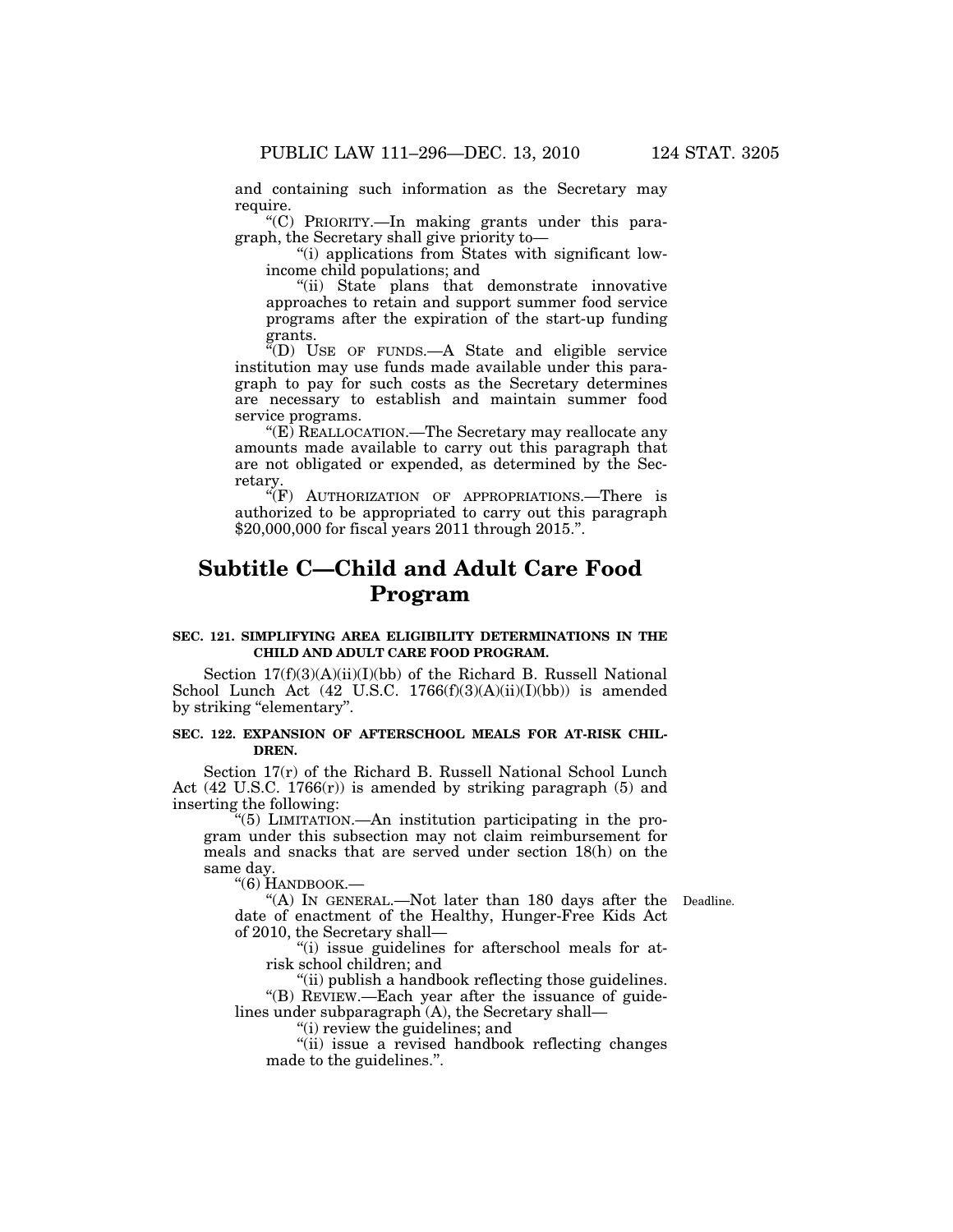# **Subtitle D—Special Supplemental Nutrition Program for Women, Infants, and Children**

#### **SEC. 131. CERTIFICATION PERIODS.**

Section 17(d)(3)(A) of the Child Nutrition Act of 1966 (42 U.S.C.  $1786(d)(3)(A)$  is amended by adding at the end the following:

''(iii) CHILDREN.—A State may elect to certify participant children for a period of up to 1 year, if the State electing the option provided under this clause ensures that participant children receive required health and nutrition assessments.''.

# **Subtitle E—Miscellaneous**

# **SEC. 141. CHILDHOOD HUNGER RESEARCH.**

The Richard B. Russell National School Lunch Act is amended by inserting after section 22 (42 U.S.C. 1769c) the following:

42 USC 1769d.

### **''SEC. 23. CHILDHOOD HUNGER RESEARCH.**

''(a) RESEARCH ON CAUSES AND CONSEQUENCES OF CHILDHOOD HUNGER.—

"(1) IN GENERAL.—The Secretary shall conduct research  $on$ —

''(A) the causes of childhood hunger and food insecurity; ''(B) the characteristics of households with childhood hunger and food insecurity; and

 $\tilde{H}(C)$  the consequences of childhood hunger and food insecurity.

''(2) AUTHORITY.—In carrying out research under paragraph (1), the Secretary may—

''(A) enter into competitively awarded contracts or cooperative agreements; or

''(B) provide grants to States or public or private agencies or organizations, as determined by the Secretary.

''(3) APPLICATION.—To be eligible to enter into a contract or cooperative agreement or receive a grant under this subsection, a State or public or private agency or organization shall submit to the Secretary an application at such time, in such manner, and containing such information as the Secretary shall require.

 $\mathcal{H}(4)$  AREAS OF INQUIRY.—The Secretary shall design the research program to advance knowledge and understanding of information on the issues described in paragraph (1), such as—

''(A) economic, health, social, cultural, demographic, and other factors that contribute to childhood hunger or food insecurity;

''(B) the geographic distribution of childhood hunger and food insecurity;

''(C) the extent to which—

''(i) existing Federal assistance programs, including the Internal Revenue Code of 1986, reduce childhood hunger and food insecurity; and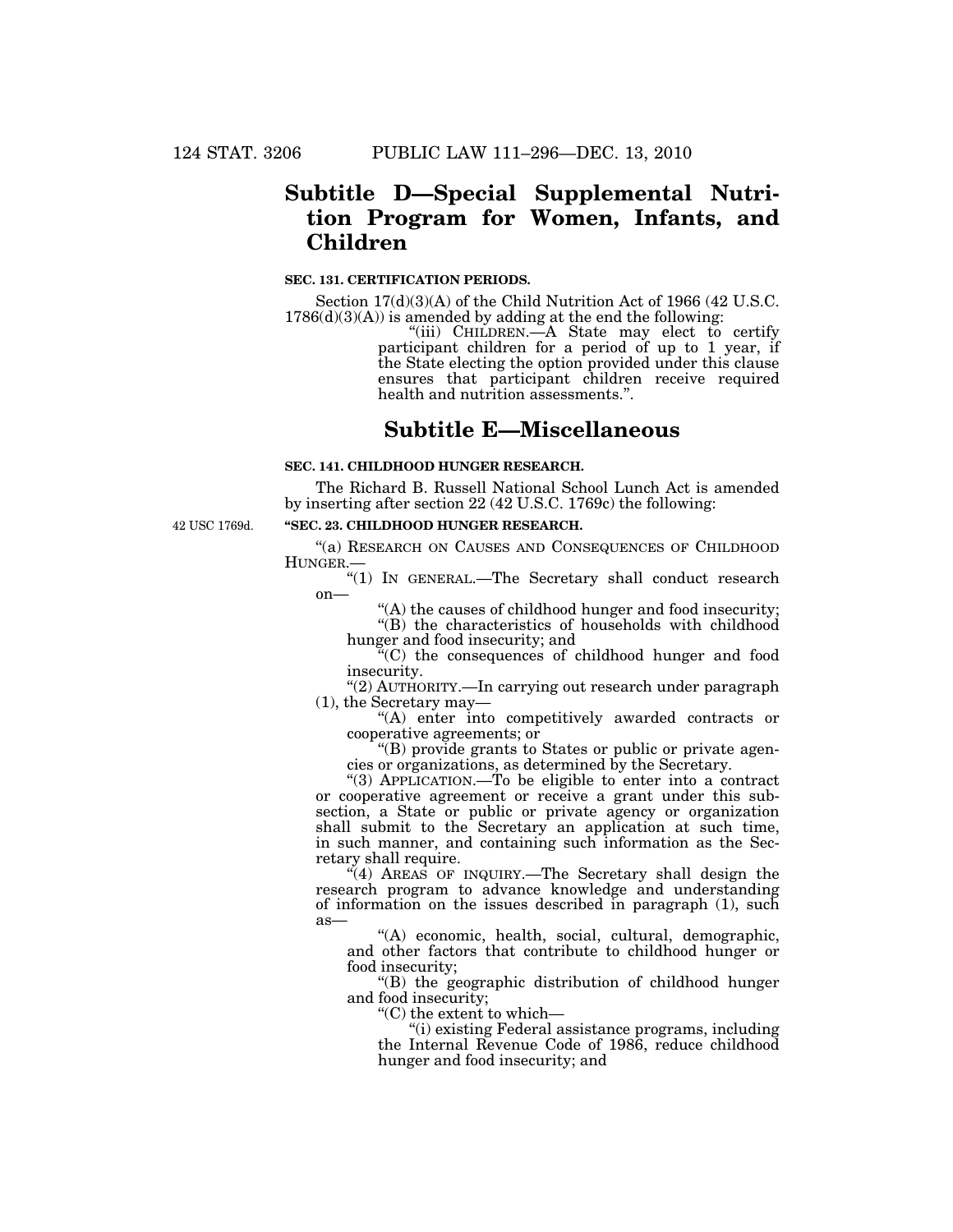"(ii) childhood hunger and food insecurity persist due to—

''(I) gaps in program coverage;

''(II) the inability of potential participants to access programs; or

''(III) the insufficiency of program benefits or services;

''(D) the public health and medical costs of childhood hunger and food insecurity;

''(E) an estimate of the degree to which the Census Bureau measure of food insecurity underestimates childhood hunger and food insecurity because the Census Bureau excludes certain households, such as homeless, or other factors;

 $(F)$  the effects of childhood hunger on child development, well-being, and educational attainment; and

''(G) such other critical outcomes as are determined by the Secretary.

" $(5)$  FUNDING. $-$ 

Effective date.

''(A) IN GENERAL.—On October 1, 2012, out of any funds in the Treasury not otherwise appropriated, the Secretary of the Treasury shall transfer to the Secretary to carry out this subsection \$10,000,000, to remain available until expended.

"(B) RECEIPT AND ACCEPTANCE.—The Secretary shall be entitled to receive, shall accept, and shall use to carry out this subsection the funds transferred under subparagraph (A), without further appropriation.

''(b) DEMONSTRATION PROJECTS TO END CHILDHOOD HUNGER.— ''(1) DEFINITIONS.—In this subsection:

"(A) CHILD.—The term 'child' means a person under the age of 18.

''(B) SUPPLEMENTAL NUTRITION ASSISTANCE PROGRAM.— The term 'supplemental nutrition assistance program' means the supplemental nutrition assistance program established under the Food and Nutrition Act of 2008 (7 U.S.C. 2011 et seq.).

"(2) PURPOSE.—Under such terms and conditions as are established by the Secretary, the Secretary shall carry out demonstration projects that test innovative strategies to end childhood hunger, including alternative models for service delivery and benefit levels that promote the reduction or elimination of childhood hunger and food insecurity.

''(3) PROJECTS.—Demonstration projects carried out under this subsection may include projects that—

''(A) enhance benefits provided under the supplemental nutrition assistance program for eligible households with children;

"(B) enhance benefits or provide for innovative program delivery models in the school meals, afterschool snack, and child and adult care food programs under this Act and the Child Nutrition Act of 1966 (42 U.S.C. 1771 et seq.); and

''(C) target Federal, State, or local assistance, including emergency housing or family preservation services, at households with children who are experiencing hunger or food insecurity, to the extent permitted by the legal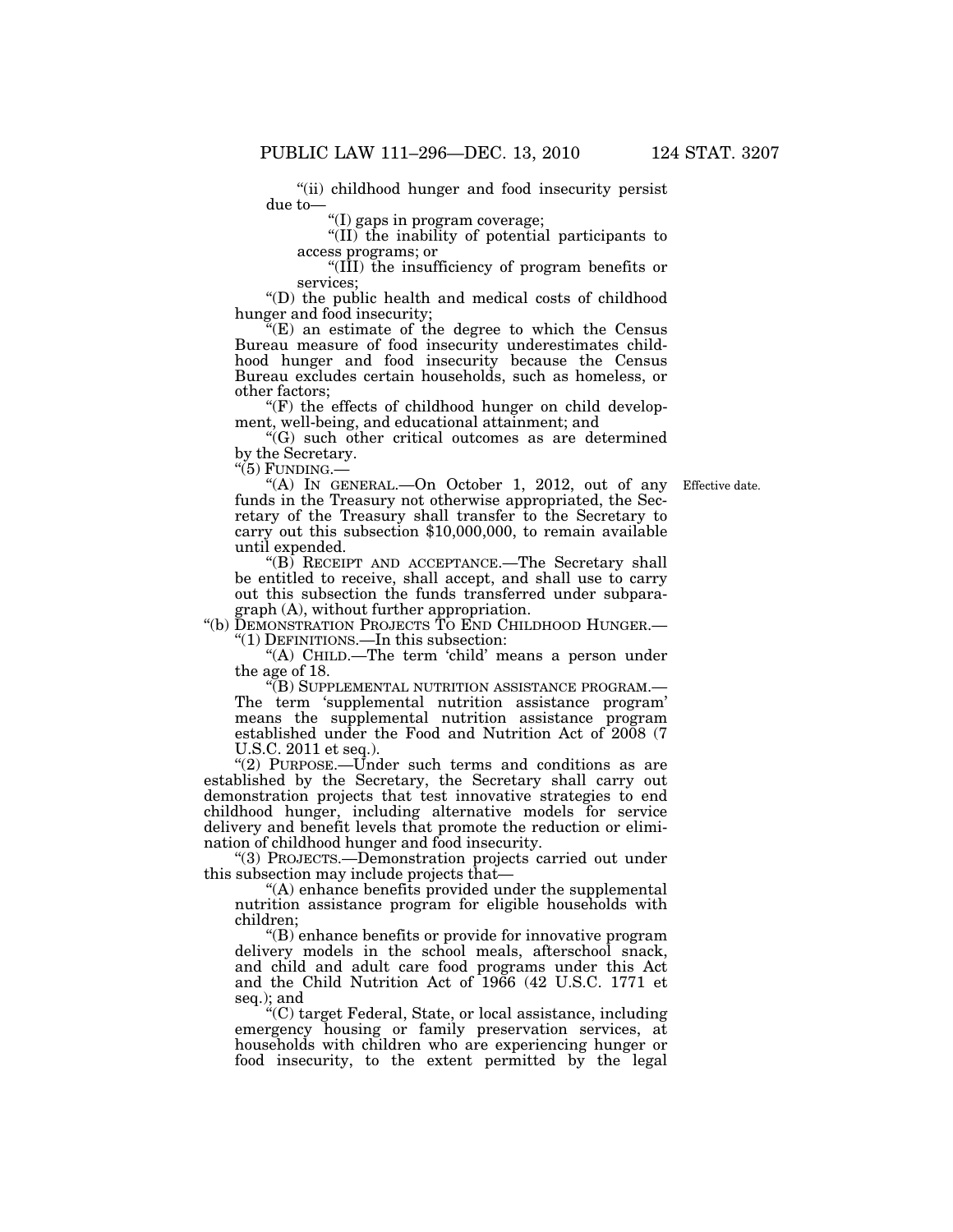authority establishing those assistance programs and services.

 $"$ (4) GRANTS. $-$ 

''(A) DEMONSTRATION PROJECTS.—

''(i) IN GENERAL.—In carrying out this subsection, the Secretary may enter into competitively awarded contracts or cooperative agreements with, or provide grants to, public or private organizations or agencies (as determined by the Secretary), for use in accordance with demonstration projects that meet the purposes of this subsection.

''(ii) REQUIREMENT.—At least 1 demonstration project funded under this subsection shall be carried out on an Indian reservation in a rural area with a service population with a prevalence of diabetes that exceeds 15 percent, as determined by the Director of the Indian Health Service.

''(B) APPLICATION.—To be eligible to receive a contract, cooperative agreement, or grant under this subsection, an organization or agency shall submit to the Secretary an application at such time, in such manner, and containing such information as the Secretary may require.

''(C) SELECTION CRITERIA.—Demonstration projects shall be selected based on publicly disseminated criteria that may include—

"(i) an identification of a low-income target group" that reflects individuals experiencing hunger or food insecurity;

''(ii) a commitment to a demonstration project that allows for a rigorous outcome evaluation as described in paragraph  $(\bar{6})$ ;

"(iii) a focus on innovative strategies to reduce the risk of childhood hunger or provide a significant improvement to the food security status of households with children; and

"(iv) such other criteria as are determined by the Secretary.

''(5) CONSULTATION.—In determining the range of projects and defining selection criteria under this subsection, the Secretary shall consult with—

''(A) the Secretary of Health and Human Services;

''(B) the Secretary of Labor; and

''(C) the Secretary of Housing and Urban Development. ''(6) EVALUATION AND REPORTING.—

"(A) INDEPENDENT EVALUATION.—The Secretary shall provide for an independent evaluation of each demonstration project carried out under this subsection that—

''(i) measures the impact of each demonstration project on appropriate participation, food security, nutrition, and associated behavioral outcomes among participating households; and

 $\lq$ <sup>"(ii)</sup> uses rigorous experimental designs and methodologies, particularly random assignment or other methods that are capable of producing scientifically valid information regarding which activities are effective in reducing the prevalence or preventing the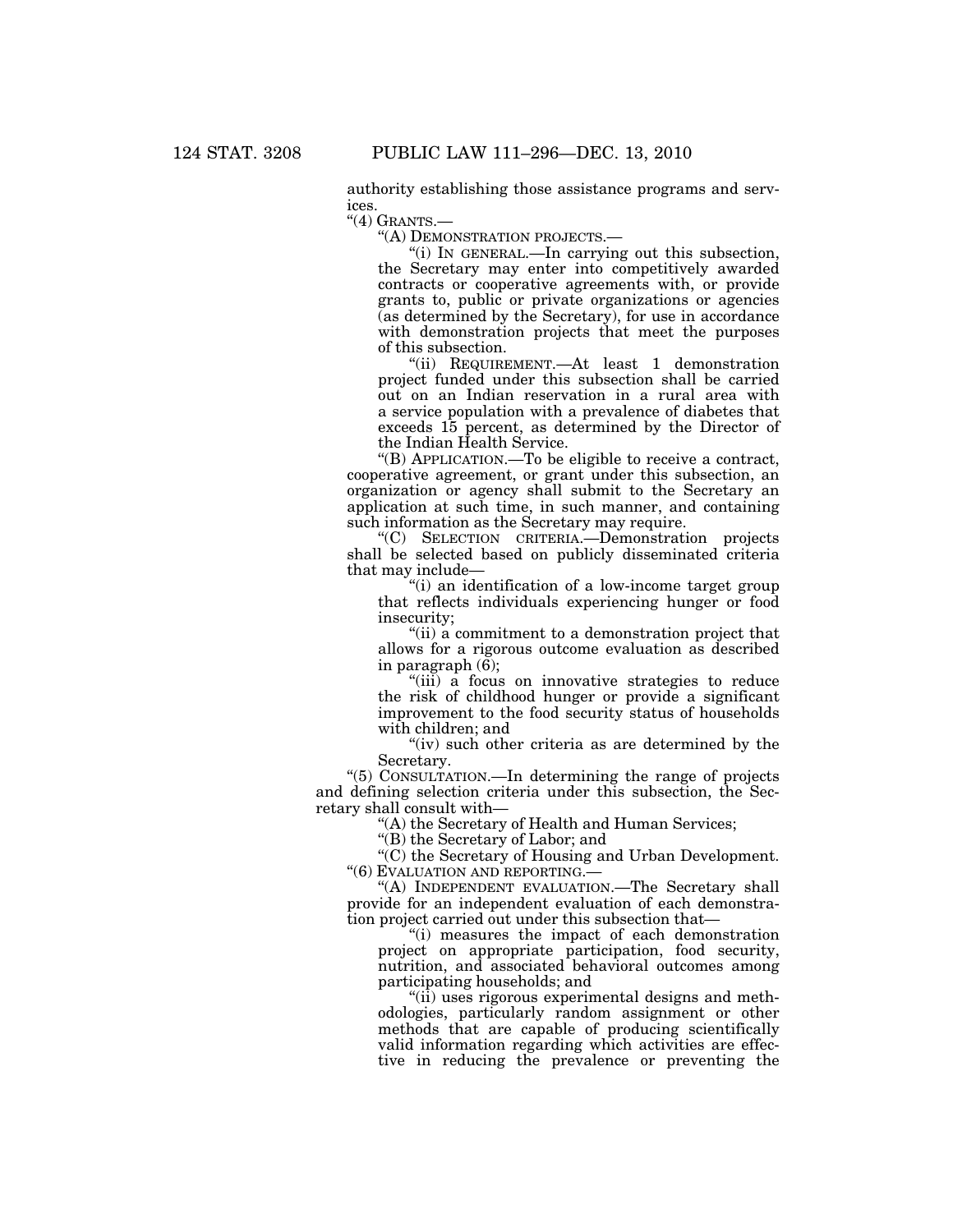incidence of food insecurity and hunger in the community, especially among children.

"(B) REPORTING.—Not later than December 31, 2013 and each December 31 thereafter until the date on which the last evaluation under subparagraph (A) is completed, the Secretary shall—

''(i) submit to the Committee on Agriculture and the Committee on Education and Labor of the House of Representatives and the Committee on Agriculture, Nutrition, and Forestry of the Senate a report that includes a description of—

''(I) the status of each demonstration project; and

''(II) the results of any evaluations of the demonstration projects completed during the previous fiscal year; and

''(ii) ensure that the evaluation results are shared broadly to inform policy makers, service providers, other partners, and the public in order to promote the wide use of successful strategies.

"(7) FUNDING.-

Effective date.

''(A) IN GENERAL.—On October 1, 2012, out of any funds in the Treasury not otherwise appropriated, the Secretary of the Treasury shall transfer to the Secretary to carry out this subsection \$40,000,000, to remain available until September 30, 2017.

''(B) RECEIPT AND ACCEPTANCE.—The Secretary shall be entitled to receive, shall accept, and shall use to carry out this subsection the funds transferred under subparagraph (A), without further appropriation.

''(C) USE OF FUNDS.—

''(i) IN GENERAL.—Funds made available under subparagraph (A) may be used to carry out this subsection, including to pay Federal costs associated with developing, soliciting, awarding, monitoring, evaluating, and disseminating the results of each demonstration project under this subsection.

 $\frac{\dot{a}}{\dot{a}}$ (ii) INDIAN RESERVATIONS.—Of amounts made available under subparagraph (A), the Secretary shall use a portion of the amounts to carry out research relating to hunger, obesity and type 2 diabetes on Indian reservations, including research to determine the manner in which Federal nutrition programs can help to overcome those problems.

''(iii) REPORT.—Not later than 1 year after the date of enactment of this section, the Secretary shall submit to the Committee on Agriculture of the House of Representatives and the Committee on Agriculture, Nutrition, and Forestry of the Senate a report that—

''(I) describes the manner in which Federal nutrition programs can help to overcome child hunger nutrition problems on Indian reservations; and

''(II) contains proposed administrative and legislative recommendations to strengthen and streamline all relevant Department of Agriculture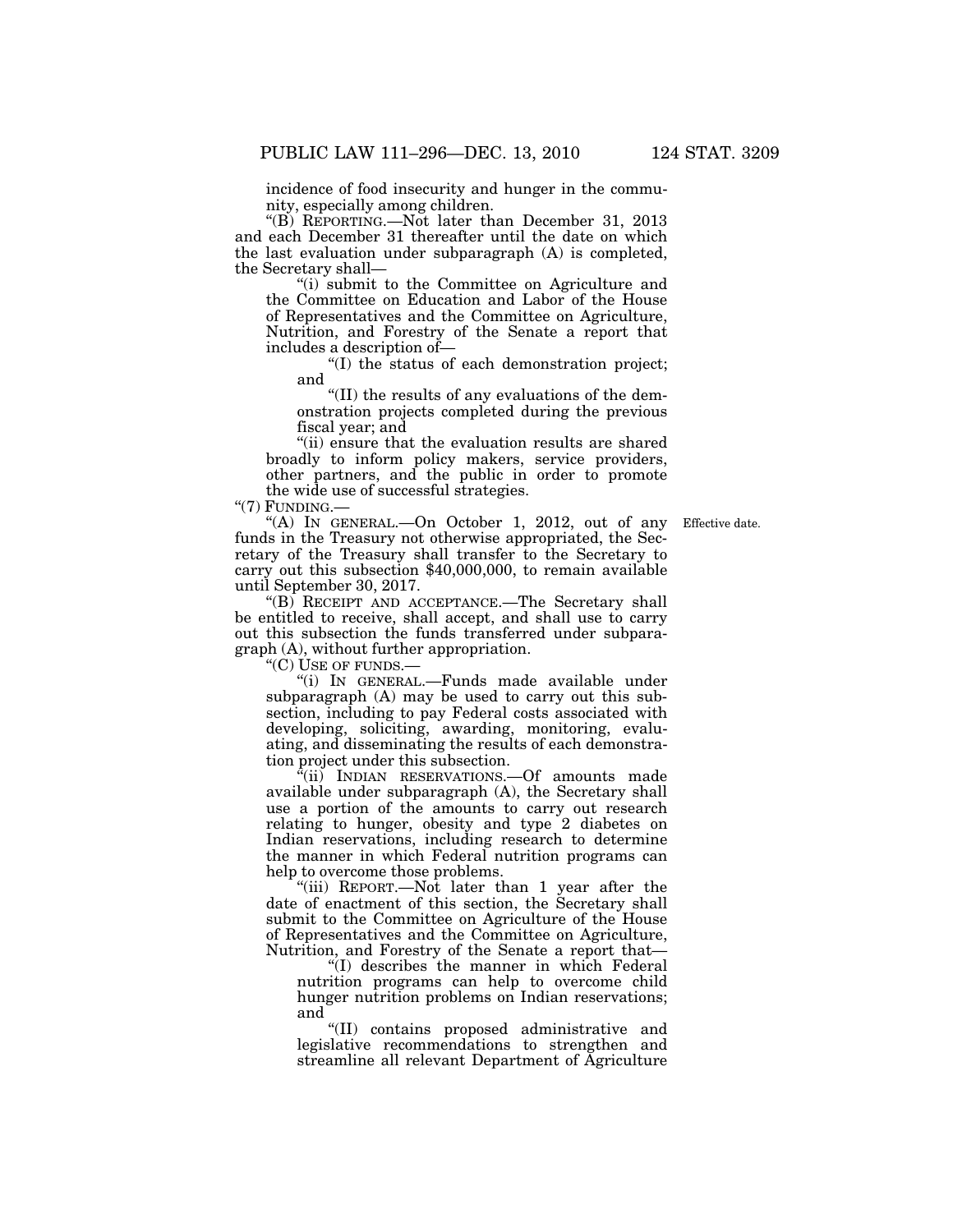nutrition programs to reduce childhood hunger, obesity, and type 2 diabetes on Indian reservations.

"(i) DURATION.—No project may be funded under this subsection for more than 5 years.

"(ii) PROJECT REQUIREMENTS.-No project that makes use of, alters, or coordinates with the supplemental nutrition assistance program may be funded under this subsection unless the project is fully consistent with the project requirements described in section 17(b)(1)(B) of the Food and Nutrition Act of 2008 (7 U.S.C. 2026(b)(1)(B)).

''(iii) HUNGER-FREE COMMUNITIES.—No project may be funded under this subsection that receives funding under section 4405 of the Food, Conservation, and Energy Act of 2008 (7 U.S.C. 7517).

(iv) OTHER BENEFITS.—Funds made available under this subsection may not be used for any project in a manner that is inconsistent with—

''(I) this Act;

''(II) the Child Nutrition Act of 1966 (42 U.S.C. 1771 et seq.);

''(III) the Food and Nutrition Act of 2008 (7 U.S.C. 2011 et seq.); or

''(IV) the Emergency Food Assistance Act of 1983 (7 U.S.C. 7501 et seq.).''.

### **SEC. 142. STATE CHILDHOOD HUNGER CHALLENGE GRANTS.**

The Richard B. Russell National School Lunch Act (42 U.S.C. 1751 et seq.) is amended by inserting after section 23 (as added by section 141) the following:

42 USC 1769e.

# **''SEC. 24. STATE CHILDHOOD HUNGER CHALLENGE GRANTS.**

''(a) DEFINITIONS.—In this section:

''(1) CHILD.—The term 'child' means a person under the age of 18.

''(2) SUPPLEMENTAL NUTRITION ASSISTANCE PROGRAM.—The term 'supplemental nutrition assistance program' means the supplemental nutrition assistance program established under the Food and Nutrition Act of 2008 (7 U.S.C. 2011 et seq.).

''(b) PURPOSE.—Under such terms and conditions as are established by the Secretary, funds made available under this section may be used to competitively award grants to or enter into cooperative agreements with Governors to carry out comprehensive and innovative strategies to end childhood hunger, including alternative models for service delivery and benefit levels that promote the reduction or elimination of childhood hunger by 2015.

''(c) PROJECTS.—State demonstration projects carried out under this section may include projects that—

''(1) enhance benefits provided under the supplemental nutrition assistance program for eligible households with children;

 $(2)$  enhance benefits or provide for innovative program delivery models in the school meals, afterschool snack, and child and adult care food programs under this Act and the Child Nutrition Act of 1966  $(42 \text{ U.S.C. } 1771 \text{ et seq.})$ ;

''(3) target Federal, State, or local assistance, including emergency housing, family preservation services, child care,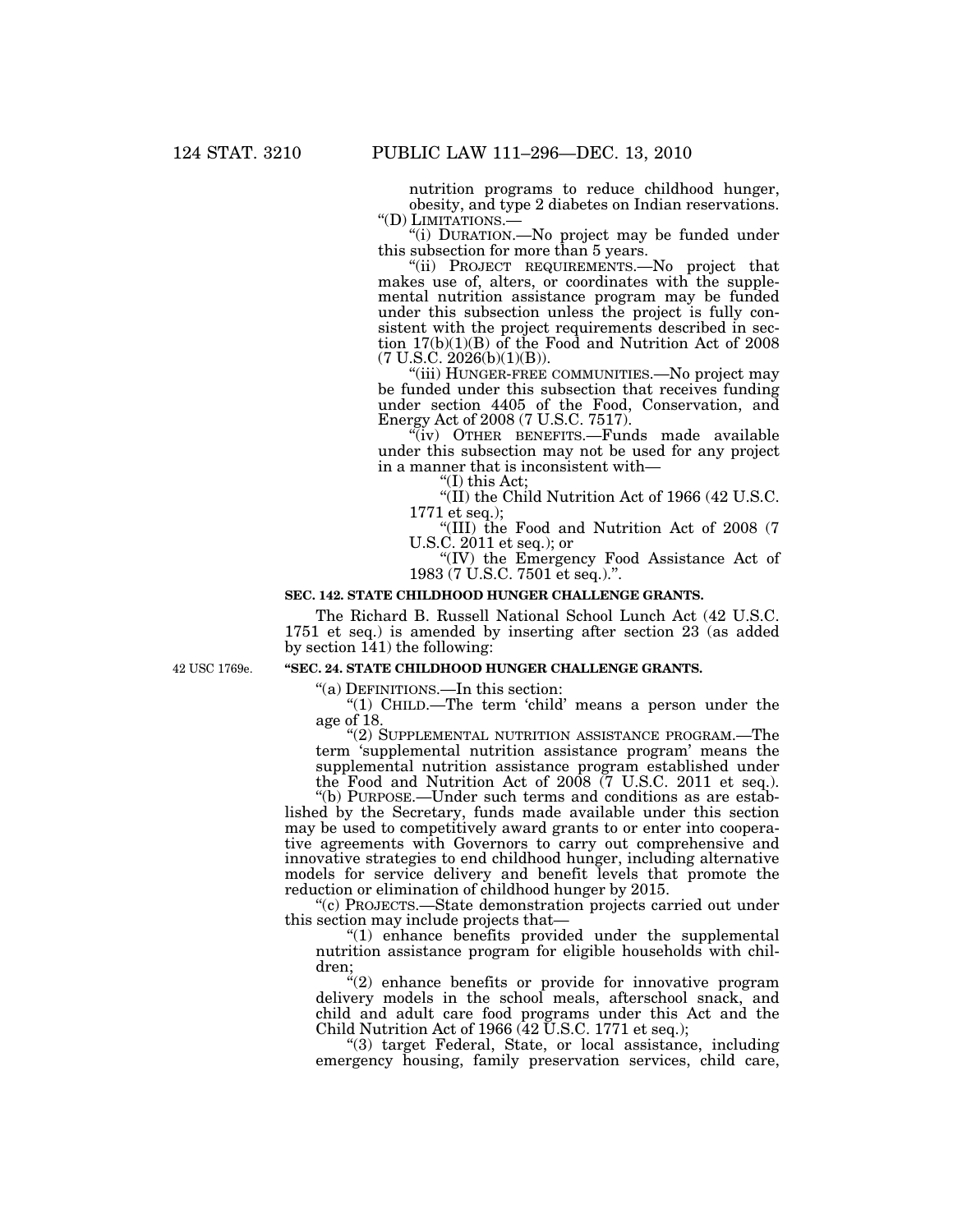or temporary assistance at households with children who are experiencing hunger or food insecurity, to the extent permitted by the legal authority establishing those assistance programs and services;

''(4) enhance outreach to increase access and participation in Federal nutrition assistance programs; and

''(5) improve the coordination of Federal, State, and community resources and services aimed at preventing food insecurity and hunger, including through the establishment and expansion of State food policy councils.

''(d) GRANTS.—

"(1) IN GENERAL.—In carrying out this section, the Secretary may competitively award grants or enter into competitively awarded cooperative agreements with Governors for use in accordance with demonstration projects that meet the purposes of this section.

"(2) APPLICATION.—To be eligible to receive a grant or cooperative agreement under this section, a Governor shall submit to the Secretary an application at such time, in such manner, and containing such information as the Secretary may require.

''(3) SELECTION CRITERIA.—The Secretary shall evaluate proposals based on publicly disseminated criteria that may include—

"(A) an identification of a low-income target group that reflects individuals experiencing hunger or food insecurity;

''(B) a commitment to approaches that allow for a rigorous outcome evaluation as described in subsection  $(f)$ ;

''(C) a comprehensive and innovative strategy to reduce the risk of childhood hunger or provide a significant improvement to the food security status of households with children; and

 $\mathrm{``(D)}$  such other criteria as are determined by the Secretary.

"(4) REQUIREMENTS.—Any project funded under this section shall provide for—

 $(A)$  a baseline assessment, and subsequent annual assessments, of the prevalence and severity of very low food security among children in the State, based on a methodology prescribed by the Secretary;

''(B) a collaborative planning process including key stakeholders in the State that results in a comprehensive agenda to eliminate childhood hunger that is—

''(i) described in a detailed project plan; and

''(ii) provided to the Secretary for approval;

''(C) an annual budget;

''(D) specific performance goals, including the goal to sharply reduce or eliminate food insecurity among children in the State by 2015, as determined through a methodology prescribed by the Secretary and carried out by the Governor; and

''(E) an independent outcome evaluation of not less than 1 major strategy of the project that measures—

"(i) the specific impact of the strategy on food insecurity among children in the State; and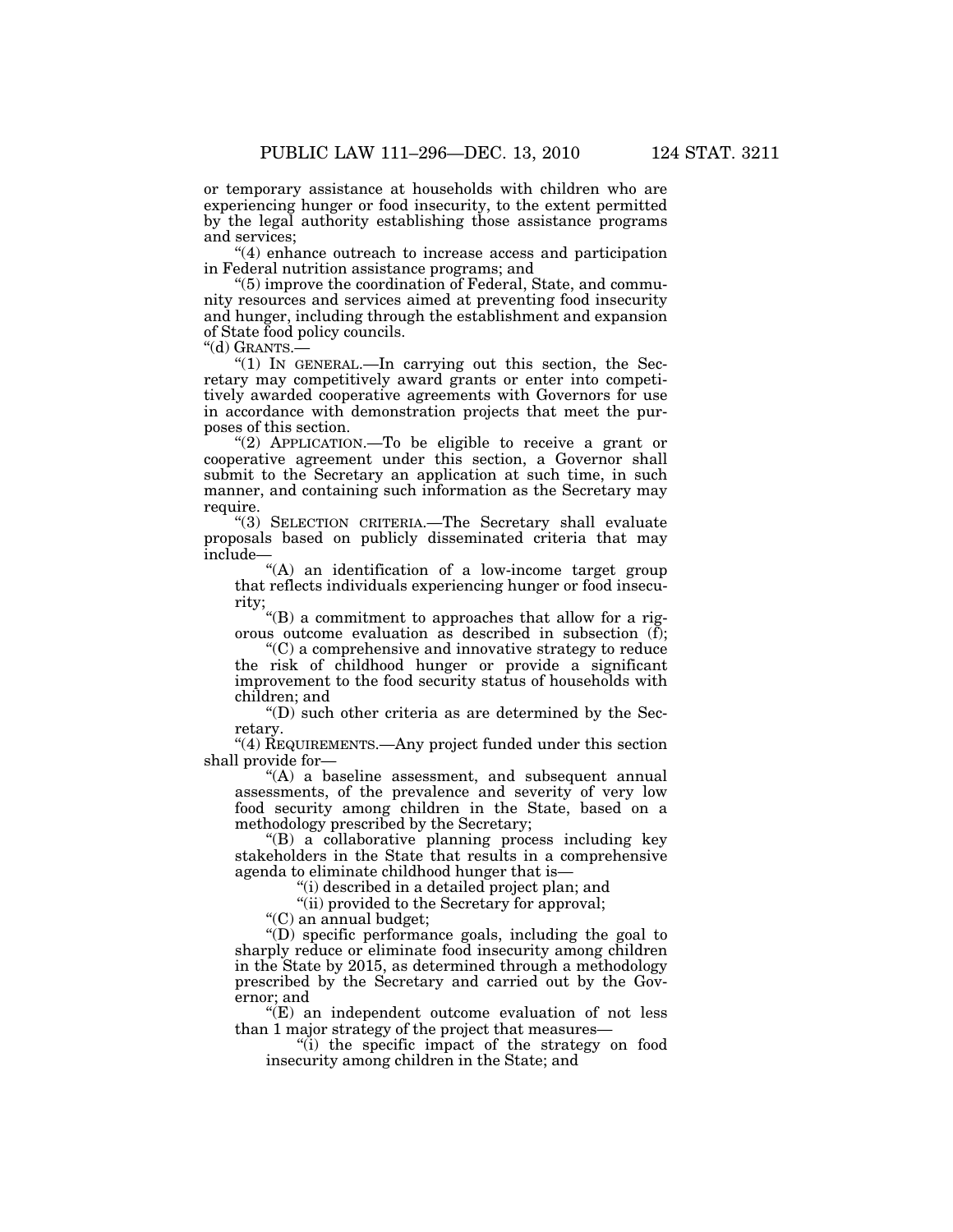"(ii) if applicable, the nutrition assistance participation rate among children in the State.

''(e) CONSULTATION.—In determining the range of projects and defining selection criteria under this section, the Secretary shall consult with—

''(1) the Secretary of Health and Human Services;

"(2) the Secretary of Labor;

''(3) the Secretary of Education; and

"(4) the Secretary of Housing and Urban Development. ''(f) EVALUATION AND REPORTING.—

''(1) GENERAL PERFORMANCE ASSESSMENT.—Each project authorized under this section shall require an independent assessment that—

''(A) measures the impact of any activities carried out under the project on the level of food insecurity in the State that—

''(i) focuses particularly on the level of food insecurity among children in the State; and

''(ii) includes a preimplementation baseline and annual measurements taken during the project of the level of food insecurity in the State; and

''(B) is carried out using a methodology prescribed by the Secretary.

''(2) INDEPENDENT EVALUATION.—Each project authorized under this section shall provide for an independent evaluation of not less than 1 major strategy that—

''(A) measures the impact of the strategy on appropriate participation, food security, nutrition, and associated behavioral outcomes among participating households; and

''(B) uses rigorous experimental designs and methodologies, particularly random assignment or other methods that are capable of producing scientifically valid information regarding which activities are effective in reducing the prevalence or preventing the incidence of food insecurity and hunger in the community, especially among children.

''(3) REPORTING.—Not later than December 31, 2011 and each December 31 thereafter until the date on which the last evaluation under paragraph (1) is completed, the Secretary shall—

''(A) submit to the Committee on Agriculture and the Committee on Education and Labor of the House of Representatives and the Committee on Agriculture, Nutrition, and Forestry of the Senate a report that includes a description of—

''(i) the status of each State demonstration project; and

"(ii) the results of any evaluations of the demonstration projects completed during the previous fiscal year; and

 $E(E)$  ensure that the evaluation results are shared broadly to inform policy makers, service providers, other partners, and the public in order to promote the wide use of successful strategies.

''(g) AUTHORIZATION OF APPROPRIATIONS.—

''(1) IN GENERAL.—There are authorized to be appropriated to carry out this section such sums as are necessary for each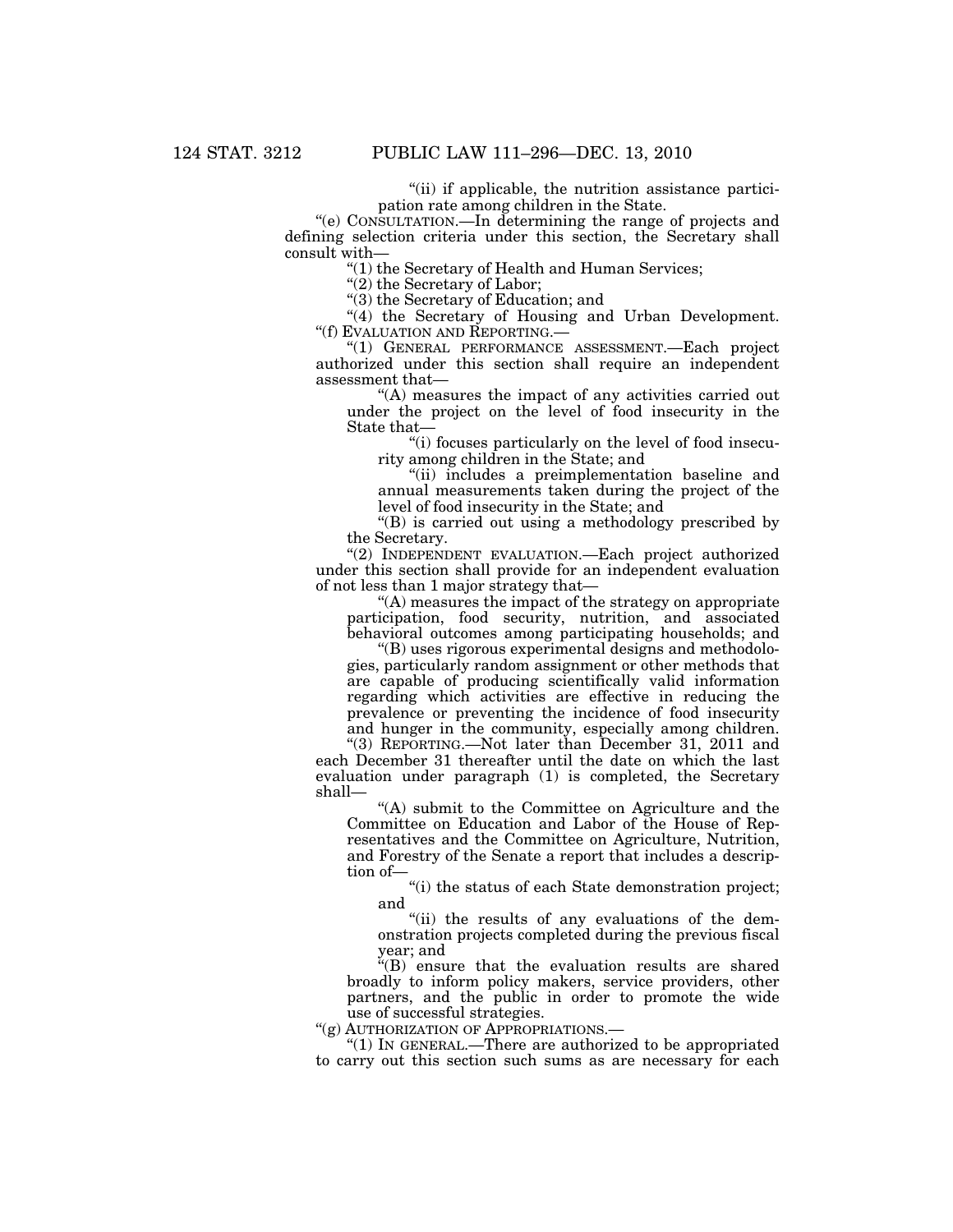of fiscal years 2011 through 2014, to remain available until expended.

"(2) USE OF FUNDS.—Funds made available under paragraph (1) may be used to carry out this section, including to pay Federal costs associated with developing, soliciting, awarding, monitoring, evaluating, and disseminating the results of each demonstration project under this section.

''(3) LIMITATIONS.—

''(A) DURATION.—No project may be funded under this section for more than 5 years.

''(B) PERFORMANCE BASIS.—Funds provided under this section shall be made available to each Governor on an annual basis, with the amount of funds provided for each year contingent on the satisfactory implementation of the project plan and progress towards the performance goals defined in the project year plan.

''(C) ALTERING NUTRITION ASSISTANCE PROGRAM REQUIREMENTS.—No project that makes use of, alters, or coordinates with the supplemental nutrition assistance program may be funded under this section unless the project is fully consistent with the project requirements described in section  $17(b)(1)(B)$  of the Food and Nutrition Act of 2008 (7 U.S.C. 2026(b)(1)(B)).

''(D) OTHER BENEFITS.—Funds made available under this section may not be used for any project in a manner that is inconsistent with—

''(i) this Act;

''(ii) the Child Nutrition Act of 1966 (42 U.S.C. 1771 et seq.);

"(iii) the Food and Nutrition Act of 2008 (7 U.S.C.) 2011 et seq.); or

''(iv) the Emergency Food Assistance Act of 1983 (7 U.S.C. 7501 et seq.).''.

#### **SEC. 143. REVIEW OF LOCAL POLICIES ON MEAL CHARGES AND PROVI-**42 USC 1758 **SION OF ALTERNATE MEALS.**

(a) IN GENERAL.—

(1) REVIEW.—The Secretary, in conjunction with States and participating local educational agencies, shall examine the current policies and practices of States and local educational agencies regarding extending credit to children to pay the cost to the children of reimbursable school lunches and breakfasts.

(2) SCOPE.—The examination under paragraph (1) shall include the policies and practices in effect as of the date of enactment of this Act relating to providing to children who are without funds a meal other than the reimbursable meals.

(3) FEASIBILITY.—In carrying out the examination under paragraph (1), the Secretary shall—

(A) prepare a report on the feasibility of establishing national standards for meal charges and the provision of alternate meals; and

(B) provide recommendations for implementing those standards.

(b) FOLLOWUP ACTIONS.—

(1) IN GENERAL.—Based on the findings and recommendations under subsection (a), the Secretary may—

Reports.

Recommendations.

note.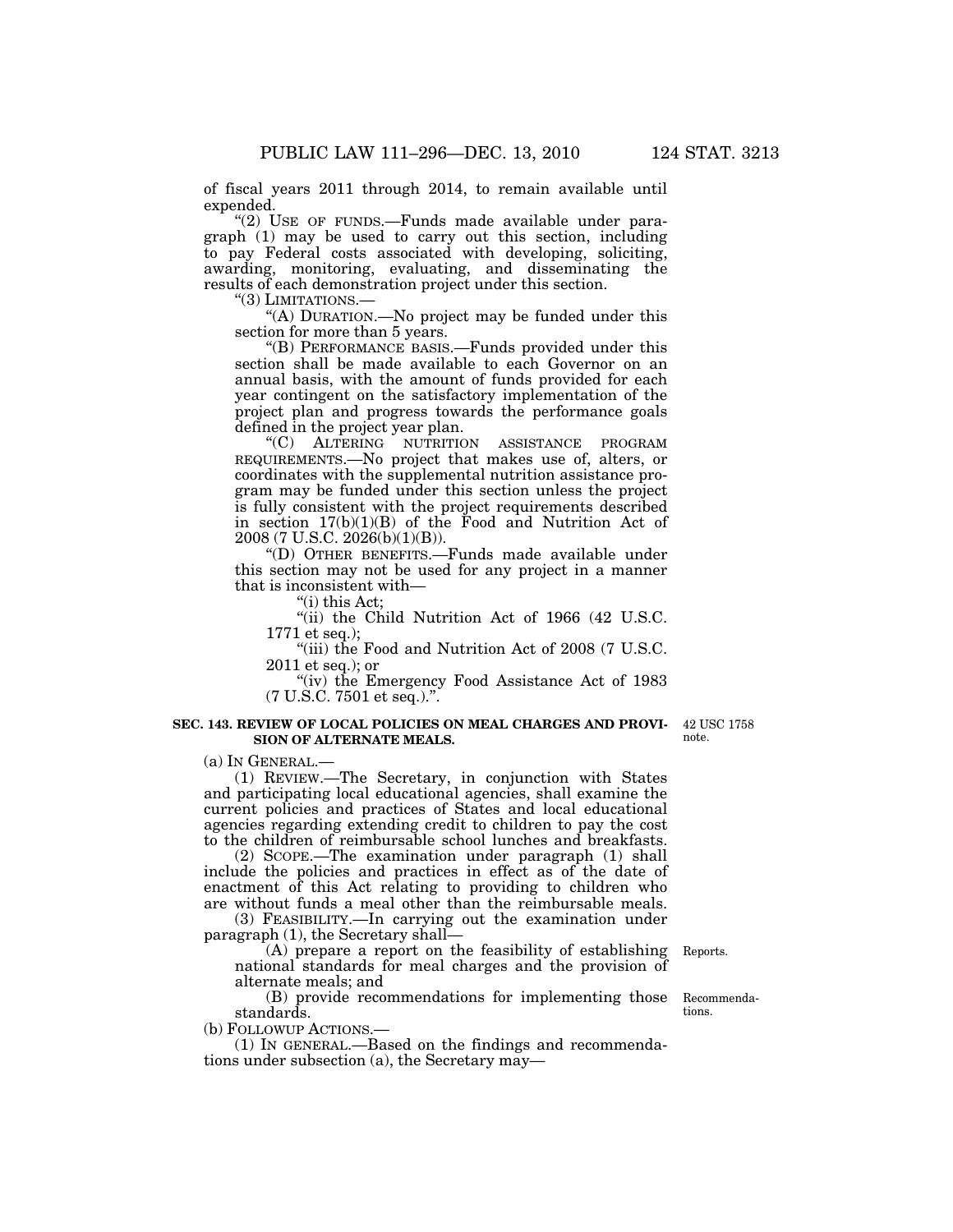(A) implement standards described in paragraph (3) of that subsection through regulation;

(B) test recommendations through demonstration projects; or

(C) study further the feasibility of recommendations. (2) FACTORS FOR CONSIDERATION.—In determining how best to implement recommendations described in subsection (a)(3), the Secretary shall consider such factors as—

(A) the impact of overt identification on children;

(B) the manner in which the affected households will be provided with assistance in establishing eligibility for free or reduced price school meals; and

(C) the potential financial impact on local educational agencies.

# **TITLE II—REDUCING CHILDHOOD OBE-SITY AND IMPROVING THE DIETS OF CHILDREN**

# **Subtitle A—National School Lunch Program**

### **SEC. 201. PERFORMANCE-BASED REIMBURSEMENT RATE INCREASES FOR NEW MEAL PATTERNS.**

Section 4(b) of the Richard B. Russell National School Lunch Act (42 U.S.C. 1753(b)) is amended by adding at the end the following:

''(3) ADDITIONAL REIMBURSEMENT.—

''(A) REGULATIONS.—

''(i) PROPOSED REGULATIONS.—Notwithstanding section 9(f), not later than 18 months after the date of enactment of this paragraph, the Secretary shall promulgate proposed regulations to update the meal patterns and nutrition standards for the school lunch program authorized under this Act and the school breakfast program established by section 4 of the Child Nutrition Act of 1966 (42 U.S.C. 1773) based on recommendations made by the Food and Nutrition Board of the National Research Council of the National Academy of Sciences.

''(ii) INTERIM OR FINAL REGULATIONS.—

''(I) IN GENERAL.—Not later than 18 months after promulgation of the proposed regulations under clause (i), the Secretary shall promulgate interim or final regulations.

''(II) DATE OF REQUIRED COMPLIANCE.—The Secretary shall establish in the interim or final regulations a date by which all school food authorities participating in the school lunch program authorized under this Act and the school breakfast program established by section 4 of the Child Nutrition Act of 1966 (42 U.S.C. 1773) are required to comply with the meal pattern and nutrition

Deadlines.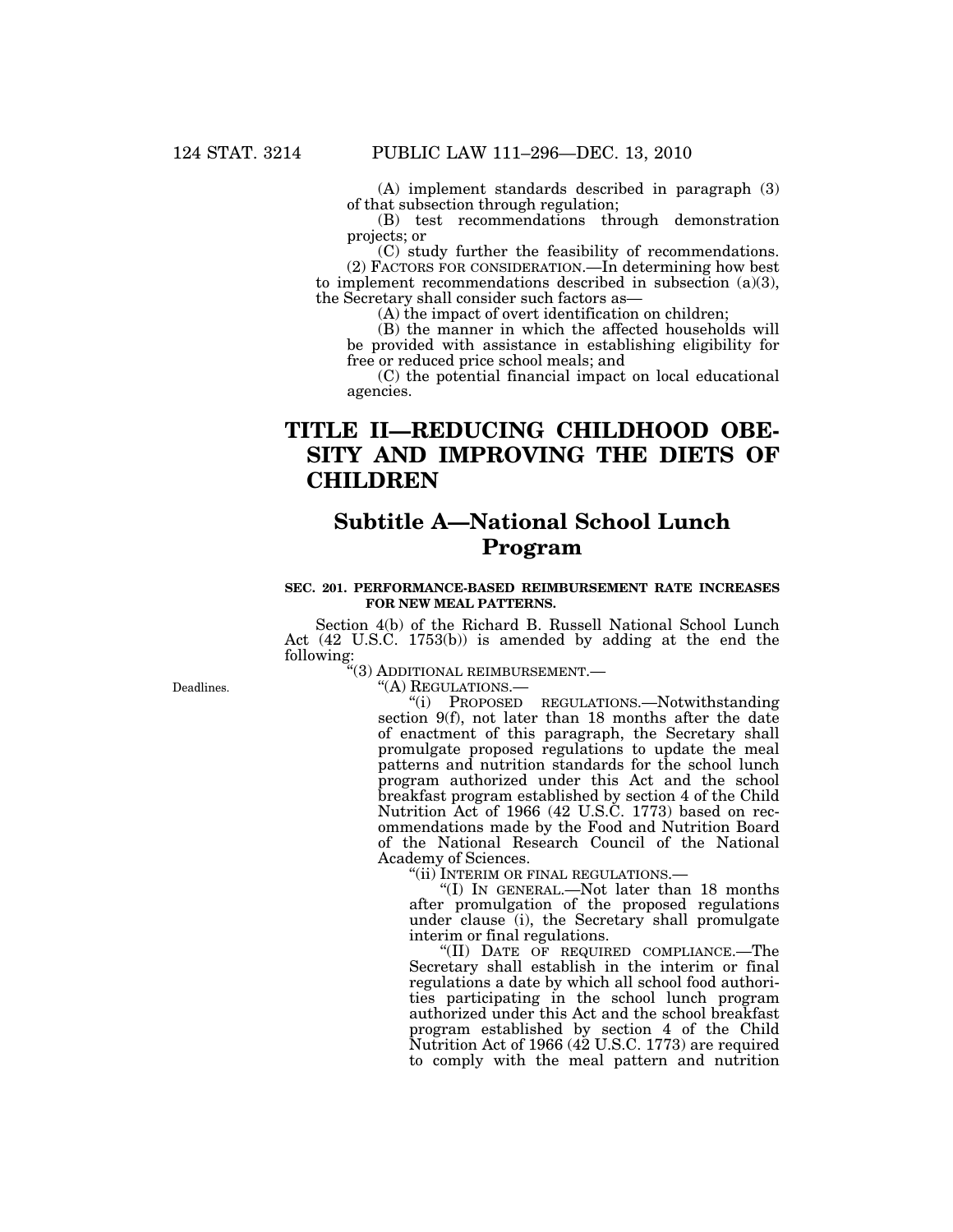standards established in the interim or final regulations.

"(iii) REPORT TO CONGRESS.—Not later than 90 days after the date of enactment of this paragraph, and each 90 days thereafter until the Secretary has promulgated interim or final regulations under clause (ii), the Secretary shall submit to the Committee on Education and Labor of the House of Representatives and the Committee on Agriculture, Nutrition, and Forestry of the Senate a quarterly report on progress made toward promulgation of the regulations described in this subparagraph.<br>
"(B) PERFORMANCE-

PERFORMANCE-BASED REIMBURSEMENT RATE INCREASE.—Beginning on the later of the date of promulgation of the implementing regulations described in subparagraph (A)(ii), the date of enactment of this paragraph, or October 1, 2012, the Secretary shall provide additional reimbursement for each lunch served in school food authorities determined to be eligible under subparagraph (D). ''(C) ADDITIONAL REIMBURSEMENT.—

''(i) IN GENERAL.—Each lunch served in school food authorities determined to be eligible under subparagraph (D) shall receive an additional 6 cents, adjusted in accordance with section  $11(a)(3)$ , to the national lunch average payment for each lunch served.

''(ii) DISBURSEMENT.—The State agency shall disburse funds made available under this paragraph to school food authorities eligible to receive additional reimbursement.

''(D) ELIGIBLE SCHOOL FOOD AUTHORITY.—To be eligible to receive an additional reimbursement described in this paragraph, a school food authority shall be certified by the State to be in compliance with the interim or final regulations described in subparagraph (A)(ii).

"(E) FAILURE TO COMPLY.—Beginning on the later of Effective date. the date described in subparagraph  $(A)(ii)(II)$ , the date of enactment of this paragraph, or October 1, 2012, school food authorities found to be out of compliance with the meal patterns or nutrition standards established by the implementing regulations shall not receive the additional reimbursement for each lunch served described in this paragraph.

''(F) ADMINISTRATIVE COSTS.—

''(i) IN GENERAL.—Subject to clauses (ii) and (iii), the Secretary shall make funds available to States for State activities related to training, technical assistance, certification, and oversight activities of this paragraph.

''(ii) PROVISION OF FUNDS.—The Secretary shall provide funds described in clause (i) to States administering a school lunch program in a manner proportional to the administrative expense allocation of each State during the preceding fiscal year.

''(iii) FUNDING.—

''(I) IN GENERAL.—In the later of the fiscal year in which the implementing regulations described in subparagraph (A)(ii) are promulgated

Effective date.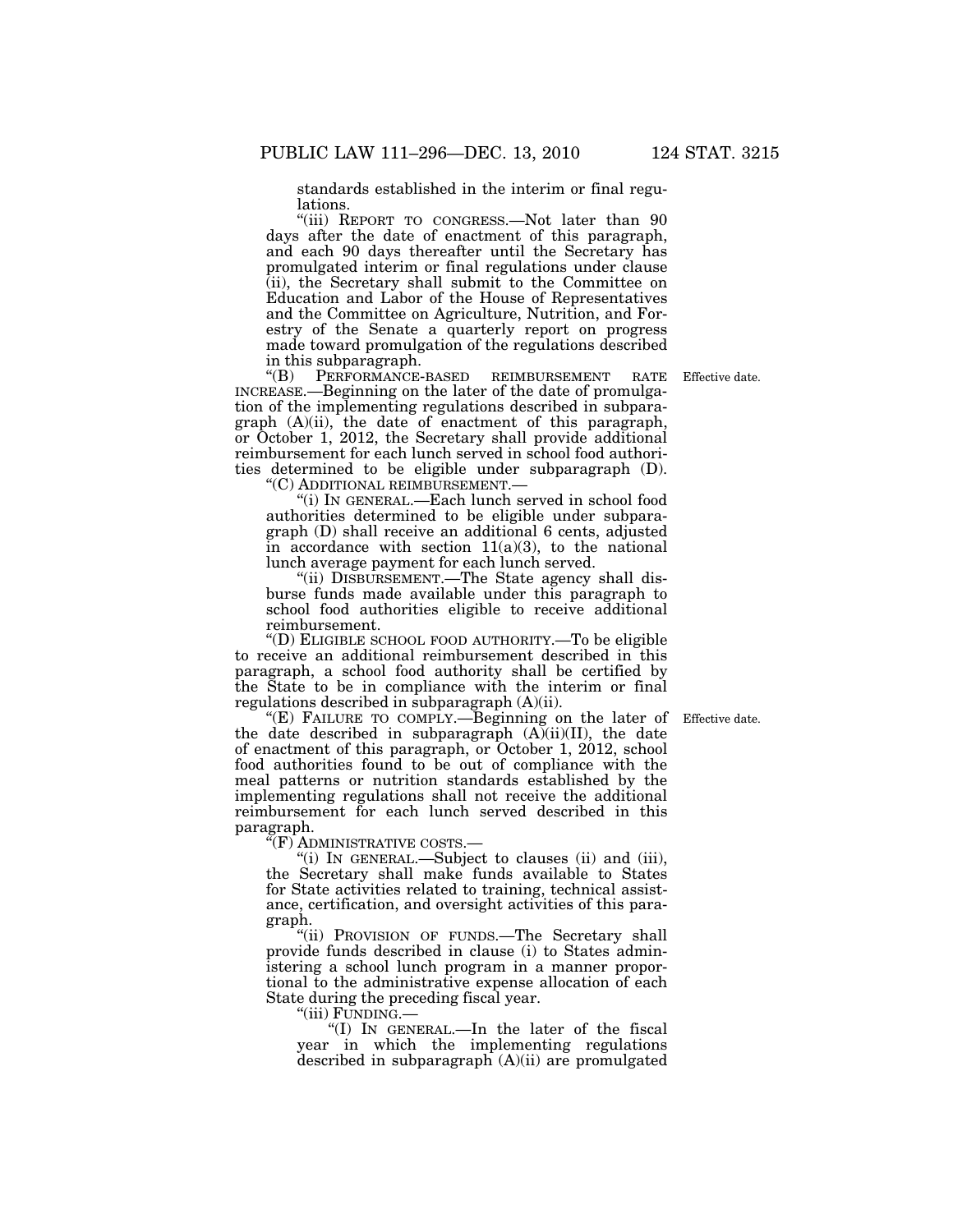or the fiscal year in which this paragraph is enacted, and in the subsequent fiscal year, the Secretary shall use not more than \$50,000,000 of funds made available under section 3 to make payments to States described in clause (i).

''(II) RESERVATION.—In providing funds to States under clause (i), the Secretary may reserve not more than \$3,000,000 per fiscal year to support Federal administrative activities to carry out this paragraph.''.

# **SEC. 202. NUTRITION REQUIREMENTS FOR FLUID MILK.**

Section 9(a)(2)(A) of the Richard B. Russell National School Lunch Act  $(42 \text{ U.S.C. } 1758(a)(2)(A))$  is amended by striking clause (i) and inserting the following:

''(i) shall offer students a variety of fluid milk. Such milk shall be consistent with the most recent Dietary Guidelines for Americans published under section 301 of the National Nutrition Monitoring and Related Research Act of 1990 (7 U.S.C. 5341);''.

### **SEC. 203. WATER.**

Section 9(a) of the Richard B. Russell National School Lunch Act (42 U.S.C. 1758(a)) is amended by adding at the end the following:

''(5) WATER.—Schools participating in the school lunch program under this Act shall make available to children free of charge, as nutritionally appropriate, potable water for consumption in the place where meals are served during meal service.<sup>5</sup>.

# **SEC. 204. LOCAL SCHOOL WELLNESS POLICY IMPLEMENTATION.**

(a) IN GENERAL.—The Richard B. Russell National School Lunch Act is amended by inserting after section 9 (42 U.S.C. 1758) the following:

# **''SEC. 9A. LOCAL SCHOOL WELLNESS POLICY.**

"(a) IN GENERAL.—Each local educational agency participating in a program authorized by this Act or the Child Nutrition Act of 1966 (42 U.S.C. 1771 et seq.) shall establish a local school wellness policy for all schools under the jurisdiction of the local educational agency.

''(b) GUIDELINES.—The Secretary shall promulgate regulations that provide the framework and guidelines for local educational agencies to establish local school wellness policies, including, at a minimum,—

''(1) goals for nutrition promotion and education, physical activity, and other school-based activities that promote student wellness;

"(2) for all foods available on each school campus under the jurisdiction of the local educational agency during the school day, nutrition guidelines that—

''(A) are consistent with sections 9 and 17 of this Act, and sections 4 and 10 of the Child Nutrition Act of 1966 (42 U.S.C. 1773, 1779); and

''(B) promote student health and reduce childhood obesity;

42 USC 1758b.

Regulations.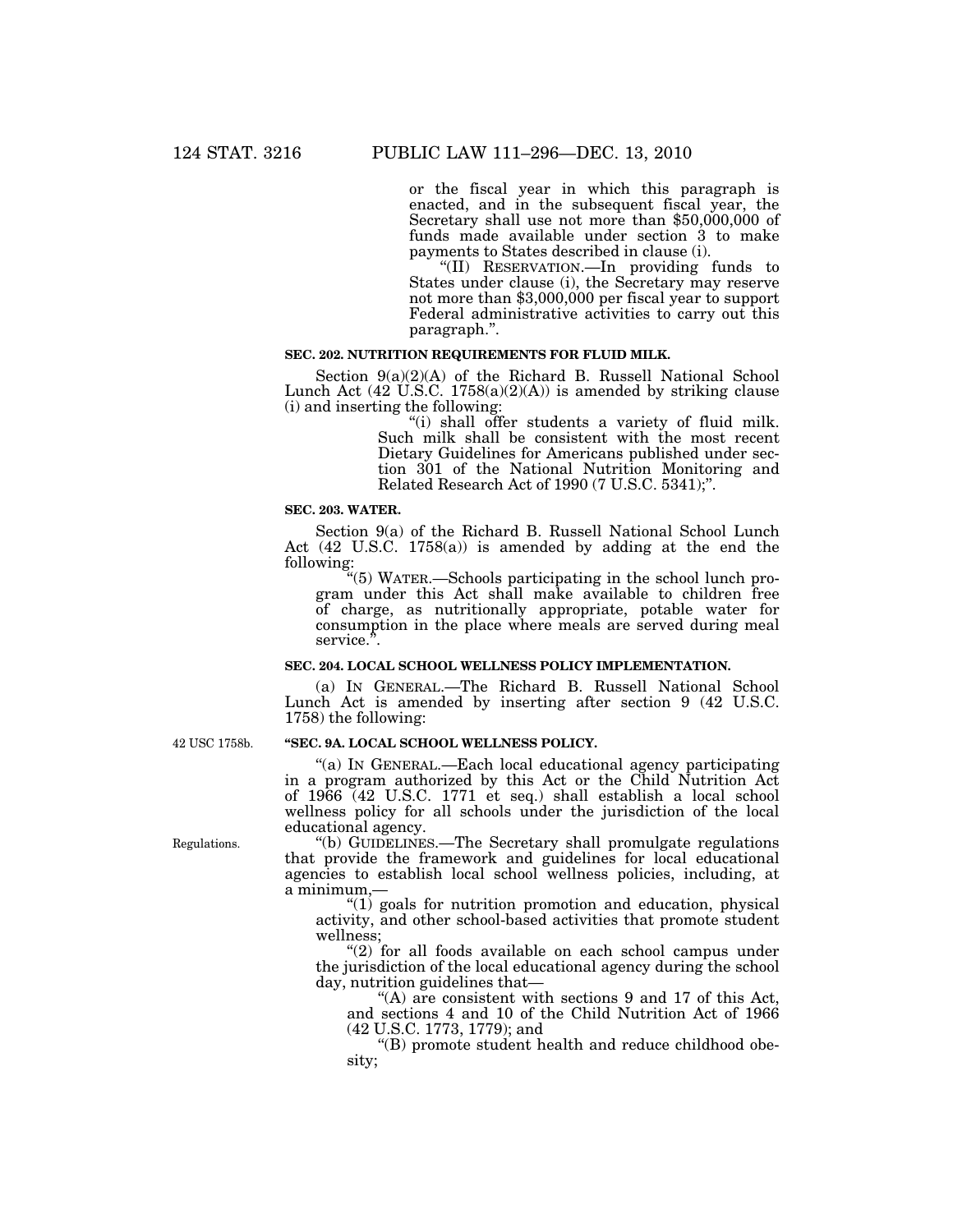''(3) a requirement that the local educational agency permit parents, students, representatives of the school food authority, teachers of physical education, school health professionals, the school board, school administrators, and the general public to participate in the development, implementation, and periodic review and update of the local school wellness policy;

''(4) a requirement that the local educational agency inform and update the public (including parents, students, and others in the community) about the content and implementation of the local school wellness policy; and

 $\degree$ (5) a requirement that the local educational agency-

" $(A)$  periodically measure and make available to the public an assessment on the implementation of the local school wellness policy, including—

"(i) the extent to which schools under the jurisdiction of the local educational agency are in compliance with the local school wellness policy;

"(ii) the extent to which the local school wellness policy of the local educational agency compares to model local school wellness policies; and

''(iii) a description of the progress made in attaining the goals of the local school wellness policy; and

''(B) designate 1 or more local educational agency officials or school officials, as appropriate, to ensure that each school complies with the local school wellness policy.

''(c) LOCAL DISCRETION.—The local educational agency shall use the guidelines promulgated by the Secretary under subsection (b) to determine specific policies appropriate for the schools under the jurisdiction of the local educational agency.

''(d) TECHNICAL ASSISTANCE AND BEST PRACTICES.—

''(1) IN GENERAL.—The Secretary, in consultation with the Secretary of Education and the Secretary of Health and Human Services, acting through the Centers for Disease Control and Prevention, shall provide information and technical assistance to local educational agencies, school food authorities, and State educational agencies for use in establishing healthy school environments that are intended to promote student health and wellness.

''(2) CONTENT.—The Secretary shall provide technical assistance that—

"(A) includes resources and training on designing, implementing, promoting, disseminating, and evaluating local school wellness policies and overcoming barriers to the adoption of local school wellness policies;

''(B) includes model local school wellness policies and best practices recommended by Federal agencies, State agencies, and nongovernmental organizations;

''(C) includes such other technical assistance as is required to promote sound nutrition and establish healthy school nutrition environments; and

 $'(D)$  is consistent with the specific needs and requirements of local educational agencies.

''(3) STUDY AND REPORT.—

"(A) IN GENERAL.—Subject to the availability of appropriations, the Secretary, in conjunction with the Director of the Centers for Disease Control and Prevention, shall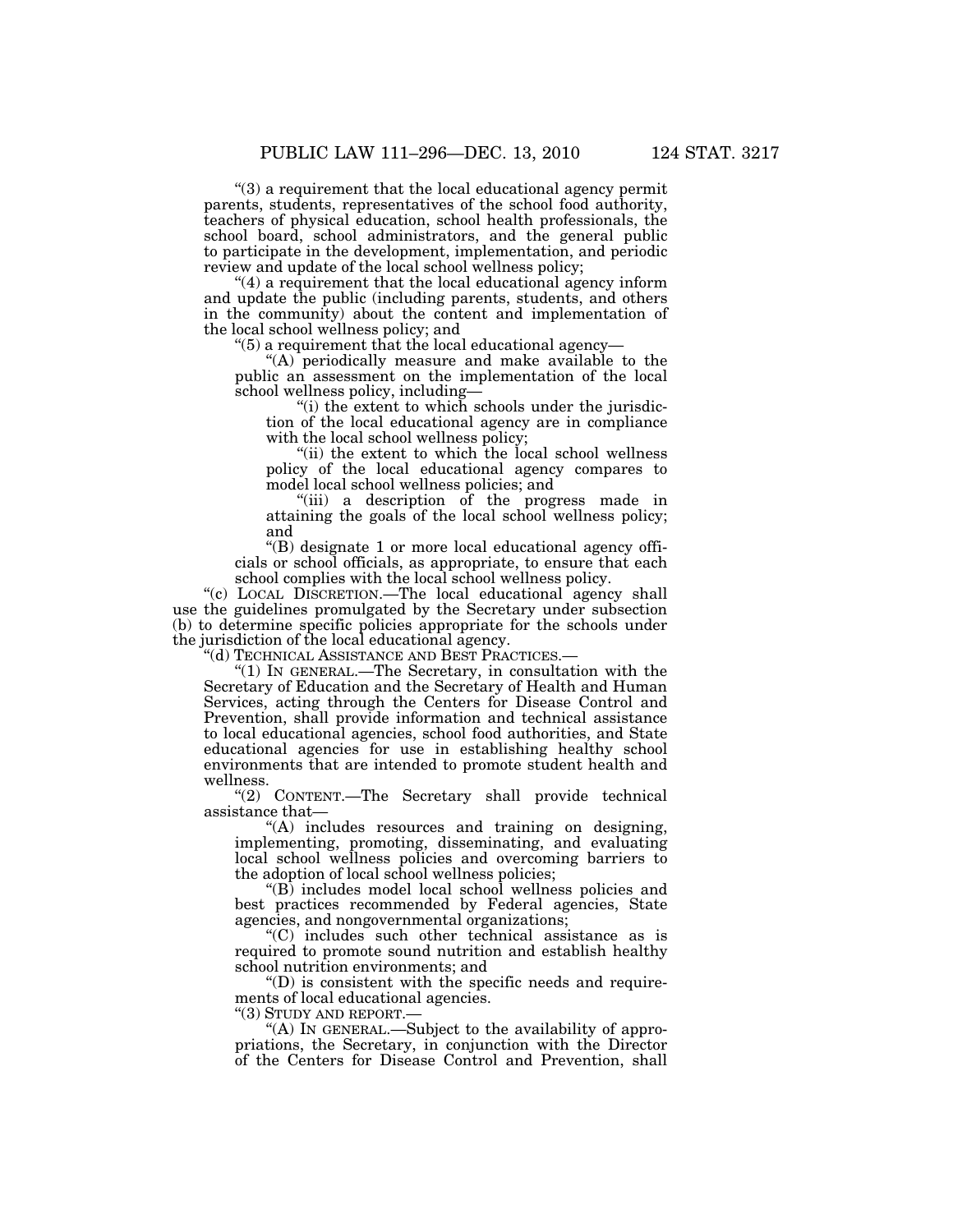prepare a report on the implementation, strength, and effectiveness of the local school wellness policies carried out in accordance with this section.

''(B) STUDY OF LOCAL SCHOOL WELLNESS POLICIES.— The study described in subparagraph (A) shall include-

 $\ddot{f}$  (i) an analysis of the strength and weaknesses of local school wellness policies and how the policies compare with model local wellness policies recommended under paragraph (2)(B); and

"(ii) an assessment of the impact of the local school wellness policies in addressing the requirements of subsection (b).

''(C) REPORT.—Not later than January 1, 2014, the Secretary shall submit to the Committee on Education and Labor of the House of Representatives and the Committee on Agriculture, Nutrition, and Forestry of the Senate a report that describes the findings of the study.

''(D) AUTHORIZATION OF APPROPRIATIONS.—There are authorized to be appropriated to carry out this paragraph \$3,000,000 for fiscal year 2011, to remain available until expended.''.

(b) REPEAL.—Section 204 of the Child Nutrition and WIC Reauthorization Act of 2004 (42 U.S.C. 1751 note; Public Law 108–265) is repealed.

# **SEC. 205. EQUITY IN SCHOOL LUNCH PRICING.**

Section 12 of the Richard B. Russell National School Lunch Act (42 U.S.C. 1760) is amended by adding at the end the following:

''(p) PRICE FOR A PAID LUNCH.—

''(1) DEFINITION OF PAID LUNCH.—In this subsection, the term 'paid lunch' means a reimbursable lunch served to students who are not certified to receive free or reduced price meals.

''(2) REQUIREMENT.—

''(A) IN GENERAL.—For each school year beginning July 1, 2011, each school food authority shall establish a price for paid lunches in accordance with this subsection.

''(B) LOWER PRICE.—

''(i) IN GENERAL.—In the case of a school food authority that established a price for a paid lunch in the previous school year that was less than the difference between the total Federal reimbursement for a free lunch and the total Federal reimbursement for a paid lunch, the school food authority shall establish an average price for a paid lunch that is not less than the price charged in the previous school year, as adjusted by a percentage equal to the sum obtained by adding—

''(I) 2 percent; and

''(II) the percentage change in the Consumer Price Index for All Urban Consumers (food away from home index) used to increase the Federal reimbursement rate under section 11 for the most recent school year for which data are available, as published in the Federal Register.

Effective date.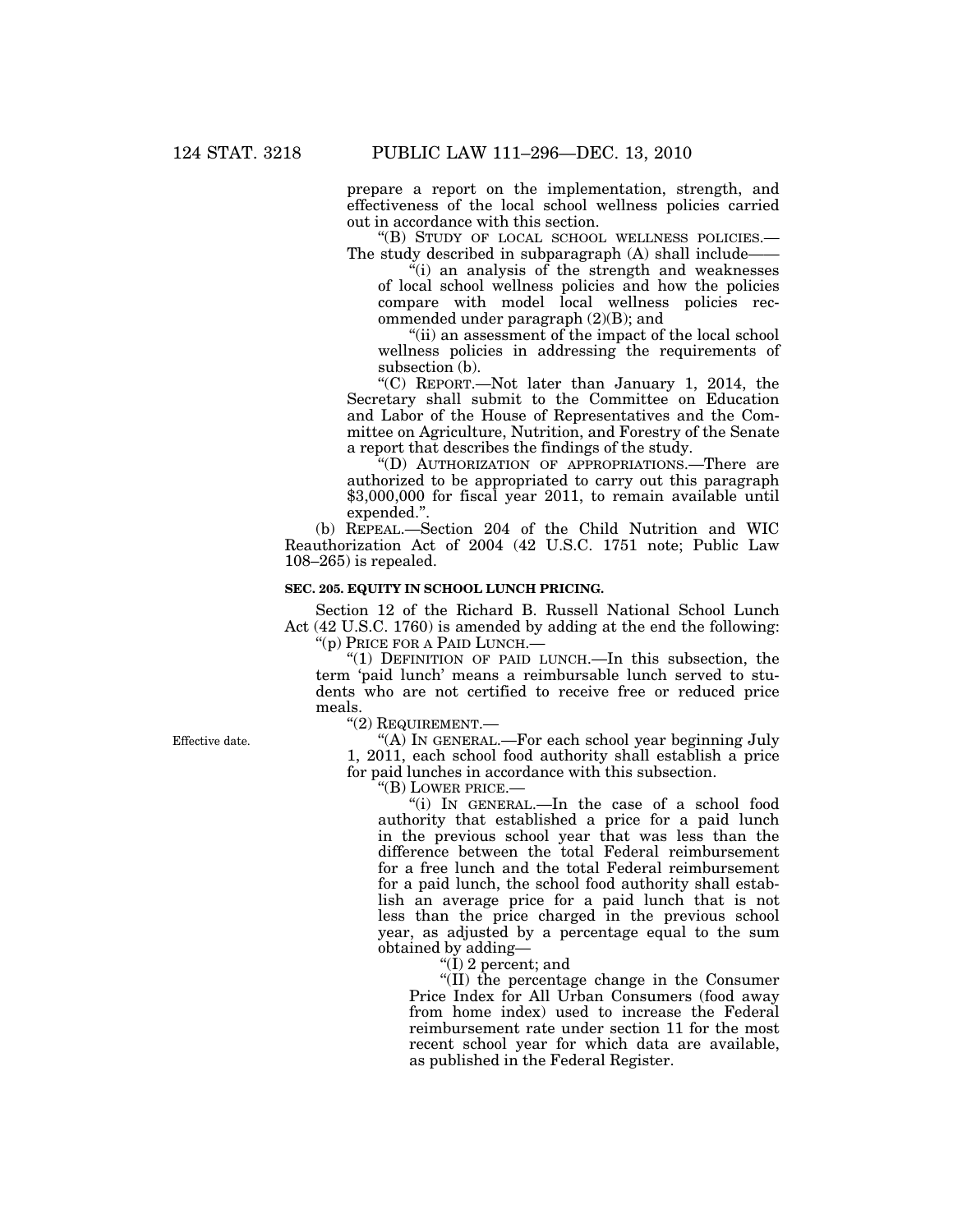''(ii) ROUNDING.—A school food authority may round the adjusted price for a paid lunch under clause (i) down to the nearest 5 cents.

''(iii) MAXIMUM REQUIRED PRICE INCREASE.—

''(I) IN GENERAL.—The maximum annual average price increase required to meet the requirements of this subparagraph shall not exceed 10 cents for any school food authority.

''(II) DISCRETIONARY INCREASE.—A school food authority may increase the average price for a paid lunch for a school year by more than 10 cents.

''(C) EQUAL OR GREATER PRICE.—

''(i) IN GENERAL.—In the case of a school food authority that established an average price for a paid lunch in the previous school year that was equal to or greater than the difference between the total Federal reimbursement for a free lunch and the total Federal reimbursement for a paid lunch, the school food authority shall establish an average price for a paid lunch that is not less than the difference between the total Federal reimbursement for a free lunch and the total Federal reimbursement for a paid lunch.

''(ii) ROUNDING.—A school food authority may round the adjusted price for a paid lunch under clause (i) down to the nearest 5 cents.

''(3) EXCEPTIONS.—

''(A) REDUCTION IN PRICE.—A school food authority may reduce the average price of a paid lunch established under this subsection if the State agency ensures that funding from non-Federal sources (other than in-kind contributions) is added to the nonprofit school food service account of the school food authority in an amount estimated to be equal to at least the difference between—

''(i) the average price required of the school food authority for the paid lunches under paragraph (2); and

"(ii) the average price charged by the school food authority for the paid lunches.

''(B) NON-FEDERAL SOURCES.—For the purposes of subparagraph (A), non-Federal sources does not include revenue from the sale of foods sold in competition with meals served under the school lunch program authorized under this Act or the school breakfast program established by section 4 of the Child Nutrition Act of 1966 (42 U.S.C. 1773).

''(C) OTHER PROGRAMS.—This subsection shall not apply to lunches provided under section 17 of this Act.

Procedures.

 $\sqrt[4]{4}$  REGULATIONS.—The Secretary shall establish procedures to carry out this subsection, including collecting and publishing the prices that school food authorities charge for paid meals on an annual basis and procedures that allow school food authorities to average the pricing of paid lunches at schools throughout the jurisdiction of the school food authority.''.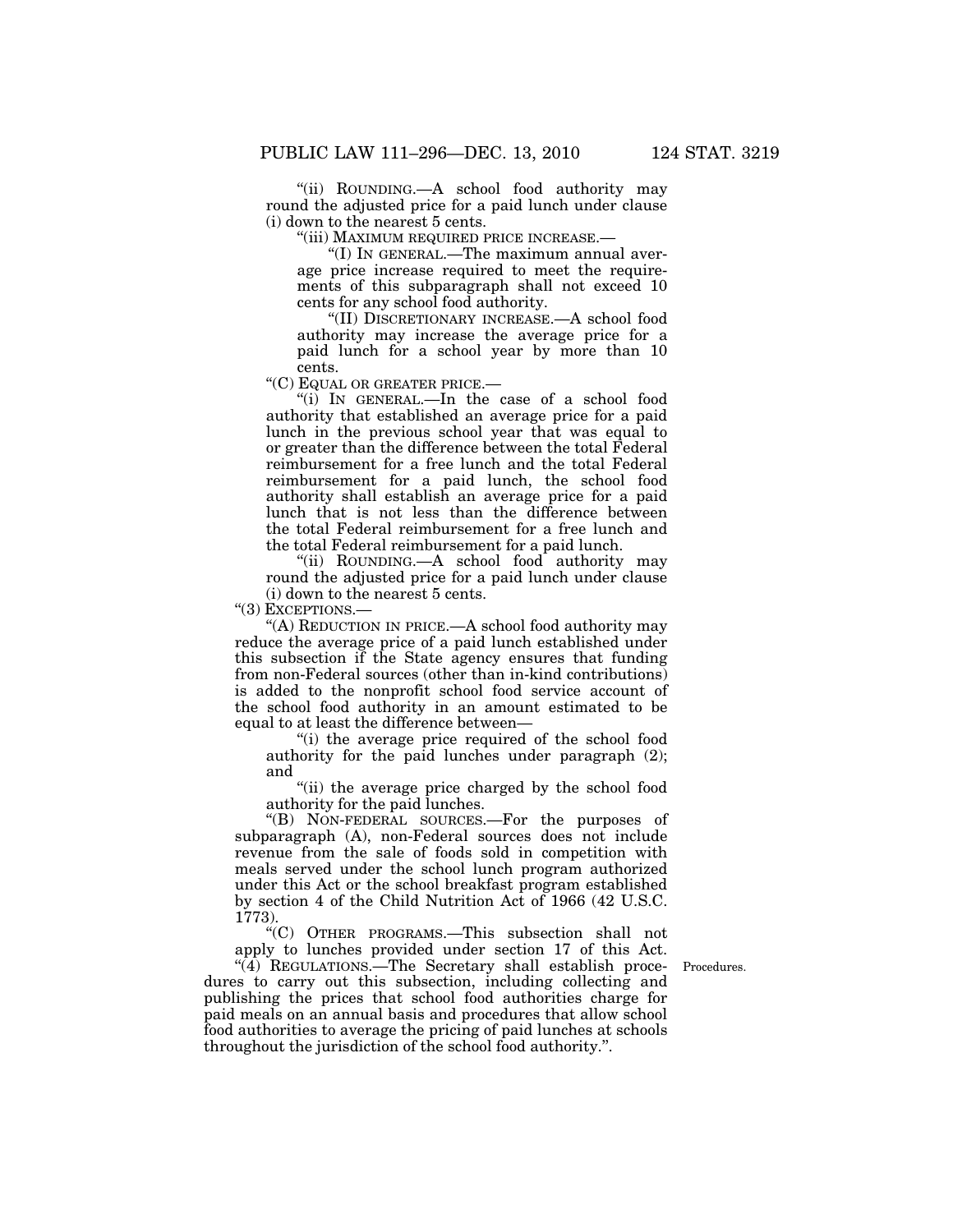# **SEC. 206. REVENUE FROM NONPROGRAM FOODS SOLD IN SCHOOLS.**

Section 12 of the Richard B. Russell National School Lunch Act (42 U.S.C. 1760) (as amended by section 205) is amended by adding at the end the following:

''(q) NONPROGRAM FOOD SALES.—

"(1) DEFINITION OF NONPROGRAM FOOD.—In this subsection: ''(A) IN GENERAL.—The term 'nonprogram food' means food that is—

''(i) sold in a participating school other than a reimbursable meal provided under this Act or the Child Nutrition Act of 1966 (42 U.S.C. 1771 et seq.); and

''(ii) purchased using funds from the nonprofit school food service account of the school food authority of the school.

''(B) INCLUSION.—The term 'nonprogram food' includes food that is sold in competition with a program established under this Act or the Child Nutrition Act of 1966 (42 U.S.C. 1771 et seq.).

''(2) REVENUES.—

''(A) IN GENERAL.—The proportion of total school food service revenue provided by the sale of nonprogram foods to the total revenue of the school food service account shall be equal to or greater than the proportion of total food costs associated with obtaining nonprogram foods to the total costs associated with obtaining program and nonprogram foods from the account.

''(B) ACCRUAL.—All revenue from the sale of nonprogram foods shall accrue to the nonprofit school food service account of a participating school food authority.

''(C) EFFECTIVE DATE.—This subsection shall be effective beginning on July 1, 2011.''.

#### **SEC. 207. REPORTING AND NOTIFICATION OF SCHOOL PERFORMANCE.**

Section 22 of the Richard B. Russell National School Lunch Act (42 U.S.C. 1769c) is amended—

(1) by striking subsection (a) and inserting the following: ''(a) UNIFIED ACCOUNTABILITY SYSTEM.—

"(1) IN GENERAL.—There shall be a unified system prescribed and administered by the Secretary to ensure that local food service authorities participating in the school lunch program established under this Act and the school breakfast program established by section 4 of the Child Nutrition Act of 1966 (42 U.S.C. 1773) comply with those Acts, including compliance with—

"(A) the nutritional requirements of section 9(f) of this Act for school lunches; and

''(B) as applicable, the nutritional requirements for school breakfasts under section 4(e)(1) of the Child Nutrition Act of 1966 (42 U.S.C. 1773(e)(1)).''; and

(2) in subsection  $(b)(1)$ , by striking subparagraphs  $(A)$  and (B) and inserting the following:

"(A) require that local food service authorities comply with the nutritional requirements described in subparagraphs  $(A)$  and  $(B)$  of paragraph  $(1)$ ;

 $\mathrm{``(B)}$  to the maximum extent practicable, ensure compliance through reasonable audits and supervisory assistance reviews;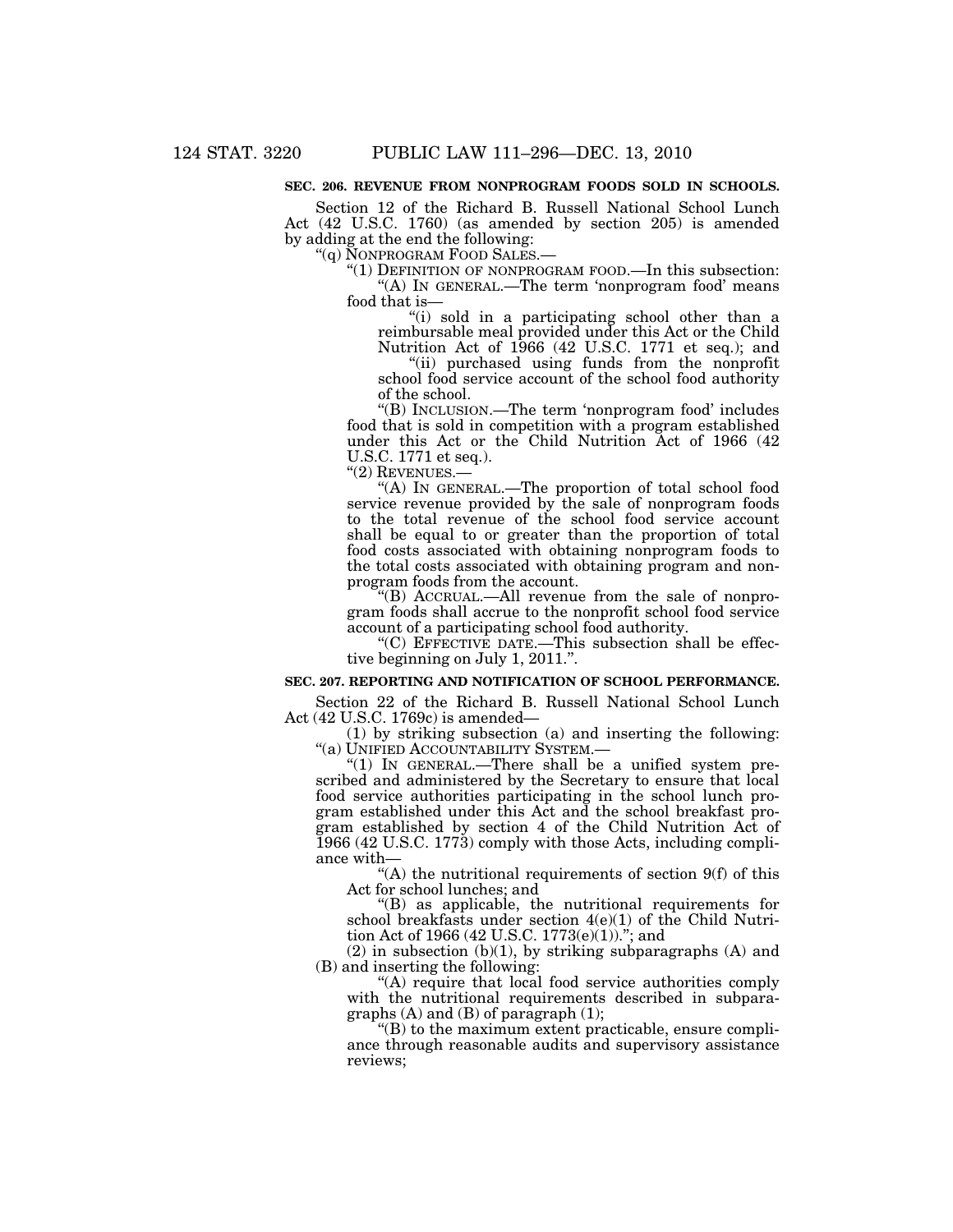$C$ ) in conducting audits and reviews for the purpose Audits. of determining compliance with this Act, including the nutritional requirements of section 9(f)—

''(i) conduct audits and reviews during a 3-year cycle or other period prescribed by the Secretary;

"(ii) select schools for review in each local educational agency using criteria established by the Secretary;

''(iii) report the final results of the reviews to the public in the State in an accessible, easily understood manner in accordance with guidelines promulgated by the Secretary; and Reports.

"(iv) submit to the Secretary each year a report containing the results of the reviews in accordance with procedures developed by the Secretary; and

''(D) when any local food service authority is reviewed under this section, ensure that the final results of the review by the State educational agency are posted and otherwise made available to the public on request in an accessible, easily understood manner in accordance with guidelines promulgated by the Secretary.''.

# **SEC. 208. NUTRITION STANDARDS FOR ALL FOODS SOLD IN SCHOOL.**

Section 10 of the Child Nutrition Act of 1966 (42 U.S.C. 1779) is amended—

(1) by striking the section heading and all that follows through  $\tilde{a}$  The Secretary" and inserting the following:

#### **''SEC. 10. REGULATIONS.**

''(a) IN GENERAL.—The Secretary''; and

(2) by striking subsection  $(b)$  and inserting the following: " $(b)$  NATIONAL SCHOOL NUTRITION STANDARDS.—

"(1) PROPOSED REGULATIONS.—<br>"(A) IN GENERAL.—The Secretary shall—

''(i) establish science-based nutrition standards for foods sold in schools other than foods provided under this Act and the Richard B. Russell National School Lunch Act (42 U.S.C. 1751 et seq.); and

"(ii) not later than 1 year after the date of enact- Deadline. ment of this paragraph, promulgate proposed regulations to carry out clause (i).

''(B) APPLICATION.—The nutrition standards shall apply to all foods sold—

''(i) outside the school meal programs;

"(ii) on the school campus; and

"(iii) at any time during the school day.

''(C) REQUIREMENTS.—In establishing nutrition standards under this paragraph, the Secretary shall—

''(i) establish standards that are consistent with the most recent Dietary Guidelines for Americans published under section 301 of the National Nutrition Monitoring and Related Research Act of 1990 (7 U.S.C. 5341), including the food groups to encourage and nutrients of concern identified in the Dietary Guidelines; and

''(ii) consider—

''(I) authoritative scientific recommendations for nutrition standards;

Reports.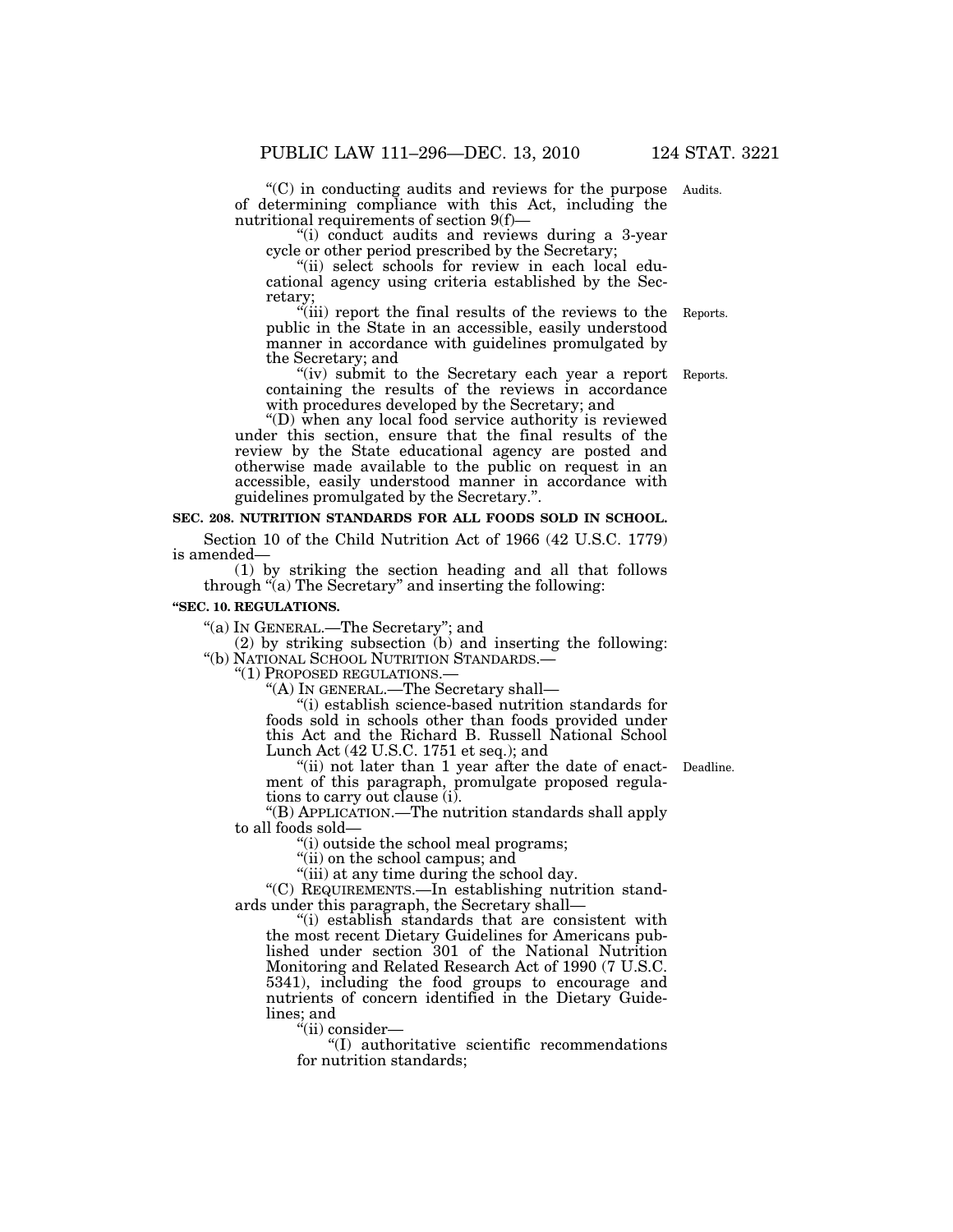''(II) existing school nutrition standards, including voluntary standards for beverages and snack foods and State and local standards;

''(III) the practical application of the nutrition standards; and

''(IV) special exemptions for school-sponsored fundraisers (other than fundraising through vending machines, school stores, snack bars, a la carte sales, and any other exclusions determined by the Secretary), if the fundraisers are approved by the school and are infrequent within the school.

"(D) UPDATING STANDARDS.— $\overline{As}$  soon as practicable after the date of publication by the Department of Agriculture and the Department of Health and Human Services of a new edition of the Dietary Guidelines for Americans under section 301 of the National Nutrition Monitoring and Related Research Act of 1990 (7 U.S.C. 5341), the Secretary shall review and update as necessary the school nutrition standards and requirements established under this subsection.

''(2) IMPLEMENTATION.—

''(A) EFFECTIVE DATE.—The interim or final regulations under this subsection shall take effect at the beginning of the school year that is not earlier than 1 year and not later than 2 years following the date on which the regulations are finalized.

''(B) REPORTING.—The Secretary shall submit to the Committee on Agriculture, Nutrition, and Forestry of the Senate and the Committee on Education and Labor of the House of Representatives a quarterly report that describes progress made toward promulgating final regulations under this subsection.''.

# **SEC. 209. INFORMATION FOR THE PUBLIC ON THE SCHOOL NUTRITION ENVIRONMENT.**

Section 9 of the Richard B. Russell National School Lunch Act (42 U.S.C. 1758) is amended by adding at the end the following: "(k) INFORMATION ON THE SCHOOL NUTRITION ENVIRONMENT.—

''(1) IN GENERAL.—The Secretary shall—

''(A) establish requirements for local educational agencies participating in the school lunch program under this Act and the school breakfast program established by section 4 of the Child Nutrition Act of 1966 (42 U.S.C. 1773) to report information about the school nutrition environment, for all schools under the jurisdiction of the local educational agencies, to the Secretary and to the public in the State on a periodic basis; and

''(B) provide training and technical assistance to States and local educational agencies on the assessment and reporting of the school nutrition environment, including the use of any assessment materials developed by the Secretary.

''(2) REQUIREMENTS.—In establishing the requirements for reporting on the school nutrition environment under paragraph  $(1)$ , the Secretary shall—

Regulations.

Requirements.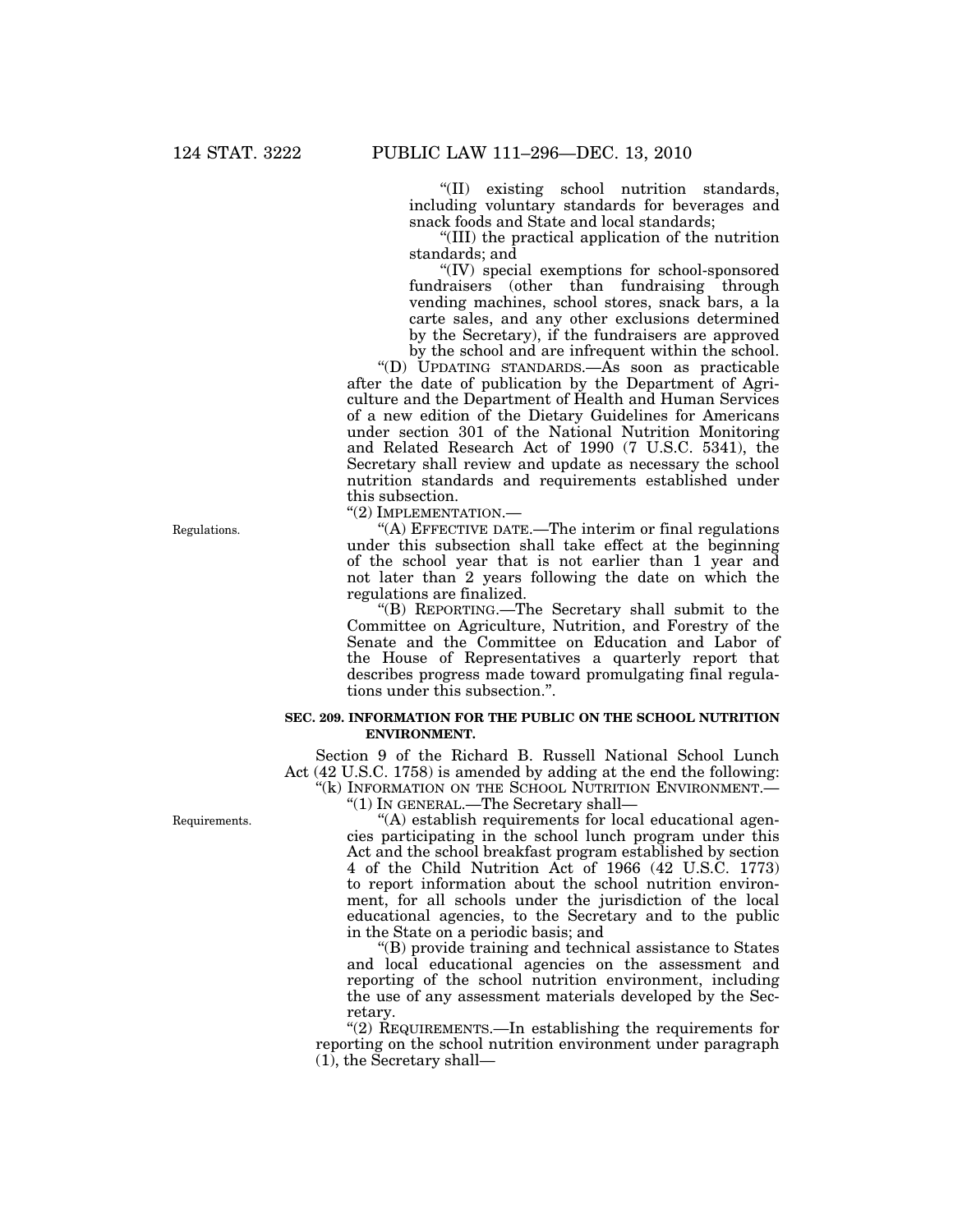''(A) include information pertaining to food safety inspections, local wellness policies, meal program participation, the nutritional quality of program meals, and other information as determined by the Secretary; and

''(B) ensure that information is made available to the public by local educational agencies in an accessible, easily understood manner in accordance with guidelines established by the Secretary.

''(3) AUTHORIZATION OF APPROPRIATIONS.—There are authorized to be appropriated to carry out this subsection such sums as are necessary for each of fiscal years 2011 through 2015.''.

### **SEC. 210. ORGANIC FOOD PILOT PROGRAM.**

Section 18 of the Richard B. Russell National School Lunch Act (42 U.S.C. 1769) is amended by adding at the end the following: ''(j) ORGANIC FOOD PILOT PROGRAM.—

''(1) ESTABLISHMENT.—The Secretary shall establish an organic food pilot program (referred to in this subsection as the 'pilot program') under which the Secretary shall provide grants on a competitive basis to school food authorities selected under paragraph (3).

" $(2)$  USE OF FUNDS.—

''(A) IN GENERAL.—The Secretary shall use funds provided under this section—

''(i) to enter into competitively awarded contracts or cooperative agreements with school food authorities selected under paragraph (3); or

''(ii) to make grants to school food authority applicants selected under paragraph (3).

"(B) SCHOOL FOOD AUTHORITY USES OF FUNDS.—A school food authority that receives a grant under this section shall use the grant funds to establish a pilot program that increases the quantity of organic foods provided to schoolchildren under the school lunch program established under this Act.

''(3) APPLICATION.—

''(A) IN GENERAL.—A school food authority seeking a contract, grant, or cooperative agreement under this subsection shall submit to the Secretary an application in such form, containing such information, and at such time as the Secretary shall prescribe.

''(B) CRITERIA.—In selecting contract, grant, or cooperative agreement recipients, the Secretary shall consider—

"(i) the poverty line (as defined in section  $673(2)$ of the Community Services Block Grant Act (42 U.S.C. 9902(2), including any revision required by that section)) applicable to a family of the size involved of the households in the district served by the school food authority, giving preference to school food authority applicants in which not less than 50 percent of the households in the district are at or below the Federal poverty line;

''(ii) the commitment of each school food authority applicant—

''(I) to improve the nutritional value of school meals;

Public information. Guidelines.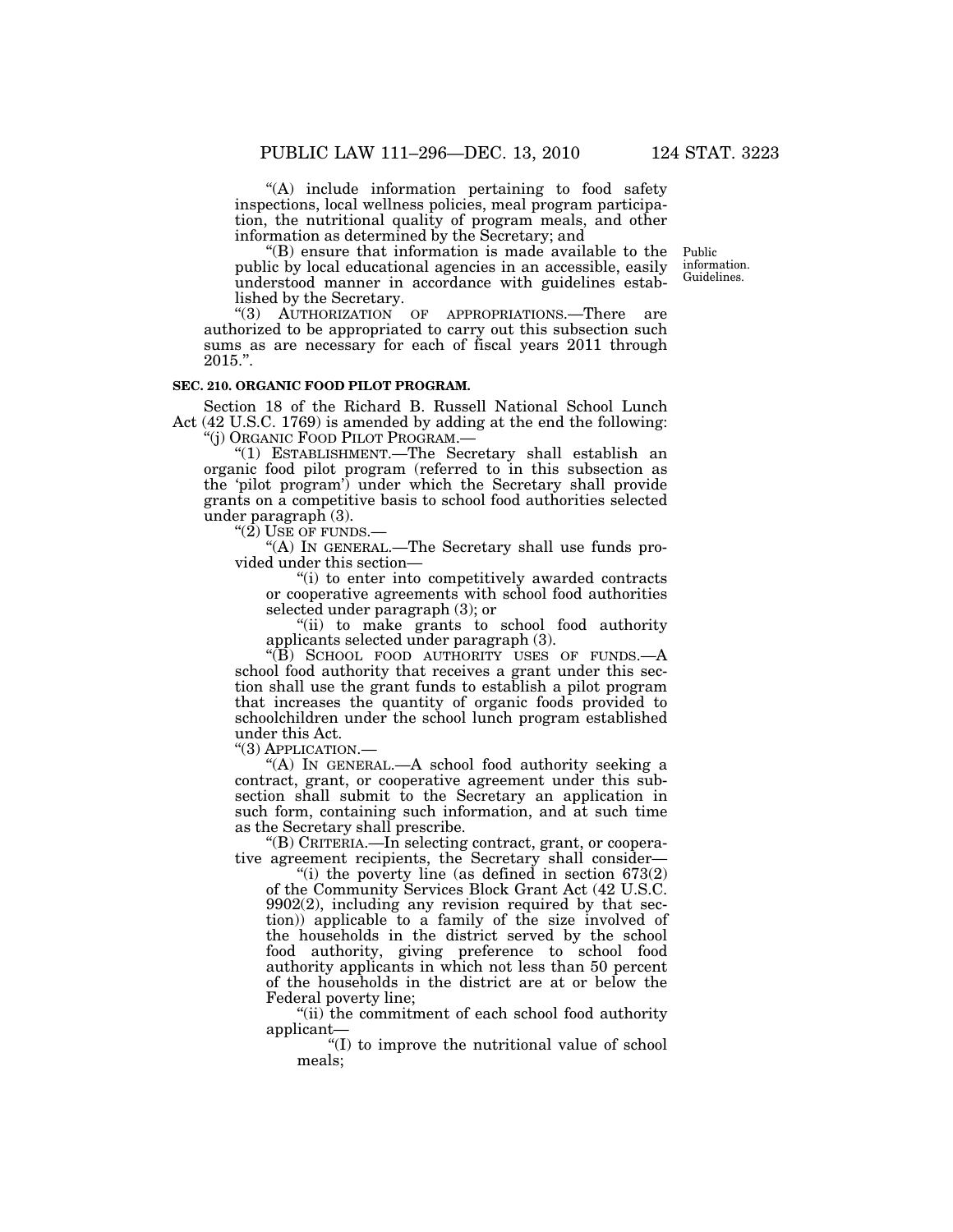''(II) to carry out innovative programs that improve the health and wellness of schoolchildren; and

''(III) to evaluate the outcome of the pilot program; and

 $\tilde{f}$ (iii) any other criteria the Secretary determines to be appropriate.

"(4) AUTHORIZATION OF APPROPRIATIONS.—There are authorized to be appropriated to carry out this subsection \$10,000,000 for fiscal years 2011 through 2015.''.

# **Subtitle B—Child and Adult Care Food Program**

# **SEC. 221. NUTRITION AND WELLNESS GOALS FOR MEALS SERVED THROUGH THE CHILD AND ADULT CARE FOOD PROGRAM.**

Section 17 of the Richard B. Russell National School Lunch Act (42 U.S.C. 1766) is amended—

(1) in subsection (a), by striking ''(a) GRANT AUTHORITY'' and all that follows through the end of paragraph (1) and inserting the following:

"(a) PROGRAM PURPOSE, GRANT AUTHORITY AND INSTITUTION ELIGIBILITY.—

"(1) In GENERAL.—<br>"(A) PROGRAM PURPOSE.—<br>"(i) FINDINGS.—Congress finds that—

''(I) eating habits and other wellness-related behavior habits are established early in life; and ''(II) good nutrition and wellness are important

contributors to the overall health of young children and essential to cognitive development.

''(ii) PURPOSE.—The purpose of the program authorized by this section is to provide aid to child and adult care institutions and family or group day care homes for the provision of nutritious foods that contribute to the wellness, healthy growth, and development of young children, and the health and wellness of older adults and chronically impaired disabled persons.

''(B) GRANT AUTHORITY.—The Secretary may carry out a program to assist States through grants-in-aid and other means to initiate and maintain nonprofit food service programs for children in institutions providing child care.'';  $(2)$  by striking subsection  $(g)$  and inserting the following:

"(g) NUTRITIONAL REQUIREMENTS FOR MEALS AND SNACKS SERVED IN INSTITUTIONS AND FAMILY OR GROUP DAY CARE HOMES.—

''(1) DEFINITION OF DIETARY GUIDELINES.—In this subsection, the term 'Dietary Guidelines' means the Dietary Guidelines for Americans published under section 301 of the National Nutrition Monitoring and Related Research Act of 1990 (7 U.S.C. 5341).

''(2) NUTRITIONAL REQUIREMENTS.—

"(A) In GENERAL.—Except as provided in subparagraph (C), reimbursable meals and snacks served by institutions, family or group day care homes, and sponsored centers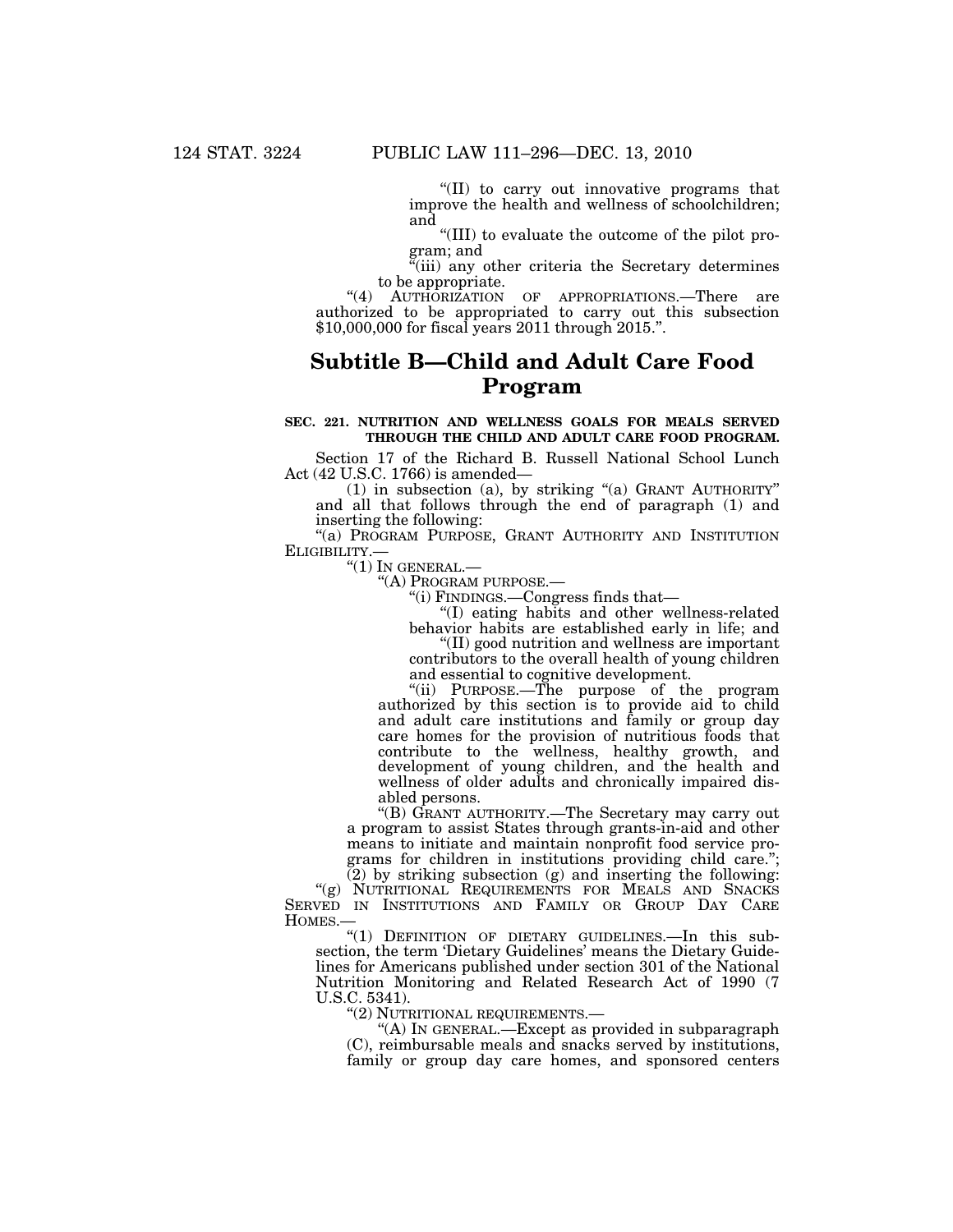participating in the program under this section shall consist of a combination of foods that meet minimum nutritional requirements prescribed by the Secretary on the basis of tested nutritional research.

''(B) CONFORMITY WITH THE DIETARY GUIDELINES AND AUTHORITATIVE SCIENCE.—

''(i) IN GENERAL.—Not less frequently than once every 10 years, the Secretary shall review and, as appropriate, update requirements for meals served under the program under this section to ensure that the meals—

''(I) are consistent with the goals of the most recent Dietary Guidelines; and

''(II) promote the health of the population served by the program authorized under this section, as indicated by the most recent relevant nutrition science and appropriate authoritative scientific agency and organization recommendations.

''(ii) COST REVIEW.—The review required under clause (i) shall include a review of the cost to child care centers and group or family day care homes resulting from updated requirements for meals and snacks served under the program under this section.

''(iii) REGULATIONS.—Not later than 18 months after the completion of the review of the meal pattern under clause (i), the Secretary shall promulgate proposed regulations to update the meal patterns for meals and snacks served under the program under this section.

''(C) EXCEPTIONS.—

''(i) SPECIAL DIETARY NEEDS.—The minimum nutritional requirements prescribed under subparagraph (A) shall not prohibit institutions, family or group day care homes, and sponsored centers from substituting foods to accommodate the medical or other special dietary needs of individual participants.

"(ii) EXEMPT INSTITUTIONS.—The Secretary may elect to waive all or part of the requirements of this subsection for emergency shelters participating in the program under this section.

''(3) MEAL SERVICE.—Institutions, family or group day care homes, and sponsored centers shall ensure that reimbursable meal service contributes to the development and socialization of enrolled children by providing that food is not used as a punishment or reward.

''(4) FLUID MILK.—

"(A) IN GENERAL.—If an institution, family or group day care home, or sponsored center provides fluid milk as part of a reimbursable meal or supplement, the institution, family or group day care home, or sponsored center shall provide the milk in accordance with the most recent version of the Dietary Guidelines.

''(B) MILK SUBSTITUTES.—In the case of children who cannot consume fluid milk due to medical or other special dietary needs other than a disability, an institution, family or group day care home, or sponsored center may substitute

Waiver authority.

Deadline. Review. Requirements.

Deadline.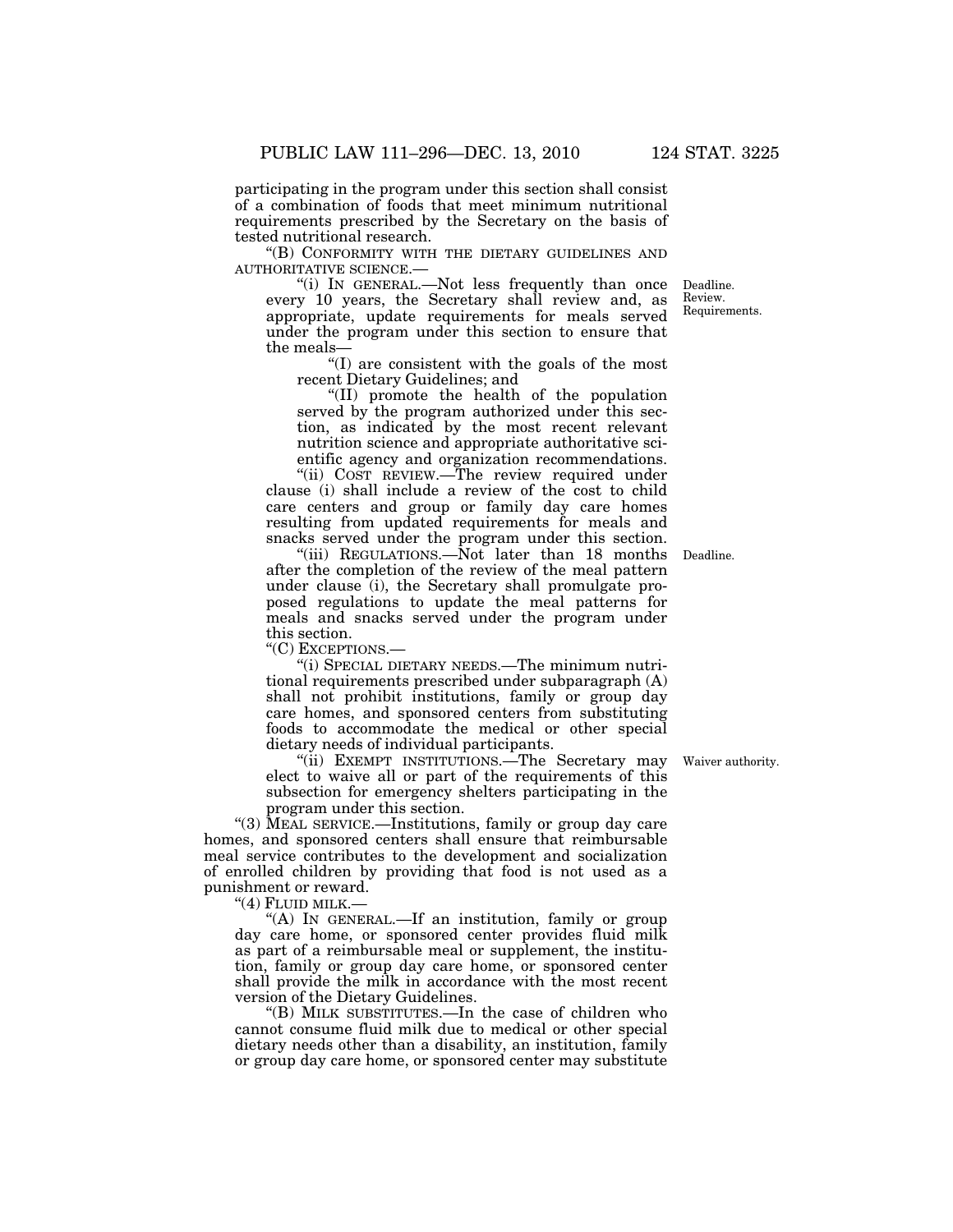for the fluid milk required in meals served, a nondairy beverage that—

(i) is nutritionally equivalent to fluid milk; and

''(ii) meets nutritional standards established by the Secretary, including, among other requirements established by the Secretary, fortification of calcium, protein, vitamin A, and vitamin D to levels found in cow's milk.<br>"(C) APPROVAL.-

"(i) IN GENERAL.—A substitution authorized under subparagraph (B) may be made—

 $\sqrt[2^n]{(1)}$  at the discretion of and on approval by the participating day care institution; and

 $f(II)$  if the substitution is requested by written statement of a medical authority, or by the parent or legal guardian of the child, that identifies the medical or other special dietary need that restricts the diet of the child.

''(ii) EXCEPTION.—An institution, family or group day care home, or sponsored center that elects to make a substitution authorized under this paragraph shall not be required to provide beverages other than beverages the State has identified as acceptable substitutes.

''(D) EXCESS EXPENSES BORNE BY INSTITUTION.—A participating institution, family or group day care home, or sponsored center shall be responsible for any expenses that—

''(i) are incurred by the institution, family or group day care home, or sponsored center to provide substitutions under this paragraph; and

"(ii) are in excess of expenses covered under reimbursements under this Act.

''(5) NONDISCRIMINATION POLICY.—No physical segregation or other discrimination against any person shall be made because of the inability of the person to pay, nor shall there be any overt identification of any such person by special tokens or tickets, different meals or meal service, announced or published lists of names, or other means.

"(6) USE OF ABUNDANT AND DONATED FOODS.—To the maximum extent practicable, each institution shall use in its food service foods that are—

''(A) designated from time to time by the Secretary as being in abundance, either nationally or in the food service area; or

''(B) donated by the Secretary.'';

(3) by adding at the end the following:

''(u) PROMOTING HEALTH AND WELLNESS IN CHILD CARE.—

"(1) PHYSICAL ACTIVITY AND ELECTRONIC MEDIA USE.—The Secretary shall encourage participating child care centers and family or group day care homes—

"(A) to provide to all children under the supervision of the participating child care centers and family or group day care homes daily opportunities for structured and unstructured age-appropriate physical activity; and

''(B) to limit among children under the supervision of the participating child care centers and family or group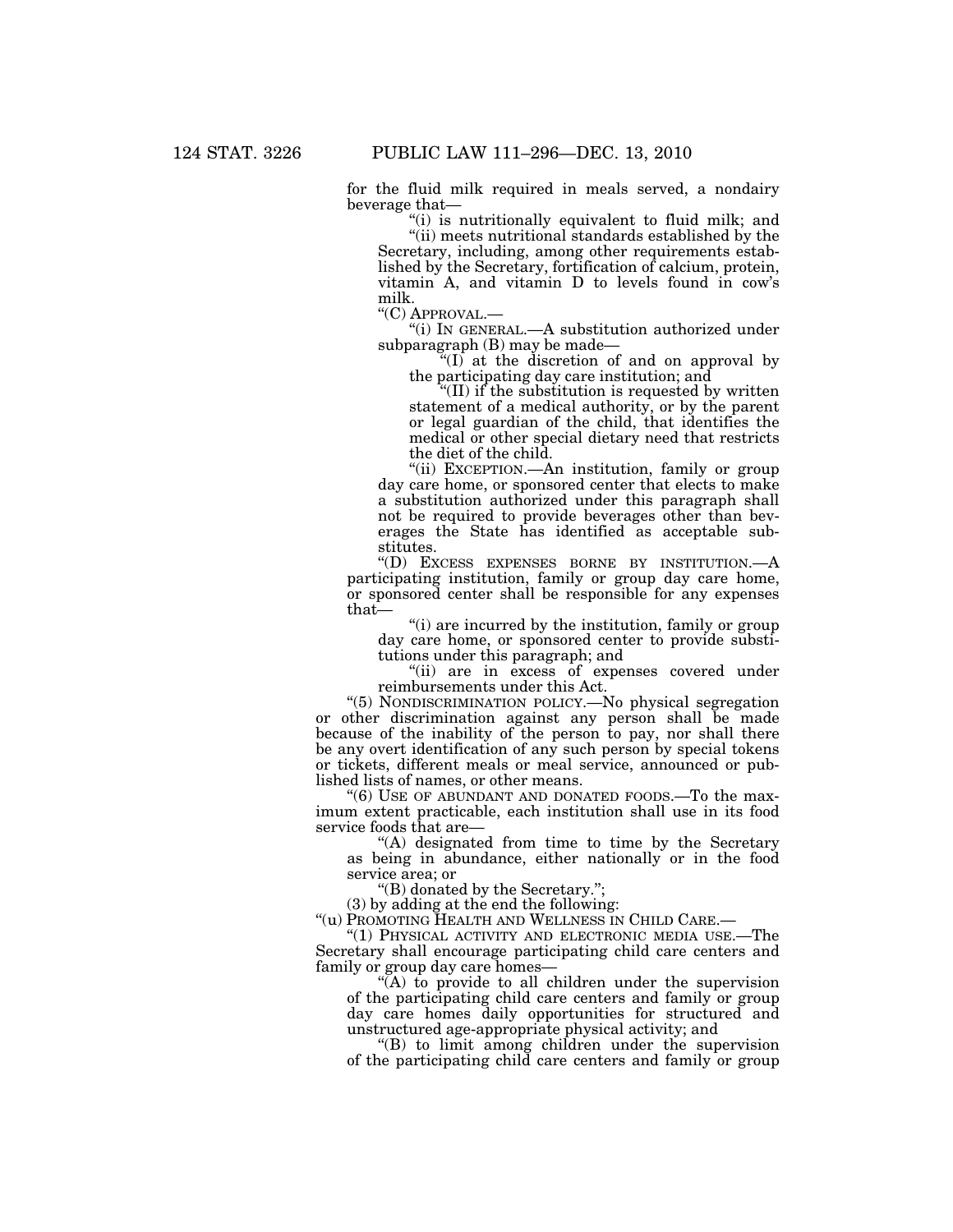day care homes the use of electronic media to an appropriate level.

 $\sqrt{a}(2)$  WATER CONSUMPTION.—Participating child care centers and family or group day care homes shall make available to children, as nutritionally appropriate, potable water as an acceptable fluid for consumption throughout the day, including at meal times.<br>"(3) TECHNICAL ASSISTANCE AND GUIDANCE.—

"(A) IN GENERAL.—The Secretary shall provide technical assistance to institutions participating in the program under this section to assist participating child care centers and family or group day care homes in complying with the nutritional requirements and wellness recommendations prescribed by the Secretary in accordance with this subsection and subsection (g).

"(B) GUIDANCE.—Not later than January 1, 2012, the Deadline. Secretary shall issue guidance to States and institutions to encourage participating child care centers and family or group day care homes serving meals and snacks under this section to—

''(i) include foods that are recommended for increased serving consumption in amounts recommended by the most recent Dietary Guidelines for Americans published under section 301 of the National Nutrition Monitoring and Related Research Act of 1990 (7 U.S.C. 5341), including fresh, canned, dried, or frozen fruits and vegetables, whole grain products, lean meat products, and low-fat and non-fat dairy products; and

''(ii) reduce sedentary activities and provide opportunities for regular physical activity in quantities recommended by the most recent Dietary Guidelines for Americans described in clause (i).

''(C) NUTRITION.—Technical assistance relating to the nutritional requirements of this subsection and subsection  $(g)$  shall include—

''(i) nutrition education, including education that emphasizes the relationship between nutrition, physical activity, and health;

''(ii) menu planning;

''(iii) interpretation of nutrition labels; and

"(iv) food preparation and purchasing guidance to produce meals and snacks that are—

''(I) consistent with the goals of the most recent Dietary Guidelines; and

''(II) promote the health of the population served by the program under this section, as recommended by authoritative scientific organizations.

''(D) PHYSICAL ACTIVITY.—Technical assistance relating to the physical activity requirements of this subsection shall include—

''(i) education on the importance of regular physical activity to overall health and well being; and

''(ii) sharing of best practices for physical activity plans in child care centers and homes as recommended by authoritative scientific organizations.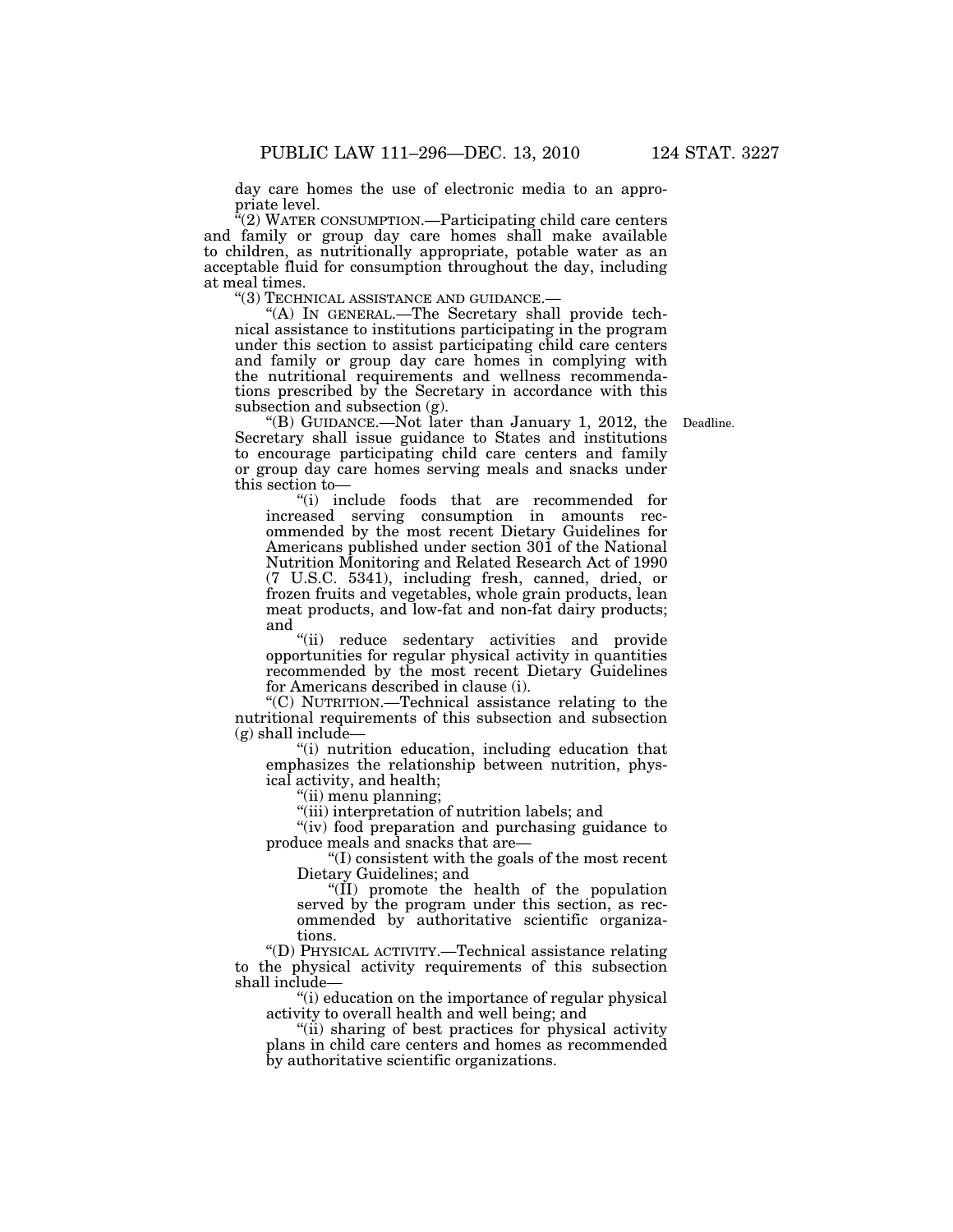''(E) ELECTRONIC MEDIA USE.—Technical assistance relating to the electronic media use requirements of this subsection shall include—

''(i) education on the benefits of limiting exposure to electronic media by children; and

''(ii) sharing of best practices for the development of daily activity plans that limit use of electronic media.

" $(F)$  MINIMUM ASSISTANCE.—At a minimum, the technical assistance required under this paragraph shall include a handbook, developed by the Secretary in coordination with the Secretary for Health and Human Services, that includes recommendations, guidelines, and best practices for participating institutions and family or group day care homes that are consistent with the nutrition, physical activity, and wellness requirements and recommendations of this subsection.

''(G) ADDITIONAL ASSISTANCE.—In addition to the requirements of this paragraph, the Secretary shall develop and provide such appropriate training and education materials, guidance, and technical assistance as the Secretary considers to be necessary to comply with the nutritional and wellness requirements of this subsection and subsection (g).

''(H) FUNDING.—

''(i) IN GENERAL.—On October 1, 2010, out of any funds in the Treasury not otherwise appropriated, the Secretary of the Treasury shall transfer to the Secretary to provide technical assistance under this subsection \$10,000,000, to remain available until expended.

''(ii) RECEIPT AND ACCEPTANCE.—The Secretary shall be entitled to receive, shall accept, and shall use to carry out this subsection the funds transferred under clause (i), without further appropriation.''.

42 USC 1766 note.

#### **SEC. 222. INTERAGENCY COORDINATION TO PROMOTE HEALTH AND WELLNESS IN CHILD CARE LICENSING.**

The Secretary shall coordinate with the Secretary of Health and Human Services to encourage State licensing agencies to include nutrition and wellness standards within State licensing standards that ensure, to the maximum extent practicable, that licensed child care centers and family or group day care homes—

(1) provide to all children under the supervision of the child care centers and family or group day care homes daily opportunities for age-appropriate physical activity;

(2) limit among children under the supervision of the child care centers and family or group day care homes the use of electronic media and the quantity of time spent in sedentary activity to an appropriate level;

(3) serve meals and snacks that are consistent with the requirements of the child and adult care food program established under section 17 of the Richard B. Russell National School Lunch Act (42 U.S.C. 1766); and

(4) promote such other nutrition and wellness goals as the Secretaries determine to be necessary.

Handbook.

Effective date.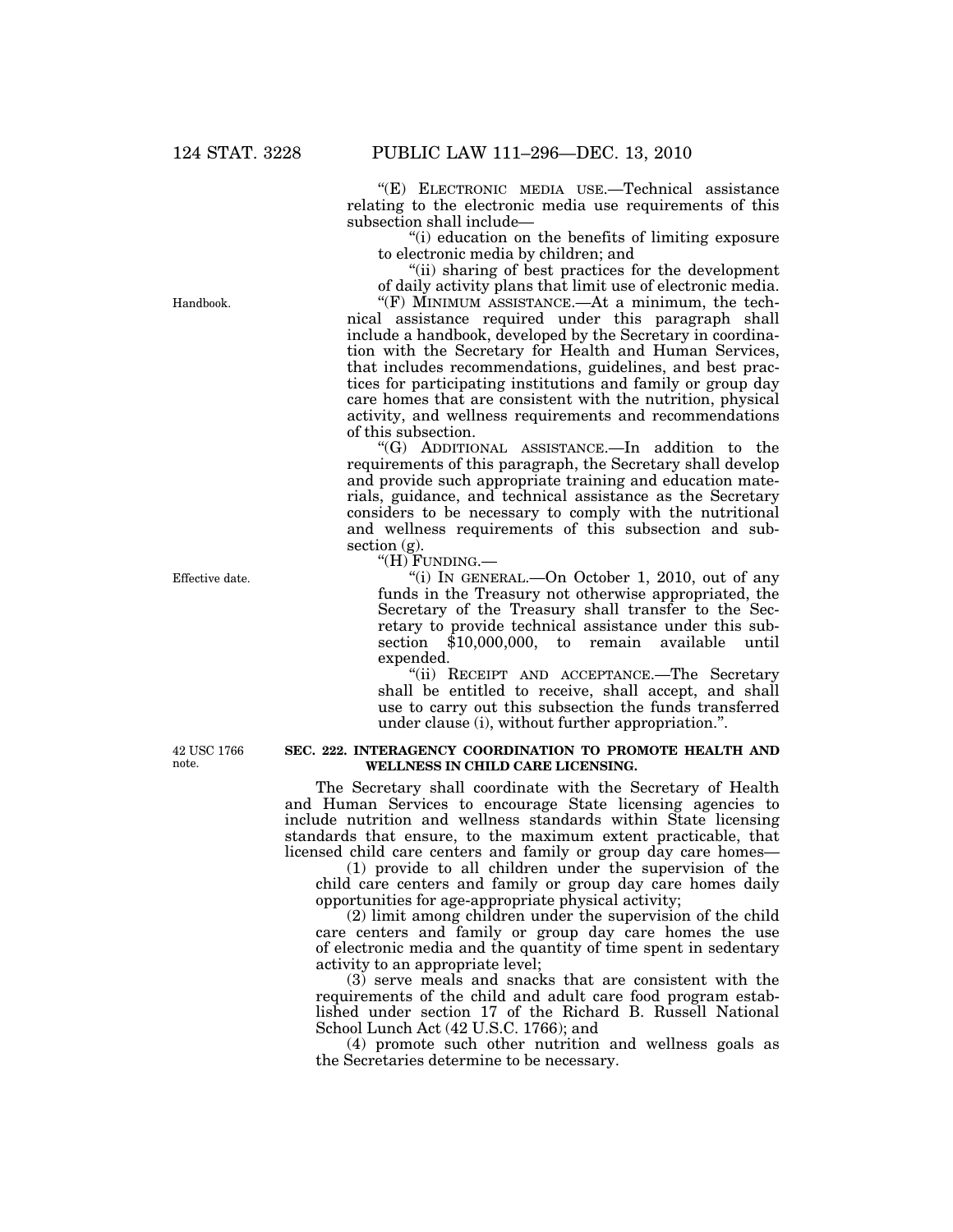#### **SEC. 223. STUDY ON NUTRITION AND WELLNESS QUALITY OF CHILD CARE SETTINGS.**

(a) IN GENERAL.—Not less than 3 years after the date of enactment of this Act, the Secretary, in consultation with the Secretary of Health and Human Services, shall enter into a contract for the conduct of a nationally representative study of child care centers and family or group day care homes that includes an assessment of—

(1) the nutritional quality of all foods provided to children in child care settings as compared to the recommendations in most recent Dietary Guidelines for Americans published under section 301 of the National Nutrition Monitoring and Related Research Act of 1990 (7 U.S.C. 5341);

(2) the quantity and type of opportunities for physical activity provided to children in child care settings;

(3) the quantity of time spent by children in child care settings in sedentary activities;

(4) an assessment of barriers and facilitators to—

(A) providing foods to children in child care settings that meet the recommendations of the most recent Dietary Guidelines for Americans published under section 301 of the National Nutrition Monitoring and Related Research Act of 1990 (7 U.S.C. 5341);

(B) providing the appropriate quantity and type of opportunities of physical activity for children in child care settings; and

(C) participation by child care centers and family or group day care homes in the child and adult care food program established under section 17 of the Richard B. Russell National School Lunch Act (42 U.S.C. 1766); and (5) such other assessment measures as the Secretary may

determine to be necessary.

(b) REPORT TO CONGRESS.—The Secretary shall submit to Congress a report that includes a detailed description of the results of the study conducted under subsection (a).

(c) FUNDING.—

(1) IN GENERAL.—On October 1, 2010, out of any funds in the Treasury not otherwise appropriated, the Secretary of the Treasury shall transfer to the Secretary to carry out this section \$5,000,000, to remain available until expended.

Effective date.

(2) RECEIPT AND ACCEPTANCE.—The Secretary shall be entitled to receive, shall accept, and shall use to carry out this section the funds transferred under paragraph (1), without further appropriation.

# **Subtitle C—Special Supplemental Nutrition Program for Women, Infants, and Children**

### **SEC. 231. SUPPORT FOR BREASTFEEDING IN THE WIC PROGRAM.**

Section 17 of the Child Nutrition Act of 1966 (42 U.S.C. 1786) is amended—

(1) in subsection (a), in the second sentence, by striking ''supplemental foods and nutrition education through any eligible local agency'' and inserting ''supplemental foods and

Deadline. Contracts.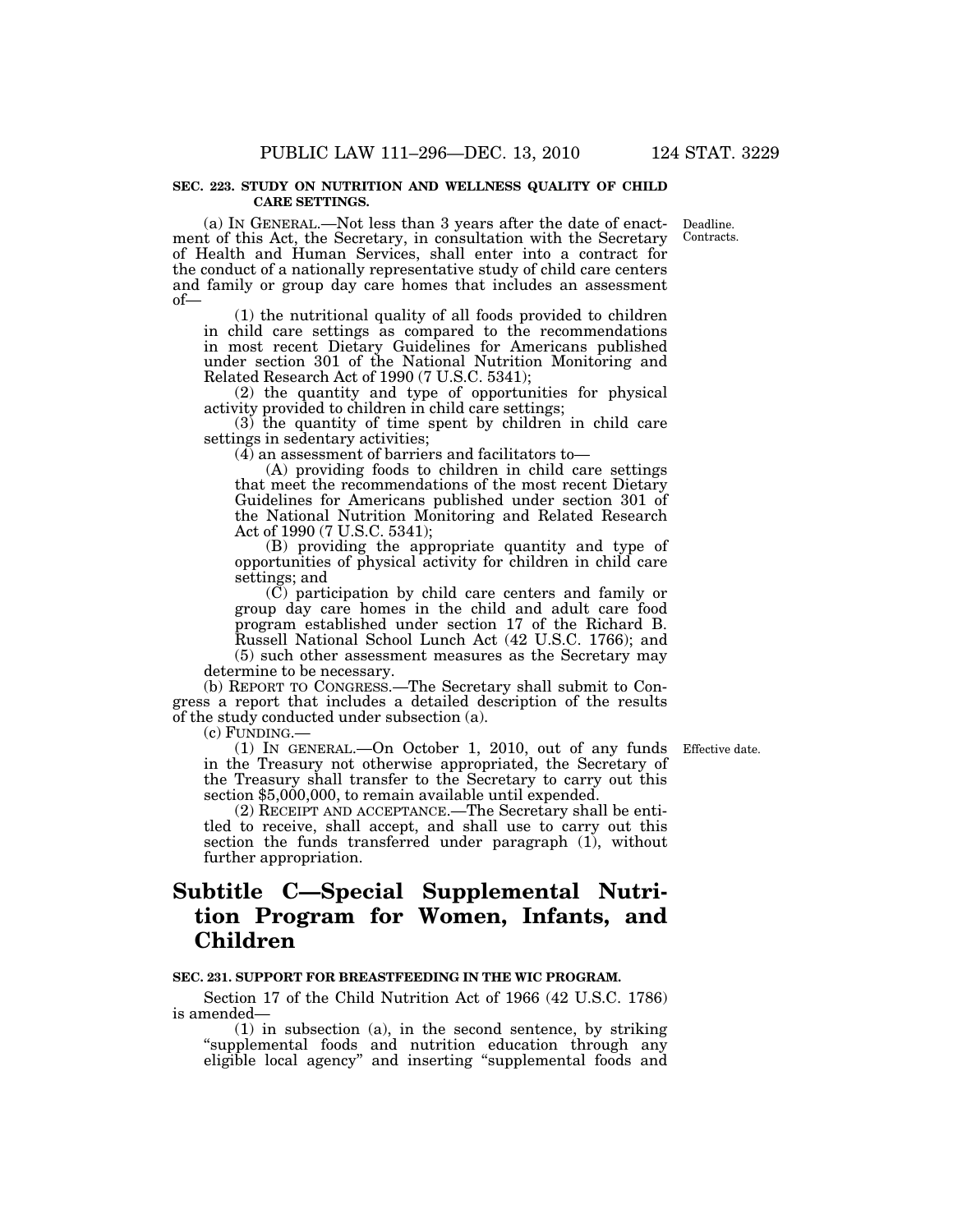nutrition education, including breastfeeding promotion and support, through any eligible local agency";

 $(2)$  in subsection  $(b)(4)$ , by inserting "breastfeeding support" and promotion," after "nutrition education,";

 $(3)$  in subsection  $(c)(1)$ , in the first sentence, by striking ''supplemental foods and nutrition education to'' and inserting ''supplemental foods, nutrition education, and breastfeeding support and promotion to'';

 $(4)$  in subsection (e)(2), in the second sentence, by inserting '', including breastfeeding support and education,'' after ''nutrition education'';

 $(5)$  in subsection  $(f)(6)(B)$ , in the first sentence, by inserting " and breastfeeding" after "nutrition education";

 $(6)$  in subsection  $(h)$ –

 $(A)$  in paragraph  $(4)$ —

(i) by striking ''(4) The Secretary'' and all that follows through "(A) in consultation" and inserting the following:

''(4) REQUIREMENTS.—

''(A) IN GENERAL.—The Secretary shall—

"(i) in consultation";

(ii) by redesignating subparagraphs (B) through (F) as clauses (ii) through (vi), respectively, and indenting appropriately;

(iii) in clause (v) (as so redesignated), by striking "and" at the end;

(iv) in clause (vi) (as so redesignated), by striking "2010 initiative." and inserting "initiative; and"; and (v) by adding at the end the following:

''(vii) annually compile and publish breastfeeding performance measurements based on program participant data on the number of partially and fully breastfed infants, including breastfeeding performance measurements for—

''(I) each State agency; and

''(II) each local agency;

"(viii) in accordance with subparagraph (B), implement a program to recognize exemplary breastfeeding support practices at local agencies or clinics participating in the special supplemental nutrition program established under this section; and

" $(ix)$  in accordance with subparagraph  $(C)$ , implement a program to provide performance bonuses to State agencies.

''(B) EXEMPLARY BREASTFEEDING SUPPORT PRACTICES.—

''(i) IN GENERAL.—In evaluating exemplary practices under subparagraph (A)(viii), the Secretary shall  $\text{consider-}\atop {}^{\alpha}(\mathbf{I})$ 

performance measurements of breastfeeding;

''(II) the effectiveness of a peer counselor program;

''(III) the extent to which the agency or clinic has partnered with other entities to build a supportive breastfeeding environment for women participating in the program; and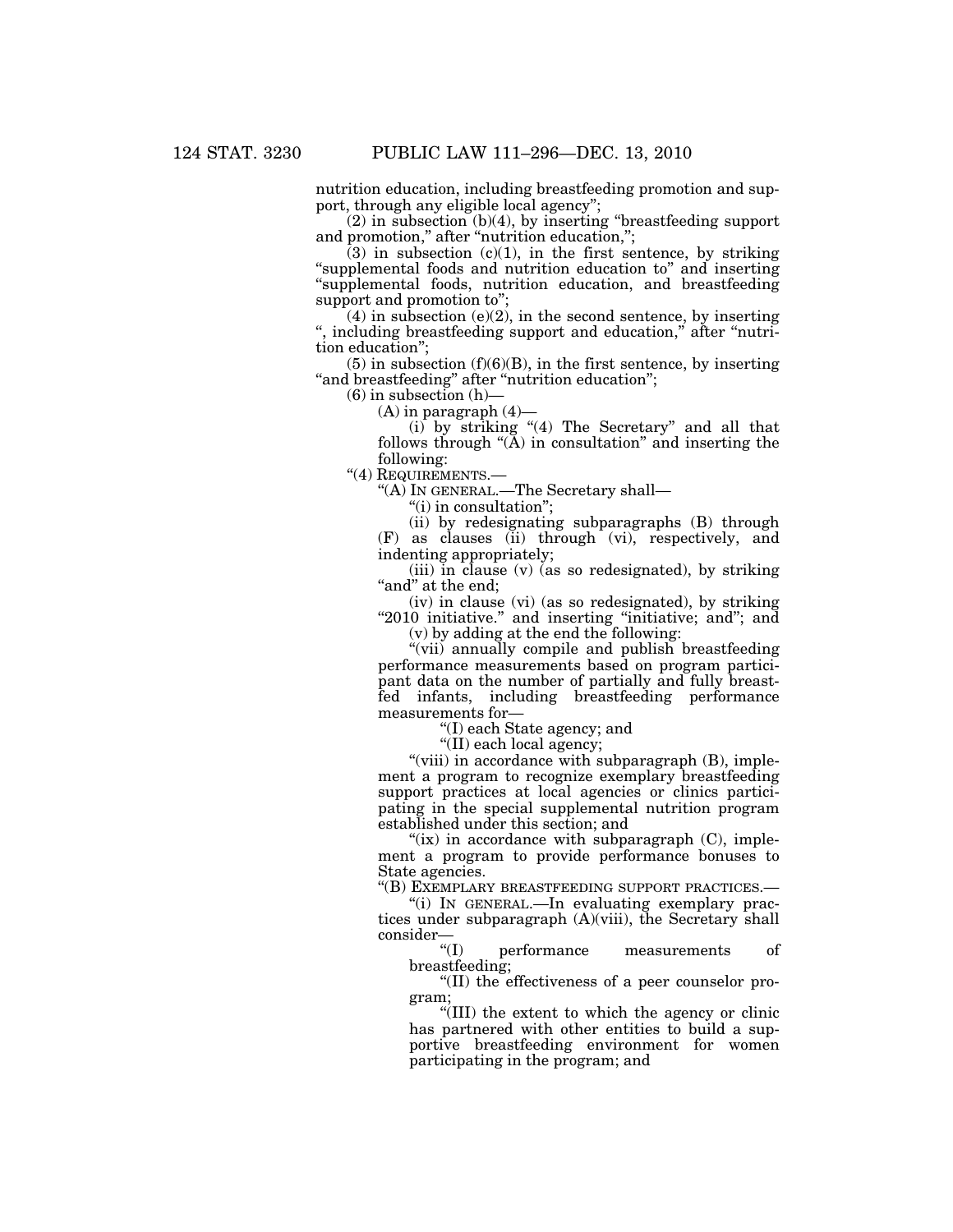''(IV) such other criteria as the Secretary considers appropriate after consultation with State and local program agencies.

''(ii) AUTHORIZATION OF APPROPRIATIONS.—There is authorized to be appropriated to carry out the activities described in clause (viii) of subparagraph (A) such sums as are necessary.

''(C) PERFORMANCE BONUSES.—

''(i) IN GENERAL.—Following the publication of breastfeeding performance measurements under subparagraph  $(\tilde{A})(vii)$ , the Secretary shall provide performance bonus payments to not more than 15 State agencies that demonstrate, as compared to other State agencies participating in the program—

 $f(T)$  the highest proportion of breast-fed infants; or

''(II) the greatest improvement in proportion of breast-fed infants.

''(ii) CONSIDERATION.—In providing performance bonus payments to State agencies under this subparagraph, the Secretary shall consider the proportion of fully breast-fed infants in the States.

''(iii) USE OF FUNDS.—A State agency that receives a performance bonus under clause (i)—

''(I) shall treat the funds as program income; and

''(II) may transfer the funds to local agencies for use in carrying out the program.

"(iv) IMPLEMENTATION.—The Secretary shall pro- Deadline. vide the first performance bonuses not later than 1 year after the date of enactment of this clause and may subsequently revise the criteria for awarding performance bonuses; and''; and

 $(B)$  by striking paragraph  $(10)$  and inserting the following:

"(10) FUNDS FOR INFRASTRUCTURE, MANAGEMENT INFORMA-TION SYSTEMS, AND SPECIAL NUTRITION EDUCATION.—

''(A) IN GENERAL.—For each of fiscal years 2010 through 2015, the Secretary shall use for the purposes specified in subparagraph (B) \$139,000,000 (as adjusted annually for inflation by the same factor used to determine the national average per participant grant for nutrition services and administration for the fiscal year under para $graph (1)(B)).$ 

''(B) PURPOSES.—Subject to subparagraph (C), of the amount made available under subparagraph (A) for a fiscal year—

''(i) \$14,000,000 shall be used for—

''(I) infrastructure for the program under this section;

''(II) special projects to promote breastfeeding, including projects to assess the effectiveness of particular breastfeeding promotion strategies; and

''(III) special State projects of regional or national significance to improve the services of the program;

Payments.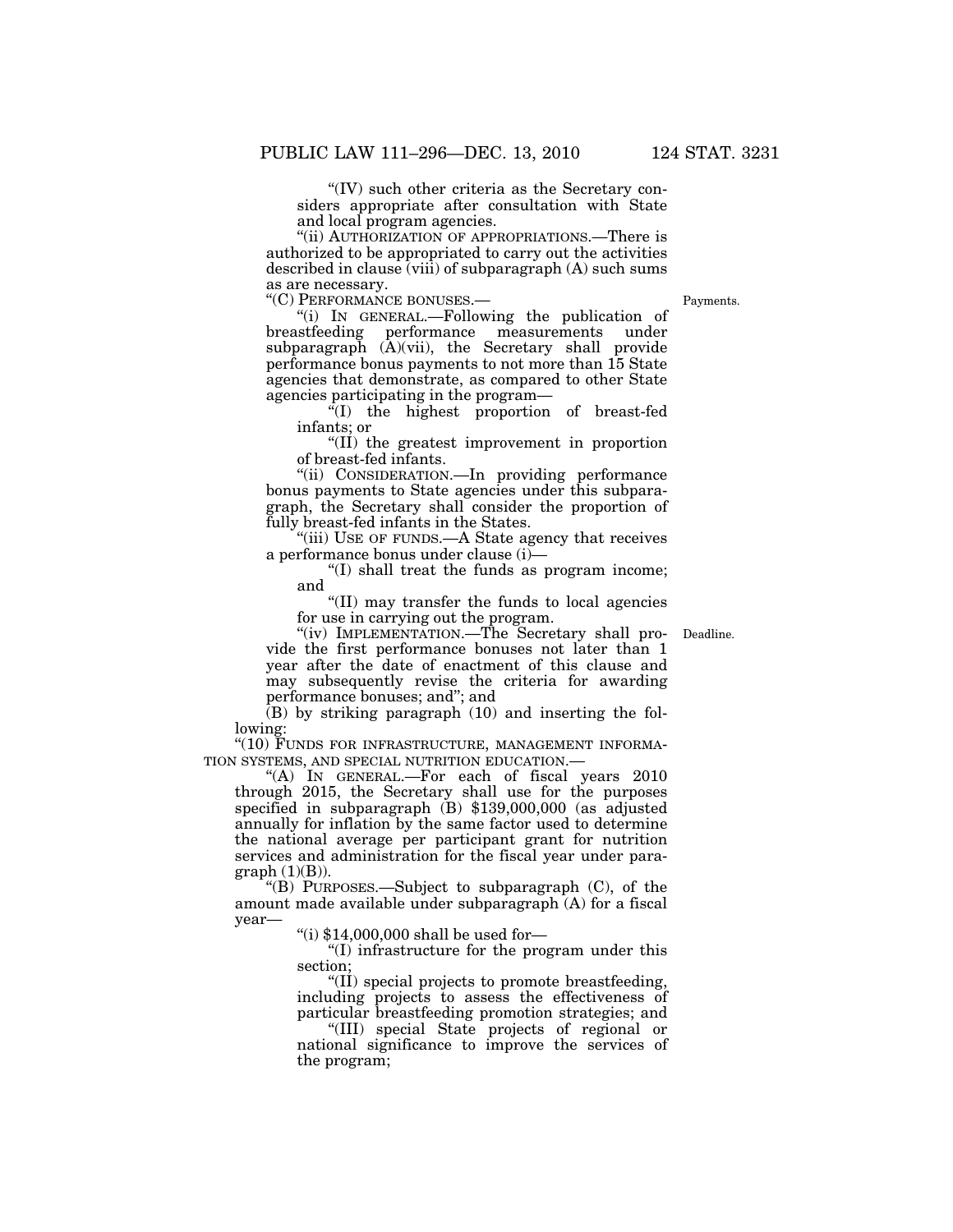"(ii)  $$35,000,000$  shall be used to establish, improve, or administer management information systems for the program, including changes necessary to meet new legislative or regulatory requirements of the program, of which up to  $$5,000,000$  may be used for Federal administrative costs; and

''(iii) \$90,000,000 shall be used for special nutrition education (such as breastfeeding peer counselors and other related activities), of which not more than \$10,000,000 of any funding provided in excess of \$50,000,000 shall be used to make performance bonus payments under paragraph (4)(C).

''(C) ADJUSTMENT.—Each of the amounts referred to in clauses (i), (ii), and (iii) of subparagraph (B) shall be adjusted annually for inflation by the same factor used to determine the national average per participant grant for nutrition services and administration for the fiscal year under paragraph (1)(B).

''(D) PROPORTIONAL DISTRIBUTION.—The Secretary shall distribute funds made available under subparagraph (A) in accordance with the proportional distribution described in subparagraphs (B) and (C).''; and

(7) in subsection (j), by striking ''supplemental foods and nutrition education'' each place it appears in paragraphs (1) and (2) and inserting "supplemental foods, nutrition education, and breastfeeding support and promotion''.

#### **SEC. 232. REVIEW OF AVAILABLE SUPPLEMENTAL FOODS.**

Section  $17(f)(11)(D)$  of the Child Nutrition Act of 1966 (42) U.S.C.  $1786(f)(11)(D)$  is amended in the matter preceding clause (i) by inserting "but not less than every 10 years," after "scientific knowledge,''.

# **Subtitle D—Miscellaneous**

## **SEC. 241. NUTRITION EDUCATION AND OBESITY PREVENTION GRANT PROGRAM.**

(a) IN GENERAL.—The Food and Nutrition Act of 2008 (7 U.S.C. 2011 et seq.) is amended by adding at the end the following:

7 USC 2036a.

### **''SEC. 28. NUTRITION EDUCATION AND OBESITY PREVENTION GRANT PROGRAM.**

''(a) DEFINITION OF ELIGIBLE INDIVIDUAL.—In this section, the term 'eligible individual' means an individual who is eligible to receive benefits under a nutrition education and obesity prevention program under this section as a result of being—

''(1) an individual eligible for benefits under—

''(A) this Act;

"(B) sections  $9(b)(1)(A)$  and  $17(c)(4)$  of the Richard B Russell National School Lunch Act (42 U.S.C. 1758(b)(1)(A),  $1766(c)(4)$ ; or

"(C) section  $4(e)(1)(A)$  of the Child Nutrition Act of 1966 (42 U.S.C. 1773(e)(1)(A));

"(2) an individual who resides in a community with a significant low-income population, as determined by the Secretary; or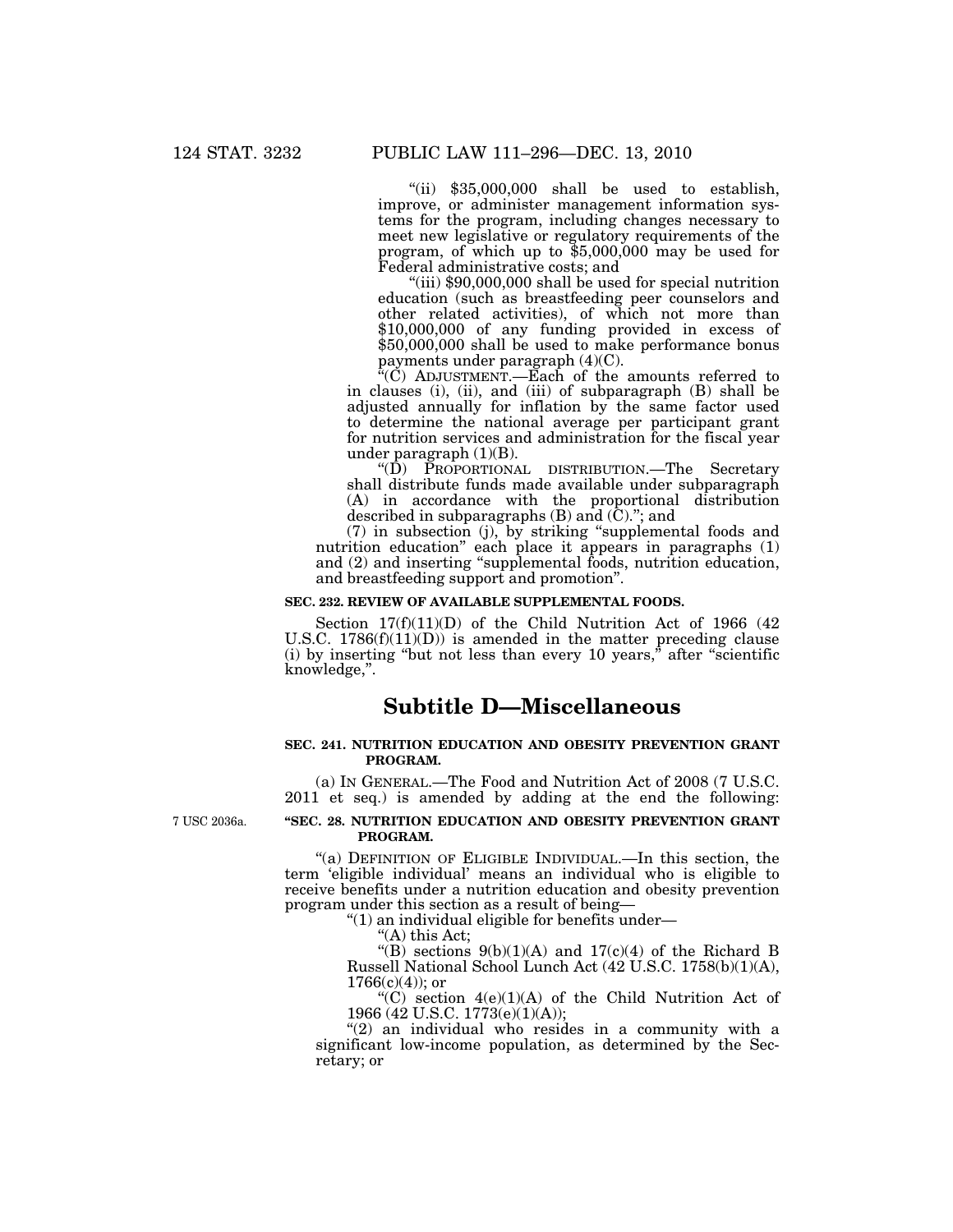"(3) such other low-income individual as is determined to be eligible by the Secretary.

''(b) PROGRAMS.—Consistent with the terms and conditions of grants awarded under this section, State agencies may implement a nutrition education and obesity prevention program for eligible individuals that promotes healthy food choices consistent with the most recent Dietary Guidelines for Americans published under section 301 of the National Nutrition Monitoring and Related Research Act of 1990 (7 U.S.C. 5341).

"(c) DELIVERY OF NUTRITION EDUCATION AND OBESITY PREVENTION SERVICES.—

"(1) IN GENERAL.—State agencies may deliver nutrition education and obesity prevention services under a program described in subsection (b)—

''(A) directly to eligible individuals; or

''(B) through agreements with other State or local agencies or community organizations.

''(2) NUTRITION EDUCATION STATE PLANS.—

''(A) IN GENERAL.—A State agency that elects to provide nutrition education and obesity prevention services under this subsection shall submit to the Secretary for approval a nutrition education State plan.

"(B) REQUIREMENTS.— $\dot{E}$ xcept as provided in subparagraph (C), a nutrition education State plan shall—

''(i) identify the uses of the funding for local projects;

''(ii) ensure that the interventions are appropriate for eligible individuals who are members of low-income populations by recognizing the constrained resources, and the potential eligibility for Federal food assistance programs, of members of those populations; and

"(iii) conform to standards established by the Secretary through regulations, guidance, or grant award documents.

''(C) TRANSITION PERIOD.—During each of fiscal years 2011 and 2012, a nutrition education State plan under this section shall be consistent with the requirements of section 11(f) (as that section, other than paragraph  $(3)(C)$ , existed on the day before the date of enactment of this section).

"(3) USE OF FUNDS.-

''(A) IN GENERAL.—A State agency may use funds provided under this section for any evidence-based allowable use of funds identified by the Administrator of the Food and Nutrition Service of the Department of Agriculture in consultation with the Director of the Centers for Disease Control and Prevention of the Department of Health and Human Services, including—

''(i) individual and group-based nutrition education, health promotion, and intervention strategies;

''(ii) comprehensive, multilevel interventions at multiple complementary organizational and institutional levels; and

''(iii) community and public health approaches to improve nutrition.

" $(B)$  CONSULTATION.—In identifying allowable uses of funds under subparagraph (A) and in seeking to strengthen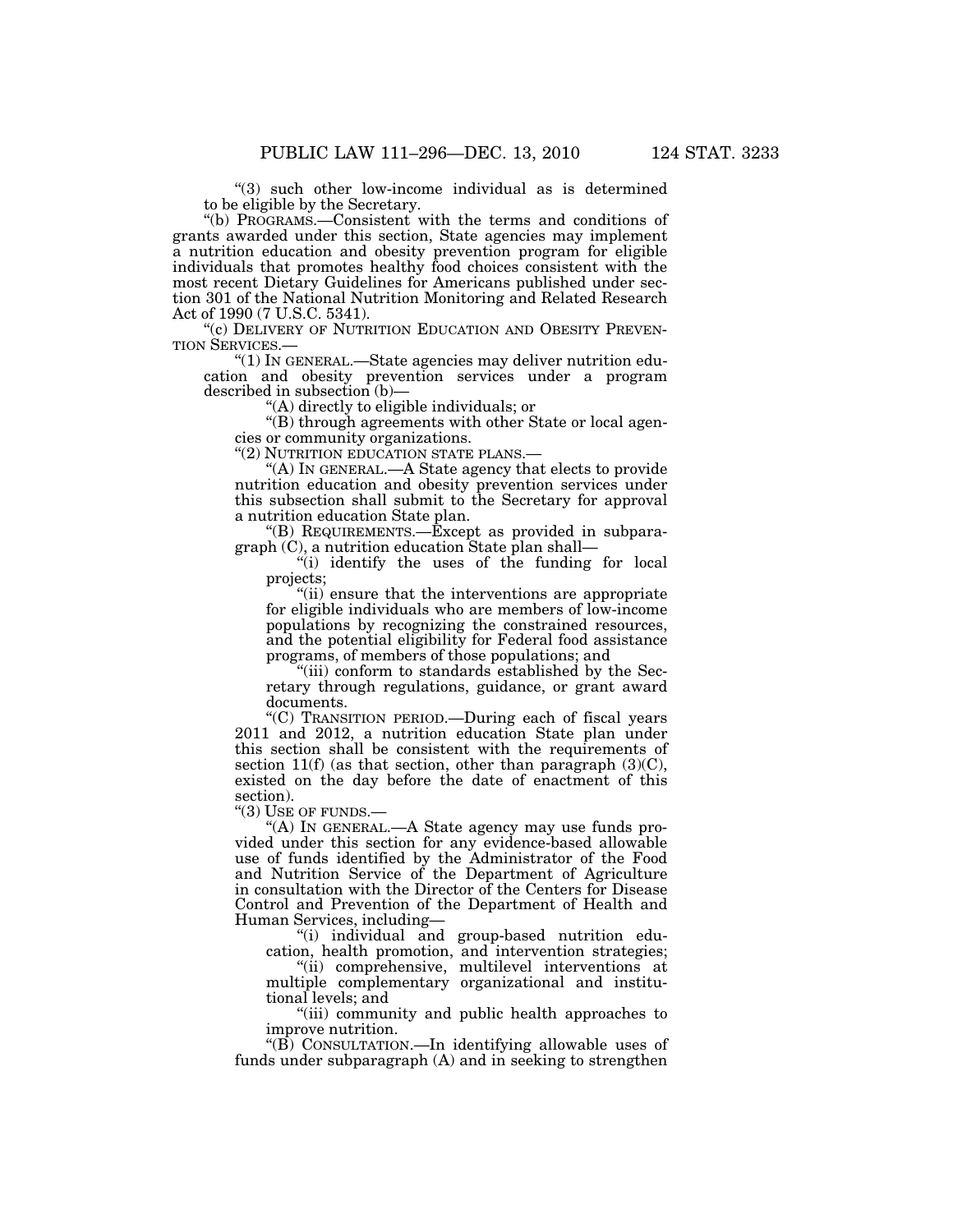delivery, oversight, and evaluation of nutrition education, the Administrator of the Food and Nutrition Service shall consult with the Director of the Centers for Disease Control and Prevention and outside stakeholders and experts, including—

''(i) representatives of the academic and research communities;

''(ii) nutrition education practitioners;

"(iii) representatives of State and local governments; and

"(iv) community organizations that serve lowincome populations.

"(4) NOTIFICATION.—To the maximum extent practicable, State agencies shall notify applicants, participants, and eligible individuals under this Act of the availability of nutrition education and obesity prevention services under this section in local communities.

''(5) COORDINATION.—Subject to the approval of the Secretary, projects carried out with funds received under this section may be coordinated with other health promotion or nutrition improvement strategies, whether public or privately funded, if the projects carried out with funds received under this section remain under the administrative control of the State agency.

''(d) FUNDING.—

''(1) IN GENERAL.—Of funds made available each fiscal year under section  $18(a)(1)$ , the Secretary shall reserve for allocation to State agencies to carry out the nutrition education and obesity prevention grant program under this section, to remain available for obligation for a period of 2 fiscal years—

"(A) for fiscal year  $2011$ ,  $$375,000,000$ ; and

''(B) for fiscal year 2012 and each subsequent fiscal year, the applicable amount during the preceding fiscal year, as adjusted to reflect any increases for the 12-month period ending the preceding June 30 in the Consumer Price Index for All Urban Consumers published by the Bureau of Labor Statistics of the Department of Labor. "(2) ALLOCATION.-

''(A) INITIAL ALLOCATION.—Of the funds set aside under paragraph (1), as determined by the Secretary—

''(i) for each of fiscal years 2011 through 2013, 100 percent shall be allocated to State agencies in direct proportion to the amount of funding that the State received for carrying out section 11(f) (as that section existed on the day before the date of enactment of this section) during fiscal year 2009, as reported to the Secretary as of February 2010; and

''(ii) subject to a reallocation under subparagraph  $(B)$ —

''(I) for fiscal year 2014—

''(aa) 90 percent shall be allocated to State agencies in accordance with clause (i); and ''(bb) 10 percent shall be allocated to State

agencies based on the respective share of each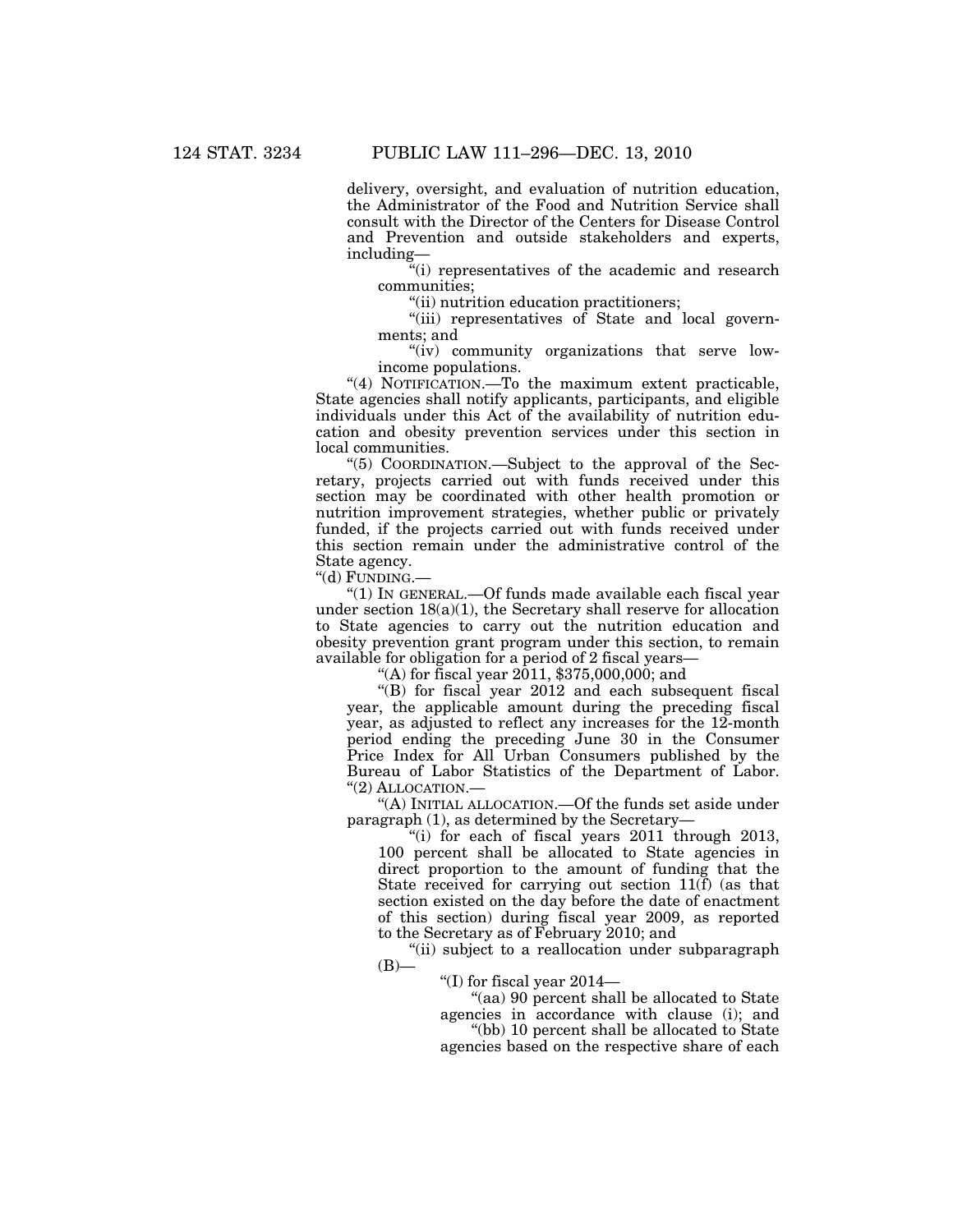State of the number of individuals participating in the supplemental nutrition assistance program during the 12-month period ending the preceding January 31;

''(II) for fiscal year 2015—

''(aa) 80 percent shall be allocated to State agencies in accordance with clause (i); and

''(bb) 20 percent shall be allocated in accordance with subclause (I)(bb);

''(III) for fiscal year 2016—

"(aa) 70 percent shall be allocated to State" agencies in accordance with clause (i); and

''(bb) 30 percent shall be allocated in accordance with subclause (I)(bb);

''(IV) for fiscal year 2017—

''(aa) 60 percent shall be allocated to State agencies in accordance with clause (i); and ''(bb) 40 percent shall be allocated in

accordance with subclause (I)(bb); and

"(V) for fiscal year  $2018$  and each fiscal year thereafter—

''(aa) 50 percent shall be allocated to State agencies in accordance with clause (i); and

''(bb) 50 percent shall be allocated in accordance with subclause (I)(bb).

''(B) REALLOCATION.—

''(i) IN GENERAL.—If the Secretary determines that a State agency will not expend all of the funds allocated to the State agency for a fiscal year under paragraph (1) or in the case of a State agency that elects not to receive the entire amount of funds allocated to the State agency for a fiscal year, the Secretary shall reallocate the unexpended funds to other States during the fiscal year or the subsequent fiscal year (as determined by the Secretary) that have approved State plans under which the State agencies may expend the reallocated funds.

''(ii) EFFECT OF ADDITIONAL FUNDS.—

''(I) FUNDS RECEIVED.—Any reallocated funds received by a State agency under clause (i) for a fiscal year shall be considered to be part of the fiscal year 2009 base allocation of funds to the State agency for that fiscal year for purposes of determining allocation under subparagraph (A) for the subsequent fiscal year.

''(II) FUNDS SURRENDERED.—Any funds surrendered by a State agency under clause (i) shall not be considered to be part of the fiscal year 2009 base allocation of funds to a State agency for that fiscal year for purposes of determining allocation under subparagraph (A) for the subsequent fiscal year.

''(3) LIMITATION ON FEDERAL FINANCIAL PARTICIPATION.—

''(A) IN GENERAL.—Grants awarded under this section shall be the only source of Federal financial participation under this Act in nutrition education and obesity prevention.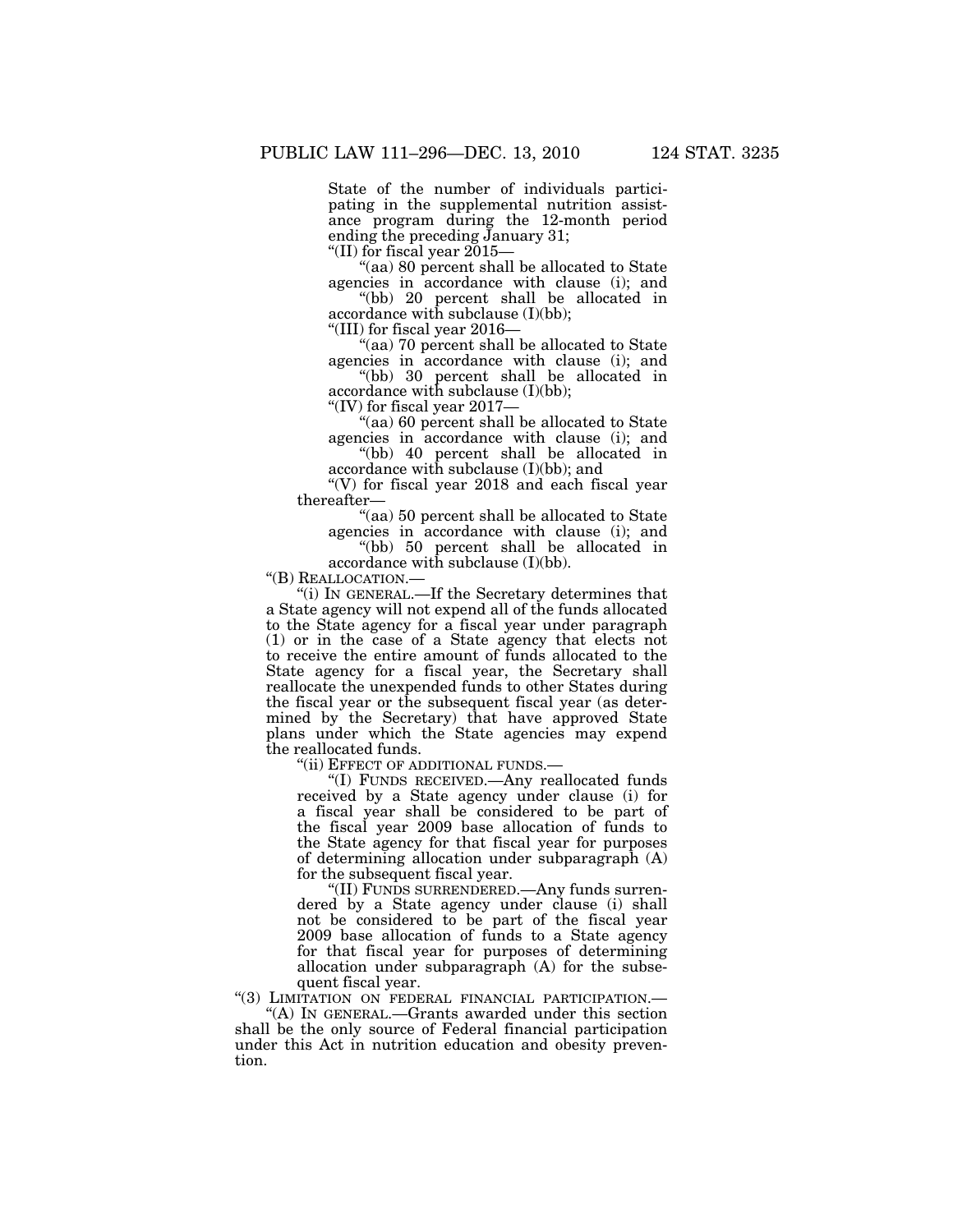''(B) EXCLUSION.—Any costs of nutrition education and obesity prevention in excess of the grants authorized under this section shall not be eligible for reimbursement under section 16(a).

"(e) IMPLEMENTATION.—Not later than January 1, 2012, the Secretary shall publish in the Federal Register a description of the requirements for the receipt of a grant under this section.".<br>(b) CONFORMING AMENDMENTS.—

(1) Section  $4(a)$  of the Food and Nutrition Act of 2008 (7 U.S.C. 2013(a)) is amended in the first sentence by striking "and, through an approved State plan, nutrition education".

(2) Section 11 of the Food and Nutrition Act of 2008 (7 U.S.C. 2020) is amended by striking subsection (f).

#### **SEC. 242. PROCUREMENT AND PROCESSING OF FOOD SERVICE PROD-UCTS AND COMMODITIES.**

Section 9(a)(4) of the Richard B. Russell National School Lunch Act  $(42 \text{ U.S.C. } 1758(a)(4))$  is amended by adding at the end the following:

''(C) PROCUREMENT AND PROCESSING OF FOOD SERVICE PRODUCTS AND COMMODITIES.—The Secretary shall—

''(i) identify, develop, and disseminate to State departments of agriculture and education, school food authorities, local educational agencies, and local processing entities, model product specifications and practices for foods offered in school nutrition programs under this Act and the Child Nutrition Act of 1966 (42 U.S.C. 1771 et seq.) to ensure that the foods reflect the most recent Dietary Guidelines for Americans published under section 301 of the National Nutrition Monitoring and Related Research Act of 1990 (7 U.S.C. 5341);

"(ii) not later than 1 year after the date of enactment of this subparagraph—

''(I) carry out a study to analyze the quantity and quality of nutritional information available to school food authorities about food service products and commodities; and

(II) submit to Congress a report on the results of the study that contains such legislative recommendations as the Secretary considers necessary to ensure that school food authorities have access to the nutritional information needed for menu planning and compliance assessments; and

"(iii) to the maximum extent practicable, in purchasing and processing commodities for use in school nutrition programs under this Act and the Child Nutrition Act of 1966 (42 U.S.C. 1771 et seq.), purchase the widest variety of healthful foods that reflect the most recent Dietary Guidelines for Americans.''.

# **SEC. 243. ACCESS TO LOCAL FOODS: FARM TO SCHOOL PROGRAM.**

Section 18 of the Richard B. Russell National School Lunch Act (42 U.S.C. 1769) is amended—

(1) by redesignating subsections (h) and (i) and subsection (j) (as added by section 210) as subsections (i) through (k), respectively;

Deadline. Federal Register, publication.

Deadline.

Reports.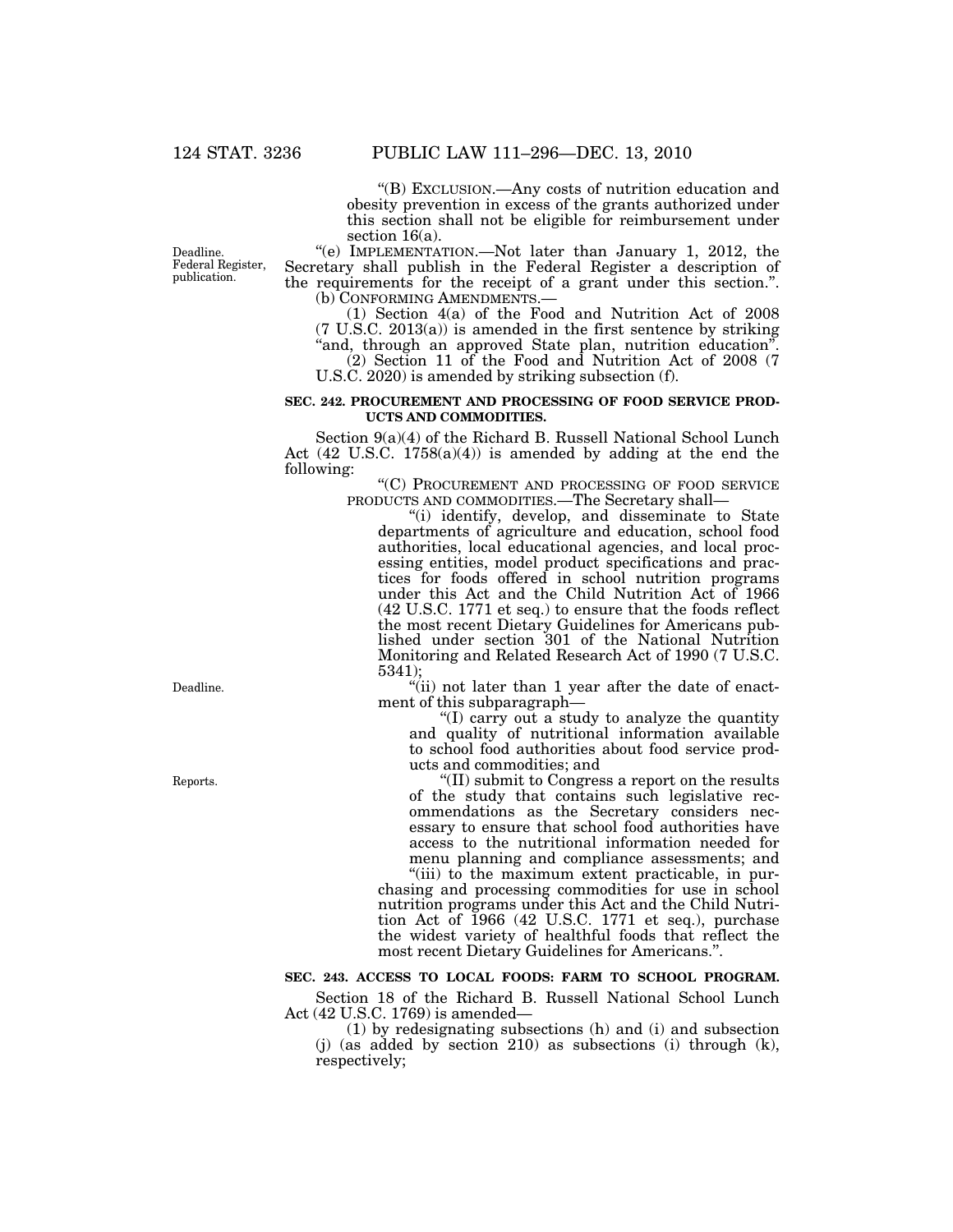(2) in subsection (g), by striking ''(g) ACCESS TO LOCAL FOODS AND SCHOOL GARDENS.<sup>—"</sup> and all that follows through ''(3) PILOT PROGRAM FOR HIGH-POVERTY SCHOOLS.—'' and inserting the following:

"(g) ACCESS TO LOCAL FOODS: FARM TO SCHOOL PROGRAM.—

"(1) DEFINITION OF ELIGIBLE SCHOOL.—In this subsection, the term 'eligible school' means a school or institution that participates in a program under this Act or the school breakfast program established under section 4 of the Child Nutrition Act of 1966 (42 U.S.C. 1773).

''(2) PROGRAM.—The Secretary shall carry out a program to assist eligible schools, State and local agencies, Indian tribal organizations, agricultural producers or groups of agricultural producers, and nonprofit entities through grants and technical assistance to implement farm to school programs that improve access to local foods in eligible schools.

 $"(3)$  GRANTS.—

''(A) IN GENERAL.—The Secretary shall award competitive grants under this subsection to be used for—

''(i) training;

''(ii) supporting operations;

''(iii) planning;

"(iv) purchasing equipment;

''(v) developing school gardens;

''(vi) developing partnerships; and

''(vii) implementing farm to school programs.

''(B) REGIONAL BALANCE.—In making awards under this subsection, the Secretary shall, to the maximum extent practicable, ensure—

''(i) geographical diversity; and

"(ii) equitable treatment of urban, rural, and tribal communities.

''(C) MAXIMUM AMOUNT.—The total amount provided to a grant recipient under this subsection shall not exceed \$100,000.

''(4) FEDERAL SHARE.—

"(A) IN GENERAL.—The Federal share of costs for a project funded through a grant awarded under this subsection shall not exceed 75 percent of the total cost of the project.

 $H(B)$  FEDERAL MATCHING.—As a condition of receiving a grant under this subsection, a grant recipient shall provide matching support in the form of cash or in-kind contributions, including facilities, equipment, or services provided by State and local governments, nonprofit organizations, and private sources.

''(5) CRITERIA FOR SELECTION.—To the maximum extent practicable, in providing assistance under this subsection, the Secretary shall give the highest priority to funding projects that, as determined by the Secretary—

''(A) make local food products available on the menu of the eligible school;

''(B) serve a high proportion of children who are eligible for free or reduced price lunches;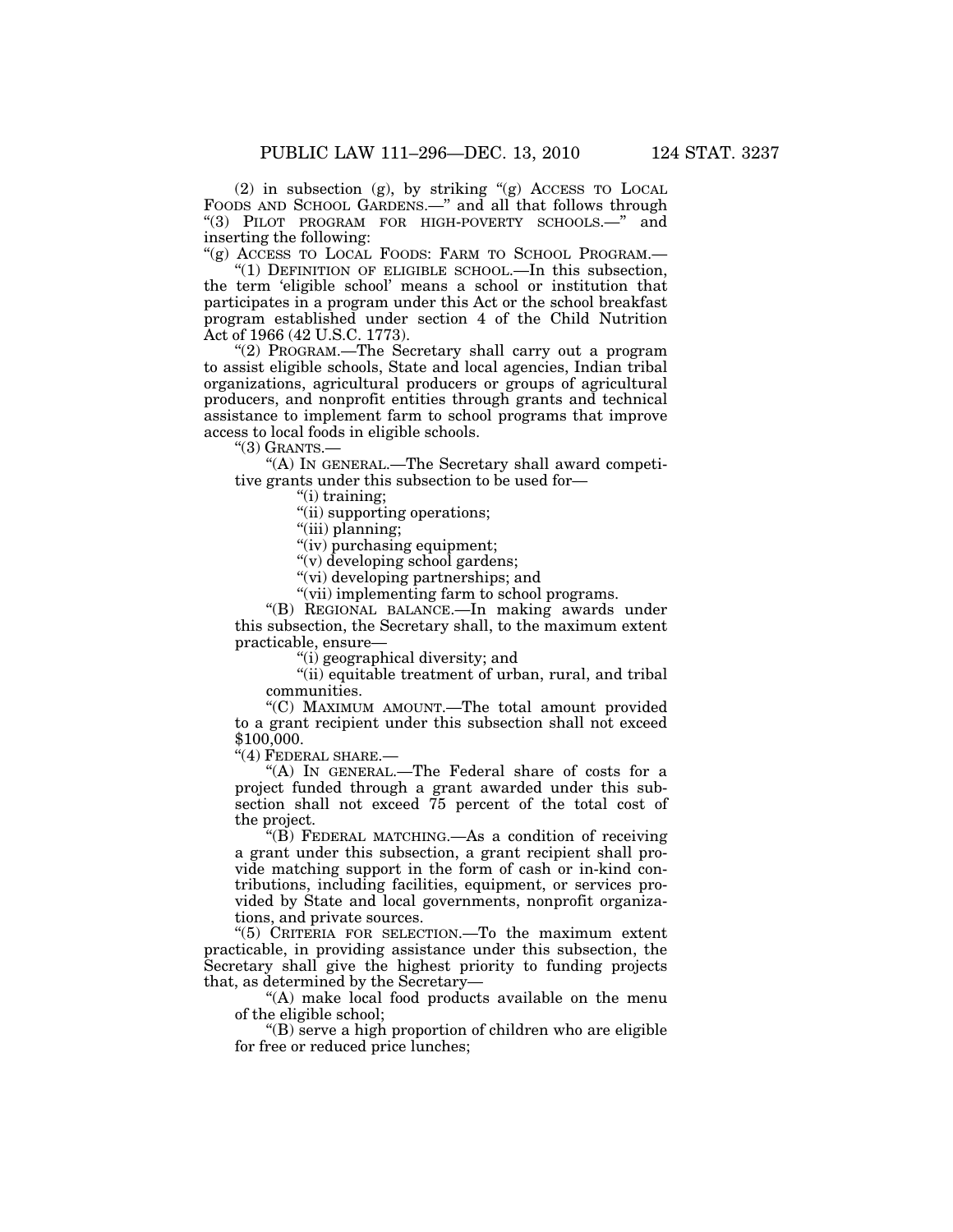''(C) incorporate experiential nutrition education activities in curriculum planning that encourage the participation of school children in farm and garden-based agricultural education activities;

''(D) demonstrate collaboration between eligible schools, nongovernmental and community-based organizations, agricultural producer groups, and other community partners;

''(E) include adequate and participatory evaluation plans;

 $\sqrt{\text{F}}$  demonstrate the potential for long-term program sustainability; and

''(G) meet any other criteria that the Secretary determines appropriate.

''(6) EVALUATION.—As a condition of receiving a grant under this subsection, each grant recipient shall agree to cooperate in an evaluation by the Secretary of the program carried out using grant funds.

 $\mathbb{F}(7)$  TECHNICAL ASSISTANCE.—The Secretary shall provide technical assistance and information to assist eligible schools, State and local agencies, Indian tribal organizations, and nonprofit entities—

''(A) to facilitate the coordination and sharing of information and resources in the Department that may be applicable to the farm to school program;

 $\mathcal{H}(B)$  to collect and share information on best practices; and

''(C) to disseminate research and data on existing farm to school programs and the potential for programs in underserved areas.

''(8) FUNDING.—

''(A) IN GENERAL.—On October 1, 2012, and each October 1 thereafter, out of any funds in the Treasury not otherwise appropriated, the Secretary of the Treasury shall transfer to the Secretary to carry out this subsection \$5,000,000, to remain available until expended.

''(B) RECEIPT AND ACCEPTANCE.—The Secretary shall be entitled to receive, shall accept, and shall use to carry out this subsection the funds transferred under subparagraph (A), without further appropriation.

''(9) AUTHORIZATION OF APPROPRIATIONS.—In addition to the amounts made available under paragraph (8), there are authorized to be appropriated to carry out this subsection such sums as are necessary for each of fiscal years 2011 through 2015.

"(h) PILOT PROGRAM FOR HIGH-POVERTY SCHOOLS.-

" $(1)$  In GENERAL.—"; and

(3) in subsection (h) (as redesignated by paragraph  $(2)$ )—

 $(A)$  in subparagraph  $(F)$  of paragraph  $(1)$  (as so redesignated), by striking ''in accordance with paragraph (1)(H)'' and inserting "carried out by the Secretary";

(B) by redesignating paragraph (4) as paragraph (2); and

(C) in paragraph (2) (as so redesignated), by striking "2009" and inserting "2015".

Effective dates.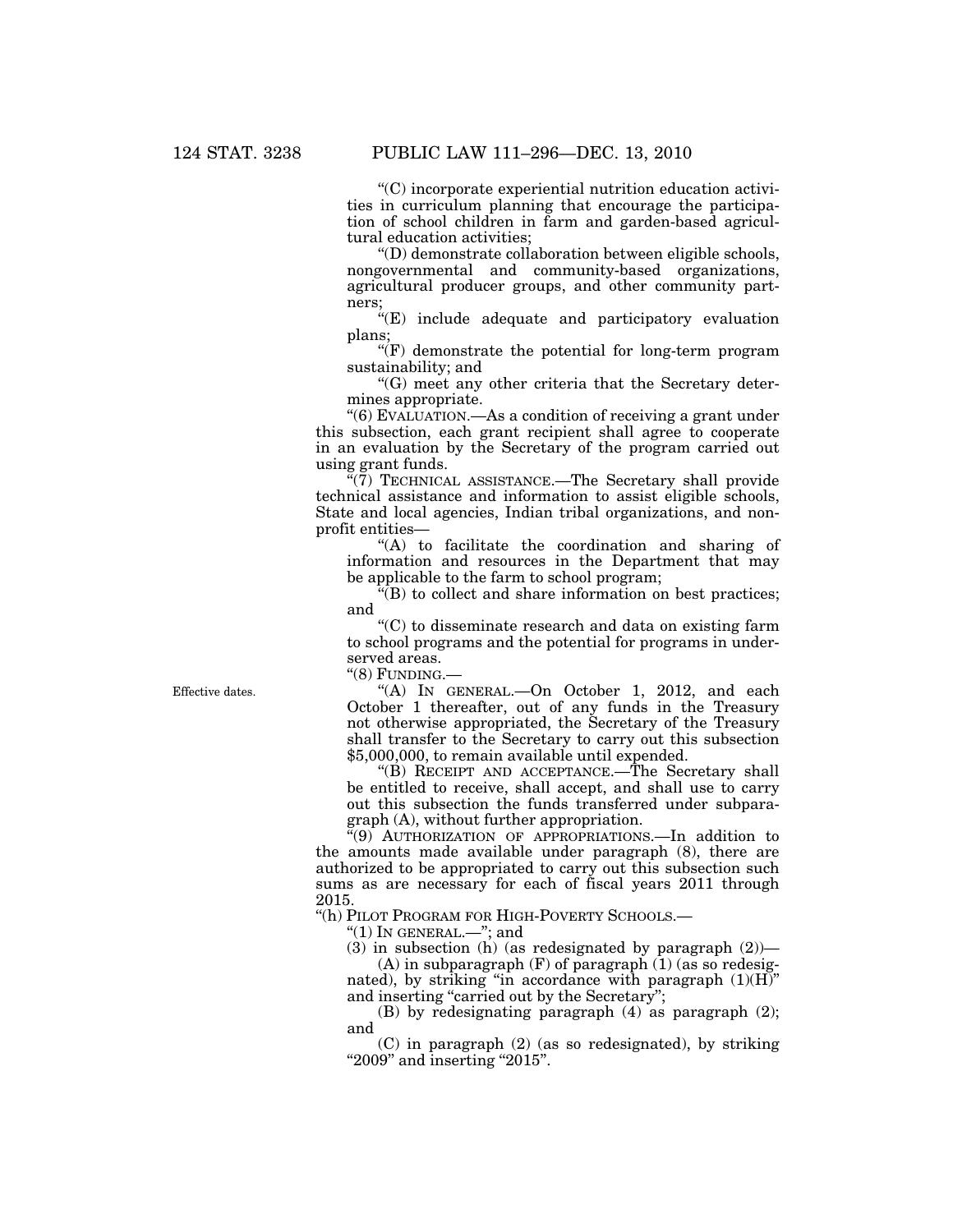#### **SEC. 244. RESEARCH ON STRATEGIES TO PROMOTE THE SELECTION**  7 USC 3179. **AND CONSUMPTION OF HEALTHY FOODS.**

(a) IN GENERAL.—The Secretary, in consultation with the Secretary of Health and Human Services, shall establish a research, demonstration, and technical assistance program to promote healthy eating and reduce the prevalence of obesity, among all population groups but especially among children, by applying the principles and insights of behavioral economics research in schools, child care programs, and other settings.

(b) PRIORITIES.—The Secretary shall—

(1) identify and assess the impacts of specific presentation, placement, and other strategies for structuring choices on selection and consumption of healthful foods in a variety of settings, consistent with the most recent version of the Dietary Guidelines for Americans published under section 301 of the National Nutrition Monitoring and Related Research Act of 1990 (7 U.S.C. 5341);

(2) demonstrate and rigorously evaluate behavioral economics-related interventions that hold promise to improve diets and promote health, including through demonstration projects that may include evaluation of the use of portion size, labeling, convenience, and other strategies to encourage healthy choices; and

(3) encourage adoption of the most effective strategies through outreach and technical assistance.

(c) AUTHORITY.—In carrying out the program under subsection (a), the Secretary may—

(1) enter into competitively awarded contracts or cooperative agreements; or

(2) provide grants to States or public or private agencies or organizations, as determined by the Secretary.

(d) APPLICATION.—To be eligible to enter into a contract or cooperative agreement or receive a grant under this section, a State or public or private agency or organization shall submit to the Secretary an application at such time, in such manner, and containing such information as the Secretary may require.

(e) COORDINATION.—The solicitation and evaluation of contracts, cooperative agreements, and grant proposals considered under this section shall be coordinated with the Food and Nutrition Service as appropriate to ensure that funded projects are consistent with the operations of Federally supported nutrition assistance programs and related laws (including regulations).

(f) ANNUAL REPORTS.—Not later than 90 days after the end of each fiscal year, the Secretary shall submit to the Committee on Agriculture of the House of Representatives and the Committee on Agriculture, Nutrition, and Forestry of the Senate a report that includes a description of—

(1) the policies, priorities, and operations of the program carried out by the Secretary under this section during the fiscal year;

(2) the results of any evaluations completed during the fiscal year; and

(3) the efforts undertaken to disseminate successful practices through outreach and technical assistance.

(g) AUTHORIZATION OF APPROPRIATIONS.—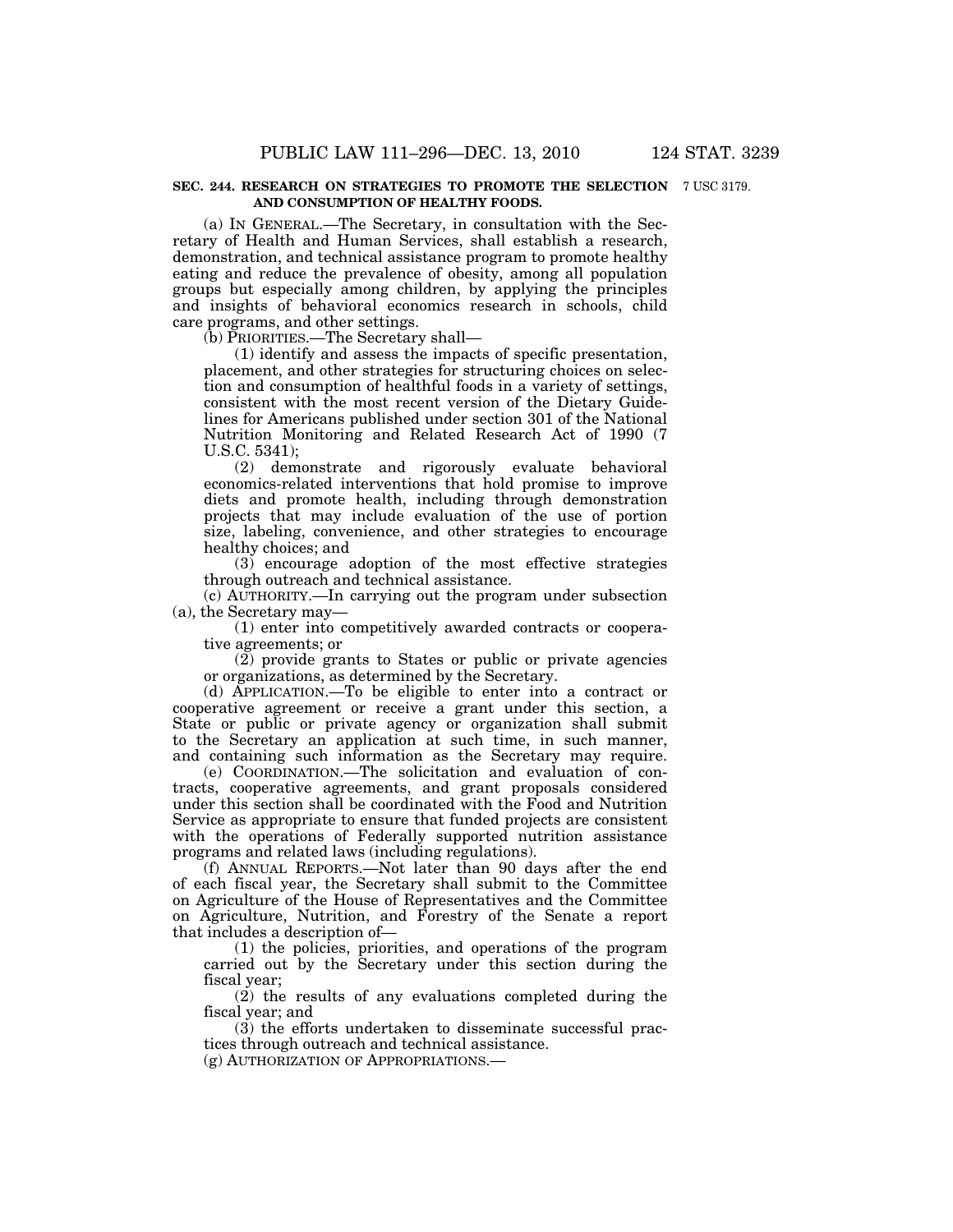(1) IN GENERAL.—There are authorized to be appropriated to carry out this section such sums as are necessary for each of fiscal years 2011 through 2015.

(2) USE OF FUNDS.—The Secretary may use up to 5 percent of the funds made available under paragraph  $(i)$  for Federal administrative expenses incurred in carrying out this section.

# **TITLE III—IMPROVING THE MANAGE-MENT AND INTEGRITY OF CHILD NU-TRITION PROGRAMS**

# **Subtitle A—National School Lunch Program**

### **SEC. 301. PRIVACY PROTECTION.**

Section  $9(d)(1)$  of the Richard B. Russell National School Lunch Act (42 U.S.C. 1758(d)(1)) is amended—

(1) in the first sentence, by inserting ''the last 4 digits of'' before ''the social security account number''; and

(2) by striking the second sentence.

# **SEC. 302. APPLICABILITY OF FOOD SAFETY PROGRAM ON ENTIRE SCHOOL CAMPUS.**

Section 9(h)(5) of the Richard B. Russell National School Lunch Act (42 U.S.C. 1758(h)(5)) is amended—

(1) by striking ''Each school food'' and inserting the following:

''(A) IN GENERAL.—Each school food''; and

(2) by adding at the end the following:

''(B) APPLICABILITY.—Subparagraph (A) shall apply to any facility or part of a facility in which food is stored, prepared, or served for the purposes of the school nutrition programs under this Act or section 4 of the Child Nutrition Act of 1966 (42 U.S.C. 1773).''.

# **SEC. 303. FINES FOR VIOLATING PROGRAM REQUIREMENTS.**

Section 22 of the Richard B. Russell National School Lunch Act (42 U.S.C. 1769c) is amended by adding at the end the following:<br>"(e) FINES FOR VIOLATING PROGRAM REQUIREMENTS.—

"(1) SCHOOL FOOD AUTHORITIES AND SCHOOLS.—<br>"(A) IN GENERAL.—The Secretary shall establish criteria by which the Secretary or a State agency may impose a fine against any school food authority or school administering a program authorized under this Act or the Child Nutrition Act of 1966 (42 U.S.C. 1771 et seq.) if the Secretary or the State agency determines that the school food authority or school has—

"(i) failed to correct severe mismanagement of the program;

''(ii) disregarded a program requirement of which the school food authority or school had been informed; or

''(iii) failed to correct repeated violations of program requirements.

 $\rm ^{a}(B)$  Limits.—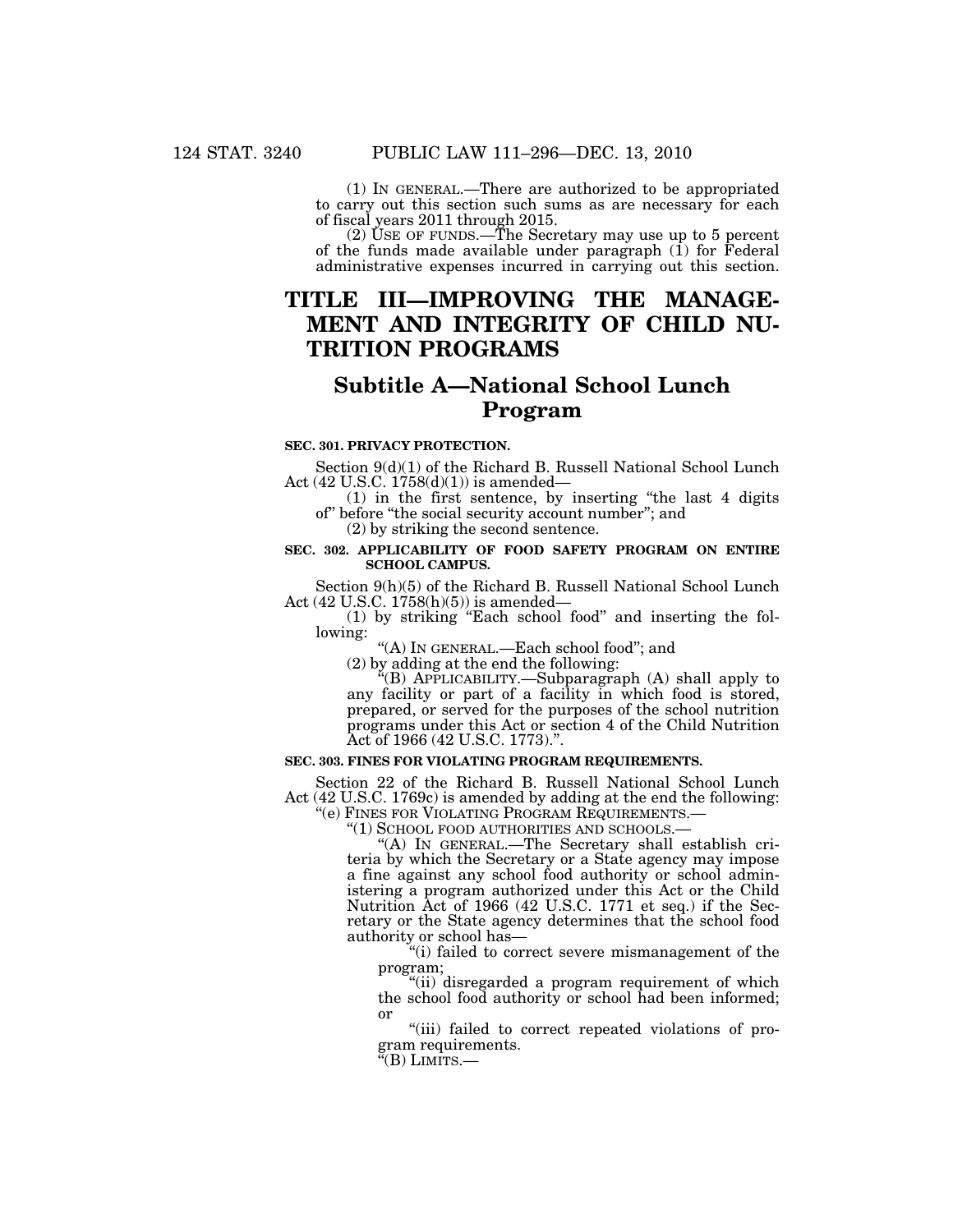''(i) IN GENERAL.—In calculating the fine for a school food authority or school, the Secretary shall base the amount of the fine on the reimbursement earned by school food authority or school for the program in which the violation occurred.

''(ii) AMOUNT.—The amount under clause (i) shall not exceed—

 $f(I)$  1 percent of the amount of meal reimbursements earned for the fiscal year for the first finding of 1 or more program violations under subparagraph (A);

"(II) 5 percent of the amount of meal reimbursements earned for the fiscal year for the second finding of 1 or more program violations under subparagraph (A); and

''(III) 10 percent of the amount of meal reimbursements earned for the fiscal year for the third or subsequent finding of 1 or more program violations under subparagraph (A).

''(2) STATE AGENCIES.—

''(A) IN GENERAL.—The Secretary shall establish criteria by which the Secretary may impose a fine against any State agency administering a program authorized under this Act or the Child Nutrition Act of 1966 (42 U.S.C. 1771 et seq.) if the Secretary determines that the State agency has—

''(i) failed to correct severe mismanagement of the program;

"(ii) disregarded a program requirement of which the State had been informed; or

"(iii) failed to correct repeated violations of program requirements.

 $\tilde{f}(B)$  LIMITS.—In the case of a State agency, the amount of a fine under subparagraph (A) shall not exceed—

''(i) 1 percent of funds made available under section 7(a) of the Child Nutrition Act of 1966 (42 U.S.C. 1776(a)) for State administrative expenses during a fiscal year for the first finding of 1 or more program violations under subparagraph (A);

"(ii) 5 percent of funds made available under section 7(a) of the Child Nutrition Act of 1966 (42 U.S.C. 1776(a)) for State administrative expenses during a fiscal year for the second finding of 1 or more program violations under subparagraph (A); and

"(iii) 10 percent of funds made available under section 7(a) of the Child Nutrition Act of 1966 (42 U.S.C. 1776(a)) for State administrative expenses during a fiscal year for the third or subsequent finding of 1 or more program violations under subparagraph  $(A)$ .

''(3) SOURCE OF FUNDING.—Funds to pay a fine imposed under paragraph (1) or (2) shall be derived from non-Federal sources.''.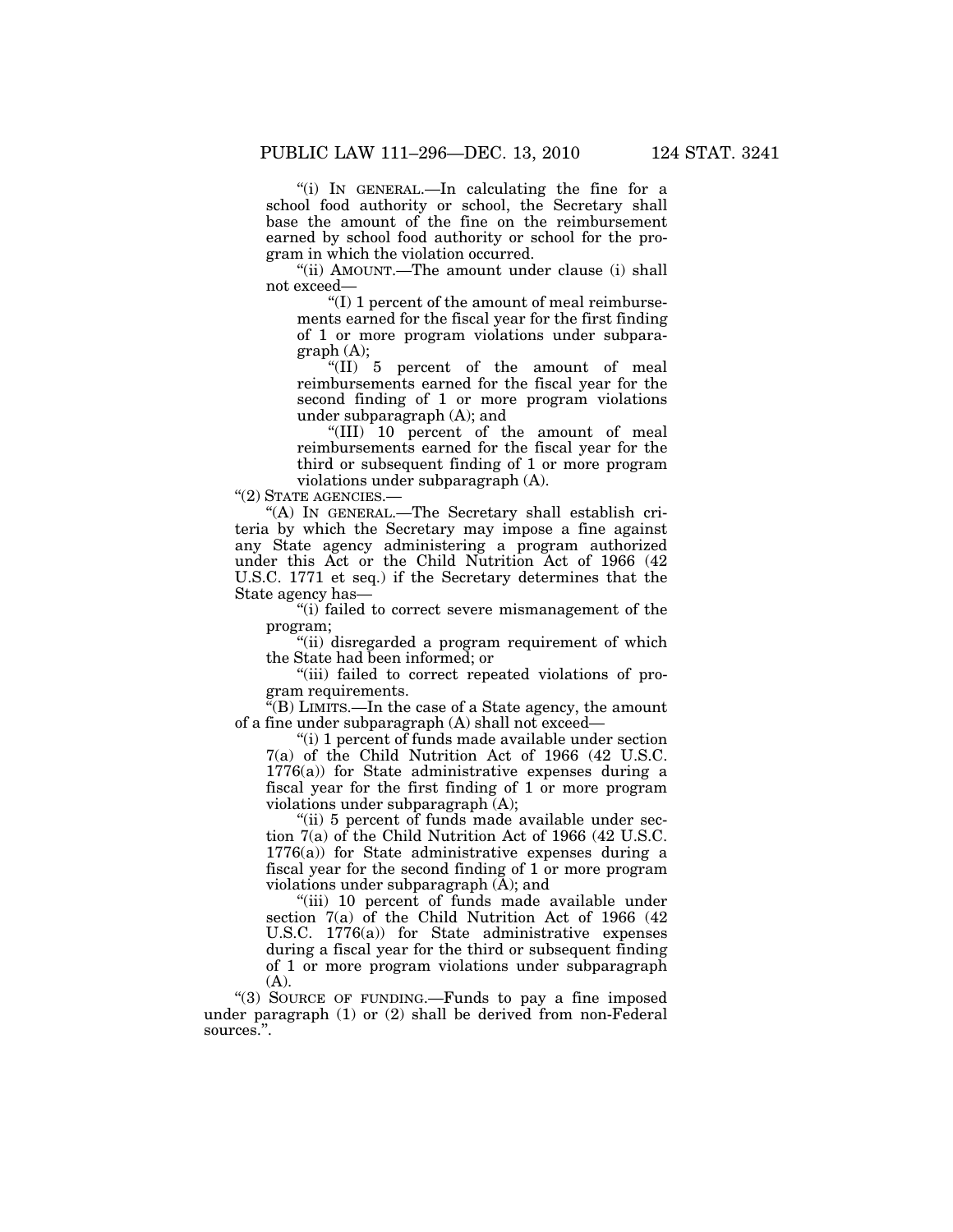# **SEC. 304. INDEPENDENT REVIEW OF APPLICATIONS.**

Section 22(b) of the Richard B. Russell National School Lunch Act (42 U.S.C. 1769c(b)) is amended by adding at the end the following:

''(6) ELIGIBILITY DETERMINATION REVIEW FOR SELECTED LOCAL EDUCATIONAL AGENCIES.—

"(A) IN GENERAL.—A local educational agency that has demonstrated a high level of, or a high risk for, administrative error associated with certification, verification, and other administrative processes, as determined by the Secretary, shall ensure that the initial eligibility determination for each application is reviewed for accuracy prior to notifying a household of the eligibility or ineligibility of the household for free or reduced price meals.

''(B) TIMELINESS.—The review of initial eligibility determinations—

"(i) shall be completed in a timely manner; and "(ii) shall not result in the delay of an eligibility determination for more than 10 operating days after

the date on which the application is submitted. ''(C) ACCEPTABLE TYPES OF REVIEW.—Subject to standards established by the Secretary, the system used to review eligibility determinations for accuracy shall be conducted by an individual or entity that did not make the initial eligibility determination.

''(D) NOTIFICATION OF HOUSEHOLD.—Once the review of an eligibility determination has been completed under this paragraph, the household shall be notified immediately of the determination of eligibility or ineligibility for free or reduced price meals.

''(E) REPORTING.—

''(i) LOCAL EDUCATIONAL AGENCIES.—In accordance with procedures established by the Secretary, each local educational agency required to review initial eligibility determinations shall submit to the relevant State agency a report describing the results of the reviews, including—

 $\tilde{H}(I)$  the number and percentage of reviewed applications for which the eligibility determination was changed and the type of change made; and ''(II) such other information as the Secretary

determines to be necessary.

"(ii) STATE AGENCIES.—In accordance with procedures established by the Secretary, each State agency shall submit to the Secretary a report describing the results of the reviews of initial eligibility determinations, including—

''(I) the number and percentage of reviewed applications for which the eligibility determination was changed and the type of change made; and

''(II) such other information as the Secretary determines to be necessary.

''(iii) TRANSPARENCY.—The Secretary shall publish annually the results of the reviews of initial eligibility determinations by State, number, percentage, and type of error.''.

Standards.

Procedures.

Procedures.

Publication.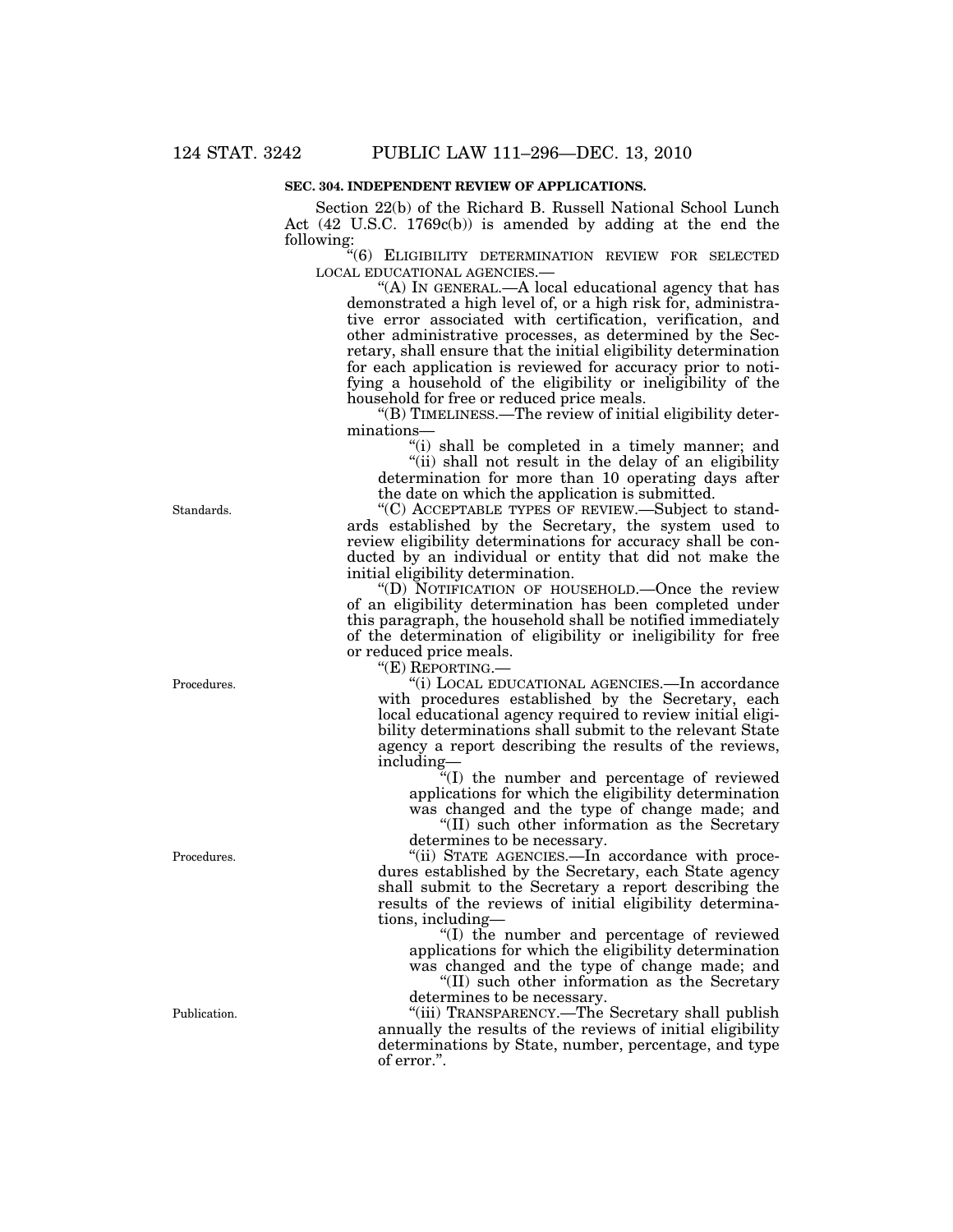### **SEC. 305. PROGRAM EVALUATION.**

Section 28 of the Richard B. Russell National School Lunch Act (42 U.S.C. 1769i) is amended by adding at the end the following:

''(c) COOPERATION WITH PROGRAM RESEARCH AND EVALUA-TION.—States, State educational agencies, local educational agencies, schools, institutions, facilities, and contractors participating in programs authorized under this Act and the Child Nutrition Act of 1966 (42 U.S.C. 1771 et seq.) shall cooperate with officials and contractors acting on behalf of the Secretary, in the conduct of evaluations and studies under those Acts.''.

#### **SEC. 306. PROFESSIONAL STANDARDS FOR SCHOOL FOOD SERVICE.**

Section 7 of the Child Nutrition Act of 1966 (42 U.S.C. 1776) is amended by striking subsection (g) and inserting the following:

"(g) PROFESSIONAL STANDARDS FOR SCHOOL FOOD SERVICE.-''(1) CRITERIA FOR SCHOOL FOOD SERVICE AND STATE AGENCY DIRECTORS.—

''(A) SCHOOL FOOD SERVICE DIRECTORS.—

''(i) IN GENERAL.—The Secretary shall establish a program of required education, training, and certification for all school food service directors responsible for the management of a school food authority.

''(ii) REQUIREMENTS.—The program shall include—

''(I) minimum educational requirements necessary to successfully manage the school lunch program established under the Richard B. Russell National School Lunch Act (42 U.S.C. 1751 et seq.) and the school breakfast program established by section 4 of this Act;

''(II) minimum program training and certification criteria for school food service directors; and

''(III) minimum periodic training criteria to

maintain school food service director certification. ''(B) SCHOOL NUTRITION STATE AGENCY DIRECTORS.— The Secretary shall establish criteria and standards for States to use in the selection of State agency directors with responsibility for the school lunch program established under the Richard B. Russell National School Lunch Act (42 U.S.C. 1751 et seq.) and the school breakfast program established by section 4 of this Act.

''(C) TRAINING PROGRAM PARTNERSHIP.—The Secretary may provide financial and other assistance to 1 or more professional food service management organizations—

''(i) to establish and manage the program under this paragraph; and

"(ii) to develop voluntary training and certification programs for other school food service workers.

 $\sqrt[\text{L}{2}]{\text{R}}$ EQUIRED DATE OF COMPLIANCE.–

''(i) SCHOOL FOOD SERVICE DIRECTORS.—The Secretary shall establish a date by which all school food service directors whose local educational agencies are participating in the school lunch program established under the Richard B. Russell National School Lunch Act (42 U.S.C. 1751 et seq.) and the school breakfast program established by section 4 of this Act shall be required to comply with the education, training, and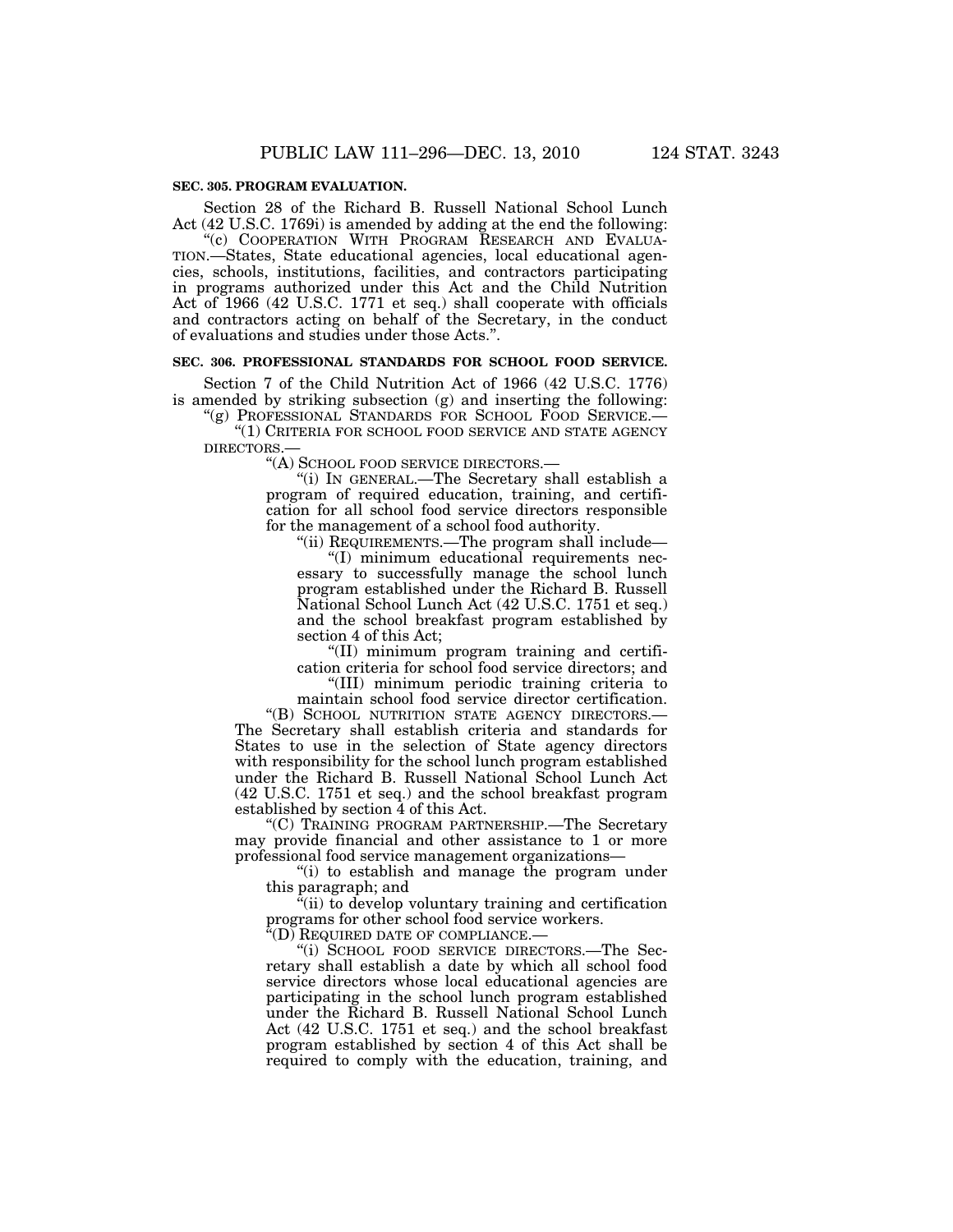certification criteria established in accordance with subparagraph (A).

"(ii) SCHOOL NUTRITION STATE AGENCY DIREC-TORS.—The Secretary shall establish a date by which all State agencies shall be required to comply with criteria and standards established in accordance with subparagraph (B) for the selection of State agency directors with responsibility for the school lunch program established under the Richard B. Russell National School Lunch Act (42 U.S.C. 1751 et seq.) and the school breakfast program established by section 4 of this Act.

"(2) TRAINING AND CERTIFICATION OF FOOD SERVICE PER-SONNEL.

"(A) TRAINING FOR INDIVIDUALS CONDUCTING OR OVER-SEEING ADMINISTRATIVE PROCEDURES.—

''(i) IN GENERAL.—At least annually, each State shall provide training in administrative practices (including training in application, certification, verification, meal counting, and meal claiming procedures) to local educational agency and school food authority personnel and other appropriate personnel. ''(ii) FEDERAL ROLE.—The Secretary shall—

''(I) provide training and technical assistance described in clause (i) to the State; or

''(II) at the option of the Secretary, directly provide training and technical assistance described in clause (i).

''(iii) REQUIRED PARTICIPATION.—In accordance with procedures established by the Secretary, each local educational agency or school food authority shall ensure that an individual conducting or overseeing administrative procedures described in clause (i) receives training at least annually, unless determined otherwise by the Secretary.

''(B) TRAINING AND CERTIFICATION OF ALL LOCAL FOOD SERVICE PERSONNEL.—

''(i) IN GENERAL.—The Secretary shall provide training designed to improve—

''(I) the accuracy of approvals for free and reduced price meals; and

''(II) the identification of reimbursable meals at the point of service.

''(ii) CERTIFICATION OF LOCAL PERSONNEL.—In accordance with criteria established by the Secretary, local food service personnel shall complete annual training and receive annual certification—

''(I) to ensure program compliance and integrity; and

''(II) to demonstrate competence in the training provided under clause (i).

"(iii) TRAINING MODULES.—In addition to the topics described in clause (i), a training program carried out under this subparagraph shall include training modules on—

''(I) nutrition;

Deadline.

Procedures.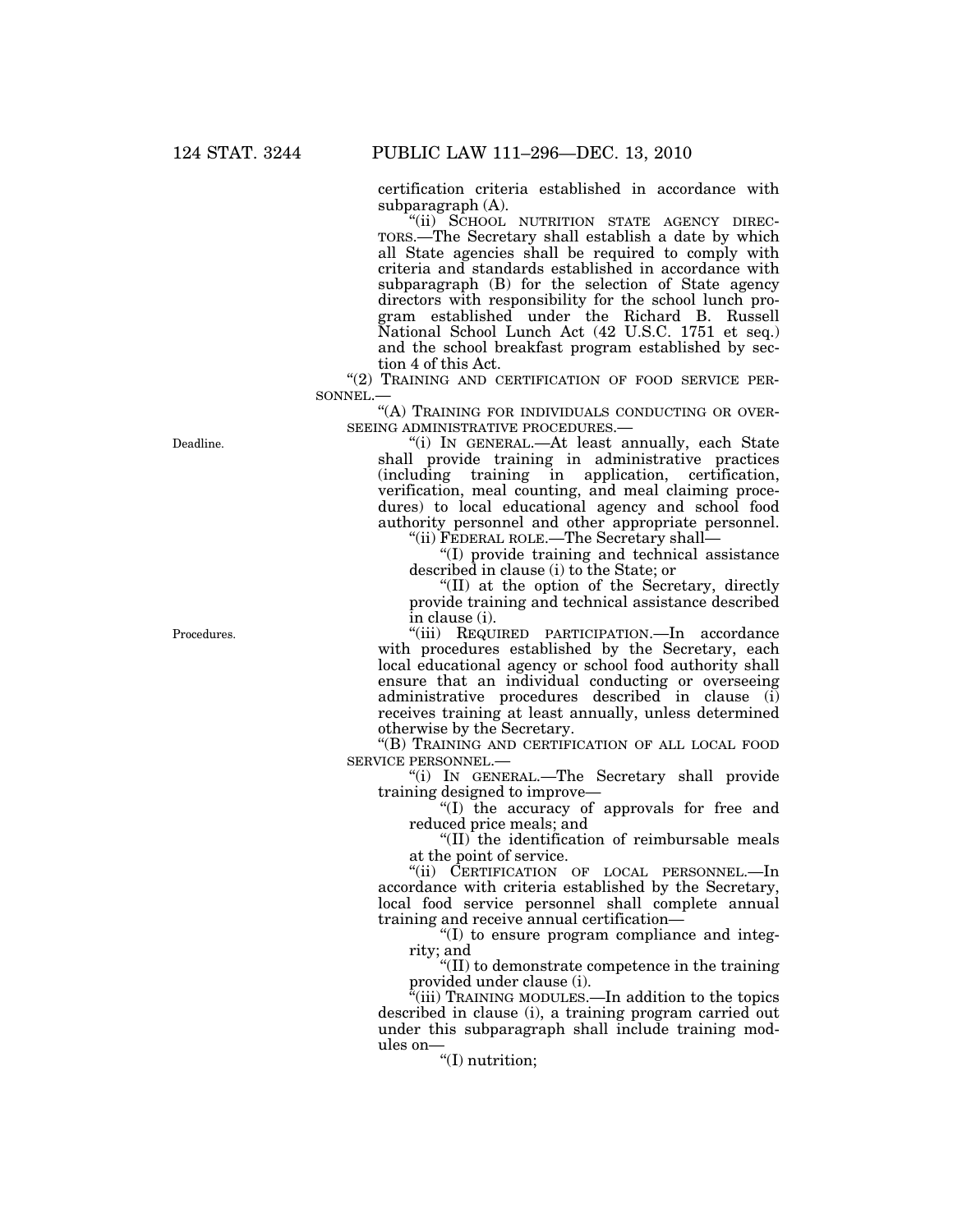''(II) health and food safety standards and methodologies; and

''(III) any other appropriate topics, as determined by the Secretary.<br>"(3) FUNDING.—

"(A) IN GENERAL.—Out of any funds in the Treasury not otherwise appropriated, the Secretary of the Treasury shall transfer to the Secretary to carry out this subsection,

to remain available until expended—<br>"(i) on October 1, 2010, \$5,000,000; and

"(ii) on each October 1 thereafter, \$1,000,000.

"(B) RECEIPT AND ACCEPTANCE.—The Secretary shall be entitled to receive, shall accept, and shall use to carry out this subsection the funds transferred under subparagraph (A), without further appropriation.''.

#### **SEC. 307. INDIRECT COSTS.**

(a) GUIDANCE ON INDIRECT COSTS RULES.—Not later than 180 days after the date of enactment of this Act, the Secretary shall issue guidance to school food authorities participating in the school lunch program established under the Richard B. Russell National School Lunch Act (42 U.S.C. 1751 et seq.) and the school breakfast program established by section 4 of the Child Nutrition Act of 1966 (42 U.S.C. 1773) covering program rules pertaining to indirect costs, including allowable indirect costs that may be charged to the nonprofit school food service account.

(b) INDIRECT COST STUDY.—The Secretary shall—

(1) conduct a study to assess the extent to which school food authorities participating in the school lunch program established under the Richard B. Russell National School Lunch Act (42 U.S.C. 1751 et seq.) and the school breakfast program established by section 4 of the Child Nutrition Act of 1966 (42 U.S.C. 1773) pay indirect costs, including assessments of—

(A) the allocation of indirect costs to, and the methodologies used to establish indirect cost rates for, school food authorities participating in the school lunch program established under the Richard B. Russell National School Lunch Act (42 U.S.C. 1751 et seq.) and the school breakfast program established by section 4 of the Child Nutrition Act of 1966 (42 U.S.C. 1773);

(B) the impact of indirect costs charged to the nonprofit school food service account;

(C) the types and amounts of indirect costs charged and recovered by school districts;

(D) whether the indirect costs charged or recovered are consistent with requirements for the allocation of indirect costs and school food service operations; and

(E) the types and amounts of indirect costs that could be charged or recovered under requirements for the allocation of indirect costs and school food service operations but are not charged or recovered; and

(2) after completing the study required under paragraph (1), issue additional guidance relating to the types of costs that are reasonable and necessary to provide meals under the Richard B. Russell National School Lunch Act (42 U.S.C. 1751 et seq.) and the Child Nutrition Act of 1966 (42 U.S.C. 1771 et seq.).

Deadline. 42 USC 1751 note.

Effective dates.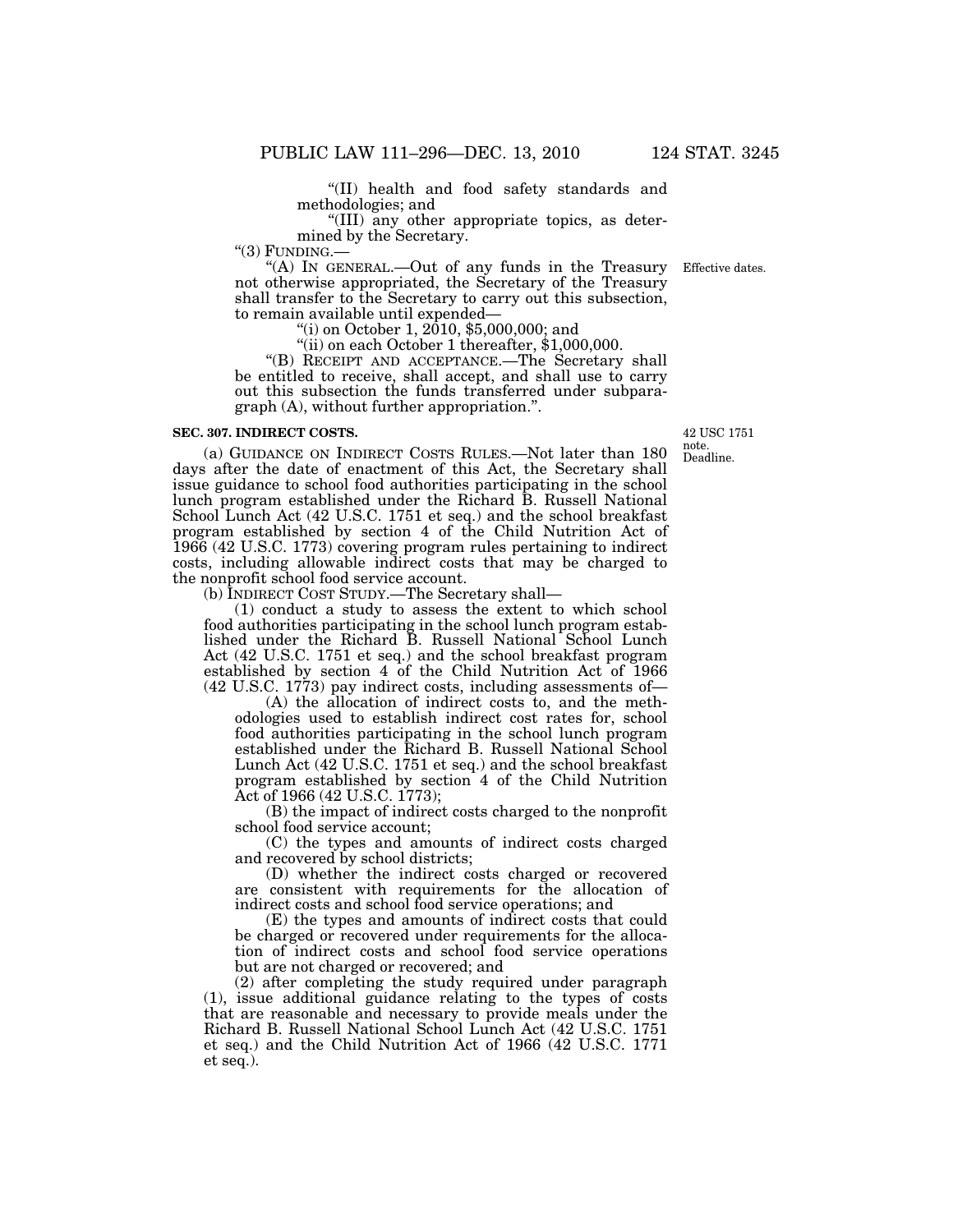(c) REGULATIONS.—After conducting the study under subsection  $(b)(1)$  and identifying costs under subsection  $(b)(2)$ , the Secretary may promulgate regulations to address—

(1) any identified deficiencies in the allocation of indirect costs; and

(2) the authority of school food authorities to reimburse only those costs identified by the Secretary as reasonable and necessary under subsection (b)(2).

(d) REPORT.—Not later than October 1, 2013, the Secretary shall submit to the Committee on Education and Labor of the House of Representatives and the Committee on Agriculture, Nutrition, and Forestry of the Senate a report that describes the results of the study under subsection (b).

(e) FUNDING.—

(1) IN GENERAL.—On October 1, 2010, out of any funds in the Treasury not otherwise appropriated, the Secretary of the Treasury shall transfer to the Secretary to carry out this section \$2,000,000, to remain available until expended.

(2) RECEIPT AND ACCEPTANCE.—The Secretary shall be entitled to receive, shall accept, and shall use to carry out this section the funds transferred under paragraph (1), without further appropriation.

## **SEC. 308. ENSURING SAFETY OF SCHOOL MEALS.**

The Richard B. Russell National School Lunch Act is amended by after section 28 (42 U.S.C. 1769i) the following:

#### **''SEC. 29. ENSURING SAFETY OF SCHOOL MEALS.**

"(a) FOOD AND NUTRITION SERVICE.—Not later than 1 year after the date of enactment of the Healthy, Hunger-Free Kids Act of 2010, the Secretary, acting through the Administrator of the Food and Nutrition Service, shall—

 $''(1)$  in consultation with the Administrator of the Agricultural Marketing Service and the Administrator of the Farm Service Agency, develop guidelines to determine the circumstances under which it is appropriate for the Secretary to institute an administrative hold on suspect foods purchased by the Secretary that are being used in school meal programs under this Act and the Child Nutrition Act of 1966 (42 U.S.C. 1771 et seq.);

"(2) work with States to explore ways for the States to increase the timeliness of notification of food recalls to schools and school food authorities;

"(3) improve the timeliness and completeness of direct communication between the Food and Nutrition Service and States about holds and recalls, such as through the commodity alert system of the Food and Nutrition Service; and

 $\mathcal{A}(4)$  establish a timeframe to improve the commodity hold and recall procedures of the Department of Agriculture to address the role of processors and determine the involvement of distributors with processed products that may contain recalled ingredients, to facilitate the provision of more timely and complete information to schools.

''(b) FOOD SAFETY AND INSPECTION SERVICE.—Not later than 1 year after the date of enactment of the Healthy, Hunger-Free Kids Act of 2010, the Secretary, acting through the Administrator

Effective date.

Guidelines.

Deadlines. 42 USC 1769j.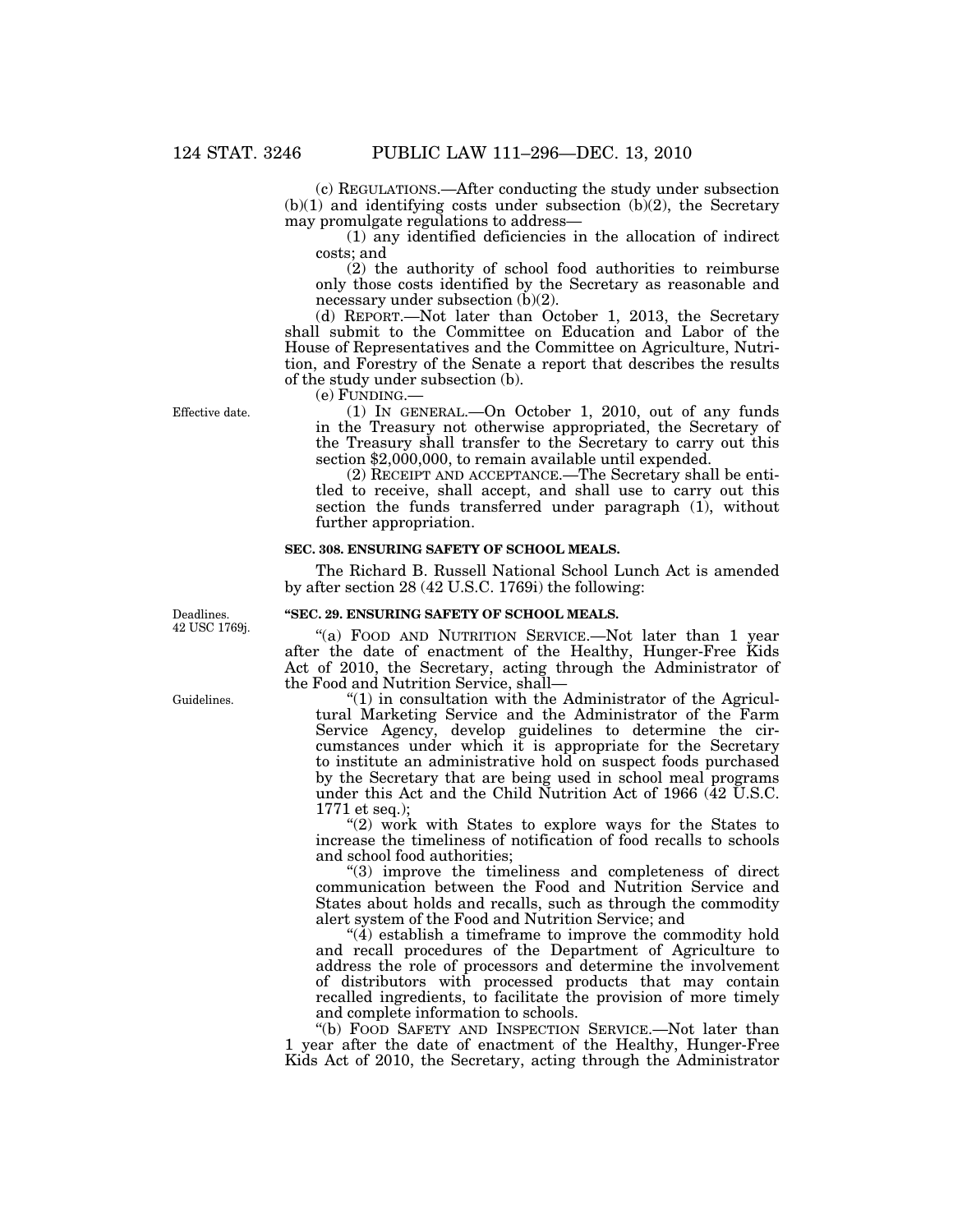of the Food Safety and Inspection Service, shall revise the procedures of the Food Safety and Inspection Service to ensure that schools are included in effectiveness checks.''.

# **Subtitle B—Summer Food Service Program**

#### **SEC. 321. SUMMER FOOD SERVICE PROGRAM PERMANENT OPERATING AGREEMENTS.**

Section 13(b) of the Richard B. Russell National School Lunch Act (42 U.S.C. 1761(b)) is amended by striking paragraph (3) and inserting the following:

''(3) PERMANENT OPERATING AGREEMENTS AND BUDGET FOR ADMINISTRATIVE COSTS.—

''(A) PERMANENT OPERATING AGREEMENTS.—

''(i) IN GENERAL.—Subject to clauses (ii) and (iii), to participate in the program, a service institution that meets the conditions of eligibility described in this section and in regulations promulgated by the Secretary, shall be required to enter into a permanent agreement with the applicable State agency.

''(ii) AMENDMENTS.—A permanent agreement described in clause (i) may be amended as necessary to ensure that the service institution is in compliance with all requirements established in this section or by the Secretary.

''(iii) TERMINATION.—A permanent agreement described in clause (i)—

''(I) may be terminated for convenience by the service institution and State agency that is a party to the permanent agreement; and

''(II) shall be terminated—

''(aa) for cause by the applicable State agency in accordance with subsection (q) and with regulations promulgated by the Secretary; or

''(bb) on termination of participation of the service institution in the program.<br>"(B) BUDGET FOR ADMINISTRATIVE COSTS.—

"(i) IN GENERAL.—When applying for participation in the program, and not less frequently than annually thereafter, each service institution shall submit a complete budget for administrative costs related to the program, which shall be subject to approval by the State.

''(ii) AMOUNT.—Payment to service institutions for administrative costs shall equal the levels determined by the Secretary pursuant to the study required in paragraph (4).''.

## **SEC. 322. SUMMER FOOD SERVICE PROGRAM DISQUALIFICATION.**

Section 13 of the Richard B. Russell National School Lunch Act (42 U.S.C. 1761) is amended—

(1) by redesignating subsection (q) as subsection (r); and  $(2)$  by inserting after subsection  $(p)$  the following:

"(q) TERMINATION AND DISQUALIFICATION OF PARTICIPATING ORGANIZATIONS.—

Regulations.

Regulations.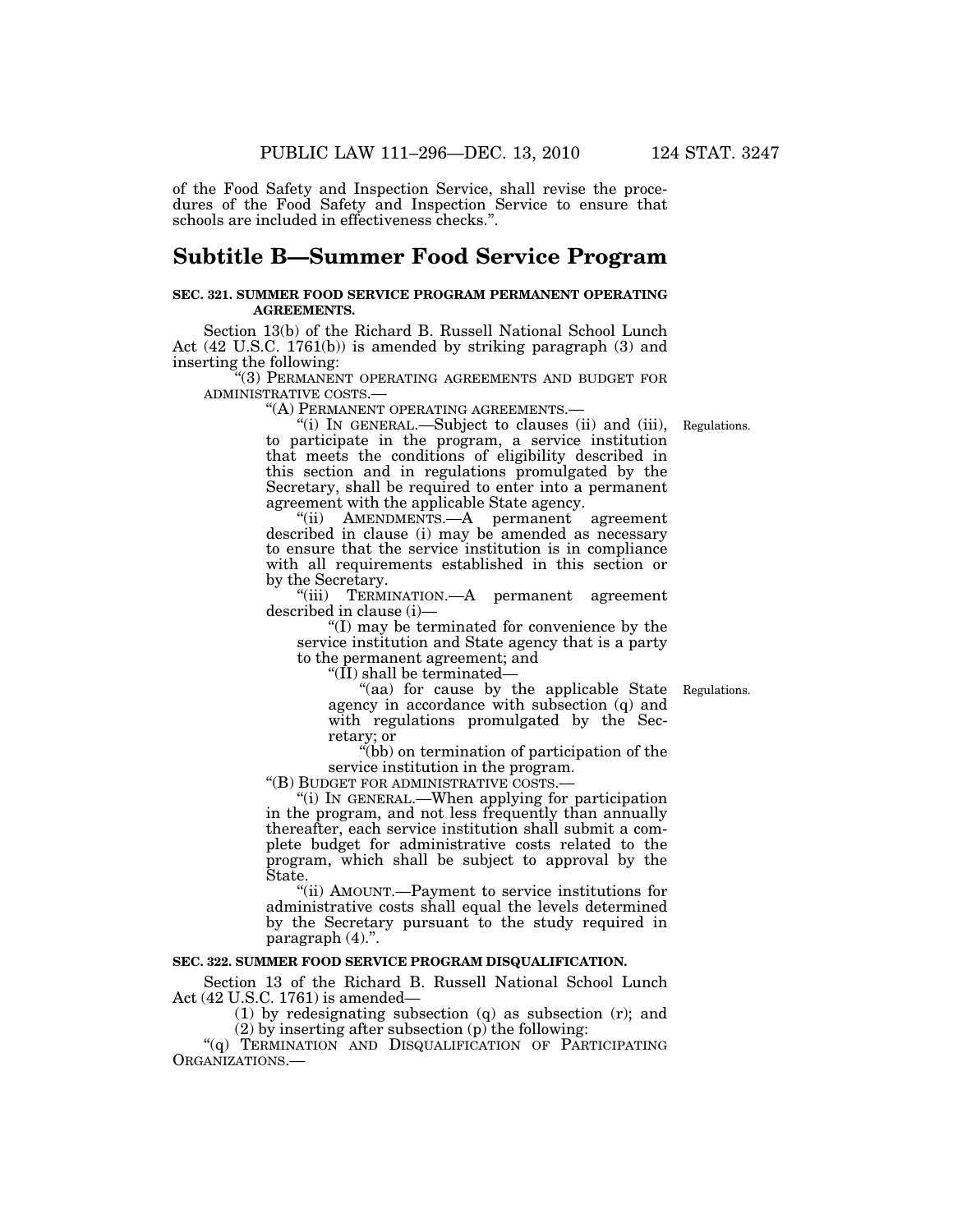Procedures.

''(1) IN GENERAL.—Each State agency shall follow the procedures established by the Secretary for the termination of participation of institutions under the program.

" $(2)$  FAIR HEARING.—The procedures described in paragraph (1) shall include provision for a fair hearing and prompt determination for any service institution aggrieved by any action of the State agency that affects—

''(A) the participation of the service institution in the program; or

''(B) the claim of the service institution for reimbursement under this section.

''(3) LIST OF DISQUALIFIED INSTITUTIONS AND INDIVIDUALS.— ''(A) IN GENERAL.—The Secretary shall maintain a list of service institutions and individuals that have been terminated or otherwise disqualified from participation in the program under the procedures established pursuant to paragraph (1).

''(B) AVAILABILITY.—The Secretary shall make the list available to States for use in approving or renewing applications by service institutions for participation in the program.''.

# **Subtitle C—Child and Adult Care Food Program**

#### **SEC. 331. RENEWAL OF APPLICATION MATERIALS AND PERMANENT OPERATING AGREEMENTS.**

(a) PERMANENT OPERATING AGREEMENTS.—Section  $17(d)(1)$  of the Richard B. Russell National School Lunch Act (42 U.S.C.  $1766(d)(1)$ ) is amended by adding at the end the following:<br>"(E) PERMANENT OPERATING AGREEMENTS.—

"(i) IN GENERAL.—Subject to clauses (ii) and (iii), to participate in the child and adult care food program, an institution that meets the conditions of eligibility described in this subsection shall be required to enter into a permanent agreement with the applicable State agency.<br>"(ii)

AMENDMENTS.—A permanent agreement described in clause (i) may be amended as necessary to ensure that the institution is in compliance with all requirements established in this section or by the Secretary.

"(iii) TERMINATION.—A permanent agreement described in clause (i)—

''(I) may be terminated for convenience by the institution or State agency that is a party to the permanent agreement; and

''(II) shall be terminated—

''(aa) for cause by the applicable State agency in accordance with paragraph (5); or

''(bb) on termination of participation of the institution in the child and adult care food program.''.

(b) APPLICATIONS AND REVIEWS.—Section 17(d) of the Richard B. Russell National School Lunch Act (42 U.S.C. 1766(d)) is amended by striking paragraph (2) and inserting the following: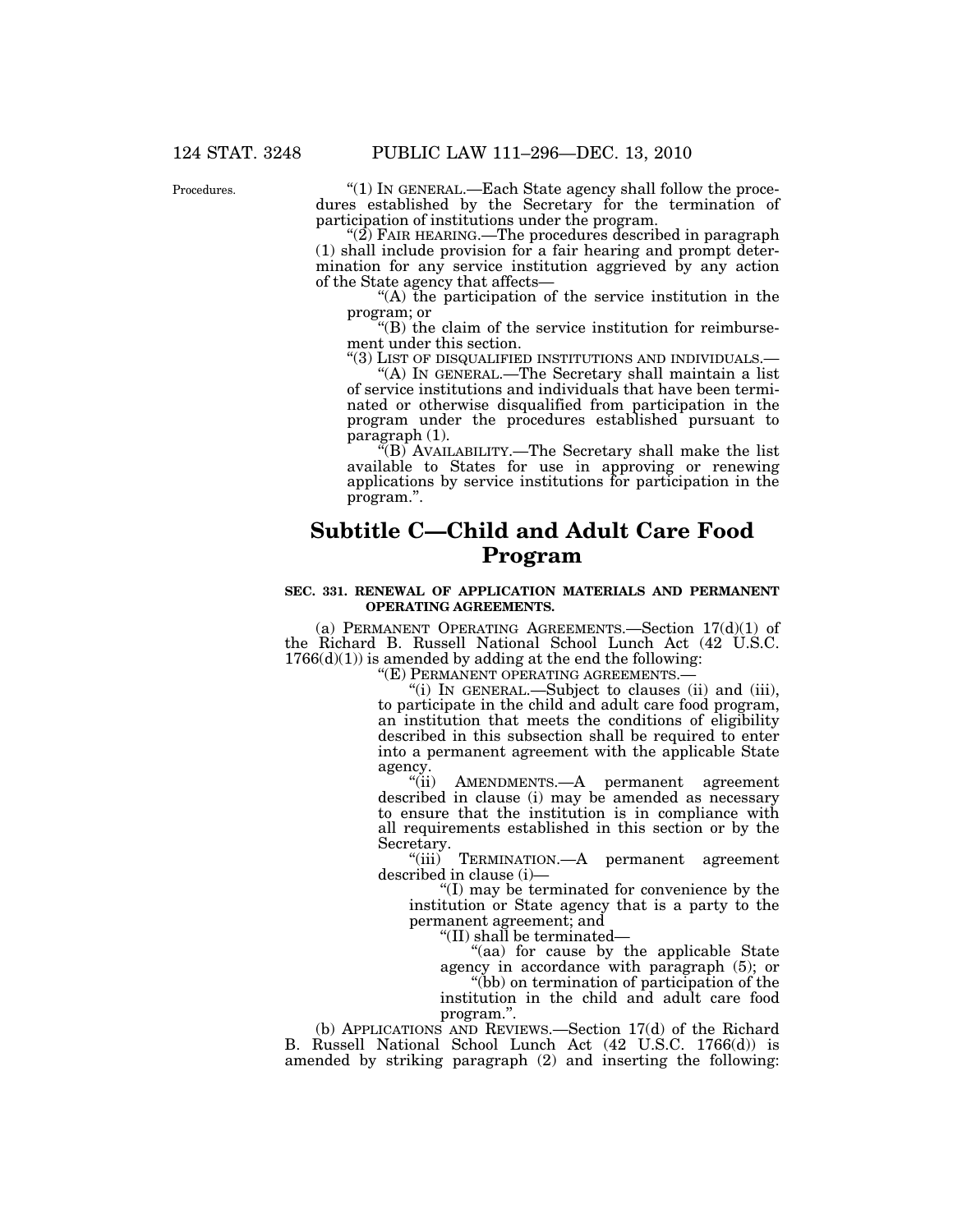Regulations. Deadlines.

#### ''(2) PROGRAM APPLICATIONS.—

''(A) IN GENERAL.—The Secretary shall develop a policy under which each institution providing child care that participates in the program under this section shall—

"(i) submit to the State agency an initial application to participate in the program that meets all requirements established by the Secretary by regulation;

''(ii) annually confirm to the State agency that the institution, and any facilities of the institution in which the program is operated by a sponsoring organization, is in compliance with subsection  $(a)(5)$ ; and

"(iii) annually submit to the State agency any additional information necessary to confirm that the institution is in compliance with all other requirements to participate in the program, as established in this Act and by the Secretary by regulation.

Deadlines.

''(B) REQUIRED REVIEWS OF SPONSORED FACILITIES.— ''(i) IN GENERAL.—The Secretary shall develop a policy under which each sponsoring organization participating in the program under this section shall conduct—

''(I) periodic unannounced site visits at not less than 3-year intervals to sponsored child and adult care centers and family or group day care homes to identify and prevent management deficiencies and fraud and abuse under the program; and

''(II) at least 1 scheduled site visit each year to sponsored child and adult care centers and family or group day care homes to identify and prevent management deficiencies and fraud and abuse under the program and to improve program operations.

''(ii) VARIED TIMING.—Sponsoring organizations shall vary the timing of unannounced reviews under clause  $(i)(I)$  in a manner that makes the reviews unpredictable to sponsored facilities.

" $(C)$  REQUIRED REVIEWS OF INSTITUTIONS.—The Secretary shall develop a policy under which each State agency shall conduct—

"(i) at least 1 scheduled site visit at not less than Deadline. 3-year intervals to each institution under the State agency participating in the program under this section—

''(I) to identify and prevent management deficiencies and fraud and abuse under the program; and

''(II) to improve program operations; and

"(ii) more frequent reviews of any institution that—

''(I) sponsors a significant share of the facilities participating in the program;

 $\langle f(\mathbf{I})\rangle$  conducts activities other than the program authorized under this section;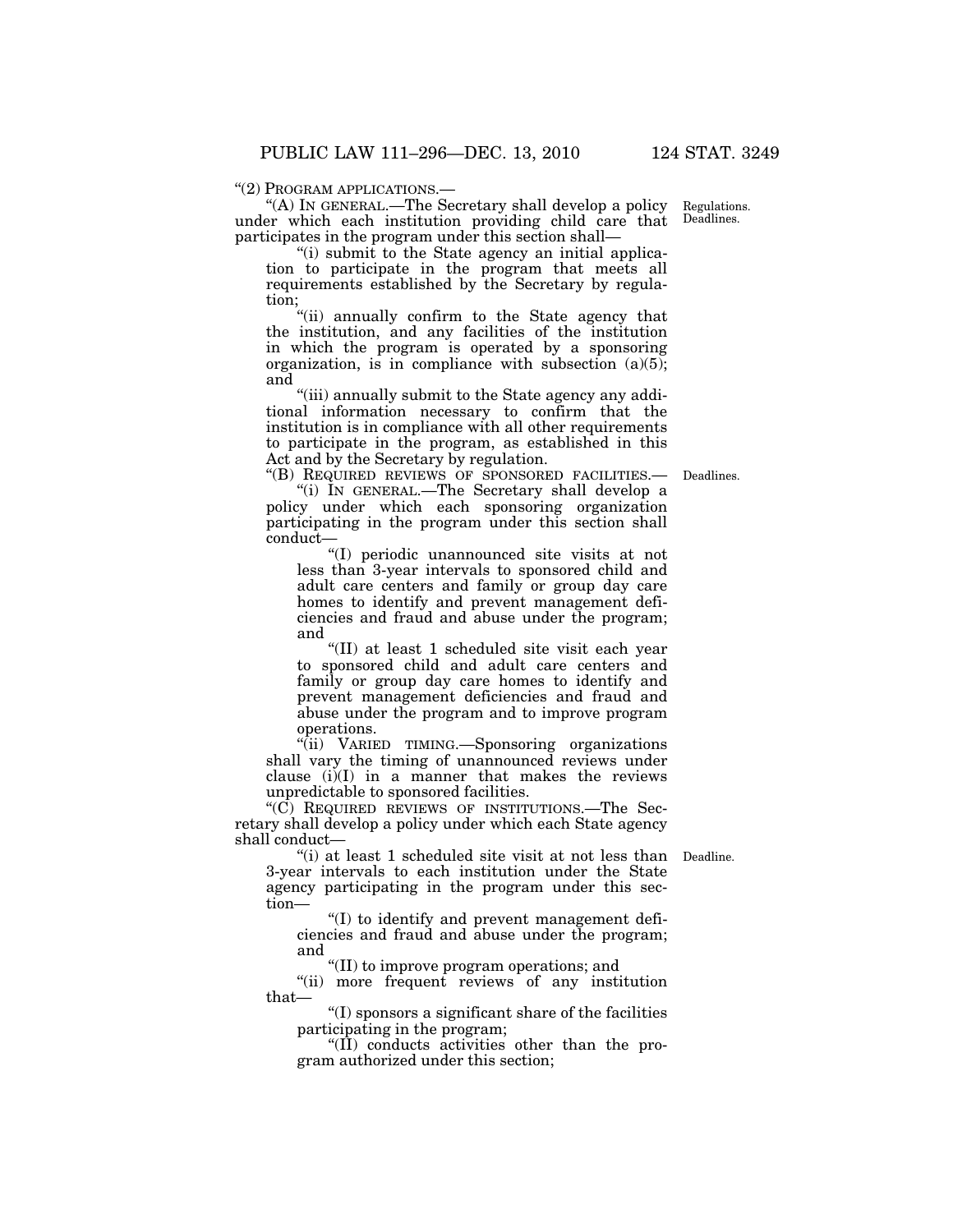''(III) has serious management problems, as identified in a prior review, or is at risk of having serious management problems; or

''(IV) meets such other criteria as are defined by the Secretary.

''(D) DETECTION AND DETERRENCE OF ERRONEOUS PAY-MENTS AND FALSE CLAIMS.—

''(i) IN GENERAL.—The Secretary may develop a policy to detect and deter, and recover erroneous payments to, and false claims submitted by, institutions, sponsored child and adult care centers, and family or group day care homes participating in the program under this section.

''(ii) BLOCK CLAIMS.—

''(I) DEFINITION OF BLOCK CLAIM.—In this clause, the term 'block claim' has the meaning given the term in section 226.2 of title 7, Code of Federal Regulations (or successor regulations).

''(II) PROGRAM EDIT CHECKS.—The Secretary may not require any State agency, sponsoring organization, or other institution to perform edit checks or on-site reviews relating to the detection of block claims by any child care facility.

ALLOWANCE.—Notwithstanding subclause (II), the Secretary may require any State agency, sponsoring organization, or other institution to collect, store, and transmit to the appropriate entity information necessary to develop any other policy developed under clause (i).''.

(c) AGREEMENTS.—Section  $17(j)(1)$  of the Richard B. Russell National School Lunch Act (42 U.S.C. 1766(j)(1)) is amended— (1) by striking ''may'' and inserting ''shall'';

(2) by striking ''family or group day care'' the first place it appears; and

(3) by inserting ''or sponsored day care centers'' before ''participating''.

### **SEC. 332. STATE LIABILITY FOR PAYMENTS TO AGGRIEVED CHILD CARE INSTITUTIONS.**

Section 17(e) of the Richard B. Russell National School Lunch Act (42 U.S.C. 1766(e)) is amended—

(1) in paragraph (3), by striking "(3) If a State" and inserting the following:

''(5) SECRETARIAL HEARING.—If a State''; and

(2) by striking ''(e) Except as provided'' and all that follows through  $(2)$  A State" and inserting the following:

''(e) HEARINGS.—

''(1) IN GENERAL.—Except as provided in paragraph (4), each State agency shall provide, in accordance with regulations promulgated by the Secretary, an opportunity for a fair hearing and a prompt determination to any institution aggrieved by any action of the State agency that affects—

''(A) the participation of the institution in the program authorized by this section; or

''(B) the claim of the institution for reimbursement under this section.

Regulations.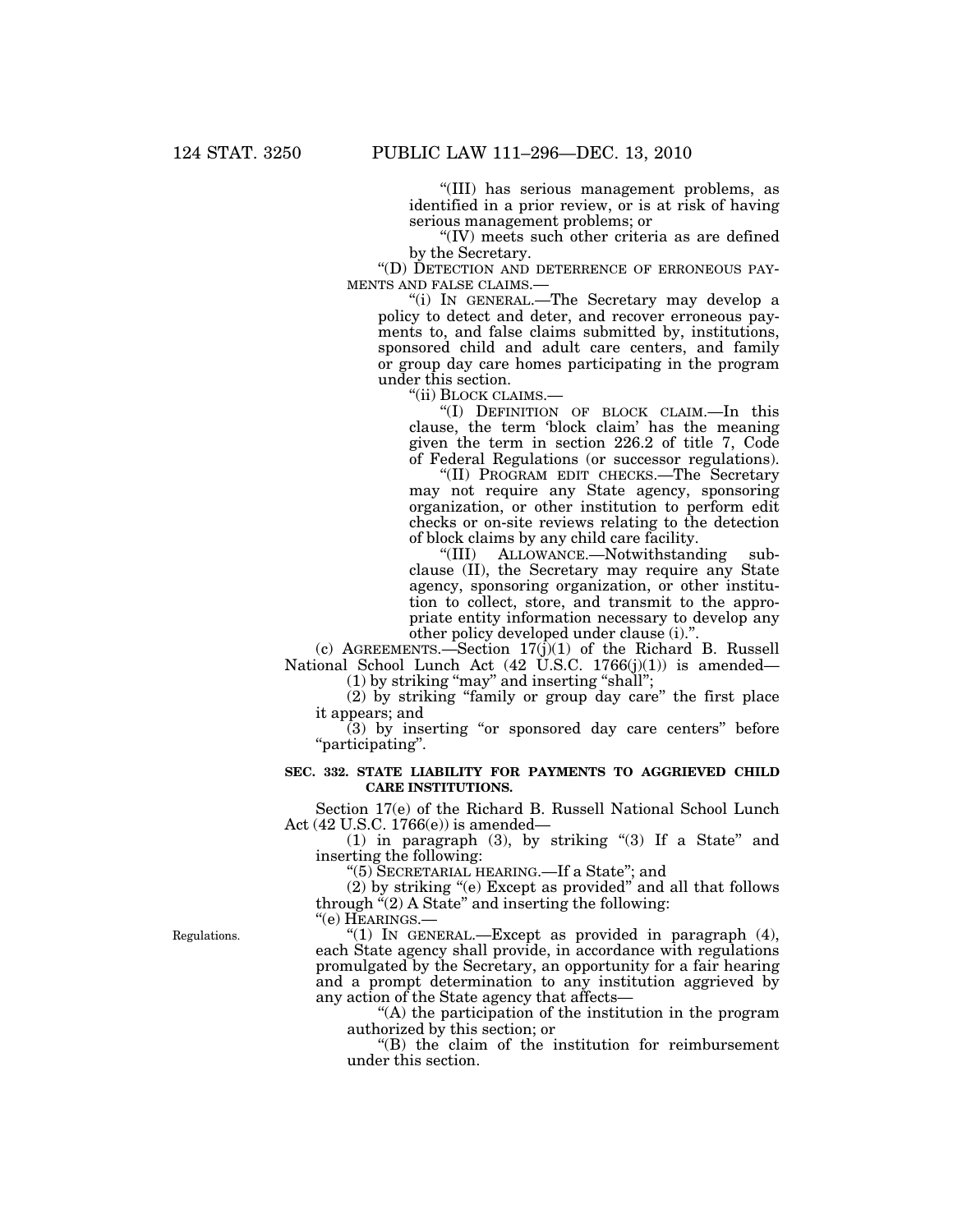Regulations. Time period.

"(2) REIMBURSEMENT.—In accordance with paragraph (3), a State agency that fails to meet timeframes for providing an opportunity for a fair hearing and a prompt determination to any institution under paragraph (1) in accordance with regulations promulgated by the Secretary, shall pay, from non-Federal sources, all valid claims for reimbursement to the institution and the facilities of the institution during the period beginning on the day after the end of any regulatory deadline for providing the opportunity and making the determination and ending on the date on which a hearing determination is made.

"(3) NOTICE TO STATE AGENCY.—The Secretary shall provide Deadline. written notice to a State agency at least 30 days prior to imposing any liability for reimbursement under paragraph (2).

''(4) FEDERAL AUDIT DETERMINATION.—A State''.

#### **SEC. 333. TRANSMISSION OF INCOME INFORMATION BY SPONSORED FAMILY OR GROUP DAY CARE HOMES.**

Section 17(f)(3)(A)(iii)(III) of the Richard B. Russell National School Lunch Act  $(42 \text{ U.S.C. } 1766(f)(3)(A)(iii)(III))$  is amended by adding at the end the following:

"(dd) Transmission of Income Informa-TION BY SPONSORED FAMILY OR GROUP DAY CARE HOMES.—If a family or group day care home elects to be provided reimbursement factors described in subclause (II), the family or group day care home may assist in the transmission of necessary household income information to the family or group day care home sponsoring organization in accordance with the policy described in item (ee).

''(ee) POLICY.—The Secretary shall develop a policy under which a sponsored family or group day care home described in item (dd) may, under terms and conditions specified by the Secretary and with the written consent of the parents or guardians of a child in a family or group day care home participating in the program, assist in the transmission of the income information of the family to the family or group day care home sponsoring organization.''.

#### **SEC. 334. SIMPLIFYING AND ENHANCING ADMINISTRATIVE PAYMENTS TO SPONSORING ORGANIZATIONS.**

Section 17(f)(3) of the Richard B. Russell National School Lunch Act (42 U.S.C. 1766(f)(3)) is amended by striking subparagraph (B) and inserting the following:

''(B) ADMINISTRATIVE FUNDS.—

''(i) IN GENERAL.—In addition to reimbursement factors described in subparagraph (A), a family or group day care home sponsoring organization shall receive reimbursement for the administrative expenses of the sponsoring organization in an amount that is not less than the product obtained each month by multiplying—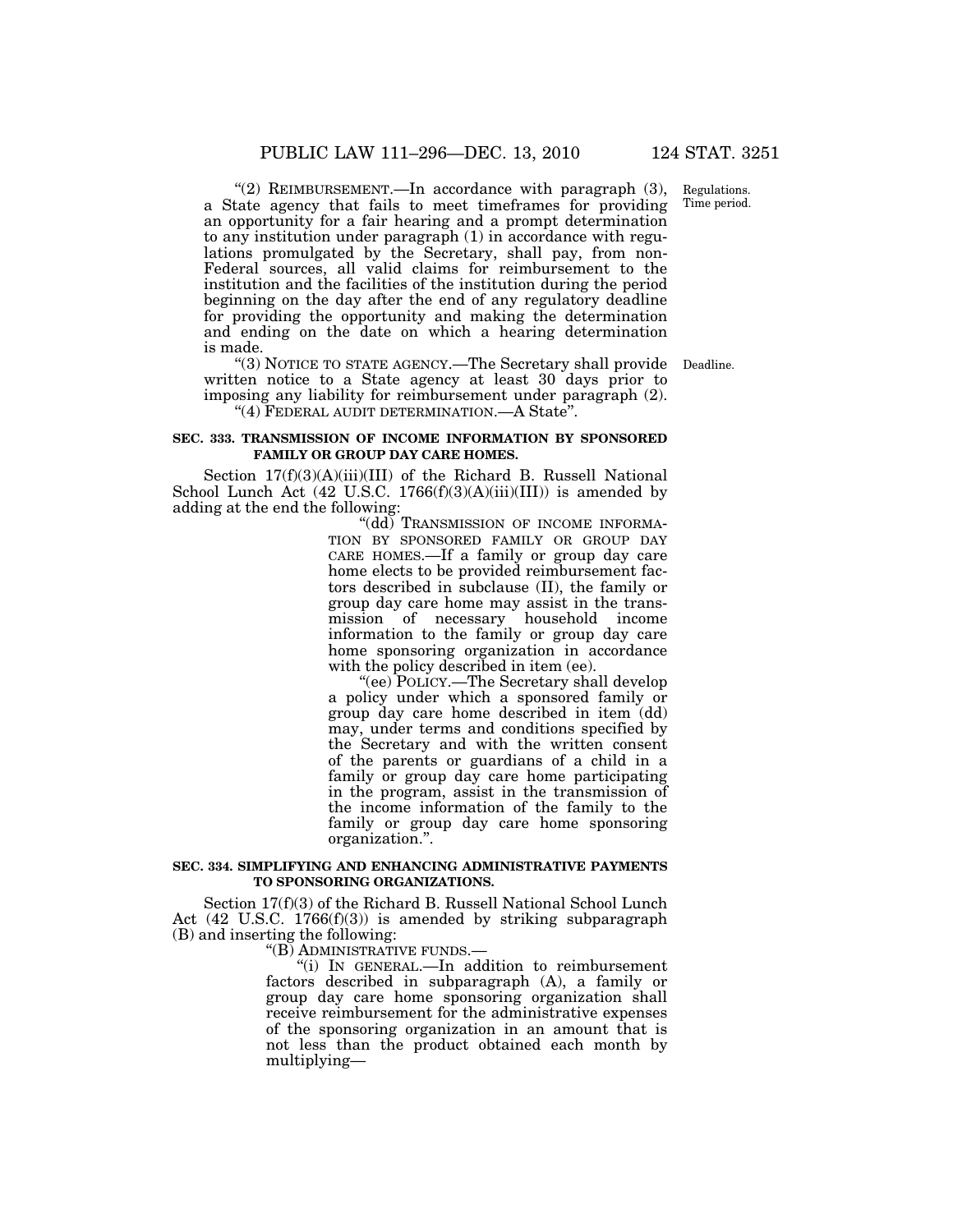''(I) the number of family and group day care homes of the sponsoring organization submitting a claim for reimbursement during the month; by ''(II) the appropriate administrative rate deter-

mined by the Secretary.

''(ii) ANNUAL ADJUSTMENT.—The administrative reimbursement levels specified in clause (i) shall be adjusted July 1 of each year to reflect changes in the Consumer Price Index for All Urban Consumers published by the Bureau of Labor Statistics of the Department of Labor for the most recent 12-month period for which such data are available.

''(iii) CARRYOVER FUNDS.—The Secretary shall develop procedures under which not more than 10 percent of the amount made available to sponsoring organizations under this section for administrative expenses for a fiscal year may remain available for obligation or expenditure in the succeeding fiscal year.''.

# **SEC. 335. CHILD AND ADULT CARE FOOD PROGRAM AUDIT FUNDING.**

Section 17(i) of the Richard B. Russell National School Lunch Act (42 U.S.C. 1766(i)) is amended by striking paragraph (2) and inserting the following:<br>"(2) FUNDING.

"(A) IN GENERAL.—The Secretary shall make available for each fiscal year to each State agency administering the child and adult care food program, for the purpose of conducting audits of participating institutions, an amount of up to 1.5 percent of the funds used by each State in the program under this section, during the second preceding fiscal year.<br>"(B) ADDITIONAL FUNDING.-

"(i) IN GENERAL.—Subject to clause (ii), for fiscal year 2016 and each fiscal year thereafter, the Secretary may increase the amount of funds made available to any State agency under subparagraph (A), if the State agency demonstrates that the State agency can effectively use the funds to improve program management under criteria established by the Secretary.

''(ii) LIMITATION.—The total amount of funds made available to any State agency under this paragraph shall not exceed 2 percent of the funds used by each State agency in the program under this section, during the second preceding fiscal year.''.

42 USC 1766 note.

#### **SEC. 336. REDUCING PAPERWORK AND IMPROVING PROGRAM ADMINISTRATION.**

(a) DEFINITION OF PROGRAM.—In this section, the term ''program'' means the child and adult care food program established under section 17 of the Richard B. Russell National School Lunch Act (42 U.S.C. 1766).

(b) ESTABLISHMENT.—The Secretary, in conjunction with States and participating institutions, shall continue to examine the feasibility of reducing unnecessary or duplicative paperwork resulting from regulations and recordkeeping requirements for State agencies, institutions, family and group day care homes, and sponsored centers participating in the program.

Procedures.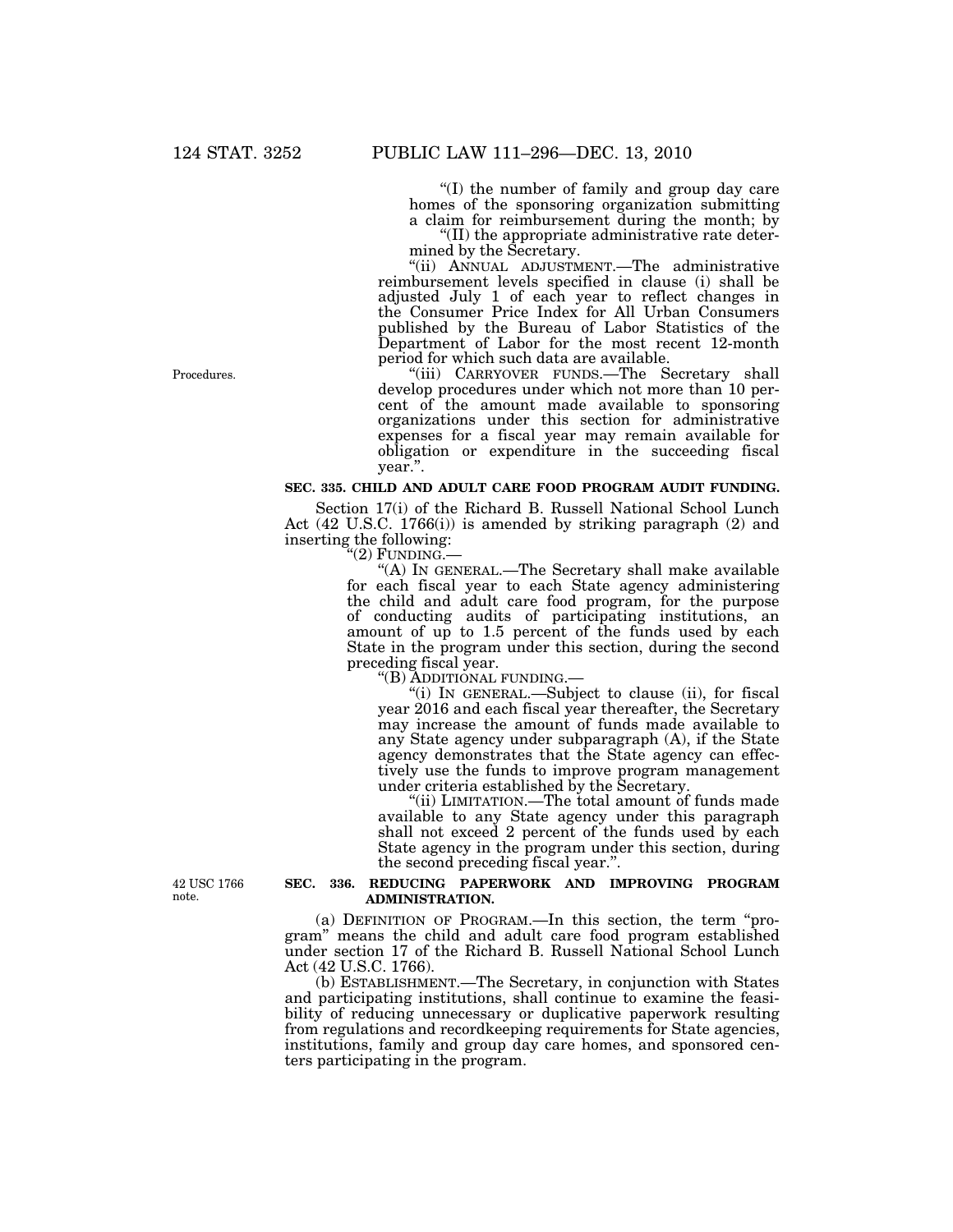(c) DUTIES.—At a minimum, the examination shall include—

(1) review and evaluation of the recommendations, guidance, and regulatory priorities developed and issued to comply with section 119(i) of the Child Nutrition and WIC Reauthorization Act of 2004 (42 U.S.C. 1766 note; Public Law 108–265); and

(2) examination of additional paperwork and administrative requirements that have been established since February 23, 2007, that could be reduced or simplified.

(d) ADDITIONAL DUTIES.—The Secretary, in conjunction with States and institutions participating in the program, may also examine any aspect of administration of the program.

(e) REPORT.—Not later than 4 years after the date of enactment of this Act, the Secretary shall submit to Congress a report that describes the actions that have been taken to carry out this section, including—

(1) actions taken to address administrative and paperwork burdens identified as a result of compliance with section 119(i) of the Child Nutrition and WIC Reauthorization Act of 2004 (42 U.S.C. 1766 note; Public Law 108–265);

(2) administrative and paperwork burdens identified as a result of compliance with section 119(i) of that Act for which no regulatory action or policy guidance has been taken;

(3) additional steps that the Secretary is taking or plans to take to address any administrative and paperwork burdens identified under subsection  $(c)(2)$  and paragraph  $(2)$ , including—

(A) new or updated regulations, policy, guidance, or technical assistance; and

(B) a timeframe for the completion of those steps; and

(4) recommendations to Congress for modifications to existing statutory authorities needed to address identified administrative and paperwork burdens.

### **SEC. 337. STUDY RELATING TO THE CHILD AND ADULT CARE FOOD PROGRAM.**

(a) STUDY.—The Secretary, acting through the Administrator of the Food and Nutrition Service, shall carry out a study of States participating in an afterschool supper program under the child and adult care food program established under section 17(r) of the Richard B. Russell National School Lunch Act (42 U.S.C.  $1766(r)$ ).

(b) REPORT.—Not later than 1 year after the date of enactment of this Act, the Secretary shall submit to Congress, and make available on the website of the Food and Nutrition Service, a report that describes—

(1) best practices of States in soliciting sponsors for an afterschool supper program described in subsection (a); and

(2) any Federal or State laws or requirements that may be a barrier to participation in the program.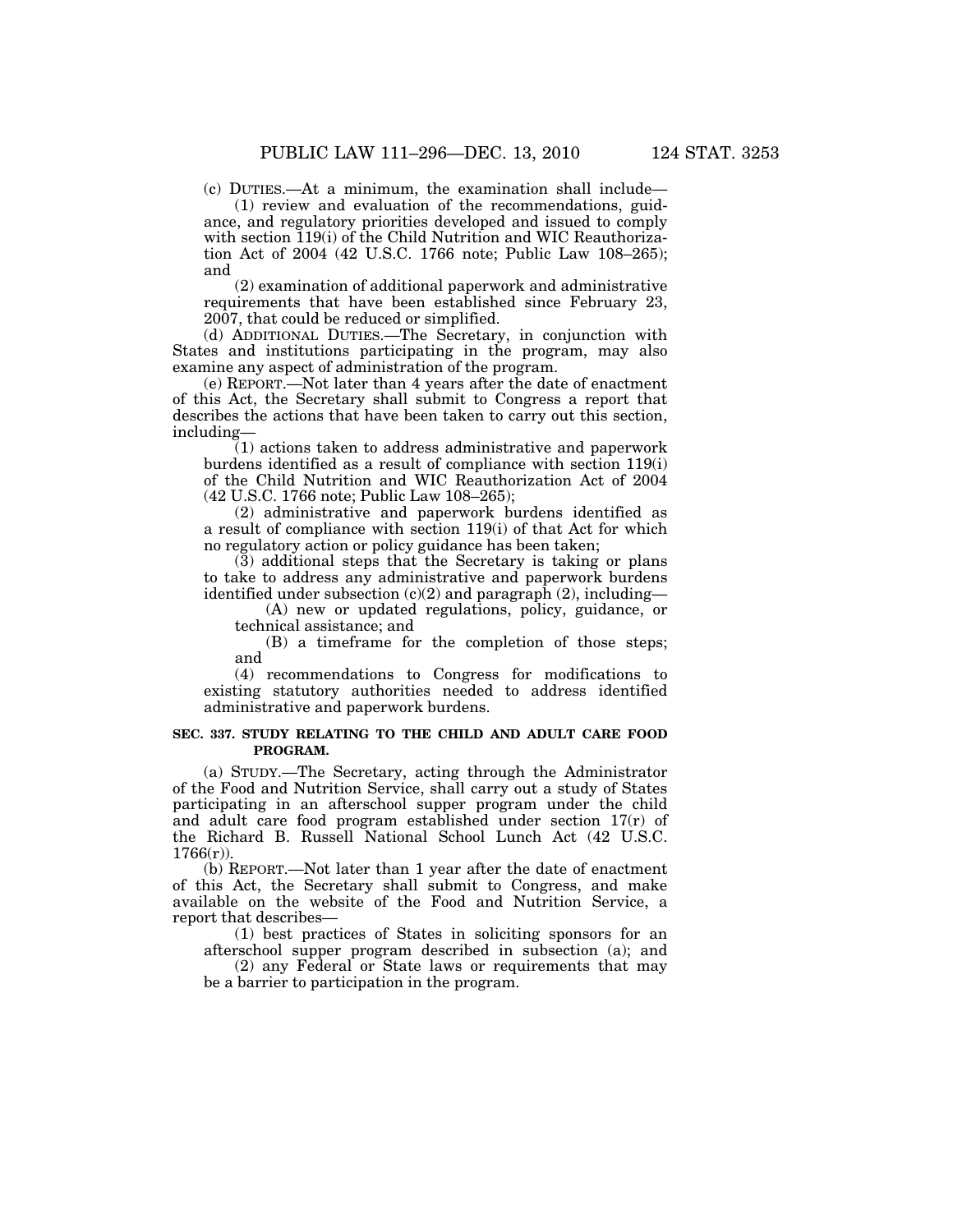# **Subtitle D—Special Supplemental Nutrition Program for Women, Infants, and Children**

# **SEC. 351. SHARING OF MATERIALS WITH OTHER PROGRAMS.**

Section 17(e)(3) of the Child Nutrition Act (42 U.S.C. 1786(e)(3)) is amended by striking subparagraph (B) and inserting the following:

''(B) SHARING OF MATERIALS WITH OTHER PROGRAMS.—

''(i) COMMODITY SUPPLEMENTAL FOOD PROGRAM.— The Secretary may provide, in bulk quantity, nutrition education materials (including materials promoting breastfeeding) developed with funds made available for the program authorized under this section to State agencies administering the commodity supplemental food program established under section 5 of the Agriculture and Consumer Protection Act of 1973 (7 U.S.C. 612c note; Public Law 93–86) at no cost to that program.

"(ii) CHILD AND ADULT CARE FOOD PROGRAM.-State agency may allow the local agencies or clinics under the State agency to share nutrition educational materials with institutions participating in the child and adult care food program established under section 17 of the Richard B. Russell National School Lunch Act (42 U.S.C. 1766) at no cost to that program, if a written materials sharing agreement exists between the relevant agencies.''.

#### **SEC. 352. WIC PROGRAM MANAGEMENT.**

(a) WIC EVALUATION FUNDS.—Section  $17(g)(5)$  of the Child Nutrition Act of 1966 (42 U.S.C. 1786(g)(5)) is amended by striking ''\$5,000,000'' and inserting ''\$15,000,000''.

(b) WIC REBATE PAYMENTS.—Section 17(h)(8) of the Child Nutrition Act of 1966 (42 U.S.C. 1786(h)(8)) is amended by adding at the end the following:

Effective date.

''(K) REPORTING.—Effective beginning October 1, 2011, each State agency shall report rebate payments received from manufacturers in the month in which the payments are received, rather than in the month in which the payments were earned."

(c) COST CONTAINMENT MEASURE.—Section 17(h) of the Child Nutrition Act of 1966 (42 U.S.C. 1786(h)) is amended—

(1) in paragraph  $(8)(A)(iv)(III)$ , by striking "Any" and inserting "Except as provided in paragraph  $(9)(\overline{B})(i)(II)$ , any"; and

(2) by striking paragraph (9) and inserting the following:

"(A) DEFINITION OF COST CONTAINMENT MEASURE.—In this subsection, the term 'cost containment measure' means a competitive bidding, rebate, direct distribution, or home delivery system implemented by a State agency as described in the approved State plan of operation and administration of the State agency.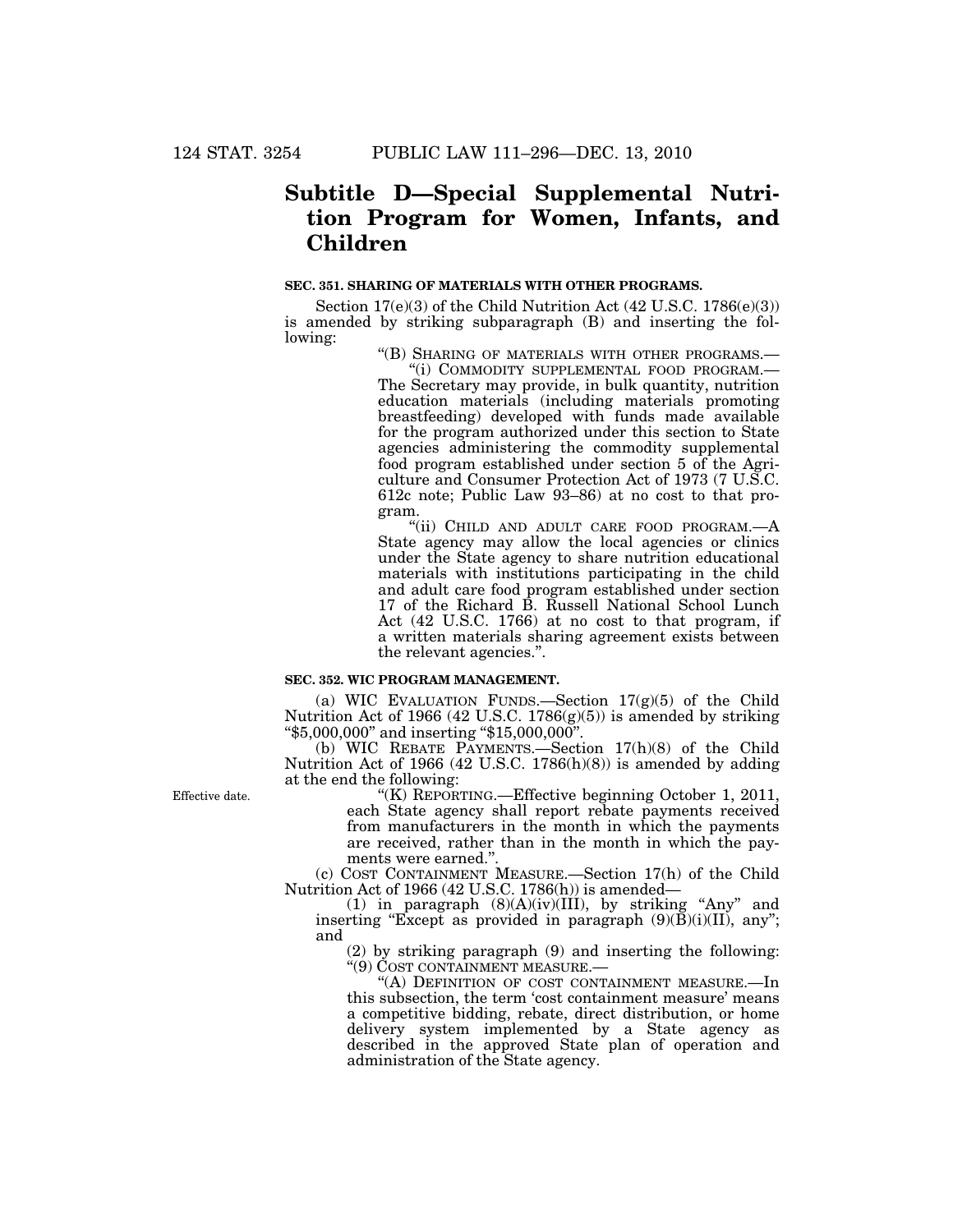''(B) SOLICITATION AND REBATE BILLING REQUIRE- MENTS.—Any State agency instituting a cost containment measure for any authorized food, including infant formula, shall—

''(i) in the bid solicitation—

''(I) identify the composition of State alliances for the purposes of a cost containment measure; and

''(II) verify that no additional States shall be added to the State alliance between the date of the bid solicitation and the end of the contract;

''(ii) have a system to ensure that rebate invoices under competitive bidding provide a reasonable estimate or an actual count of the number of units sold to participants in the program under this section;

''(iii) open and read aloud all bids at a public proceeding on the day on which the bids are due; and

"(iv) unless otherwise exempted by the Secretary, provide a minimum of 30 days between the publication of the solicitation and the date on which the bids are due.

''(C) STATE ALLIANCES FOR AUTHORIZED FOODS OTHER THAN INFANT FORMULA.—Program requirements relating to the size of State alliances under paragraph  $(8)(A)(iv)$ shall apply to cost containment measures established for any authorized food under this section.''.

(d) ELECTRONIC BENEFIT TRANSFER.—Section 17(h) of the Child Nutrition Act of 1966 (42 U.S.C. 1786(h)) is amended by striking paragraph (12) and inserting the following:

''(12) ELECTRONIC BENEFIT TRANSFER.—

''(A) DEFINITIONS.—In this paragraph:

''(i) ELECTRONIC BENEFIT TRANSFER.—The term 'electronic benefit transfer' means a food delivery system that provides benefits using a card or other access device approved by the Secretary that permits electronic access to program benefits.

''(ii) PROGRAM.—The term 'program' means the special supplemental nutrition program established by this section.

''(B) REQUIREMENTS.—

Applicability.

"(i) IN GENERAL.—Not later than October 1, 2020, Deadline. each State agency shall be required to implement electronic benefit transfer systems throughout the State, unless the Secretary grants an exemption under subparagraph  $(C)$  for a State agency that is facing unusual barriers to implement an electronic benefit transfer system.

''(ii) RESPONSIBILITY.—The State agency shall be responsible for the coordination and management of the electronic benefit transfer system of the agency. "(C) EXEMPTIONS.-

''(i) IN GENERAL.—To be eligible for an exemption from the statewide implementation requirements of subparagraph (B)(i), a State agency shall demonstrate to the satisfaction of the Secretary 1 or more of the following: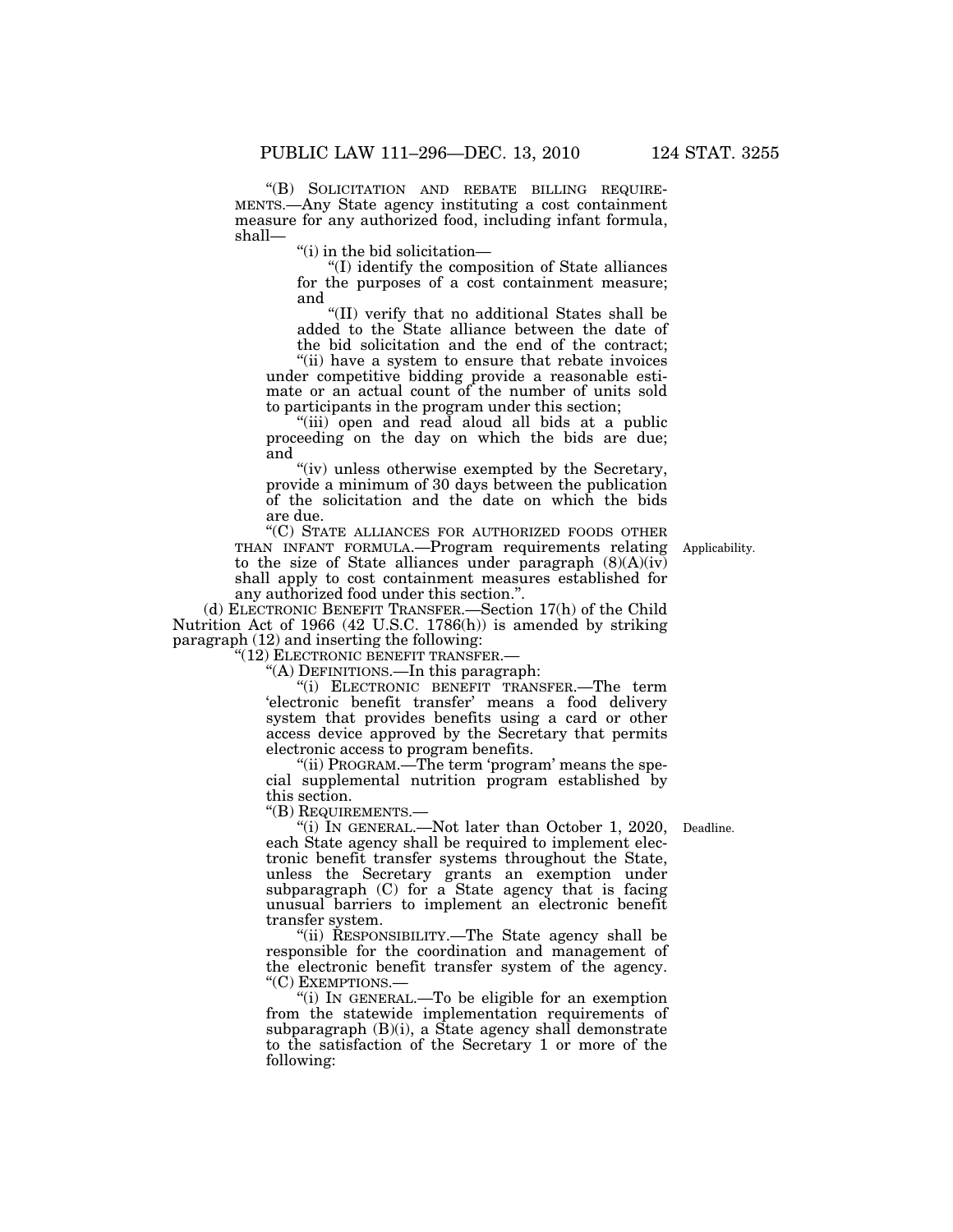''(I) There are unusual technological barriers to implementation.

''(II) Operational costs are not affordable within the nutrition services and administration grant of the State agency.

''(III) It is in the best interest of the program to grant the exemption.

"(ii) SPECIFIC DATE.-A State agency requesting an exemption under clause (i) shall specify a date by which the State agency anticipates statewide implementation described in subparagraph (B)(i).

''(D) REPORTING.—

''(i) IN GENERAL.—Each State agency shall submit to the Secretary electronic benefit transfer project status reports to demonstrate the progress of the State toward statewide implementation.

''(ii) CONSULTATION.—If a State agency plans to incorporate additional programs in the electronic benefit transfer system of the State, the State agency shall consult with the State agency officials responsible for administering the programs prior to submitting the planning documents to the Secretary for approval.

 $\tilde{f}$ (iii) REQUIREMENTS.—At a minimum, a status report submitted under clause (i) shall contain—

''(I) an annual outline of the electronic benefit transfer implementation goals and objectives of the State;

''(II) appropriate updates in accordance with approval requirements for active electronic benefit transfer State agencies; and

''(III) such other information as the Secretary may require.

"(E) IMPOSITION OF COSTS ON VENDORS.-

''(i) COST PROHIBITION.—Except as otherwise provided in this paragraph, the Secretary may not impose, or allow a State agency to impose, the costs of any equipment or system required for electronic benefit transfers on any authorized vendor in order to transact electronic benefit transfers if the vendor equipment or system is used solely to support the program.

''(ii) COST-SHARING.—The Secretary shall establish criteria for cost-sharing by State agencies and vendors of costs associated with any equipment or system that is not solely dedicated to transacting electronic benefit transfers for the program.

"(iii) Fees.-

''(I) IN GENERAL.—A vendor that elects to accept electronic benefit transfers using multifunction equipment shall pay commercial transaction processing costs and fees imposed by a thirdparty processor that the vendor elects to use to connect to the electronic benefit transfer system of the State.

(II) INTERCHANGE FEES.—No interchange fees shall apply to electronic benefit transfer transactions under this paragraph.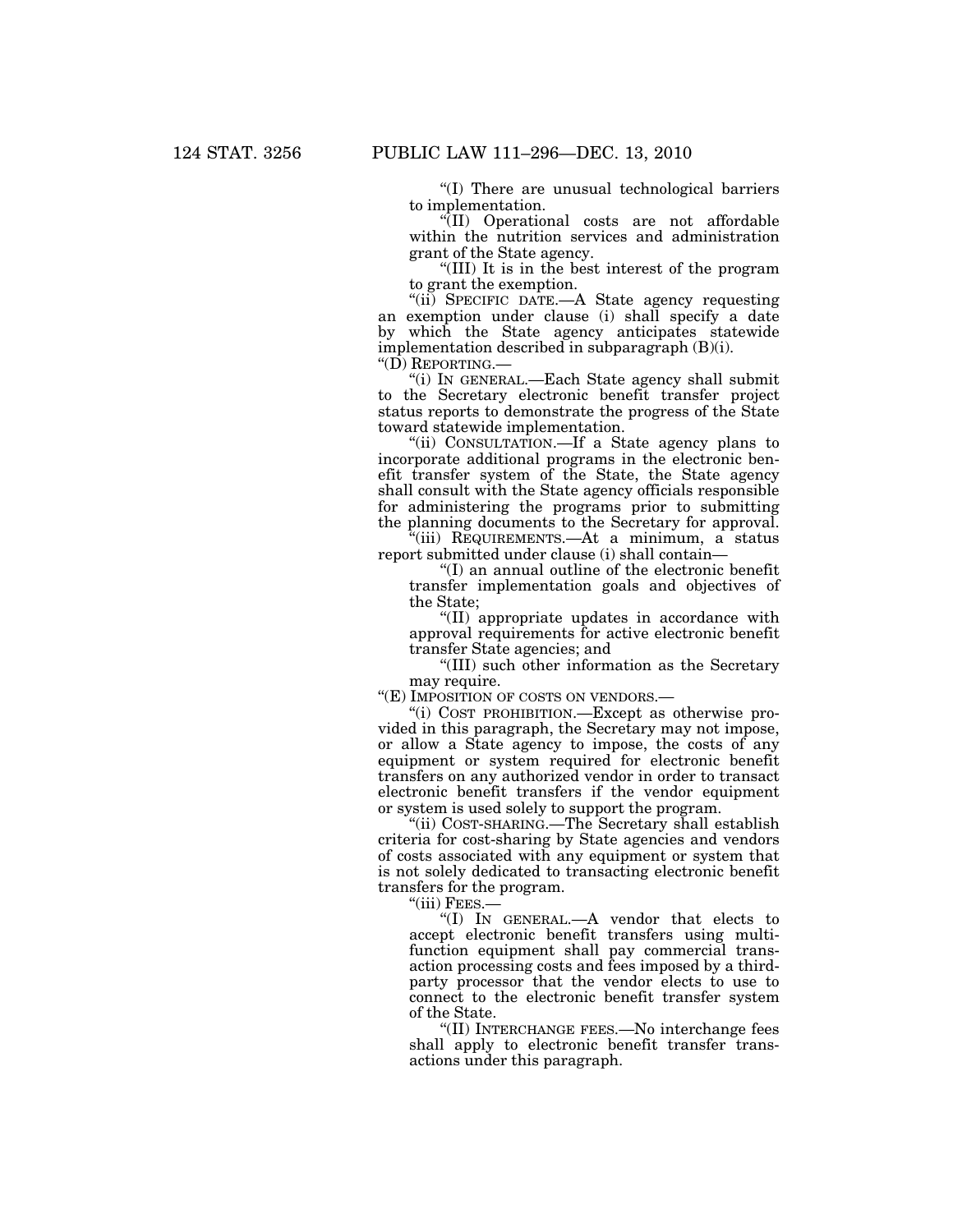''(iv) STATEWIDE OPERATIONS.—After completion of statewide expansion of a system for transaction of electronic benefit transfers—

''(I) a State agency may not be required to incur ongoing maintenance costs for vendors using multifunction systems and equipment to support electronic benefit transfers; and

''(II) any retail store in the State that applies for authorization to become a program vendor shall be required to demonstrate the capability to accept program benefits electronically prior to authorization, unless the State agency determines that the vendor is necessary for participant access.

''(F) MINIMUM LANE COVERAGE.—

''(i) IN GENERAL.—The Secretary shall establish minimum lane coverage guidelines for vendor equipment and systems used to support electronic benefit

transfers. "(ii) PROVISION OF EQUIPMENT.—If a vendor does not elect to accept electronic benefit transfers using its own multifunction equipment, the State agency shall provide such equipment as is necessary to solely support the program to meet the established minimum lane coverage guidelines.

''(G) TECHNICAL STANDARDS.—The Secretary shall—

''(i) establish technical standards and operating rules for electronic benefit transfer systems; and

"(ii) require each State agency, contractor, and authorized vendor participating in the program to demonstrate compliance with the technical standards and operating rules.''.

(e) UNIVERSAL PRODUCT CODES DATABASE.—Section 17(h) of the Child Nutrition Act of 1966 (42 U.S.C. 1786(h)) is amended by striking paragraph (13) and inserting the following:

"(13) UNIVERSAL PRODUCT CODES DATABASE.-

"(A) In GENERAL.—Not later than 2 years after the Deadline. date of enactment of the Healthy, Hunger-Free Kids Act of 2010, the Secretary shall establish a national universal product code database to be used by all State agencies in carrying out the requirements of paragraph (12).

''(B) FUNDING.—

"(i) IN GENERAL.—On October 1, 2010, and on each Effective dates. October 1 thereafter, out of any funds in the Treasury not otherwise appropriated, the Secretary of the Treasury shall transfer to the Secretary to carry out this paragraph \$1,000,000, to remain available until expended.

''(ii) RECEIPT AND ACCEPTANCE.—The Secretary shall be entitled to receive, shall accept, and shall use to carry out this paragraph the funds transferred under clause (i), without further appropriation.

''(iii) USE OF FUNDS.—The Secretary shall use the funds provided under clause (i) for development, hosting, hardware and software configuration, and support of the database required under subparagraph  $(A)$ .".

Guidelines.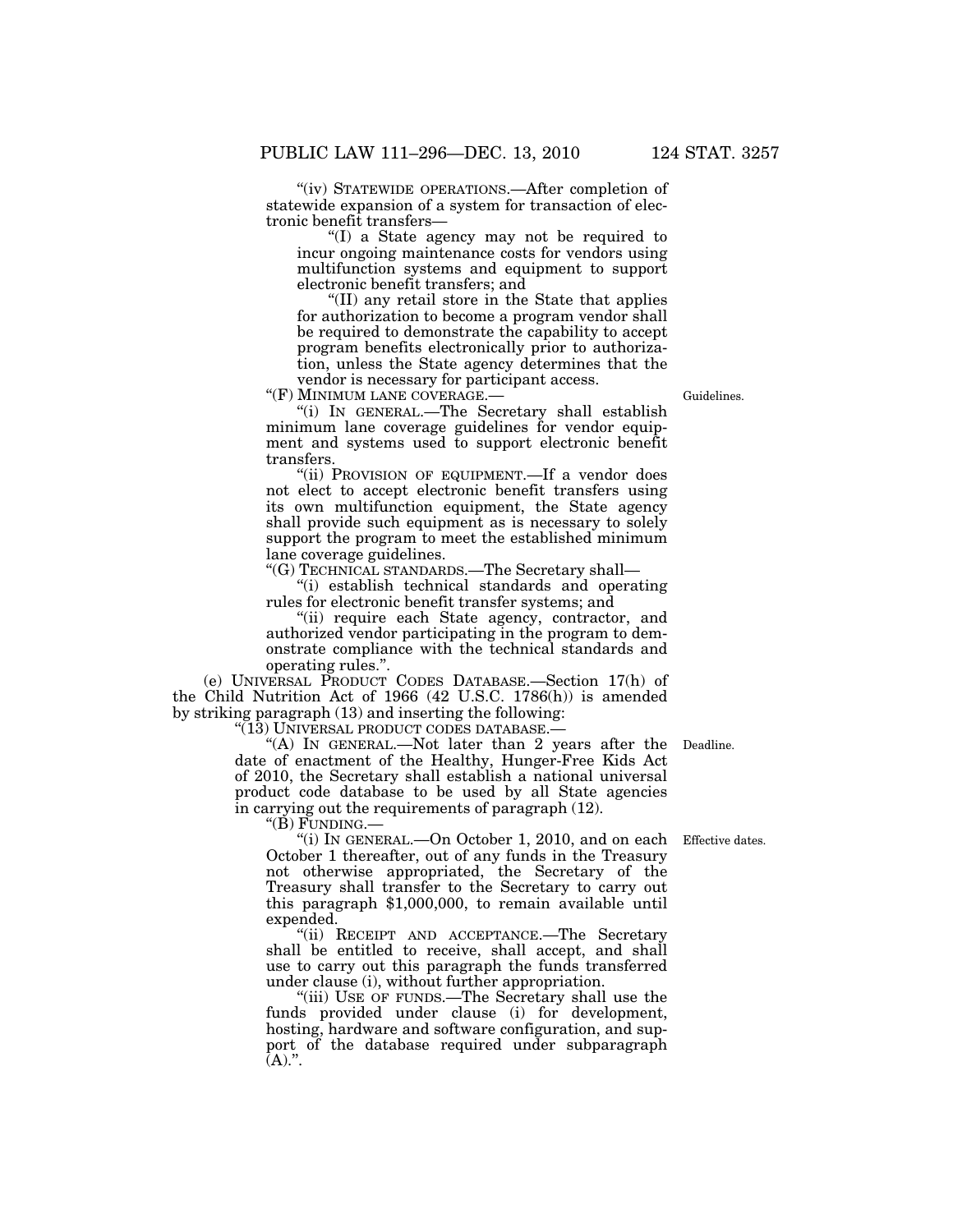(f) TEMPORARY SPENDING AUTHORITY.—Section 17(i) of the Child Nutrition Act of 1966 (42 U.S.C. 1786(i)) is amended by adding at the end the following:

''(8) TEMPORARY SPENDING AUTHORITY.—During each of fiscal years 2012 and 2013, the Secretary may authorize a State agency to expend more than the amount otherwise authorized under paragraph  $(3)(C)$  for expenses incurred under this section for supplemental foods during the preceding fiscal year, if the Secretary determines that—

''(A) there has been a significant reduction in reported infant formula cost containment savings for the preceding fiscal year due to the implementation of subsection (h)(8)(K); and

''(B) the reduction would affect the ability of the State agency to serve all eligible participants.''.

# **Subtitle E—Miscellaneous**

## **SEC. 361. FULL USE OF FEDERAL FUNDS.**

Section 12 of the Richard B. Russell National School Lunch Act (42 U.S.C. 1760) is amended by striking subsection (b) and inserting the following:

''(b) AGREEMENTS.—

''(1) IN GENERAL.—The Secretary shall incorporate, in the agreement of the Secretary with the State agencies administering programs authorized under this Act or the Child Nutrition Act of 1966 (42 U.S.C. 1771 et seq.), the express requirements with respect to the operation of the programs to the extent applicable and such other provisions as in the opinion of the Secretary are reasonably necessary or appropriate to effectuate the purposes of this Act and the Child Nutrition Act of 1966 (42 U.S.C. 1771 et seq.).

''(2) EXPECTATIONS FOR USE OF FUNDS.—Agreements described in paragraph (1) shall include a provision that—

''(A) supports full use of Federal funds provided to State agencies for the administration of programs authorized under this Act or the Child Nutrition Act of 1966 (42 U.S.C. 1771 et seq.); and

''(B) excludes the Federal funds from State budget restrictions or limitations including, at a minimum—

''(i) hiring freezes;

''(ii) work furloughs; and

''(iii) travel restrictions.''.

## **SEC. 362. DISQUALIFIED SCHOOLS, INSTITUTIONS, AND INDIVIDUALS.**

Section 12 of the Richard B. Russell National School Lunch Act (42 U.S.C. 1760) (as amended by section 206) is amended by adding at the end the following:

''(r) DISQUALIFIED SCHOOLS, INSTITUTIONS, AND INDIVIDUALS.— Any school, institution, service institution, facility, or individual that has been terminated from any program authorized under this Act or the Child Nutrition Act of 1966 (42 U.S.C. 1771 et seq.) and is on a list of disqualified institutions and individuals under section 13 or section  $17(d)(5)(E)$  of this Act may not be approved to participate in or administer any program authorized under this Act or the Child Nutrition Act of 1966 (42 U.S.C. 1771 et seq.).''.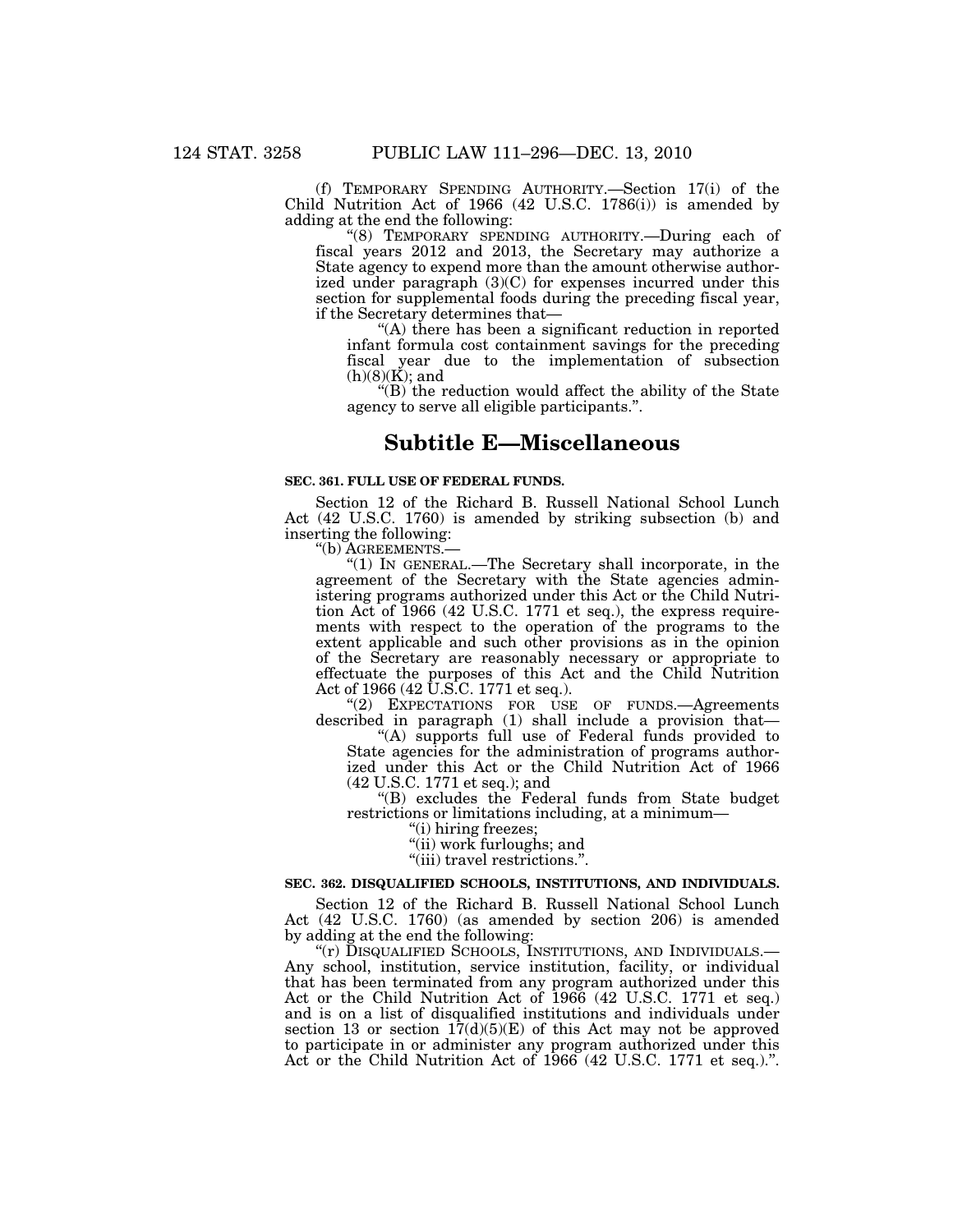## **TITLE IV—MISCELLANEOUS**

# **Subtitle A—Reauthorization of Expiring Provisions**

## **PART I—RICHARD B. RUSSELL NATIONAL SCHOOL LUNCH ACT**

### **SEC. 401. COMMODITY SUPPORT.**

Section 6(e)(1)(B) of the Richard B. Russell National School Lunch Act  $(42 \text{ }\tilde{U}.\tilde{S}.\tilde{C}.\ 1755(e)(1)(B))$  is amended by striking "September 30, 2010'' and inserting ''September 30, 2020''.

## **SEC. 402. FOOD SAFETY AUDITS AND REPORTS BY STATES.**

Section 9(h) of the Richard B. Russell National School Lunch Act (42 U.S.C. 1758(h)) is amended—

 $(1)$  in paragraph  $(3)$ , by striking "2006 through 2010" and inserting ''2011 through 2015''; and

 $(2)$  in paragraph  $(4)$ , by striking "2006 through 2010" and inserting ''2011 through 2015''.

#### **SEC. 403. PROCUREMENT TRAINING.**

Section 12(m)(4) of the Richard B. Russell National School Lunch Act  $(42 \text{ U.S.C. } 1760 \text{ (m)}(4))$  is amended by striking "2005 through 2009'' and inserting ''2010 through 2015''.

## **SEC. 404. AUTHORIZATION OF THE SUMMER FOOD SERVICE PROGRAM FOR CHILDREN.**

Subsection (r) of section 13 of the Richard B. Russell National School Lunch Act (42 U.S.C. 1761) (as redesignated by section 322(1)) is amended by striking ''September 30, 2009'' and inserting ''September 30, 2015''.

## **SEC. 405. YEAR-ROUND SERVICES FOR ELIGIBLE ENTITIES.**

Subsection (i)(5) of section 18 of the Richard B. Russell National School Lunch Act (42 U.S.C. 1769) (as redesignated by section  $243(1)$ ) is amended by striking "2005 through  $2010$ " and inserting ''2011 through 2015''.

## **SEC. 406. TRAINING, TECHNICAL ASSISTANCE, AND FOOD SERVICE MANAGEMENT INSTITUTE.**

Section 21(e) of the Richard B. Russell National School Lunch Act (42 U.S.C. 1769b–1(e)) is amended—

(1) by striking ''(e) AUTHORIZATION OF APPROPRIATIONS'' and all that follows through the end of paragraph (2)(A) and inserting the following:

''(e) FOOD SERVICE MANAGEMENT INSTITUTE.—

 $"(1)$  FUNDING.

"(A) IN GENERAL.-In addition to any amounts otherwise made available for fiscal year 2011, on October 1, 2010, and each October 1 thereafter, out of any funds in the Treasury not otherwise appropriated, the Secretary of the Treasury shall transfer to the Secretary to carry out subsection (a)(2) \$5,000,000, to remain available until expended.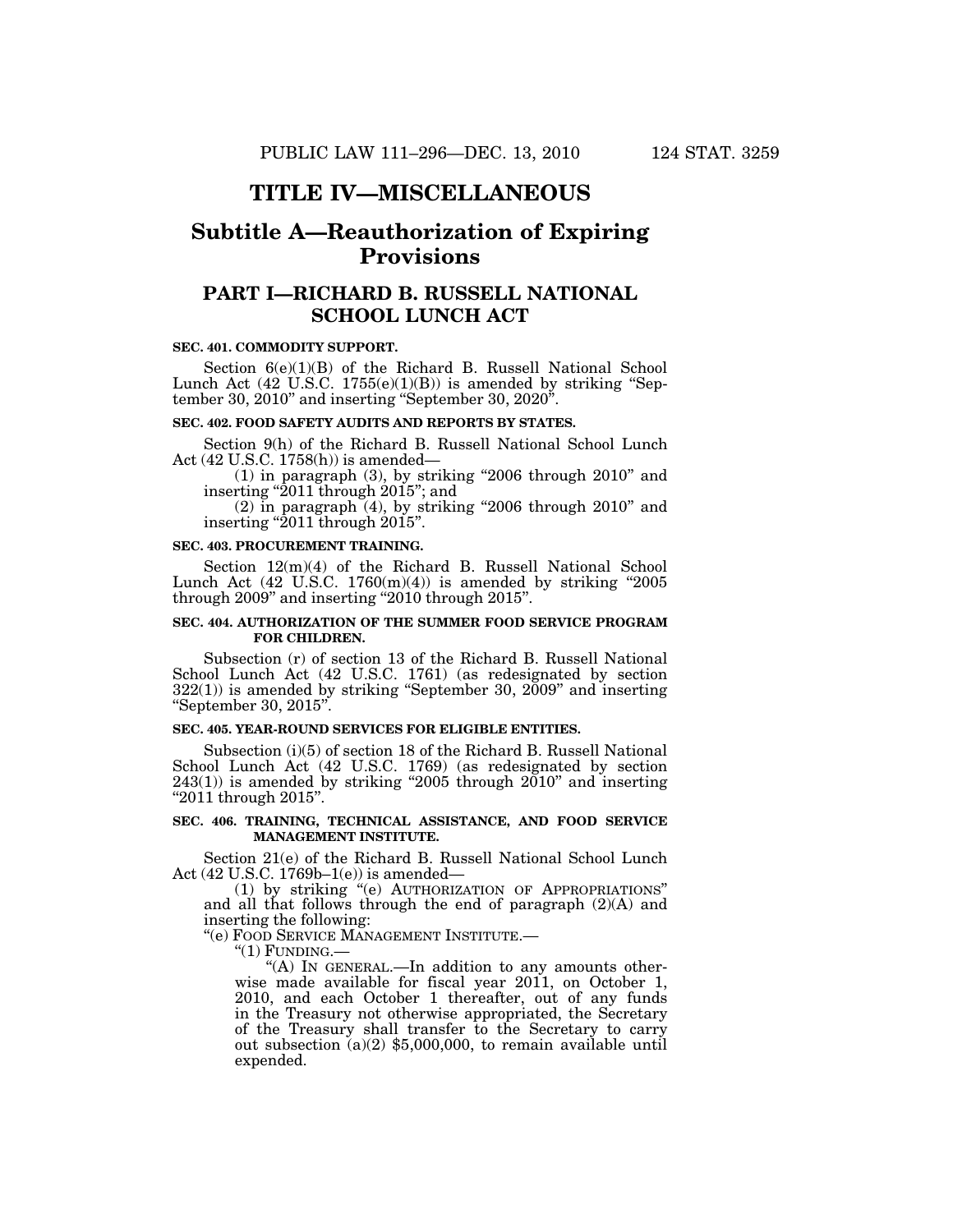''(B) RECEIPT AND ACCEPTANCE.—The Secretary shall be entitled to receive, shall accept, and shall use to carry out subsection (a)(2) the funds transferred under subparagraph (A), without further appropriation.'';

(2) by redesignating subparagraphs (B) and (C) as paragraphs  $(2)$  and  $(3)$ , respectively, and indenting appropriately;

(3) in paragraph (2) (as so redesignated), by striking "subparagraph  $(\overline{A})$ " each place it appears and inserting "para $graph (1)<sup>7</sup>$ ; and

 $(4)$  in paragraph  $(3)$  (as so redesignated), by striking "subparagraphs  $(A)$  and  $(B)$ <sup>"</sup> and inserting "paragraphs  $(1)$  and  $(2)$ ".

## **SEC. 407. FEDERAL ADMINISTRATIVE SUPPORT.**

Section 21(g)(1)(A)) of the Richard B. Russell National School Lunch Act (42 U.S.C. 1769b–1(g)(1)(A)) is amended—

 $(1)$  in clause  $(i)$ , by striking "and" at the end;

(2) in clause(ii), by striking the period at the end and inserting "; and"

(3) and by adding at the end the following:

 $``$ (iii) on October 1, 2010, and every October 1 thereafter, \$4,000,000.".

### **SEC. 408. COMPLIANCE AND ACCOUNTABILITY.**

Section 22(d) of the Richard B. Russell National School Lunch Act (42 U.S.C. 1769c(d)) is amended by striking ''\$6,000,000 for each of fiscal years 2004 through 2009" and inserting "\$10,000,000 for each of fiscal years 2011 through 2015''.

#### **SEC. 409. INFORMATION CLEARINGHOUSE.**

Section 26(d) of the Richard B. Russell National School Lunch Act  $(42 \text{ U.S.C. } 1769g(d))$  is amended in the first sentence by striking " $2005$  through  $2010$ " and inserting " $2010$  through  $2015$ ".

## **PART II—CHILD NUTRITION ACT OF 1966**

## **SEC. 421. TECHNOLOGY INFRASTRUCTURE IMPROVEMENT.**

Section 7(i)(4) of the Child Nutrition Act of 1966 (42 U.S.C.  $1776(i)(4)$ ) is amended by striking "2005 through 2009" and inserting ''2010 through 2015''.

#### **SEC. 422. STATE ADMINISTRATIVE EXPENSES.**

Section 7(j) of the Child Nutrition Act of 1966 (42 U.S.C. 1776(j)) is amended by striking ''October 1, 2009'' and inserting ''October 1, 2015''.

## **SEC. 423. SPECIAL SUPPLEMENTAL NUTRITION PROGRAM FOR WOMEN, INFANTS, AND CHILDREN.**

Section 17(g)(1)(A) of the Child Nutrition Act of 1966 (42 U.S.C.  $1786(g)(1)(A)$  is amended by striking "each of fiscal years 2004 through 2009'' and inserting ''each of fiscal years 2010 through  $2015"$ .

#### **SEC. 424. FARMERS MARKET NUTRITION PROGRAM.**

Section 17(m)(9) of the Child Nutrition Act of 1966 (42 U.S.C.  $1786(m)(9)$  is amended by striking subparagraph (A) and inserting the following:

''(A) AUTHORIZATION OF APPROPRIATIONS.—There are authorized to be appropriated to carry out this subsection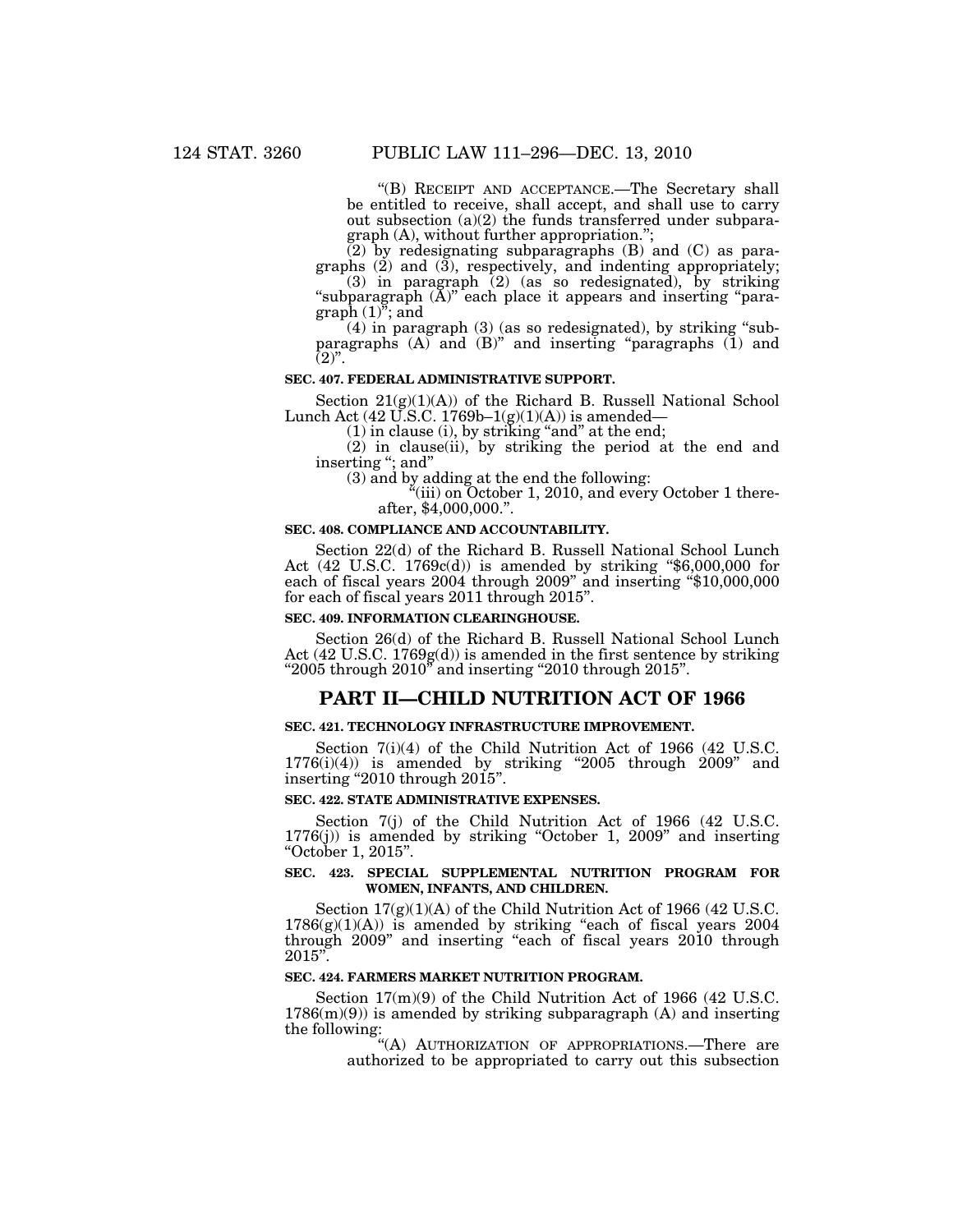such sums as are necessary for each of fiscal years 2010 through 2015.''.

## **Subtitle B—Technical Amendments**

## **SEC. 441. TECHNICAL AMENDMENTS.**

(a) RICHARD B. RUSSELL NATIONAL SCHOOL LUNCH ACT.—

(1) NUTRITIONAL REQUIREMENTS.—Section 9(f) of the Richard B. Russell National School Lunch Act (42 U.S.C.  $1758(f)$  is amended–

(A) by striking "(f)" and all that follows through the end of paragraph  $(\overline{1})$  and inserting the following:

''(f) NUTRITIONAL REQUIREMENTS.—

''(1) IN GENERAL.—Schools that are participating in the school lunch program or school breakfast program shall serve lunches and breakfasts that—

''(A) are consistent with the goals of the most recent Dietary Guidelines for Americans published under section 301 of the National Nutrition Monitoring and Related Research Act of 1990 (7 U.S.C. 5341); and

''(B) consider the nutrient needs of children who may be at risk for inadequate food intake and food insecurity.'';

(B) by striking paragraph (2); and

(C) by redesignating paragraphs (3) through (5) as paragraphs (2) through (4), respectively.

(2) ROUNDING RULES FOR COMPUTATION OF ADJUSTMENT.— Section 11(a)(3)(B) of the Richard B. Russell National School Lunch Act  $(42 \text{ U.S.C. } 1759a(a)(3)(B))$  is amended by striking ''ROUNDING.—'' and all that follows through ''On July'' in subclause (II) and inserting ''ROUNDING.—On July''.

(3) INFORMATION AND ASSISTANCE CONCERNING REIMBURSE-MENT OPTIONS.—Section 11 of the Richard B. Russell National School Lunch Act (42 U.S.C. 1759a) is amended by striking subsection (f).<br>
(4) 1995 REGULATIONS TO IMPLEMENT DIETARY GUIDE-

LINES.—Section 12 of the Richard B. Russell National School Lunch Act (42 U.S.C. 1760) is amended by striking subsection (k).

(5) SUMMER FOOD SERVICE PROGRAM FOR CHILDREN.— (A) IN GENERAL.—Section 13 of the Richard B. Russell National School Lunch Act (42 U.S.C. 1761) is amended by striking the section heading and all that follows through the end of subsection  $(a)(1)$  and inserting the following:

## **''SEC. 13. SUMMER FOOD SERVICE PROGRAM FOR CHILDREN.**

''(a) IN GENERAL.—

''(1) DEFINITIONS.—In this section:

''(A) AREA IN WHICH POOR ECONOMIC CONDITIONS EXIST.—

''(i) IN GENERAL.—Subject to clause (ii), the term 'area in which poor economic conditions exist', as the term relates to an area in which a program food service site is located, means—

''(I) the attendance area of a school in which at least 50 percent of the enrolled children have been determined eligible for free or reduced price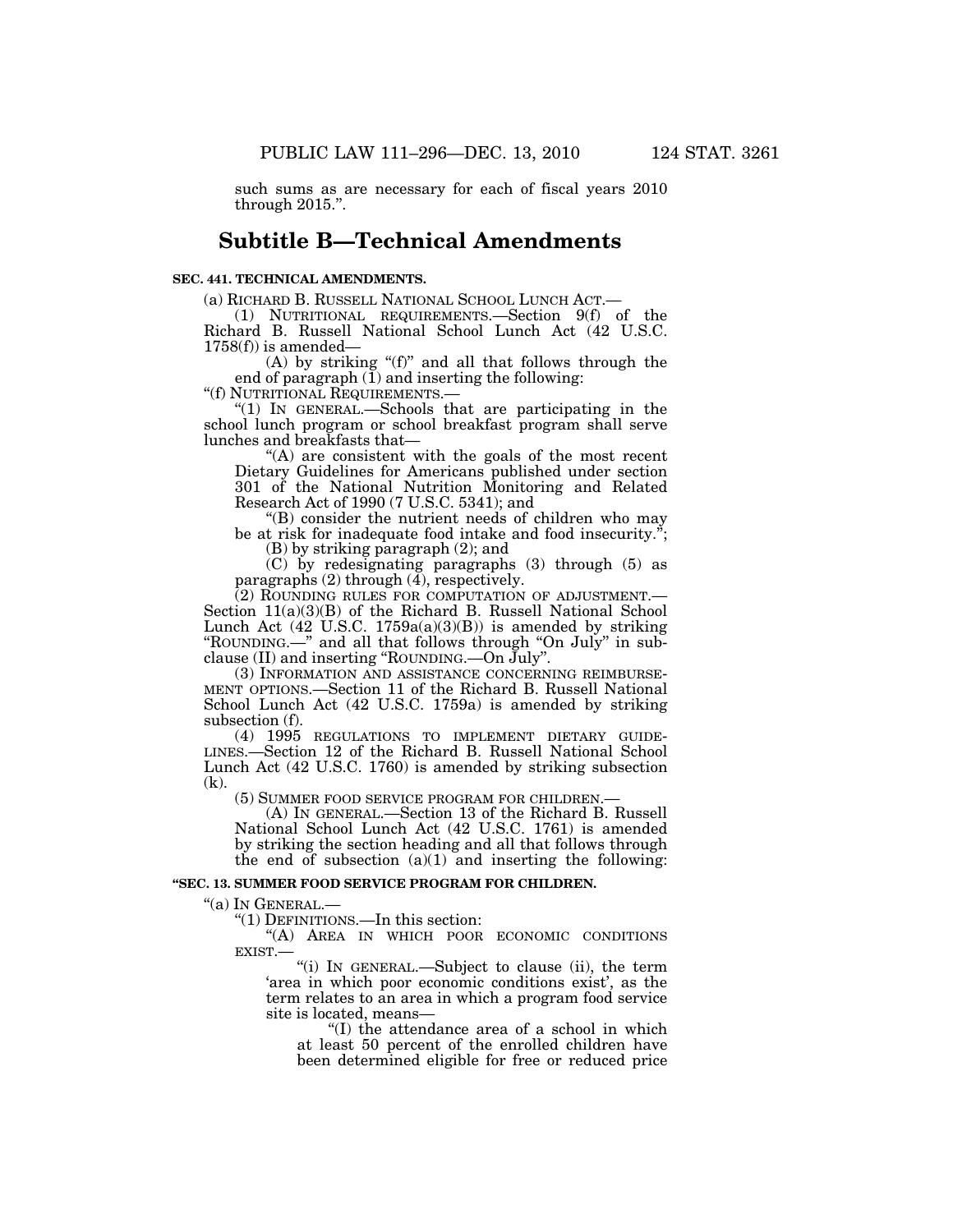school meals under this Act and the Child Nutrition Act of 1966 (42 U.S.C. 1771 et seq.);

"(II) a geographic area, as defined by the Secretary based on the most recent census data available, in which at least 50 percent of the children residing in that area are eligible for free or reduced price school meals under this Act and the Child Nutrition Act of 1966 (42 U.S.C. 1771 et seq.);

''(III) an area—

''(aa) for which the program food service site documents the eligibility of enrolled children through the collection of income eligibility statements from the families of enrolled children or other means; and

''(bb) at least 50 percent of the children enrolled at the program food service site meet the income standards for free or reduced price school meals under this Act and the Child Nutrition Act of 1966 (42 U.S.C. 1771 et seq.);

" $(IV)$  a geographic area, as defined by the Secretary based on information provided from a department of welfare or zoning commission, in which at least 50 percent of the children residing in that area are eligible for free or reduced price school meals under this Act and the Child Nutrition Act of 1966 (42 U.S.C. 1771 et seq.); or

''(V) an area for which the program food service site demonstrates through other means approved by the Secretary that at least 50 percent of the children enrolled at the program food service site are eligible for free or reduced price school meals under this Act and the Child Nutrition Act of 1966 (42 U.S.C. 1771 et seq.).

"(ii) DURATION OF DETERMINATION. A determination that an area is an 'area in which poor economic conditions exist' under clause (i) shall be in effect for—

''(I) in the case of an area described in clause  $(i)(I)$ , 5 years;

''(II) in the case of an area described in clause (i)(II), until more recent census data are available;

''(III) in the case of an area described in clause  $(i)(III)$ , 1 year; and

" $(IV)$  in the case of an area described in subclause (IV) or (V) of clause (i), a period of time to be determined by the Secretary, but not less than 1 year.

''(B) CHILDREN.—The term 'children' means—

''(i) individuals who are 18 years of age and under; and

''(ii) individuals who are older than 18 years of age who are—

''(I) determined by a State educational agency or a local public educational agency of a State, in accordance with regulations promulgated by the Secretary, to have a disability, and

Regulations.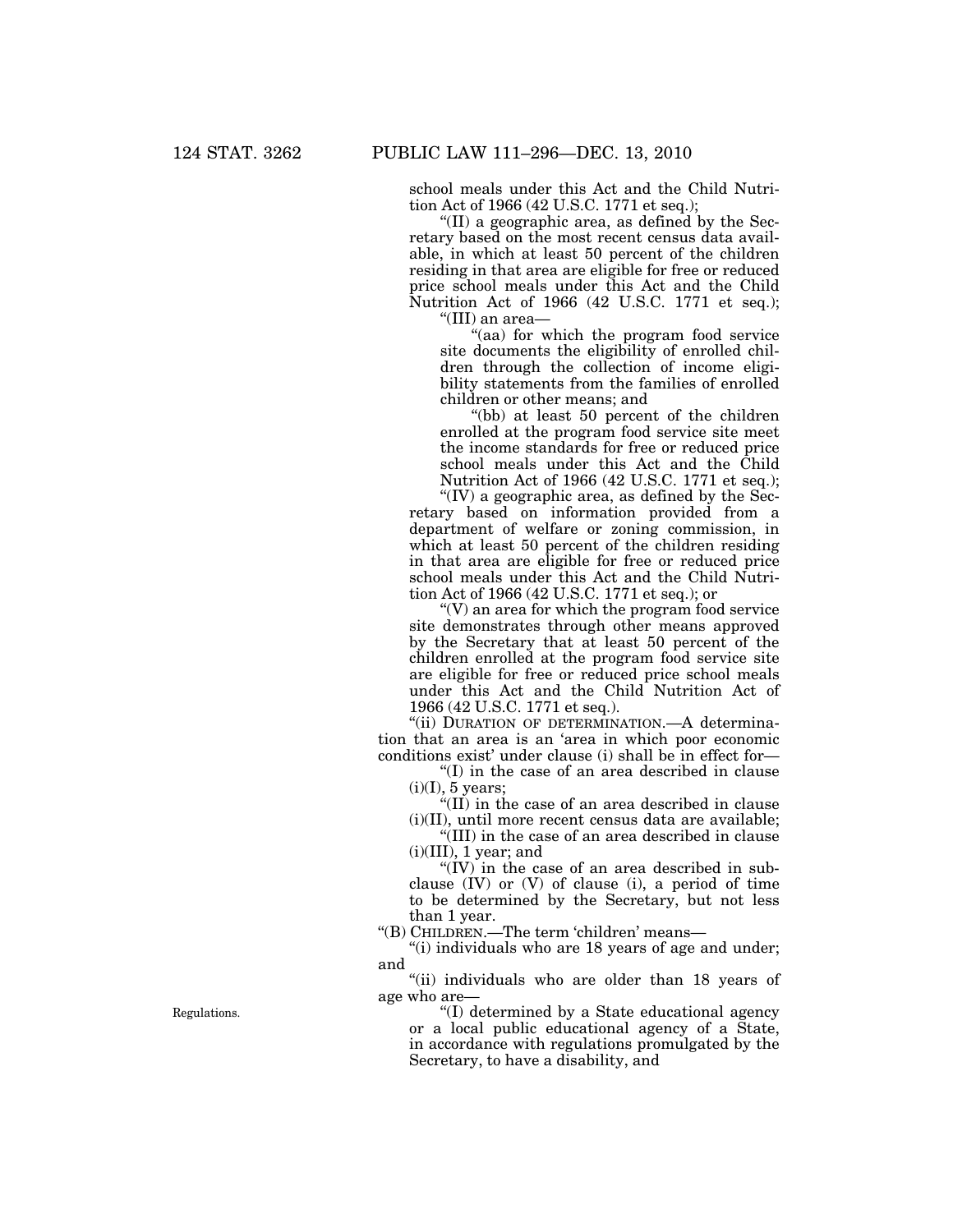''(II) participating in a public or nonprofit private school program established for individuals who have a disability.

''(C) PROGRAM.—The term 'program' means the summer food service program for children authorized by this section.

''(D) SERVICE INSTITUTION.—The term 'service institution' means a public or private nonprofit school food authority, local, municipal, or county government, public or private nonprofit higher education institution participating in the National Youth Sports Program, or residential public or private nonprofit summer camp, that develops special summer or school vacation programs providing food service similar to food service made available to children during the school year under the school lunch program under this Act or the school breakfast program under the Child Nutrition Act of 1966 (42 U.S.C. 1771 et seq.).

''(E) STATE.—The term 'State' means—

''(i) each of the several States of the United States;

''(ii) the District of Columbia;

''(iii) the Commonwealth of Puerto Rico;

"(iv) Guam;

''(v) American Samoa;

"(vi) the Commonwealth of the Northern Mariana Islands; and

''(vii) the United States Virgin Islands.''.

(B) CONFORMING AMENDMENTS.—Section 13(a) of the Richard B. Russell National School Lunch Act (42 U.S.C.  $1761(a)$  is amended—

(i) in paragraph (2)—

 $(I)$  by striking "(2) To the maximum extent feasible,'' and inserting the following:

"(2) PROGRAM AUTHORIZATION.-

''(A) IN GENERAL.—The Secretary may carry out a program to assist States, through grants-in-aid and other means, to initiate and maintain nonprofit summer food service programs for children in service institutions.

''(B) PREPARATION OF FOOD.—

''(i) IN GENERAL.—To the maximum extent feasible,"; and

(II) by striking ''The Secretary shall'' and inserting the following:

"(ii) INFORMATION AND TECHNICAL ASSISTANCE.-The Secretary shall'';

(ii) in paragraph (3)—

 $(I)$  by striking "(3) Eligible service institutions" and inserting the following:

''(3) ELIGIBLE SERVICE INSTITUTIONS.—Eligible service institutions''; and

> (II) by indenting subparagraphs (A) through (D) appropriately;

(iii) in paragraph (4)—

(I) by redesignating subparagraphs (A) through  $(D)$  as clauses (i) through  $(iv)$ , respectively, and indenting appropriately;

(II) by striking  $(4)$  The following" and inserting the following:

"(4) PRIORITY.-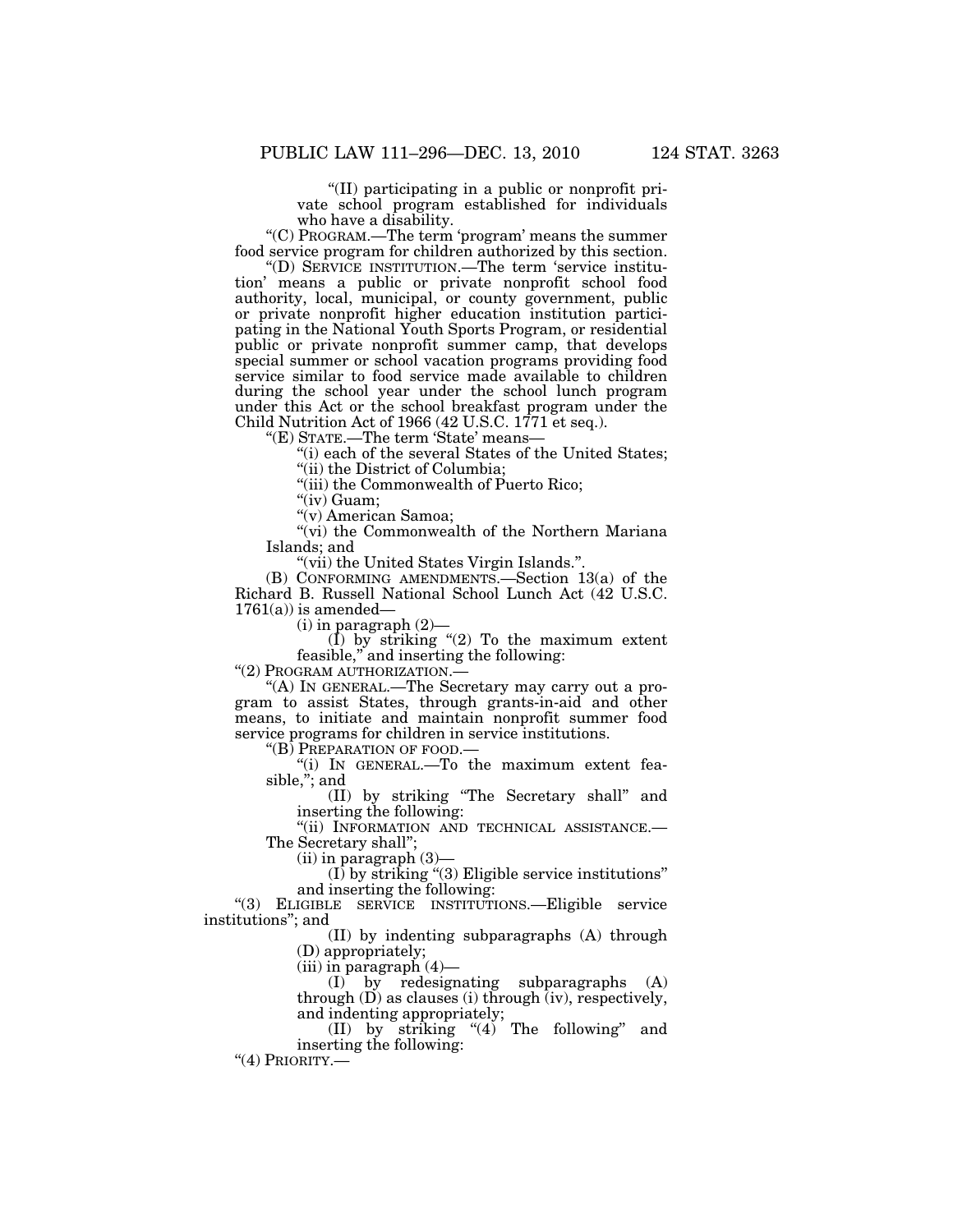''(A) IN GENERAL.—The following''; and

(III) by striking ''The Secretary and the States'' and inserting the following:

''(B) RURAL AREAS.—The Secretary and the States''; (iv) by striking ''(5) Camps'' and inserting the following:

''(5) CAMPS.—Camps''; and

(v) by striking ''(6) Service institutions'' and inserting the following:

''(6) GOVERNMENT INSTITUTIONS.—Service institutions''.

(6) REPORT ON IMPACT OF PROCEDURES TO SECURE STATE SCHOOL INPUT ON COMMODITY SELECTION.—Section 14(d) of the Richard B. Russell National School Lunch Act (42 U.S.C.  $1762a(d)$  is amended by striking the matter that follows paragraph (5).

(7) RURAL AREA DAY CARE HOME PILOT PROGRAM.—Section 17 of the Richard B. Russell National School Lunch Act (42 U.S.C. 1766) is amended by striking subsection (p).

(8) CHILD AND ADULT CARE FOOD PROGRAM TRAINING AND TECHNICAL ASSISTANCE.—Section 17(q) of the Richard B. Russell National School Lunch Act (42 U.S.C. 1766(q)) is amended by striking paragraph (3).

(9) PILOT PROJECT FOR PRIVATE NONPROFIT STATE AGEN-CIES.—Section 18 of the Richard B. Russell National School Lunch Act (42 U.S.C. 1769) is amended by striking subsection (a).

(10) MEAL COUNTING AND APPLICATION PILOT PROGRAMS.— Section 18(c) of the Richard B. Russell National School Lunch Act (42 U.S.C. 1769(c)) is amended—

 $(A)$  by striking paragraphs  $(1)$  and  $(2)$ ;

(B) by redesignating paragraphs (3) and (4) as paragraphs (1) and (2), respectively; and

 $(C)$  in paragraph  $(1)$  (as so redesignated), by striking ''In addition to the pilot projects described in this subsection, the Secretary may conduct other'' and inserting ''The Secretary may conduct''.

(11) MILK FORTIFICATION PILOT.—Section 18 of the Richard B. Russell National School Lunch Act (42 U.S.C. 1769) is amended by striking subsection (d).

(12) FREE BREAKFAST PILOT PROJECT.—Section 18 of the Richard B. Russell National School Lunch Act (42 U.S.C. 1769) is amended by striking subsection (e).

(13) SUMMER FOOD SERVICE RESIDENTIAL CAMP ELIGI-BILITY.—Section 18 of the Richard B. Russell National School Lunch Act (42 U.S.C. 1769) is amended by striking subsection (f).

(14) ACCOMMODATION OF THE SPECIAL DIETARY NEEDS OF INDIVIDUALS WITH DISABILITIES.—Section 27 of the Richard B. Russell National School Lunch Act (42 U.S.C. 1769h) is repealed.

(b) CHILD NUTRITION ACT OF 1966.—

(1) STATE ADMINISTRATIVE EXPENSES MINIMUM LEVELS FOR 2005 THROUGH 2007.—Section 7(a)(1) of the Child Nutrition Act of 1966 (42 U.S.C. 1776(a)(1)) is amended—

 $(A)$  in subparagraph  $(A)$ , by striking "Except as provided in subparagraph (B), each fiscal year'' and inserting ''Each fiscal year'';

Repeal.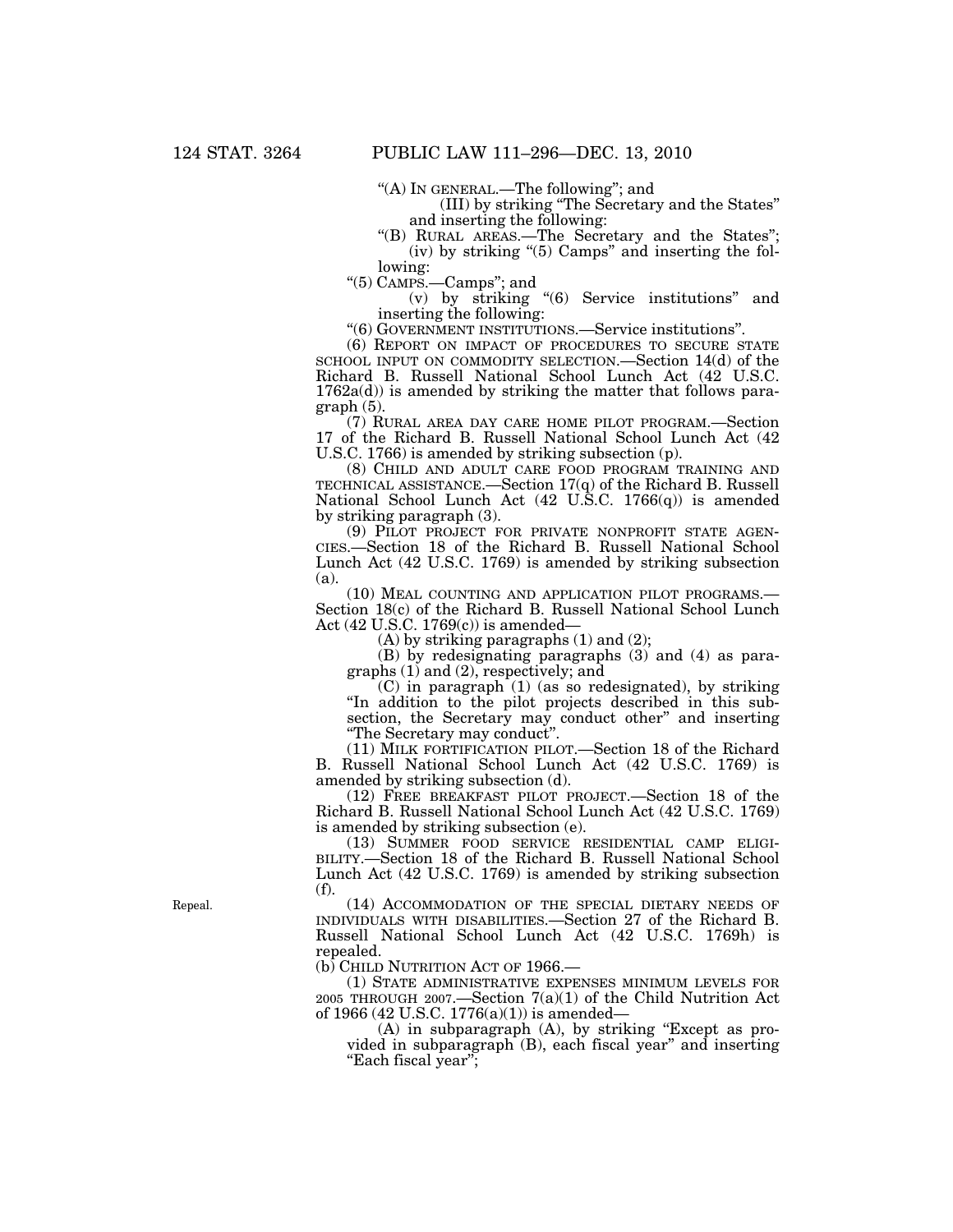(B) by striking subparagraph (B); and

(C) by redesignating subparagraph (C) as subparagraph (B).

(2) FRUIT AND VEGETABLE GRANTS UNDER THE SPECIAL SUPPLEMENTAL NUTRITION PROGRAM FOR WOMEN, INFANTS, AND CHILDREN.—Section 17(f)(11) of the Child Nutrition Act of 1966  $(42 \text{ U.S.C. } 1786(f)(11))$  is amended—

(A) by striking subparagraph (C); and

(B) by redesignating subparagraph (D) as subparagraph (C).

## **SEC. 442. USE OF UNSPENT FUTURE FUNDS FROM THE AMERICAN RECOVERY AND REINVESTMENT ACT OF 2009.**

Section 101(a) of division A of the American Recovery and Reinvestment Act of 2009 (Public Law 111–5; 123 Stat. 120) is amended—

(1) in paragraph (1), by inserting before the period at the end '', if the value of the benefits and block grants would be greater under that calculation than in the absence of this subsection''; and

(2) by striking paragraph (2) and inserting the following: "(2) TERMINATION.—The authority provided by this subsection shall terminate after October 31, 2013.''.

#### **SEC. 443. EQUIPMENT ASSISTANCE TECHNICAL CORRECTION.**

Grants.

(a) IN GENERAL.—Notwithstanding any other provision of law, school food authorities that received a grant for equipment assistance under the grant program carried out under the heading ''FOOD AND NUTRITION SERVICE CHILD NUTRITION PROGRAMS'' in title I of division A of the American Recovery and Reinvestment Act of 2009 (Public Law 111–5; 123 Stat. 119) shall be eligible to receive a grant under section 749(j) of the Agriculture, Rural Development, Food and Drug Administration, and Related Agencies Appropriations Act, 2010 (Public Law 111–80; 123 Stat. 2134).

(b) USE OF GRANT.—A school food authority receiving a grant for equipment assistance described in subsection (a) may use the grant only to make equipment available to schools that did not previously receive equipment from a grant under the American Recovery and Reinvestment Act of 2009 (Public Law 111–5; 123 Stat. 115).

## **SEC. 444. BUDGETARY EFFECTS.**

The budgetary effects of this Act, for the purpose of complying with the Statutory Pay-As-You-Go-Act of 2010, shall be determined by reference to the latest statement titled ''Budgetary Effects of PAYGO Legislation'' for this Act, submitted for printing in the Congressional Record by the Chairman of the Senate Budget Committee, provided that such statement has been submitted prior to the vote on passage.